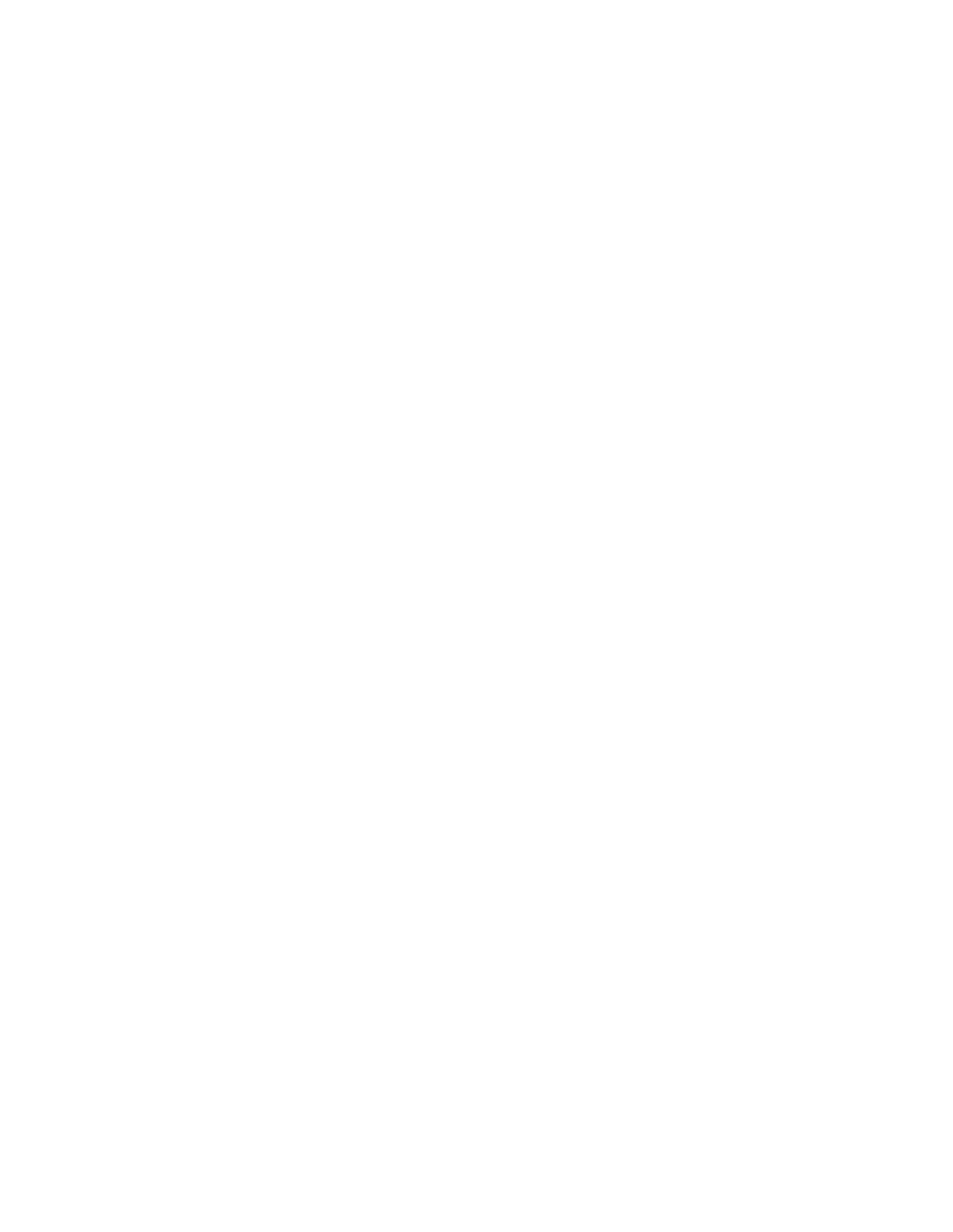## **A Practitioner's Handbook for Fisheries Social Impact Assessment**

#### Patricia M. Clay<sup>1</sup> and Lisa L. Colburn<sup>1, 2</sup>

<sup>1</sup> NOAA Fisheries Northeast Fisheries Science Center <sup>2</sup> NOAA Fisheries Office of Science and Technology

#### **NOAA Technical Memorandum NMFS-F/SPO-212 December 2020**



U.S. Department of Commerce Wilbur L. Ross, Jr., Secretary

National Oceanic and Atmospheric Administration Neil A. Jacobs, Ph.D., Acting NOAA Administrator

National Marine Fisheries Service Chris Oliver, Assistant Administrator for Fisheries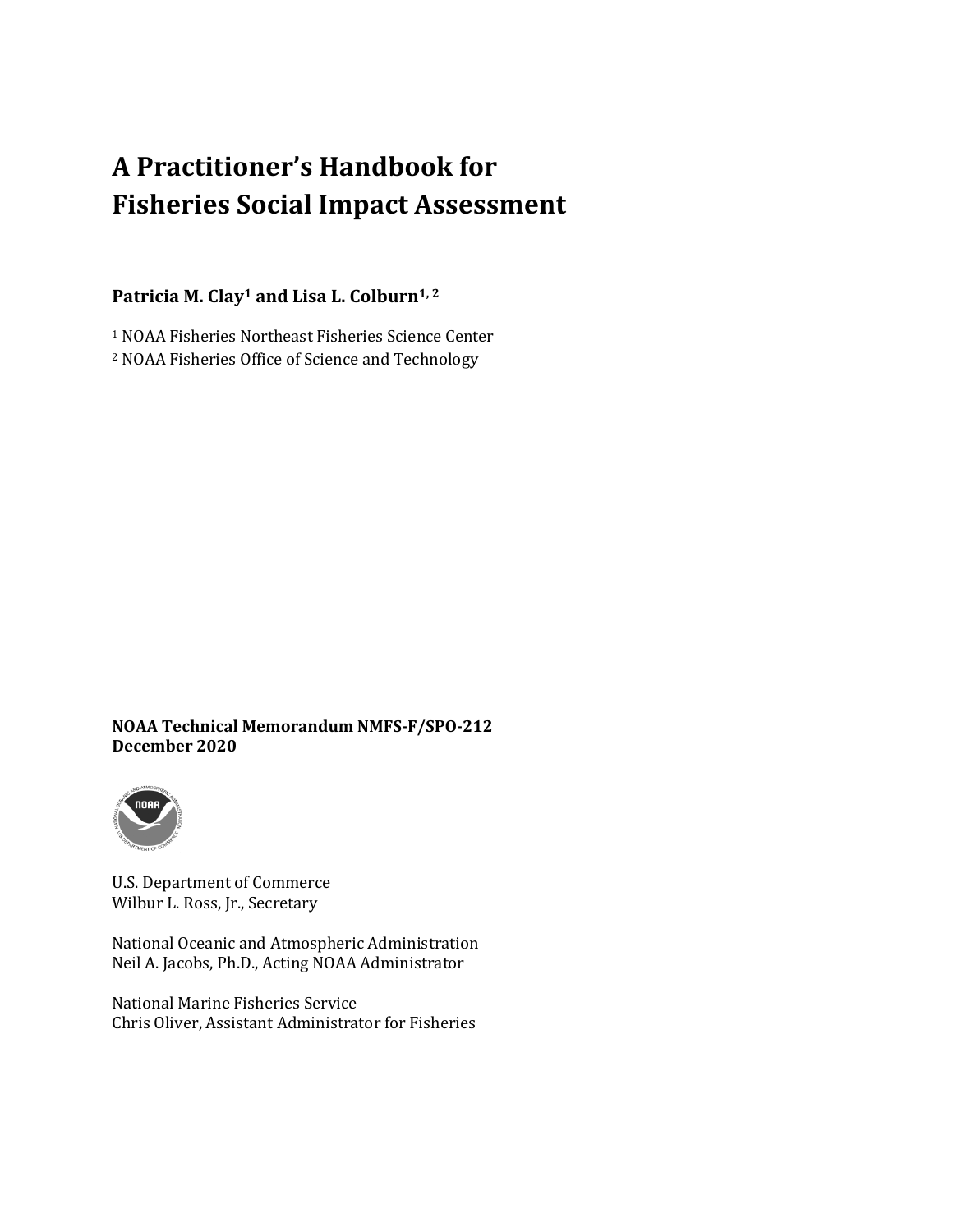#### **Recommended citation:**

Clay, Patricia M. and Lisa L. Colburn. 2020. A Practitioner's Handbook for Fisheries Social Impact Assessment. NOAA Tech. Memo. NMFS-F/SPO-212, 80 p.

Copies of this report may be obtained online at<http://spo.nmfs.noaa.gov/tech-memos/>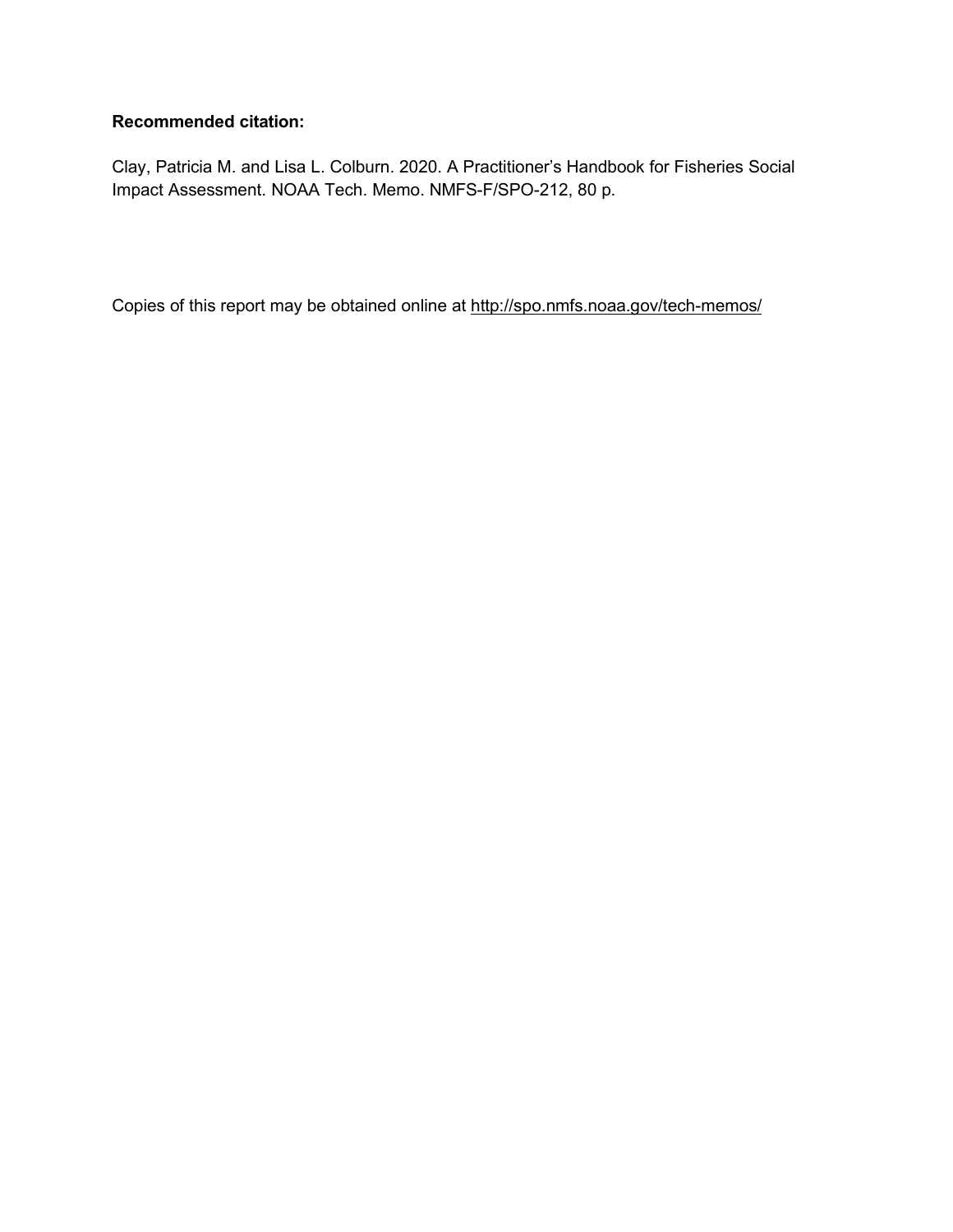## Table of Contents

| I.                                                                                           |  |
|----------------------------------------------------------------------------------------------|--|
| Ш.                                                                                           |  |
| a.                                                                                           |  |
| What is the relationship of this Handbook to the NMFS Guidelines for Assessment of the<br>b. |  |
| Ш.                                                                                           |  |
| a.                                                                                           |  |
| 1.                                                                                           |  |
| Magnuson-Stevens Fishery Conservation and Management Act (MSA)  6<br>2.                      |  |
| b.                                                                                           |  |
| C.                                                                                           |  |
| NMFS Guidelines for Assessment of the Social Impact of Fishery Management Actions<br>1.<br>9 |  |
| 2.<br>Other relevant NOAA, NOAA Fisheries, and Executive Branch policy directives 9          |  |
| Where within an Environmental Impact Statement are social impacts discussed?10<br>IV.        |  |
| a.                                                                                           |  |
| b.                                                                                           |  |
| V.                                                                                           |  |
| a.                                                                                           |  |
| 1.                                                                                           |  |
| 2.                                                                                           |  |
| 3.                                                                                           |  |
| 4.                                                                                           |  |
| 5.                                                                                           |  |
| 6.                                                                                           |  |
| 7.                                                                                           |  |
| 8.                                                                                           |  |
| 9.                                                                                           |  |
|                                                                                              |  |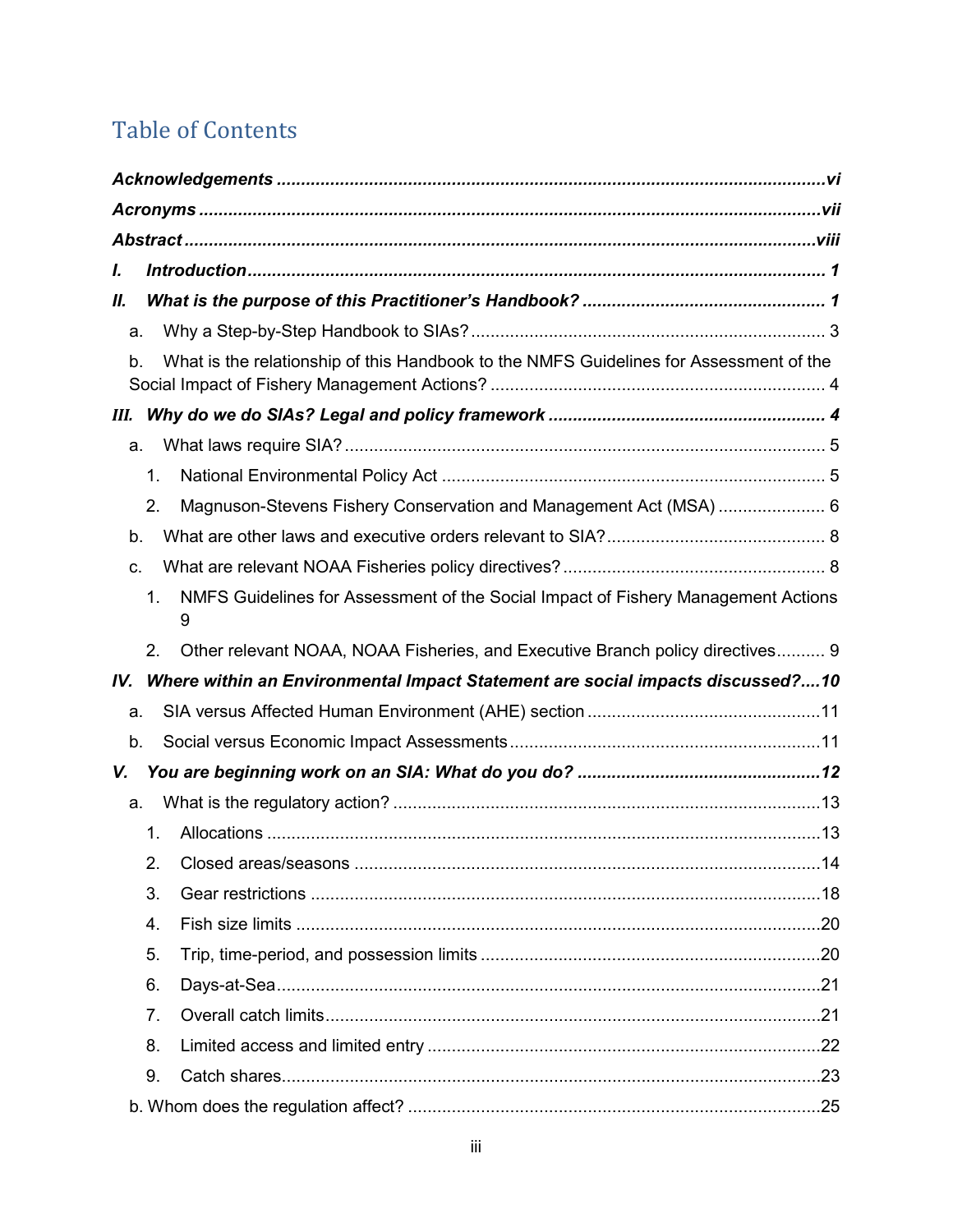|                | $\mathbf{1}$ .                                                                            |  |
|----------------|-------------------------------------------------------------------------------------------|--|
|                | 2.                                                                                        |  |
|                | 3.                                                                                        |  |
|                |                                                                                           |  |
|                | 1.                                                                                        |  |
|                | 2.                                                                                        |  |
|                | 3.                                                                                        |  |
|                | 4.                                                                                        |  |
|                | 5.                                                                                        |  |
|                |                                                                                           |  |
|                | 1.                                                                                        |  |
|                | Brief description of how key fishing communities were chosen 39<br>2.                     |  |
|                | Short overview of relevant background data on those communities39<br>3.                   |  |
|                | Discussion of the communities and fishery/fleet groups impacted under each proposed<br>4. |  |
|                |                                                                                           |  |
|                | 5.                                                                                        |  |
|                |                                                                                           |  |
|                |                                                                                           |  |
|                |                                                                                           |  |
| 1 <sub>1</sub> |                                                                                           |  |
| 2.             | Executive Order 13707 – Using Behavioral Science Insights to Better Serve the             |  |
| 3.             |                                                                                           |  |
| 4.             |                                                                                           |  |
| 5.             |                                                                                           |  |
| 6.             | Small Business Regulatory Enforcement Fairness Act (SBREFA)56                             |  |
|                |                                                                                           |  |
| 1.             | White House Council on Environmental Quality (CEQ) Guidance on Cumulative Effects         |  |
| 2.             | Policy and Procedures for Compliance with the National Environmental Policy Act and       |  |
| 3.             | White House Council on Environmental Quality (CEQ) Guidance on Environmental              |  |
| 4.             |                                                                                           |  |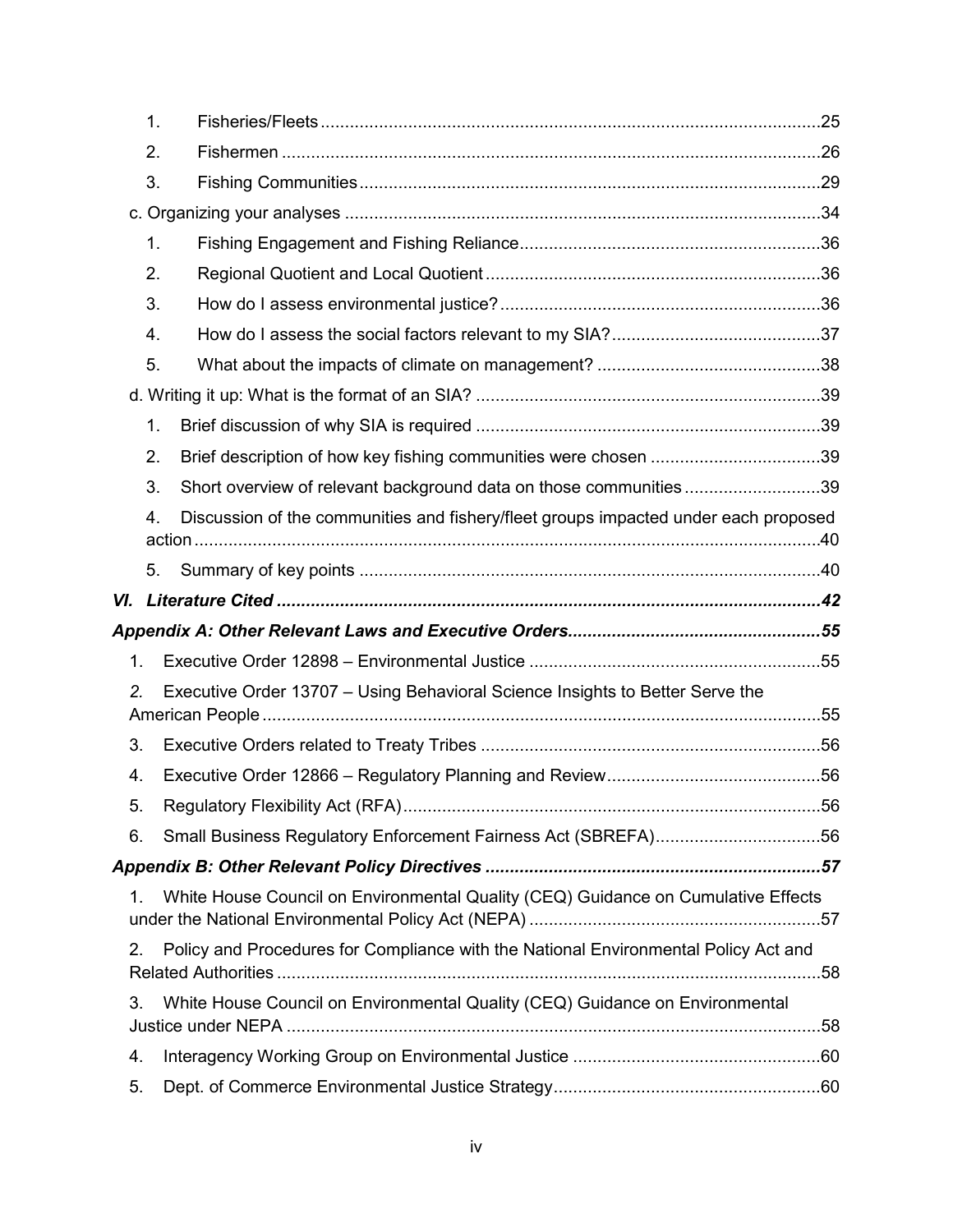| 6.             |                                                                                  |  |
|----------------|----------------------------------------------------------------------------------|--|
| 7.             | Office of Management and Budget Guidance on Implementing E.O. 12866 61           |  |
| 8.             | The Small Business Administration's Guide for "How to comply with the Regulatory |  |
| 9.             |                                                                                  |  |
|                | 10. NMFS Guidance for Conducting a Review of Catch Share Programs 62             |  |
|                |                                                                                  |  |
| 1.             |                                                                                  |  |
| 2.             |                                                                                  |  |
| 3.             |                                                                                  |  |
| 4.             |                                                                                  |  |
| a.             |                                                                                  |  |
| b.             |                                                                                  |  |
| C.             |                                                                                  |  |
| 5 <sub>1</sub> |                                                                                  |  |
| a.             |                                                                                  |  |
| b.             |                                                                                  |  |
| C.             |                                                                                  |  |
| 6.             |                                                                                  |  |
| a.             |                                                                                  |  |
| b.             |                                                                                  |  |
| C.             |                                                                                  |  |
| d.             |                                                                                  |  |
| e.             |                                                                                  |  |
| 7.             |                                                                                  |  |
| a.             |                                                                                  |  |
| b.             |                                                                                  |  |
| C.             |                                                                                  |  |
| d.             |                                                                                  |  |
| е.             |                                                                                  |  |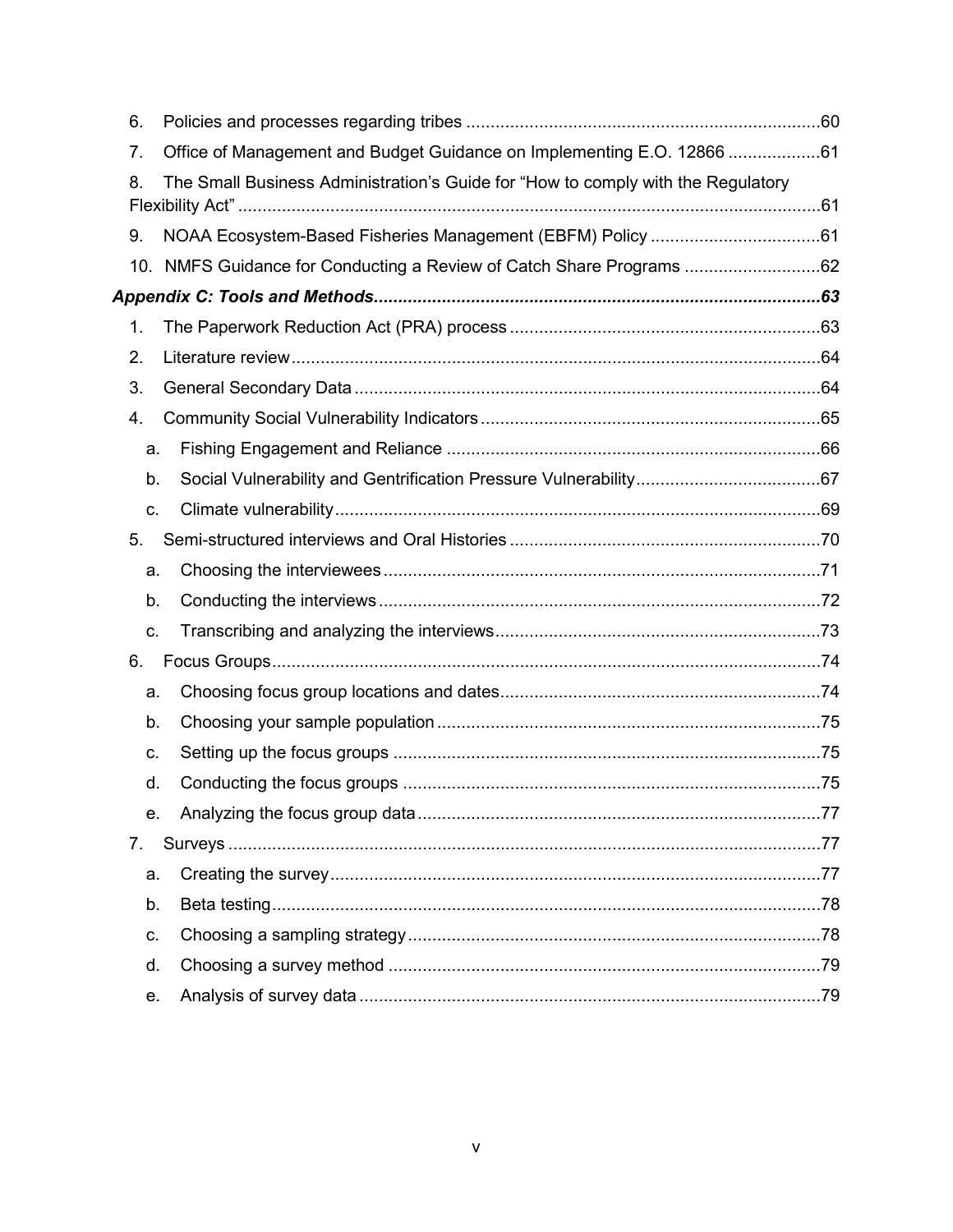## <span id="page-7-0"></span>Acknowledgements

Early drafts of this Handbook benefited from research and writing provided by Evan Bing Sawyer and Amber Himes-Cornell. We thank them for helping us get this project off the ground.

We especially thank Marian Macpherson, Tom Gleason, and Sean Roberts for their patient and careful review of all legal aspects of this document.

This paper has been immensely improved by multi-layer review process involving all U.S. Fishery Management Councils and key national and regional NOAA and NMFS personnel.

#### NOAA Office of General Counsel:

Scott Farley, Josh Fortenbery, Tom Gleason, Caroline Park, and Sean Roberts.

#### NOAA Paperwork Reduction Act Clearance Officer:

Sarah Brabson

#### Fishery Management Councils:

In addition to overall comments from each Council, several individual staff members provided detailed comments on specific sections: José Montañez, Brandon Muffley, James Seger, Rachel Feeney and Chris Kellogg. We also received comments from members of the Science and Statistical Committee of the Gulf of Mexico Fishery Management Council and of the Caribbean Fishery Management Council.

#### NMFS social scientists:

Matthew Cutler, Stephen Kasperski, Andrew Kitts, Michael Jepson, Kirsten Leong, Karma Norman, Christina Package-Ward, Matthew McPherson, Patricia Pinto da Silva, Suzanne Russell, Scott Steinback, Brent Stoffle, Marysia Szymkowiak, and Sarah Wise.

#### Office of Sustainable Fisheries:

Tara Scott and Marian Macpherson at the national office and Michelle McGregor and Sally Bibb regional offices.

#### NEPA Office:

Steven Leathery, Antoinette Divittorio, and Susan Staehle in the national office and regional coordinators Ariel Jacobs and Shelby Mendez.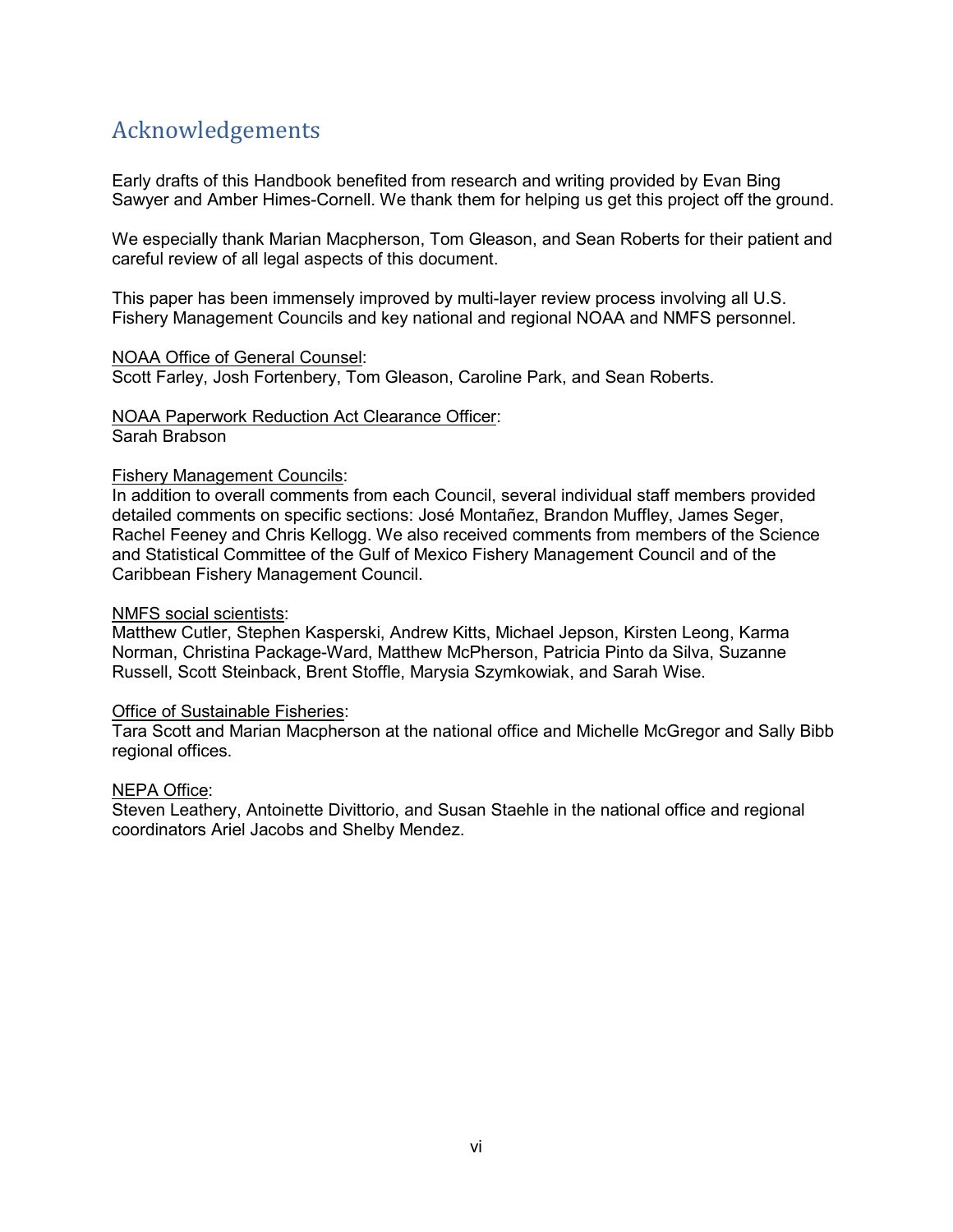## <span id="page-8-0"></span>Acronyms

| ACL            | Annual catch limit                                       |
|----------------|----------------------------------------------------------|
| ACS            | <b>American Community Survey</b>                         |
| AHE            | Affected human environment                               |
| AM             | <b>Accountability measures</b>                           |
| <b>CEQ</b>     | <b>Council on Environmental Quality</b>                  |
| <b>CSVI</b>    | <b>Community Social Vulnerability Indices</b>            |
| <b>DAS</b>     | Days at sea                                              |
| EIS            | Environmental impact assessment                          |
| E <sub>O</sub> | Executive order                                          |
| <b>FEP</b>     | Fishery ecosystem plan                                   |
| <b>FMP</b>     | Fisheries management plan                                |
| <b>IFQ</b>     | Individual fishing quota                                 |
| <b>ITQ</b>     | Individual transferrable quota                           |
| LAPP           | Limited Access Privilege Programs                        |
| <b>MSA</b>     | Magnuson-Stevens Fishery Conservation and Management Act |
| <b>NEPA</b>    | National Environmental Policy Act                        |
| <b>NMFS</b>    | National Marine Fisheries Service                        |
| <b>NOAA</b>    | National Oceanic and Atmospheric Administration          |
| OMB            | Office of Management and Budget                          |
| <b>OWB</b>     | Objective well-being                                     |
| <b>PRA</b>     | <b>Paperwork Reduction Act</b>                           |
| <b>RFA</b>     | <b>Regulatory Flexibility Act</b>                        |
| SIA            | Social impact assessment                                 |
| <b>TAC</b>     | Total allowable catch                                    |
|                |                                                          |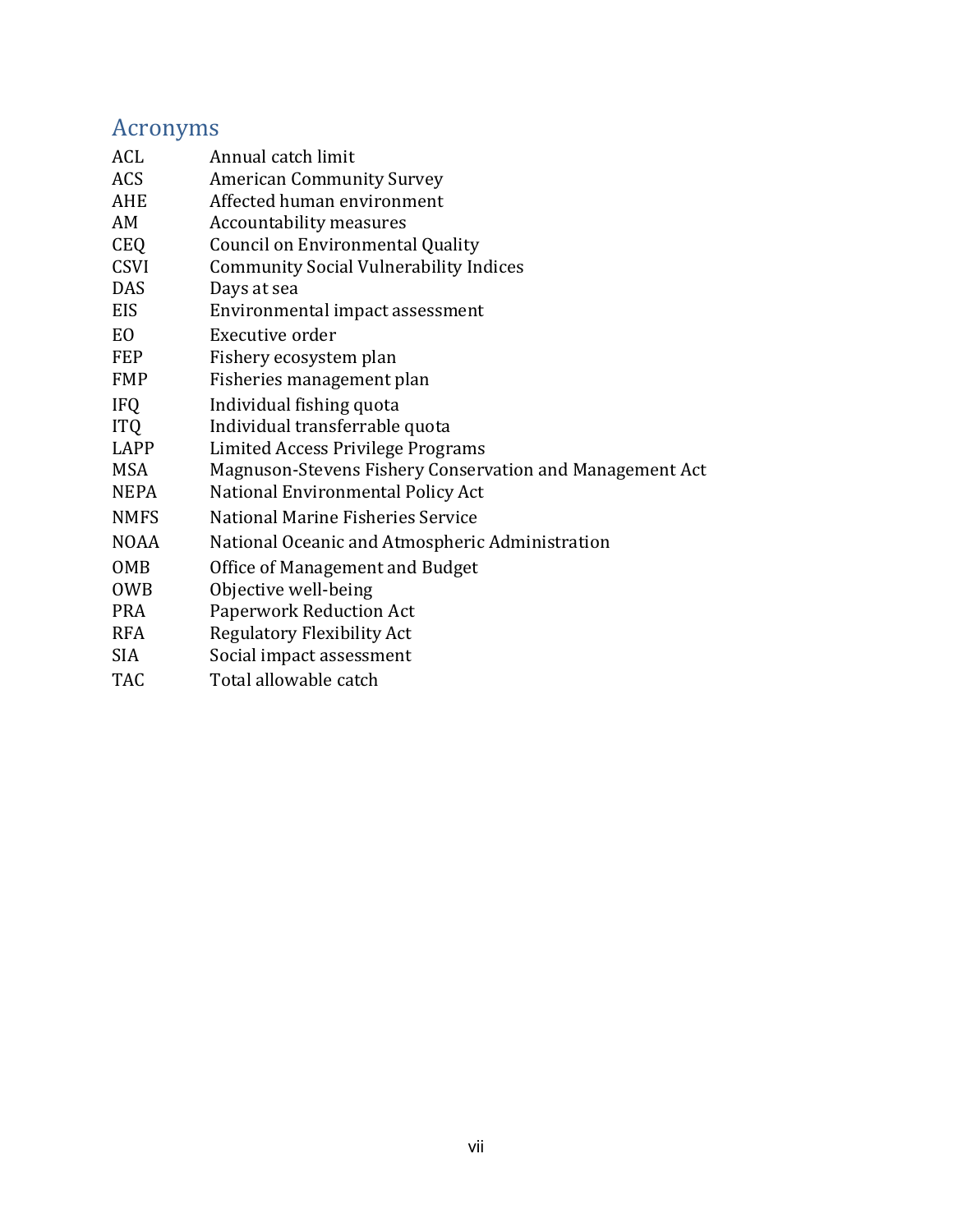## <span id="page-9-0"></span>Abstract

As United States fisheries managers develop and modify fisheries management plans that set catch limits for the Nation's commercially important fish stocks, the importance of including and weighing the social impacts associated with changes in management has gained increasing attention. In recognition of the potential for social impacts, social impact assessments have been made a requirement of the overall environmental impact assessment process under the National Environmental Policy Act. To date, there has not been a standardized way of conducting and presenting a fisheries social impact assessment (SIA). In addition, there is a need for a template that incorporates existing data streams and identifies potential new sources of information while being applicable to a wide range of fisheries management decisions. The objective of this Handbook is to provide technical advice for NOAA Fisheries and fishery management councils to streamline the SIA process while fully capturing relevant social impacts. The Handbook provides a primer on SIA in fisheries, the purpose of an SIA, key elements that should be included in SIAs, and common types of social impacts associated with particular management measures. It also reviews the legal requirements for conducting SIAs and provides a set of best practices and analytical tools for conducting SIAs. In addition, it describes the relationship of this Handbook to NMFS Guidance for Social Impact Assessment.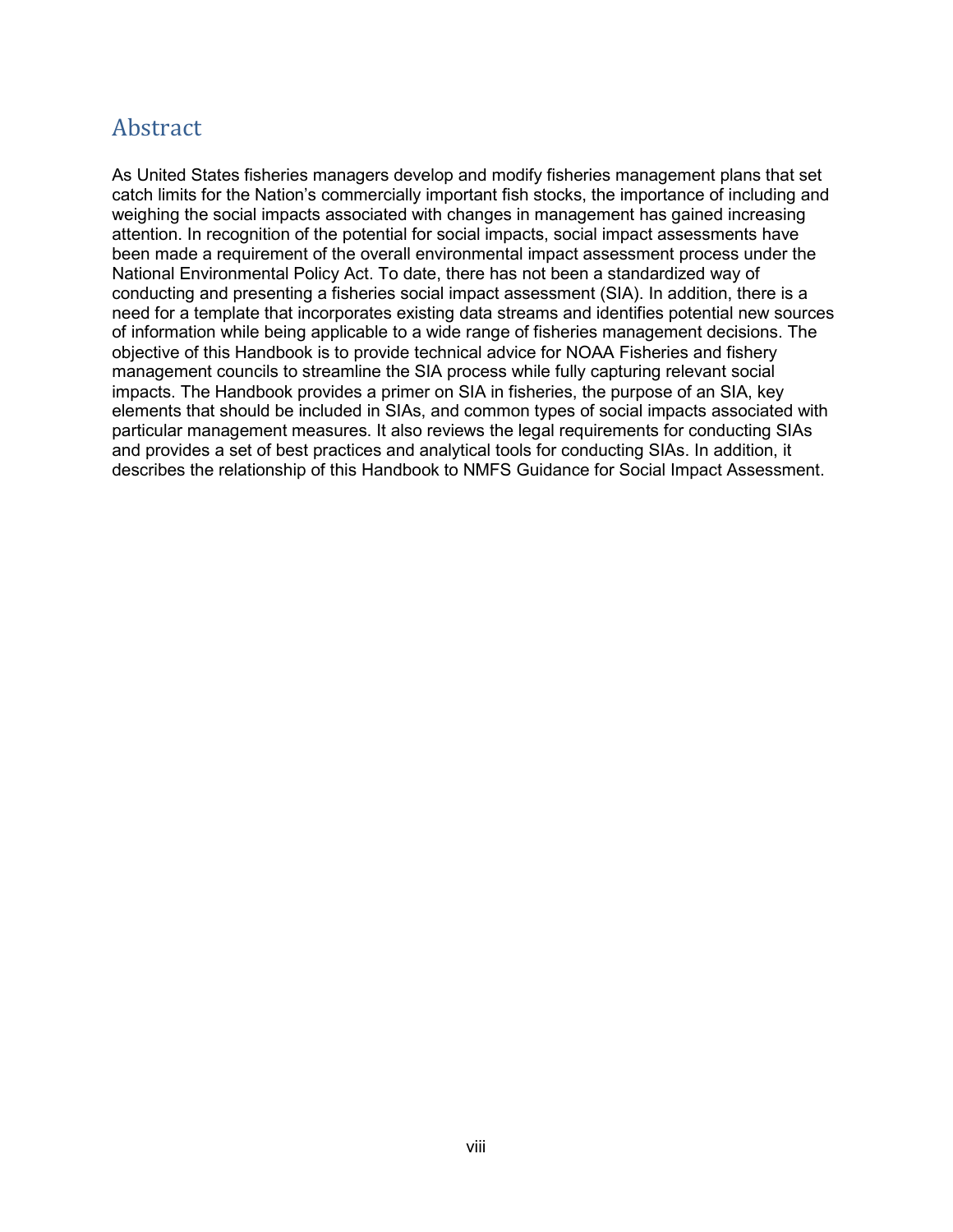## <span id="page-10-0"></span>I. Introduction

Marine fisheries Social Impact Assessment (SIA) in the U.S. is required by law<sup>[1](#page-10-2)</sup> and enacted by each of eight regional [Fishery Management Councils](https://www.fisheries.noaa.gov/node/2506) (Councils), with oversight from National Marine Fisheries Service (NMFS) and final approval by the U.S. Department of Commerce. While overall these Councils perform the same functions (creating Fishery Management Plans (FMPs) and updates thereto), the process for creating these FMPs and their content will vary somewhat across fisheries and Councils. At least in part, this is due to speciesbased, social, and economic differences in the fisheries present in each region, as well as regional differences in preferred fishery management techniques. In addition, in some regions SIAs are prepared solely by NMFS social scientists, in others solely by Council staff, and in yet others by NMFS and Council staff in coordination, including sometimes through the use of contractors. The specific person or people charged with writing the SIA will therefore vary by region and/or action. For example, in the Northeast Region it is common for Councils to have groups composed of Council staff and NMFS staff who help to research and write up draft language for regulatory changes proposed by the Councils. To assure quality, regional representation, and legal accuracy, this document has been reviewed by: all NMFS social scientists who conduct SIAs, staff from all eight Fishery Management Councils, NMFS regional and national National Environmental Policy Act (NEPA) specialists, NMFS national and regional staff from the Office of Sustainable Fisheries, and NOAA General Counsel.

Nonetheless, periodic updates to the referenced laws and policies can occur, so it is important to keep in contact with regional NEPA Coordinators. For instance, on September 14, 2020, a new rule from the Council on Environmental Quality (CEQ) became effective, which updated CEQ's regulations for implementing NEPA (85 Fed. Reg. 43304, July 16, 2020). As a result of this rule, NOAA and NMFS will update their NEPA procedures to reflect the changes in the NEPA regulations. The NOAA NEPA Coordinator issued the first NOAA interim guidance on September 14, 2020. The NOAA NEPA Coordinator will update that guidance and issue additional interim guidance, as necessary. In addition, NMFS intends to issue NMFS-specific interim guidance, including guidance relevant to the NEPA process for actions under the MSA. Please reach out to your regional NEPA coordinator and regional General Counsel for updates and with any questions.

## <span id="page-10-1"></span>II. What is the purpose of this Practitioner's Handbook?

This Practitioner's Handbook for Fisheries Social Impact Assessment (hereafter, the Handbook) focuses on Social Impact Assessment for U.S. marine fisheries, though much of the basics would apply to any SIA. As United States fishery managers develop and modify FMPs and fishery ecosystem plans (FEPs) that implement management

<span id="page-10-2"></span> <sup>1</sup> Magnuson-Stevens Fishery Conservation and Management Act (see more on this below) and National Environmental Policy Act (see more on this below).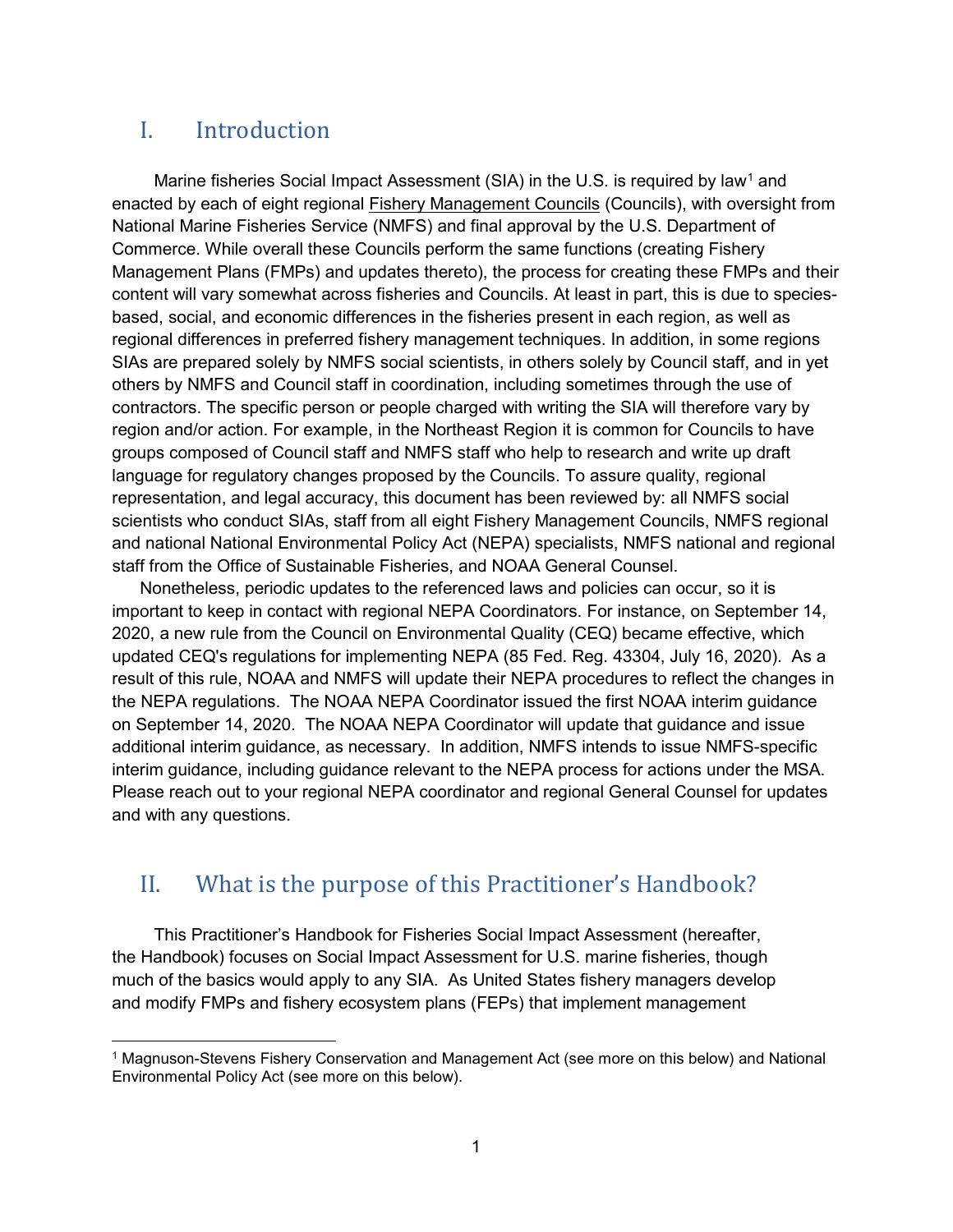actions to protect the Nation's fish stocks, part of the process, required by law, includes weighing and describing the social impacts of these regulatory actions $^2$  $^2$ . The recognition that fisheries resource management affects not only the resource, but also the resource users and their communities, highlights the fact that fisheries are (among other things) social in nature. An SIA "provides information to agencies and communities about social and cultural factors<sup>3</sup> that need to be considered in any decision; provides a mechanism for incorporating local knowledge and values into the decision (including local ecological knowledge [LEK] and traditional ecological knowledge [TEK]); and can help a decision maker identify the most socially beneficial course of action for local, regional, and national interests" (ICPGSIA 2003). SIA and other analyses will be written as part of a broader Environmental Impact Statement (EIS). As with all EIS analyses, for the SIA you will be asking: What are the likely impacts if the proposed regulatory action occurs versus if the status quo regulations continue?

By providing a more standardized procedure for producing an SIA, this Handbook will further the following objectives: 1) to assure that fisheries SIA writers understand the available types of data and how to access them, so SIAs are based on "the best scientific information available"[4](#page-11-2) (per National Standard 2 of the Magnuson-Stevens Fishery Conservation and Management Act [MSA]);<sup>[5](#page-11-3)</sup> 2) to help social scientists who have never conducted an SIA or need a brush-up; and 3) to suggest common core components of SIAs. Anyone planning to conduct an SIA should first have carefully reviewed the [NOAA/NMFS Guidelines for](https://media.fisheries.noaa.gov/dam-migration/01-111-02.pdf)  [Assessment of the Social Impact of Fishery Management Actions](https://media.fisheries.noaa.gov/dam-migration/01-111-02.pdf) (NMFS 2007) before reading this Handbook.

This Practitioner's Handbook for Fisheries Social Impact Assessment is solely a set of professional recommendations on how to implement the NMFS (2007) Policy Directive on SIAs (PD 01-111-02, linked above). Further, neither of these two guidance documents creates enforceable rights or a cause of action under law. However, an SIA provides important components of the record, satisfying legal requirements of the MSA and NEPA, and supporting NMFS decisions under the MSA. If the information in the SIA is lacking or incorrect, then the record supporting the action is flawed and the action itself is vulnerable to legal challenge.

In the end, you are aiming to describe, to the extent they are relevant to the regulation at hand and to the extent data are available or can be reasonably acquired in the timeframe of the Council action, any of the following that will be measurably impacted: 1. *Demographic characteristics*, 2. *Cultural issues of attitudes, beliefs and values* (e.g., maintaining a traditional "way of life" or traditional ecological knowledge), 3*. Effects of proposed actions on social support and services, and health and safety issues*, 4. *Impacts to non-consumptive and recreational uses of living marine resources and their habitats* (e.g., recreational fishing and diving), and 5. *Historical dependence on and participation in the fishery by fishermen and* 

<span id="page-11-0"></span> <sup>2</sup> N.B. This document does not address NOAA obligations under the Marine Mammal Protection Act or the Endangered Species Act, though many aspects will be applicable to SIAs generally.

<span id="page-11-1"></span><sup>3</sup> In general, cultural practices will be discussed here under the broad mantle of "social factors".

<span id="page-11-2"></span><sup>4</sup> This does not necessarily require collecting new information, but must include sufficient information to make an informed assessment.

<span id="page-11-3"></span><sup>5</sup> For more context on the connection to National Standard 2, see NMFS (2007:6).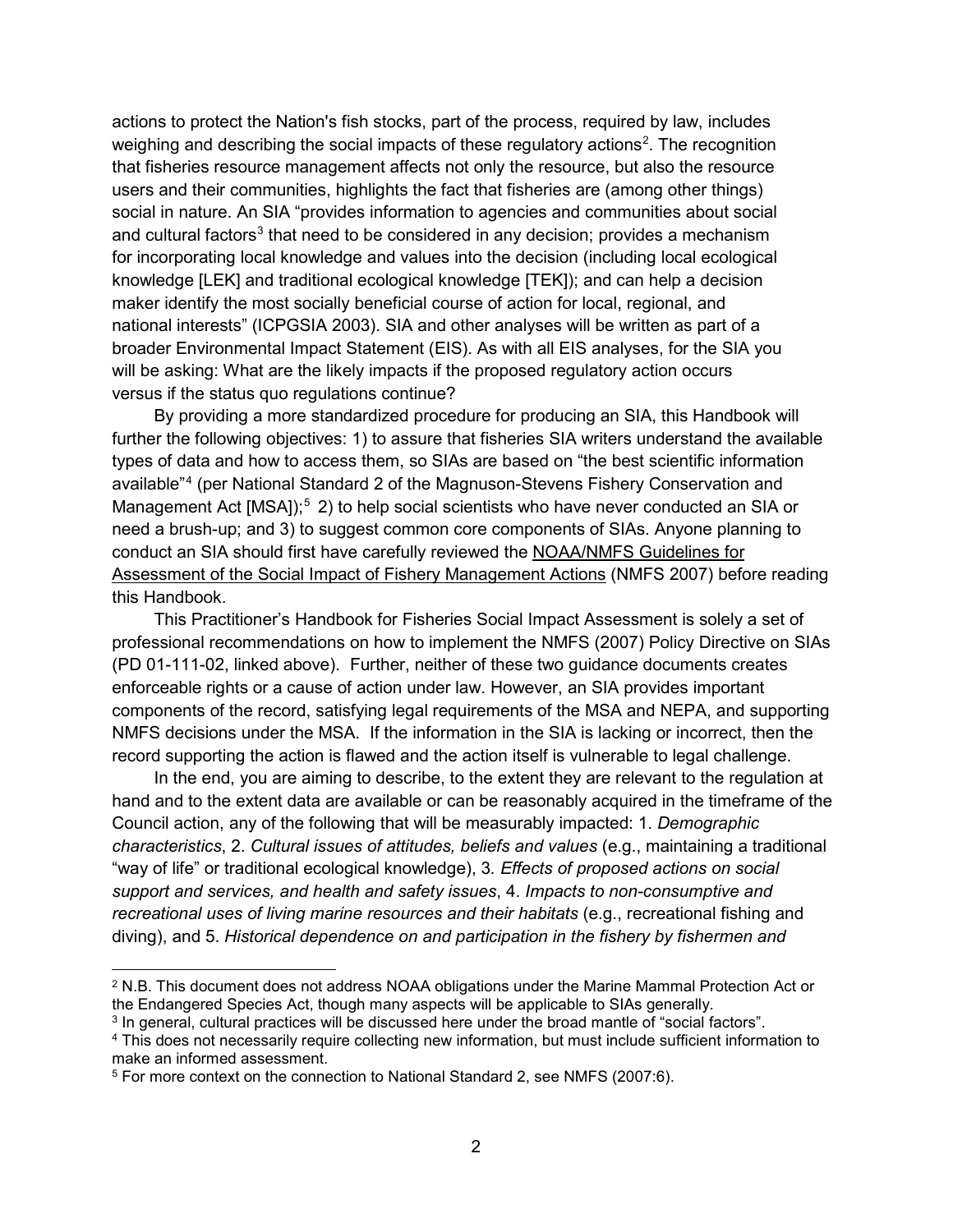*communities, including the special social and cultural importance of fishing in tribal and other indigenous communities* (NMFS 2007, Sec. 2.2, p.1, re. NMFS/NOS 2019). You are not required to specifically reference each of these five areas. However, you should think about these general categories when planning your SIA and looking at likely impacts, based on your review of the proposed regulatory actions, the fisheries/fleets involved, and the fishing communities that depend on those fisheries.

In addition, you need to consider your available time and resources. In other words, what is the timeline for preparation of the SIA? With limited time you may have to rely exclusively on a literature review, secondary data, and transcripts from scoping hearings. With more time you may be able to conduct phone interviews. Even more might allow for focus groups. If you have at least a full year of advance warning that a specific type of amendment will be considered, you might be able to plan and implement a survey – and perhaps even design a before/after survey that will allow you to assess the accuracy of your predicted impacts and potentially learn of impacts you had not anticipated. *Generally speaking, however, data gathering projects that require long lead times (e.g., focus groups or surveys) should be implemented as long-term projects and not attempted in relation to specific Council actions.* More information on data gathering can be found in section V.b. and Appendix C.

Two key points to remember**:** (1) Surveys will require following the process laid out in the Paperwork Reduction Act (PRA). And the PRA applies to any NOAA-funded contracts for external companies or institutions to conduct surveys on NOAA's behalf as well as to Council members and staff, who are considered to be federal employees for purposes of collecting information from the public, per the Office of NOAA General Counsel (See Appendix C, section 1 for more detail on the PRA); and (2) Not all Council actions require the same level of analysis. It will depend on the scope of the action. An EIS for a major amendment implementing a wholesale change of the management structure, e.g., to a catch share system, will require more time and research than, say, an amendment changing the required mesh size for a particular species or species complex. Further, the level of analysis for an EIS differs from that for an Environmental Assessment (EA). More on EIS vs. EA can be found below under section IV.

### <span id="page-12-0"></span>a. Why a Step-by-Step Handbook to SIAs?

The objective of this Handbook is to provide technical advice for NMFS and Council staff that streamlines the SIA process while fully capturing relevant social impacts. Conducting an SIA is a skill. Those entering a job with NOAA Fisheries or one of the Councils may or may not yet have acquired that skill, even if they have a background in social science. This Handbook is organized to provide some basic background and then to lead the reader step-by-step through the planning, data collection, and write-up stages of an SIA.

There is also need for a description of existing data streams and potential methods for collecting new data in ways that are applicable to a wide range of fisheries management decisions. This Handbook provides step-by-step information on making choices about methods and data in order to develop a more standardized SIA procedure across federally managed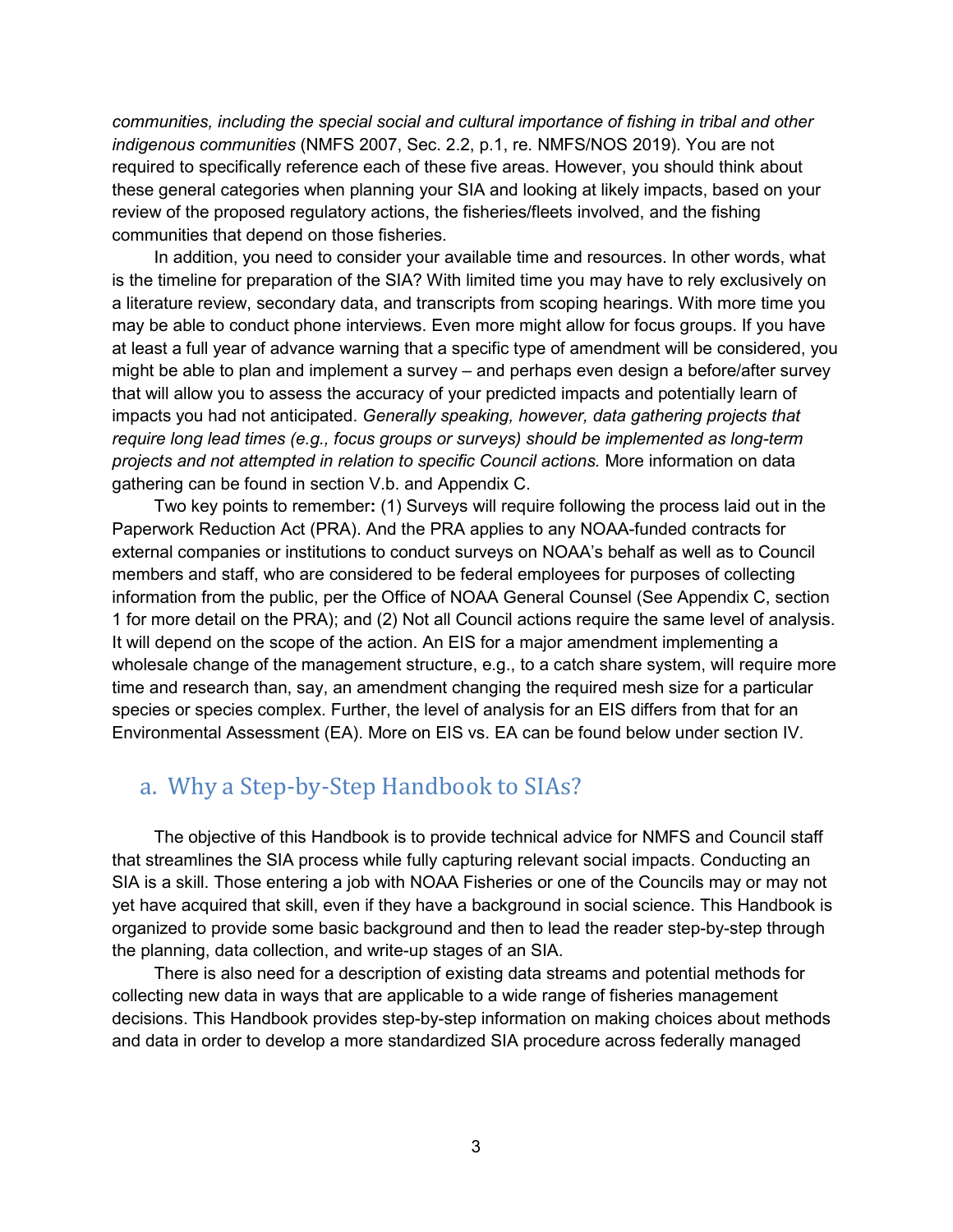fisheries, while also allowing for regional and fisheries-specific data structures, innovation, and needs.

## <span id="page-13-0"></span>b. What is the relationship of this Handbook to the NMFS Guidelines for Assessment of the Social Impact of Fishery Management Actions?

This Handbook is not meant to replace the NMFS Policy Directive<sup>[6](#page-13-2)</sup> Guidelines for [Assessment of the Social Impact of Fishery Management Actions](https://media.fisheries.noaa.gov/dam-migration/01-111-02.pdf) (NMFS 2007). Instead, this Handbook responds to the statement in the Guidelines noting: "Individual fisheries and issues will call for a range of social factor<sup>[7](#page-13-3)</sup> analysis methods and techniques, and selection of these tools will require case-by-case judgment. Social factor analysis is an evolving field in applied social science and creative applications may be found to fit different fisheries and their participants." This Handbook provides support for making those case-by-case judgments.

## <span id="page-13-1"></span>III. Why do we do SIAs? Legal and policy framework

SIA is a tool for gauging the social and cultural consequences of alternative management or policy measures. The SIA is used in conjunction with economic and environmental impact assessments to facilitate the decisionmaking process. It does so by identifying, among the management alternatives that will meet the stated goals, those with the greatest positive or least negative impacts (Vanclay 2002). For NOAA Fisheries (NOAA Fisheries and NMFS will be used interchangeably throughout this document), these goals include meeting stock rebuilding requirements and creating positive net national benefits.

Legal requirements for conducting SIAs are found in laws passed by Congress and Executive Orders created by the President. Failure to fully comply with statutory requirements could render the agency's action vulnerable to legal challenge. An executive order is an instrument used by the President to carry out functions of the executive office, and, when based on a constitutional or statutory grant of power, it essentially has the force of law, except in instances where it is contradicted by other federal law, and except that it does not generally create any right or benefit enforceable against the United States (Duncan 2010). Policy Directives are "statements of and instructions for implementing important, high-level internal direction and positions that guide organization decisions and actions."<sup>[8](#page-13-4)</sup> These are internal agency requirements and do not have the force of law. However, significant deviation from stated agency policy

<span id="page-13-2"></span> <sup>6</sup> See https://www.fisheries.noaa.gov/national/laws-and-policies/policy-directive-system

<span id="page-13-3"></span><sup>7</sup> NMFS (2007:5) defines social factor analysis as "description of the social characteristics of a fishery and/or community."

<span id="page-13-4"></span><sup>8</sup> https://www.fisheries.noaa.gov/national/laws-and-policies/policy-directive-system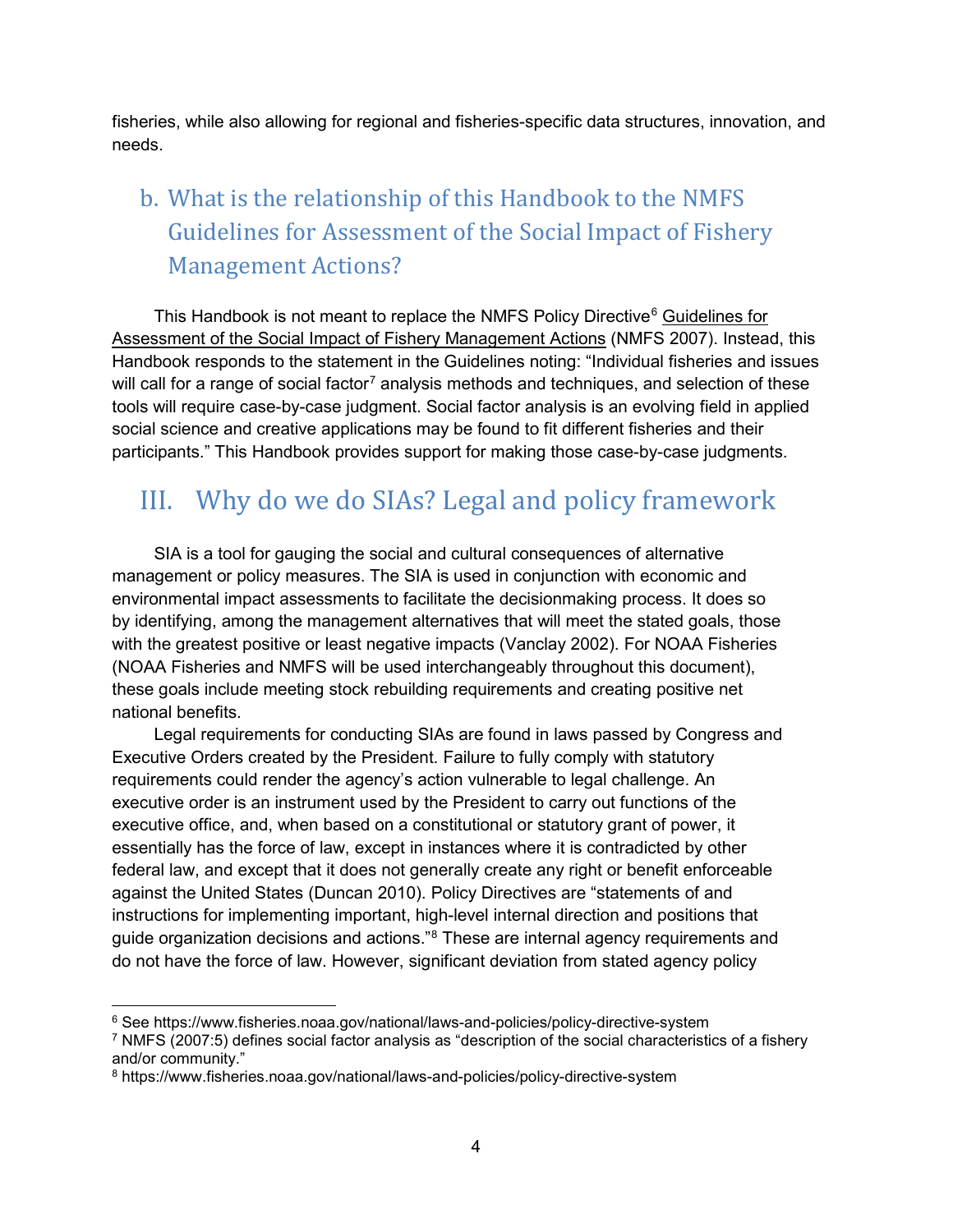could also render an agency action vulnerable to a legal challenge or render a Councilrecommended action subject to disapproval. Below, key laws, Executive Orders (E.O.s), and policies are discussed, as they form the basis for certain specific topics that an SIA must address when prepared in a federal, and especially a federal fisheries, context. Following this will be a step-by-step guide through the SIA process itself.

## <span id="page-14-0"></span>a. What laws require SIA?

There are two primary laws that require assessment of social impacts in connection with fisheries management actions: the NEPA and MSA. Other laws or sections of laws (including the MSA) require targeted social assessments when *specific populations are impacted*, e.g., fishing communities, or *under specific circumstances*, e.g., the implementation of limited access.

### 1. National Environmental Policy Act

<span id="page-14-1"></span>NEPA requires that Federal agencies prepare an EIS for every major federal action "significantly" affecting the quality of the "human environment" (NEPA sec. 102(2)(C)). If a proposed action is not expected to have significant environmental impacts, CEQ's regulations provide for preparation of an EA to determine the action's significance. Both the EIS and EA must address certain factors related to social impacts, and NMFS uses the SIA to accomplish this.

CEQ's regulations define "human environment" as follows:

"Human Environment" means "the natural and physical environment and the relationship of present and future generations of Americans with that environment" (40 CFR 1508(m)).

CEQ's regulations require that EISs discuss the "environmental consequences" of a proposed action and its alternatives (40 CFR 1502.16). This includes the following types of "effects:" "*ecological* (such as the effects on natural resources and on the components, structures, and functioning of affected ecosystems), *aesthetic, historic, cultural,* , *social, or health effects* [emphases added]. Effects may also include those resulting from actions that may have both beneficial and detrimental effects, even if on balance the agency believes that the effect will be beneficial" (40 CFR 1508(g)). In addition, when the agency determines that economic or social and natural or physical environmental effects are interrelated, then the environmental impact statement shall discuss and give appropriate consideration to these effects on the human environment (40 CFR 1502.16(b)).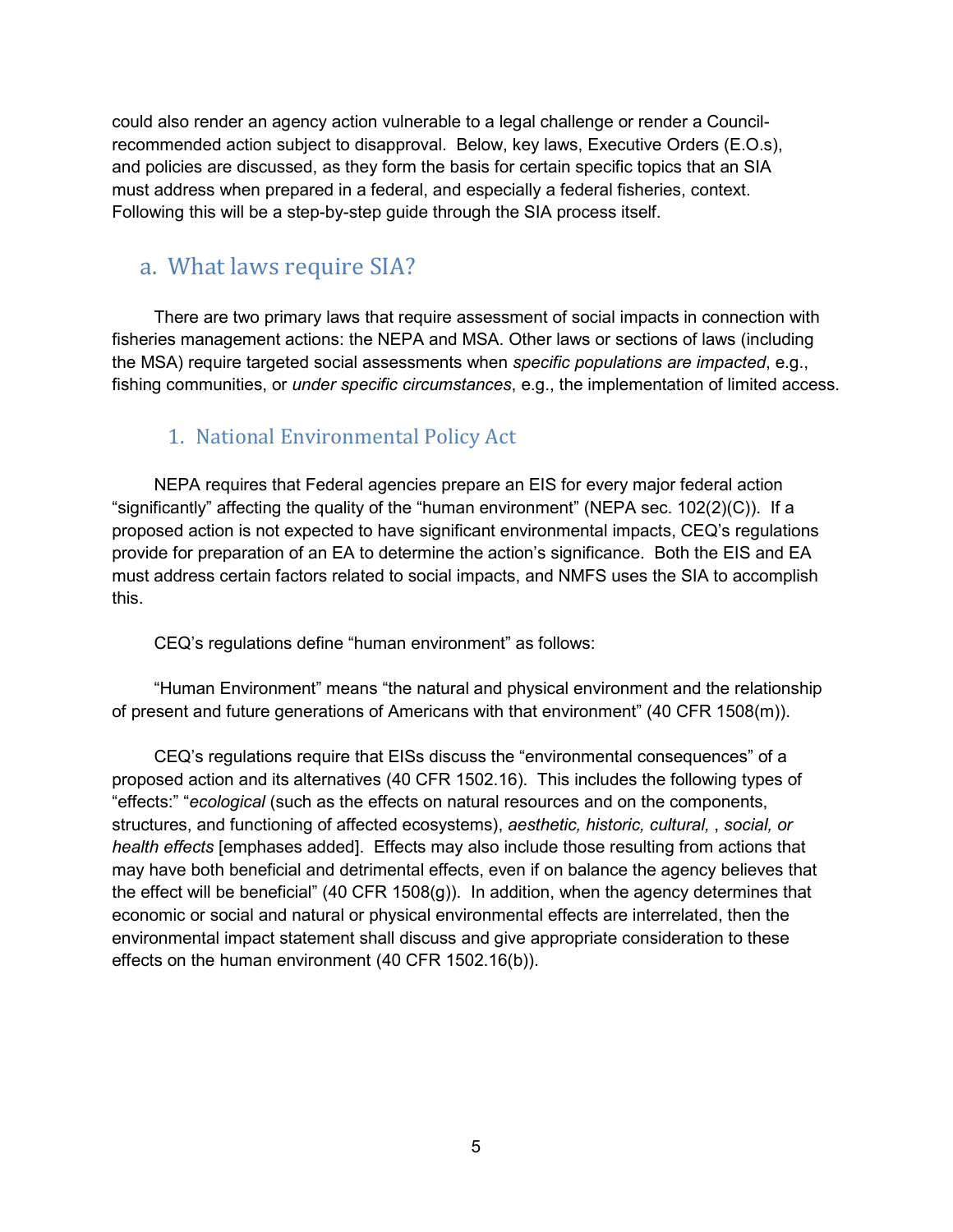#### 2. Magnuson-Stevens Fishery Conservation and Management Act (MSA)

<span id="page-15-0"></span>The MSA requires consideration of multiple social impact considerations in the development of fishery management actions. The record for any fishery management action must include documentation that it is consistent with 10 national standards, several of which pertain to social factors. In addition, fishery management plans must include 15 mandatory components, and may include an additional 13 discretionary components, several of which require consideration of social impacts. The MSA also includes special programs that may additionally call for consideration of social impacts. The information in the SIA can be used to satisfy these requirements. Key provisions are discussed in more detail below.

#### National Standards.

*National Standard 1*. Fundamentally, all fishery management actions taken under the MSA must provide for achieving "optimum yield" (MSA sec.  $301(a)(1)$ ). The MSA defines optimum yield (OY) as:

the amount of fish that will provide the greatest overall benefit to the Nation, particularly with respect to food production and recreational opportunities and taking into account the protection of marine ecosystems; that is prescribed on the basis of the MSY [maximum sustainable yield] from the fishery, as reduced by any relevant economic, social, or ecological factor; and, in the case of an overfished fishery, that provides for rebuilding to a level consistent with producing the MSY in such fishery (MSA sec. 3(33)).

Thus it is critical that each fishery management action is supported by documentation of these considerations. NMFS's National Standard 1 Guidelines provide additional direction as to the recreational and social factors to be assessed:

The benefits of recreational opportunities reflect the quality of both the recreational fishing experience and non-consumptive fishery uses such as ecotourism, fish watching, and recreational diving. Benefits also include the contribution of recreational fishing to the national, regional, and local economies and food supplies  $(50$  CFR  $600.310(e)(3)(iii)(A)(2))$ .

Social factors. Examples are enjoyment gained from recreational fishing, avoidance of gear conflicts and resulting disputes, preservation of a way of life for fishermen and their families, and dependence of local communities on a fishery (e.g., involvement in fisheries and ability to adapt to change). Consideration may be given to fishery-related indicators (e.g., number of fishery permits, number of commercial fishing vessels, number of party and charter trips, landings, ex-vessel revenues) and non-fishery related indicators (e.g., unemployment rates, percent of population below the poverty level, population density), and preference for a particular type of fishery (e.g., size of the fishing fleet, type of vessels in the fleet, permissible gear types). Other factors that may be considered include the effects that past harvest levels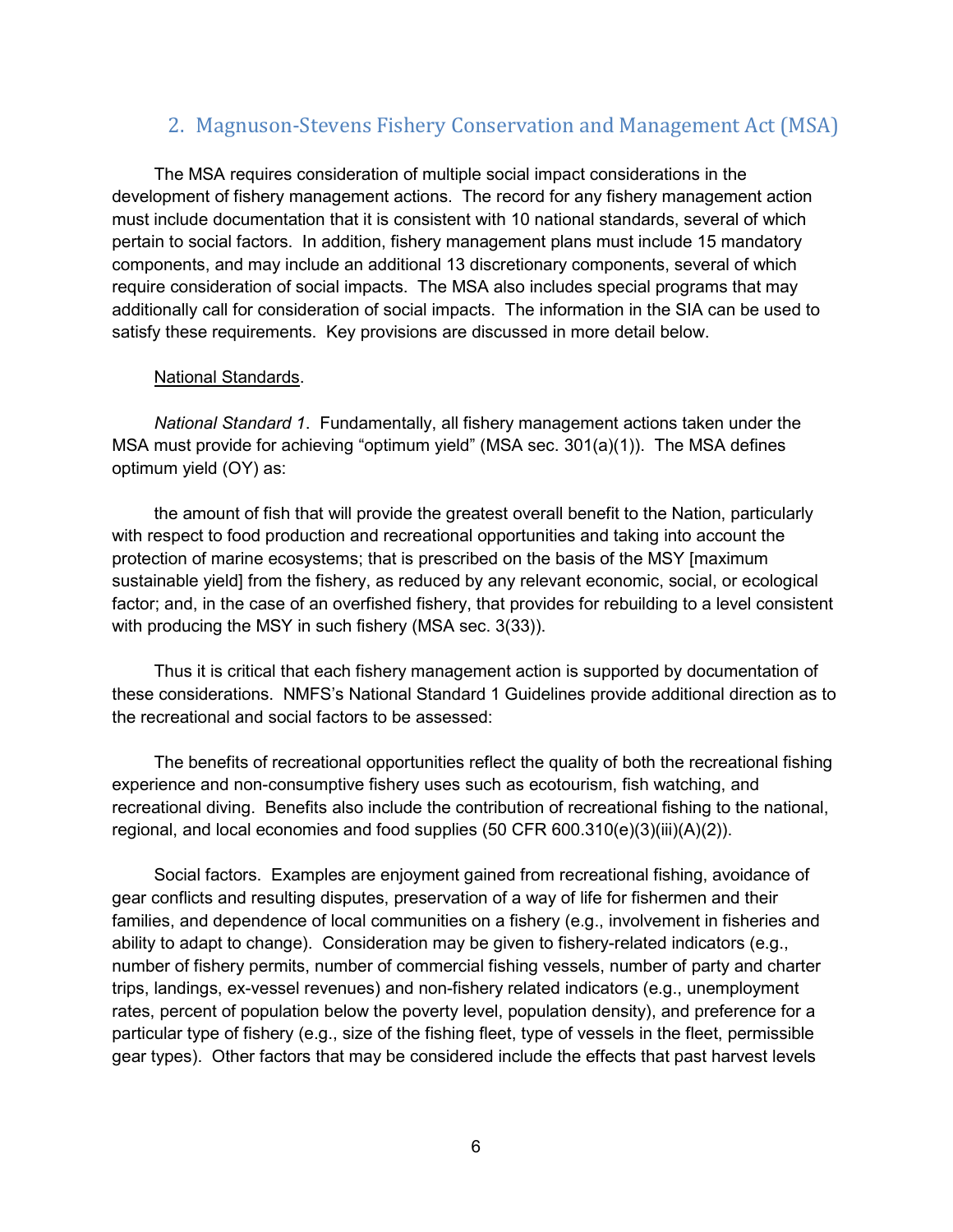have had on fishing communities, the cultural place of subsistence fishing, obligations under tribal treaties, proportions of affected minority and low-income groups, and worldwide nutritional needs (50 CFR 600.310(e)(3)(iii)(B)(1)).

*National Standard 3* (MSA sec. 301(a)(3)). National Standard 3 provides for managing stocks as a unit. The National Standard 3 Guidelines indicate that management units may be organized around a variety of perspectives including biological, ecological, social, or other bases (50 CFR 600.320(d)(1)).

*National Standard 4* (MSA sec. 301(a)(4)). National Standard 4 prohibits discrimination between residents of different states and requires that allocations be, among other things, fair and equitable. The National Standard 4 Guidelines set forth factors to consider in developing fair and equitable allocations, including:

Economic and social consequences of the scheme, food production, consumer interest, dependence on the fishery by present participants and coastal communities, efficiency of various types of gear used in the fishery, transferability of effort to and impact on other fisheries, opportunity for new participants to enter the fishery, and enhancement of opportunities for recreational fishing (50 CFR 600.325(c)(3)(iv)).

*National Standard 8* (MSA sec. 301(a)(8)). National Standard 8 requires taking into account "the importance of fishery resources to fishing communities by utilizing economic and social data that are based upon the best scientific information available…" (MSA sec. 301(a)(8)). The MSA defines "fishing community" as (MSA sec. 3(17)) "a community which is substantially dependent on or substantially engaged in the harvest or processing of fishery resources to meet social and economic needs, and includes fishing vessel owners, operators, and crew and United States fish processors that are based in such community."

NMFS's National Standard 8 Guidelines further clarify that a "fishing community" must be tied to a specific location (as opposed to a community of interest such as one based on gear or target species). The guidelines also provide extensive guidance on what needs to be analyzed to support findings under NS 8, including the following excerpt:

"FMPs must examine the social and economic importance of fisheries to communities potentially affected by management measures. For example, severe reductions of harvests for conservation purposes may decrease employment opportunities for fishermen and processing plant workers, thereby adversely affecting their families and communities. Similarly, a management measure that results in the allocation of fishery resources among competing sectors of a fishery may benefit some communities at the expense of others…

… The analysis should assess the likely positive and negative social and economic impacts of the alternative management measures, over both the short and the long term, on fishing communities. Any particular management measure may economically benefit some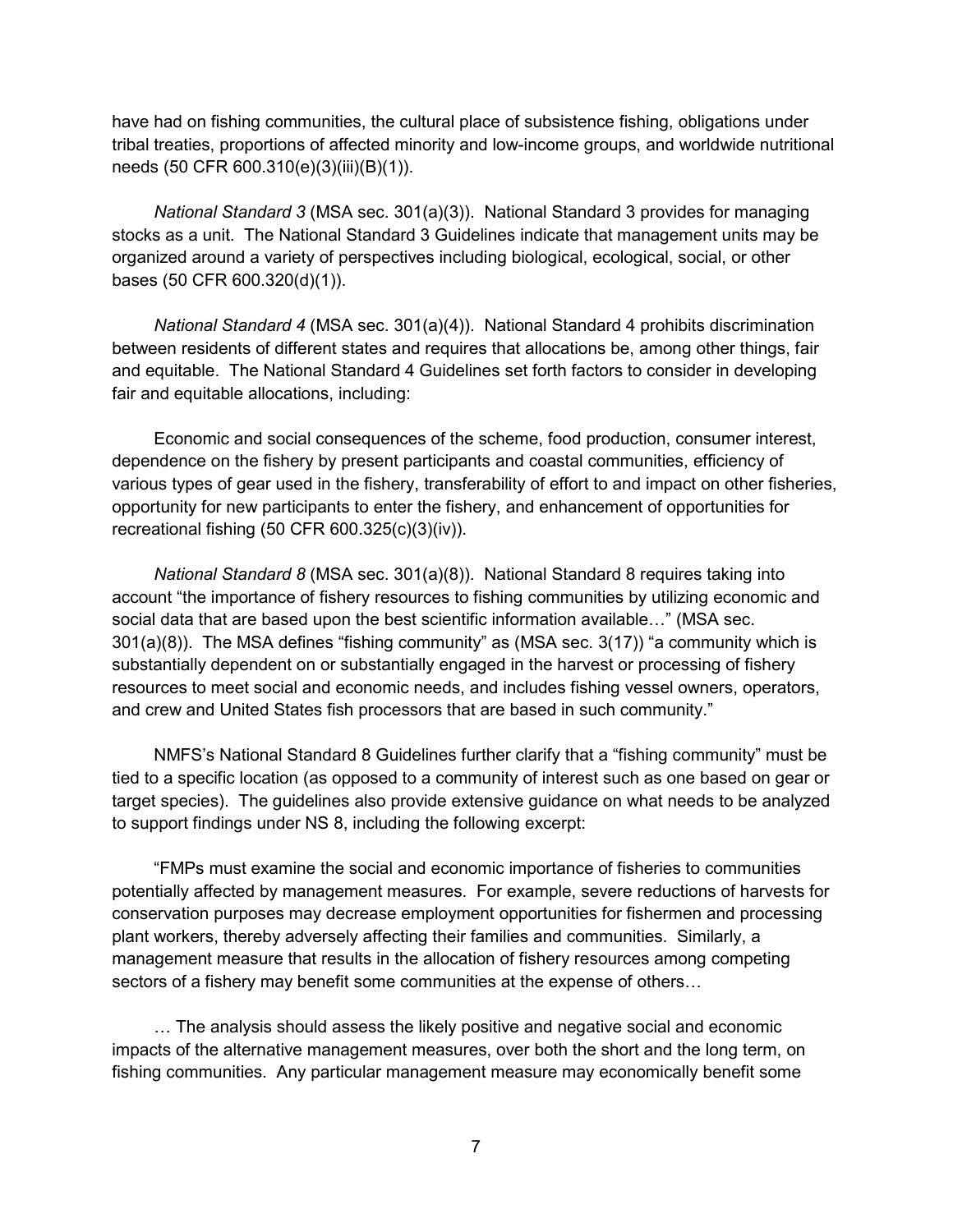communities while adversely affecting others. Economic impacts should be considered both for individual communities and for the group of all affected communities identified in the FMP. Impacts of both consumptive and non-consumptive uses of fishery resources should be considered" (50 CFR 600.345(c)(1)-(5)).

Further, both qualitative and quantitative data use are specified as important, including, for commercial fisheries, "information provided by fishermen, dealers, processors, and fisheries organizations and associations." Similarly, relevant fishing and fishing-related industries and groups should be assessed for recreational and subsistence fisheries. Elsewhere, boatyards, ice suppliers, and tackle shops are given as examples of directly related fisheries-dependent services and industries that may be part of a fishing community.

#### FMP Mandatory Components

Pursuant to the MSA, FMPs must include a Description of the Fishery that includes components that pertain to social concerns:

Description of the Fishery. FMPs must contain a description of the fishery, including, but not limited to, the number of vessels involved, the type and quantity of fishing gear used, the species of fish involved and their location, the cost likely to be incurred in management, actual and potential revenues from the fishery, any recreational interest in the fishery, and the nature and extent of foreign fishing and Indian treaty fishing rights, if any (16 U.S.C. § 1853(a)(2)).

### <span id="page-17-0"></span>b. What are other laws and executive orders relevant to SIA?

A variety of other laws and Executive Orders relate to particular groups or activities within the fisheries and may require specific social analyses that would be included in the SIA. Here we provide a summary. More detail is provided in Appendix A. [E.O. 12898](https://www.archives.gov/files/federal-register/executive-orders/pdf/12898.pdf) on Environmental Justice requires that federal agencies conduct their programs, policies, and activities in a manner to ensure individuals or populations are not excluded from participation in, or denied the benefits of, or subjected to discrimination under, those programs, policies, and activities because of their minority or low income status. **E.O. 12866** on Regulatory Planning and Review requires that federal agencies assess the costs and benefits to the Nation of implementing a regulation. Regions with tribes will need to follow [E.O. 12875](https://www.archives.gov/files/federal-register/executive-orders/pdf/12875.pdf) on Enhancing the Intergovernmental Partnership and [E.O. 13175](https://www.govinfo.gov/content/pkg/CFR-2001-title3-vol1/pdf/CFR-2001-title3-vol1-eo13175.pdf) on Consultation and Coordination with Indian Tribal Governments.

### <span id="page-17-1"></span>c. What are relevant NOAA Fisheries policy directives?

All NMFS policy directives related to social and economic analysis of regulatory actions can be found [here.](https://www.fisheries.noaa.gov/national/laws-and-policies/guidance-conducting-economic-and-social-analyses-regulatory-actions)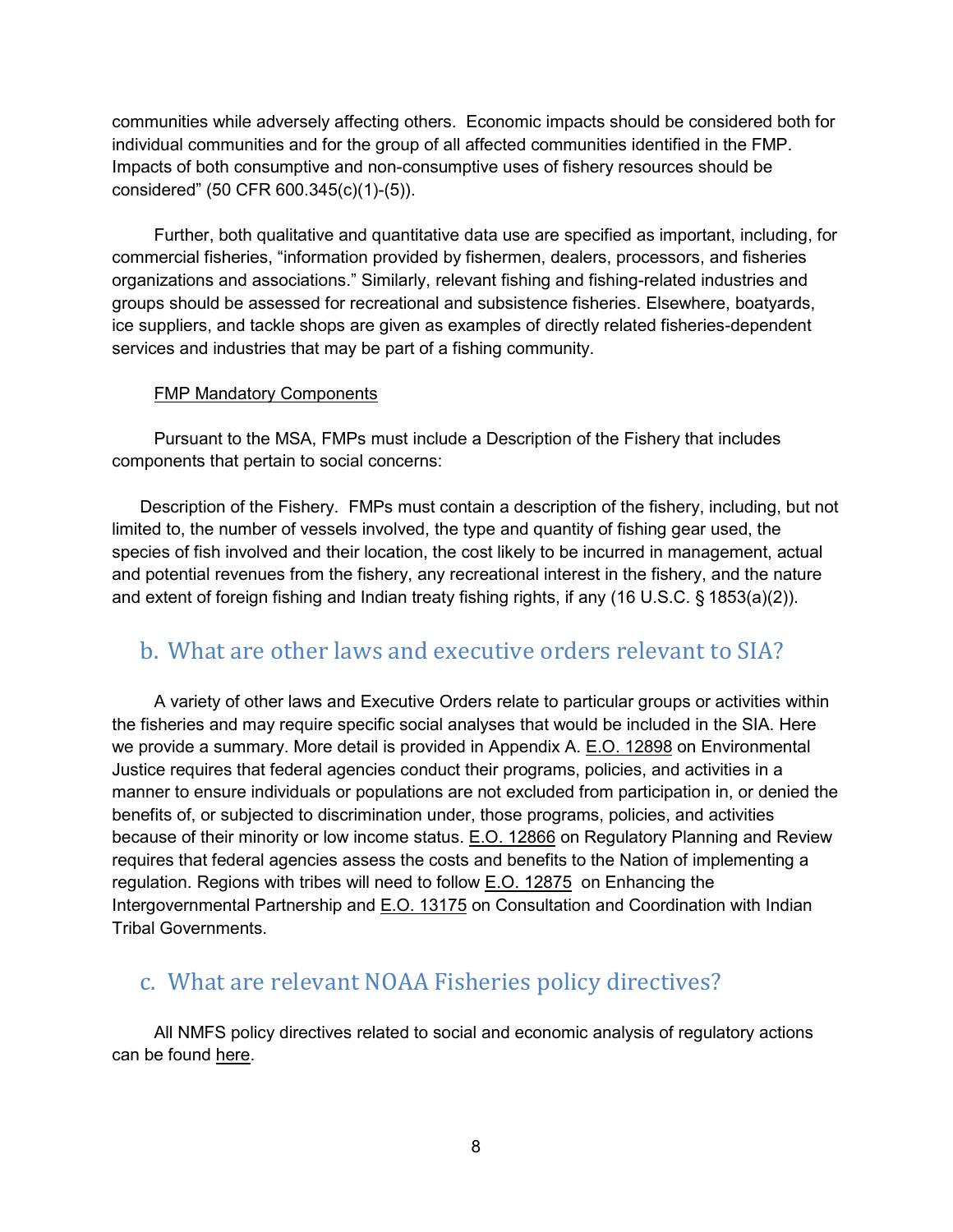## <span id="page-18-0"></span>1. NMFS Guidelines for Assessment of the Social Impact of Fishery Management Actions

In 2007, the National Marine Fisheries Service updated its [Guidelines for Assessment of](https://media.fisheries.noaa.gov/dam-migration/01-111-02.pdf)  [the Social Impact of Fishery Management Actions.](https://media.fisheries.noaa.gov/dam-migration/01-111-02.pdf) This guidance was re-affirmed in 2014 (NMFS 2007). This document provides an overall introduction to SIAs. In particular, it states, "In the context of marine fisheries conservation and management, SIAs focus on the human environment of the fisheries. That is, SIAs consider the effects of changes in resource availability or fishing practices on fishermen, communities, fishing-related businesses and employment, families and other social institutions, regulations and social norms of behavior, and cultural values" (NMFS 2007:5). In addition, NMFS (2007) reviews NOAA Fisheries policy on SIAs, and discusses how to undertake a social factor analysis, the concept of fishing communities, and various special considerations for undertaking an SIA. It provides significant assistance for organizing and conceptualizing how an SIA should be developed. As noted above, anyone planning to conduct an SIA should first have carefully reviewed the Guidance before reading this Handbook. Similar to this, though narrower in focus, is the NMFS [Guidance](https://media.fisheries.noaa.gov/dam-migration/01-121-01.pdf)  [for Conducting a Review of Catch Share Programs.](https://media.fisheries.noaa.gov/dam-migration/01-121-01.pdf) Where such a review has been conducted, it will also be a good source of information about that fishery. More detail on this guidance is provided in Appendix B.

## <span id="page-18-1"></span>2. Other relevant NOAA, NOAA Fisheries, and Executive Branch policy directives

There are two key policies on environmental justice: [guidance](https://ceq.doe.gov/docs/ceq-regulations-and-guidance/regs/ej/justice.pdf) from the White House Council on Environmental Quality and the [Dept. of Commerce Environmental Justice Strategy.](http://www.osec.doc.gov/opog/OG/Archive/news/2013/02/21/department-commerce-environmental-justice-strategy.html) For those in regions with tribes, associated policy directives are also critical, such as [Department of Commerce Consultation and Coordination Policy](https://www.govinfo.gov/content/pkg/FR-2013-06-04/pdf/2013-13052.pdf) (2013), which implements [Departmental Administrative Order 218-8.](http://www.osec.doc.gov/opog/dmp/daos/dao218_8.html) Also relevant is the Office of Management and Budget [guidance](https://www.whitehouse.gov/sites/whitehouse.gov/files/omb/assets/inforeg/eo12866_implementation_guidance.pdf) for E.O. 12866 and Small Business Administration [guidance](https://www.sba.gov/advocacy/guide-government-agencies-how-comply-regulatory-flexibility-act) for the Regulatory Flexibility Act. The [NOAA Policy and Procedures for Compliance with the National](https://www.nepa.noaa.gov/docs/NOAA-NAO-216-6A-Companion-Manual-01132017.pdf)  [Environmental Policy Act and Related Authorities](https://www.nepa.noaa.gov/docs/NOAA-NAO-216-6A-Companion-Manual-01132017.pdf) provides important information on all aspects of NEPA.<sup>[9](#page-18-2)</sup> And the policy directive on <u>Ecosystem-based Management</u> will be useful, as many regions are moving to Fishery Ecosystem Plans rather than Fishery Management Plans. See Appendix B for more detail on these and other relevant policy directives. Finally, the [NOAA](https://www.legislative.noaa.gov/docs/19-065933-Traditional-Knowledge-in-Decision-Making-Document-Signed.pdf) 

<span id="page-18-2"></span> <sup>9</sup> On July 16, 2020, the Council on Environmental Quality (CEQ) promulgated regulations changing the procedures for complying with NEPA. All actions in progress prior to the rule's effective date of Septemebr 14, 2020, may proceed under the old guidance. Federal agencies have 1 year in which to revise their procedures and bring them into the compliance with the new rules. NOAA and NMFS will be developing new guidance. Consult with your region's NEPA Coordinator to stay informed about new developments.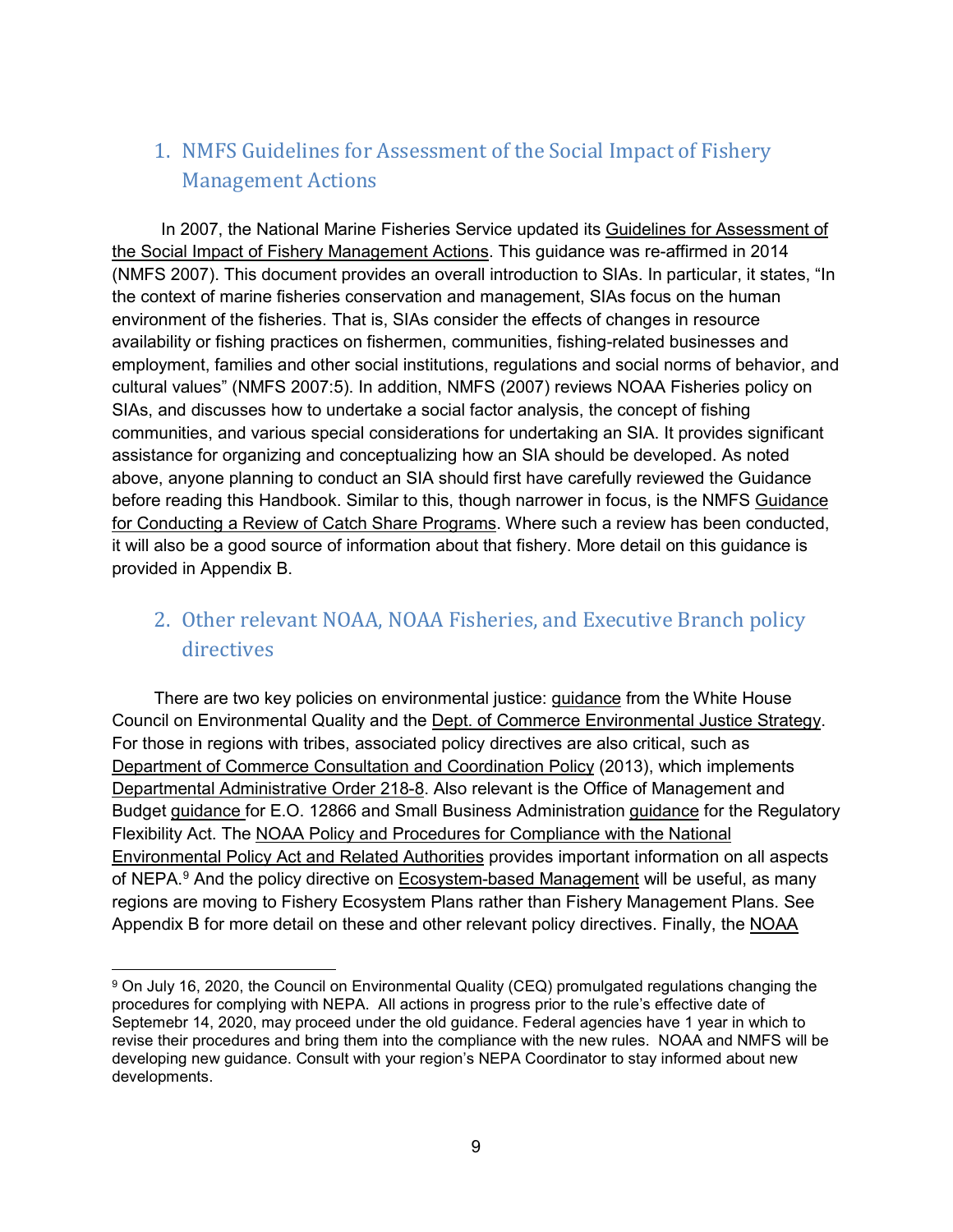[Fisheries and National Ocean Service Guidance and Best Practices for Engaging and](https://www.legislative.noaa.gov/docs/19-065933-Traditional-Knowledge-in-Decision-Making-Document-Signed.pdf)  [Incorporating Traditional Ecological Knowledge in Decision-Making](https://www.legislative.noaa.gov/docs/19-065933-Traditional-Knowledge-in-Decision-Making-Document-Signed.pdf) (NMFS/NOS 2019) is important in any area with tribal or indigenous fisheries. Note: This guidance and best practices document deals solely with "TEK associated with indigenous peoples, as distinguished from 'local ecological knowledge' held by long-time residents in an area, or long-term participants in an activity or industry."

## <span id="page-19-0"></span>IV. Where within an Environmental Impact Statement are social impacts discussed?

The Environmental Impact Statement is mandated by NEPA for applicable major federal actions that are anticipated to result in significant impacts to the human environment. [10](#page-19-1) The MSA similarly mandates a Fishery Impact Statement for an FMP or amendment, to assess the likely effects of any FMP or amendment on participants in applicable fisheries and fishing communities.[11](#page-19-2) In practice, the information and analyses in the EIS generally cover both requirements. There are two primary sections in an EIS where data on social factors is found: the Affected Human Environment (AHE) section and the Impact Assessment sections. There may be separate social and economic impacts sections, or all impacts (social, economic, biological, ecological) may be discussed together in sub-sections based around each measure in the regulatory action. In addition, economic impacts are important to social assessments because of concomitant social impacts or because of social factors that influence, e.g., the conduct of commerce. Below we further describe the differences between the AHE and the SIA and their connections to the Economic Impacts section of the EIS.

We also note that actions that are not anticipated to result in significant impacts to the human environment and for which the agency does not have an applicable categorical exclusion (CE), require only an EA, not an EIS. To clarify, the CEQ regulations for implementing NEPA, at 40 CFR 1508.9, state that an EA is a concise public document prepared by a Federal agency to aid an agency's compliance with [NEPA] and support its determination of whether to prepare an [EIS] or a [FONSI] … (40 CFR 1508.1(h)). The requirements for an EA, as stipulated by CEQ regulations at 40 CFR 1500-1508, are less prescriptive than those for an EIS. It need only "briefly" discuss the purpose and need, alternatives, and the environmental impacts (40 CFR 1501.5(c)). However, all types of required analysis under NEPA, and resource categories potentially affected by the proposed action, must still be addressed -- including SIA and environmental justice.

<span id="page-19-1"></span> $10$  For certain actions, a federal agency can satisfy NEPA by applying a Categorical Exclusion or preparing an Environmental Assessment and Finding of No Significant Impact (FONSI), as applicable. Speak to your NEPA Coordinator for more details.

<span id="page-19-2"></span><sup>11</sup> For additional details about the requirements for Fishery Impact Statements, see MSA § 303(a)(9) (16 U.S.C. § 1853(a)(9)) and section II(a)(2) above.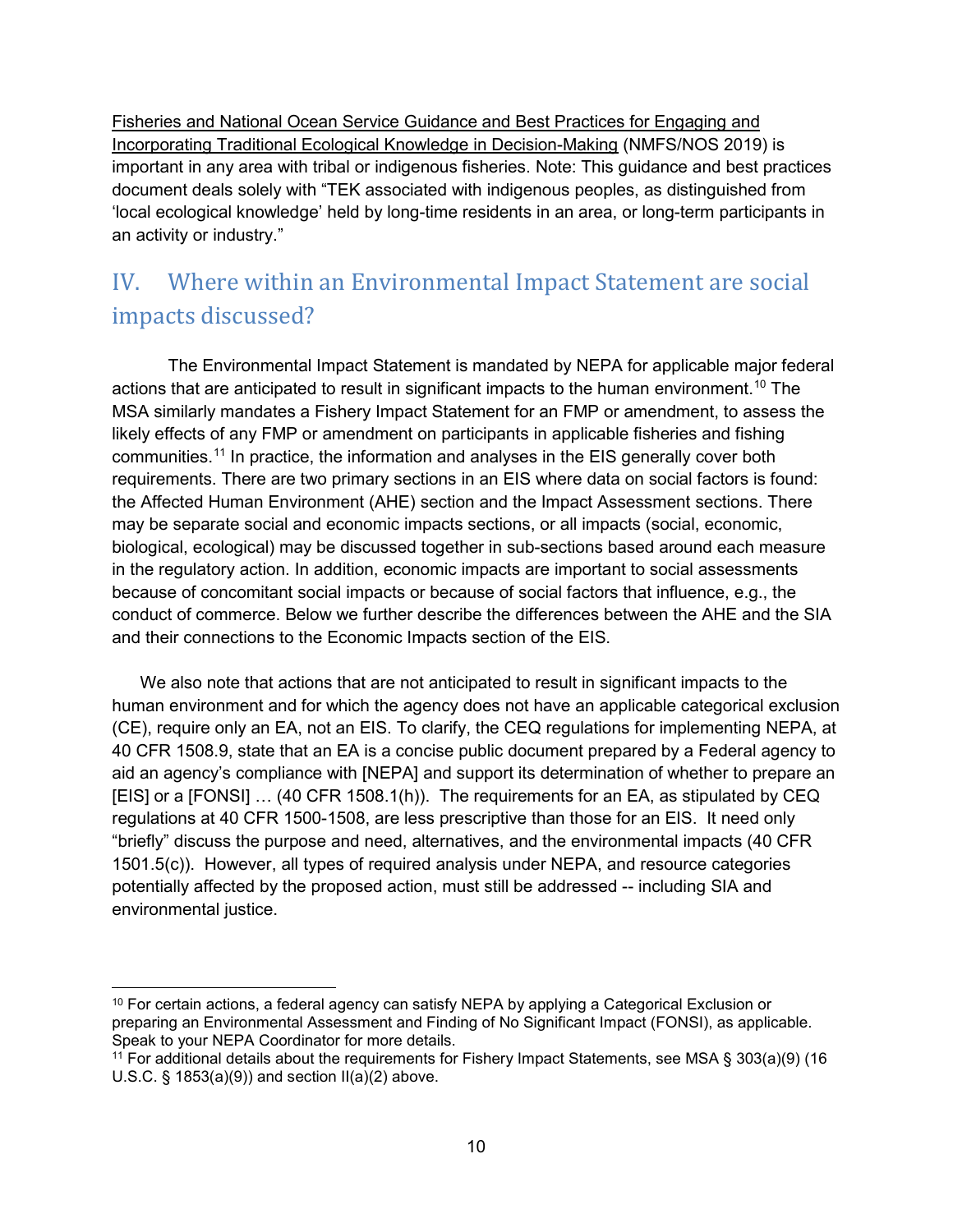## <span id="page-20-0"></span>a. SIA versus Affected Human Environment (AHE) section

The AHE describes the baseline status of the fishery (whether commercial, recreational, subsistence, or some combination) before implementation of any new regulations included in the action, including both social and economic information, as well as basic descriptive data such as landings, value, and number of permits by permit category, and indicators such as local and regional quotients (LQ and RQ) and/or [NOAA Fisheries Community Social Vulnerability](https://www.fisheries.noaa.gov/national/socioeconomics/social-indicators-fishing-communities-0)  [Indicators](https://www.fisheries.noaa.gov/national/socioeconomics/social-indicators-fishing-communities-0) (CSVIs). The SIA, on the other hand, analyzes and describes the likely changes, due to the alternatives under consideration, to the social fabric of the fishery. This includes activity and place-based community-level impacts, and takes into account relevant cultural aspects.

These changes will vary based on existing capacities and vulnerabilities within the fishery and the fishing communities (as understood from the CSVIs and other indicators listed above), as well as the management alternatives.

In the SIA you are comparing the conditions in the fishery at the time when the regulatory action in question is proposed to: (a) the expected status of the fishery if the regulatory action is put in place versus (b) the expected status of the fishery if no action is taken (the status quo alternative). In making this assessment, the SIA will reference or summarize some stage-setting or background information from the AHE. The SIA analyst may write sections of the AHE or the AHE may be prepared by Council staff with some consultation by the social and economic impacts analysts. Further, for social impact assessments under NEPA, the analysis should be based on the entire affected region and society, not the fishery in isolation. This is one reason (in addition to National Standard 8, discussed below) why we also assess impacts to the broader fishing communities.

## <span id="page-20-1"></span>b. Social versus Economic Impact Assessments

Because both the social and the economic impact assessments use some of the same data, it is important to understand how the two assessments are different. [12](#page-20-2) At the most basic level, social impacts are anything linked to a public or private action (though here we are concerned only with federal actions) that affects or concerns a specific group of individuals. Those impacts, for fisheries SIA, may include alterations to fishing or processor or dealer routines, cultural norms, community or fishing vessel social relationships, local political organization, fishermen or fishing community health and well-being, and personal and property rights (or privileges, as U.S. quasi-property rights to fish are legally defined) (re. Vanclay 2003,

<span id="page-20-2"></span> $12$  There are three primary types of economic impact assessments: 1) A general assessment that parallels the SIA, the Economic Impacts section of the EIS, 2) the Regulatory Flexibility Act analysis which may include elements from the Economic Impacts section, and 3) the Benefit-Cost Analysis required under E.O. 12866 which is both provided separately from the EIS and also included in the EIS, often within the Regulatory Impact Review (RIR) or Regulatory Impact Assessment (RIA). Here we are comparing the SIA to the Economic Impacts section.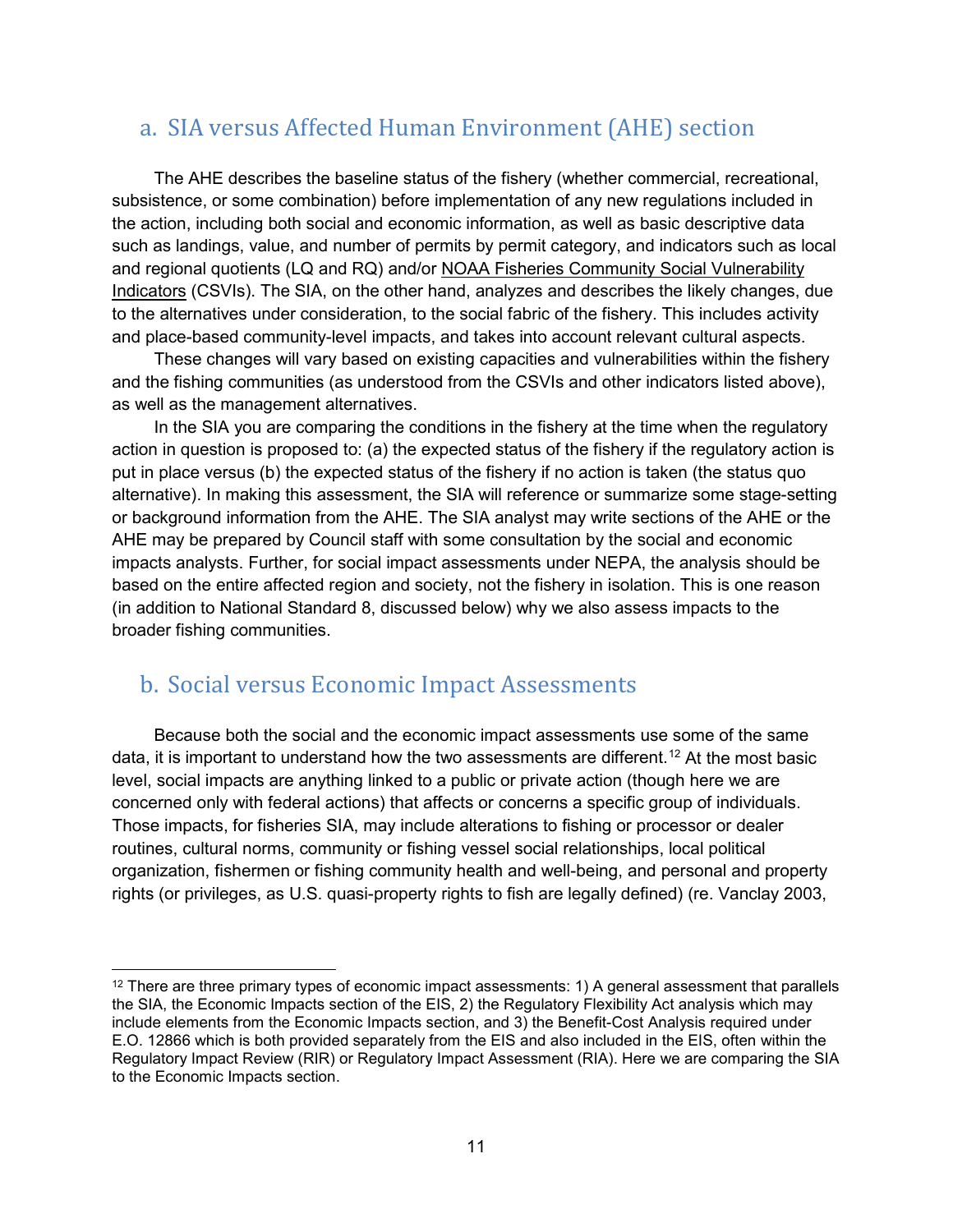Vanclay et al. 2015, NMFS 2007).<sup>[13](#page-21-1)</sup> Specific data items may or may not be relevant to a given regulatory action, already available, or feasible to obtain for various of these factors. More on this in section V.c.3.

The SIA will frequently employ or reference some economic data. Predicting changes to occupational opportunities and community infrastructure, for instance, is in part dependent on the analysis of economic impacts. However, "[w]hile SIAs focus on social and cultural values and systems [related to the economy], economic impact assessments focus on market and nonmarket values and systems" (NMFS 2007:5), including impacts to firms, fleets, and industries. Further, impacts to market and non-market values, in turn, have social impacts for individuals, households, communities, and other social groups.

## <span id="page-21-0"></span>V. You are beginning work on an SIA: What do you do?

First your regional Council will have identified a problem that it thinks could be ameliorated via regulatory action and possibly also some ideas on types of regulatory actions that would solve the identified problem. "The typical FMC [Fishery Management Council] process for development of a management recommendation usually involves an iterative process with the public in which one or more early versions of a draft fishery management measure and environmental analysis (i.e., draft EIS or draft EA) are shared, commented on, and modified over the course of several FMC meetings prior to a final FMC vote" (NOAA 2017b:C9). For these iterative versions the Council will have requested analyses of the issue(s) to identify or clarify the underlying causes for the identified problem.

Analysts, including you, will respond to these requests. Here you begin initial identification of likely outcomes and impacts of the different options. In the early stages you will provide input on possible social impacts or likely responses of different categories of fishermen and other stakeholders to these possible regulatory actions, based on your knowledge of the region or your knowledge of social science and the fisheries social science literature. If you have read this Handbook beforehand, that will help, though at the beginning you may spend a lot of time just listening and absorbing. As you become familiar with the fishery and the issues, you will flesh out the SIA in more detail, discussing the alternatives and their differing types and/or levels of impact (and usually contributing some tables and discussion to the AHE).

An SIA is context-specific and addresses all issues relevant to the people involved and the ways their livelihoods and ways of life will be impacted (NMFS 2007). This means you need to figure out what the issues are and who will be impacted. You begin with the type(s) of regulatory actions being considered. This section is a useful reference to help identify the types of impacts that you should consider and inform the relevant data you will want to seek for your fishery. On its own, it will not tell you the type or level of impact for any given action, but it can be used as a prompt to make sure that the breadth of potential social impacts is comprehensively examined.

Remember that for social impact assessments under NEPA, the analysis should be based on the entire affected region and society, not the fishery in isolation. In a fisheries context, this

<span id="page-21-1"></span><sup>&</sup>lt;sup>13</sup> The ICGSIA (2003), to which NMFS contributed, similarly states that agencies need to address the aesthetic, historic, cultural, economic, social, or health effects which may be direct, indirect, or cumulative.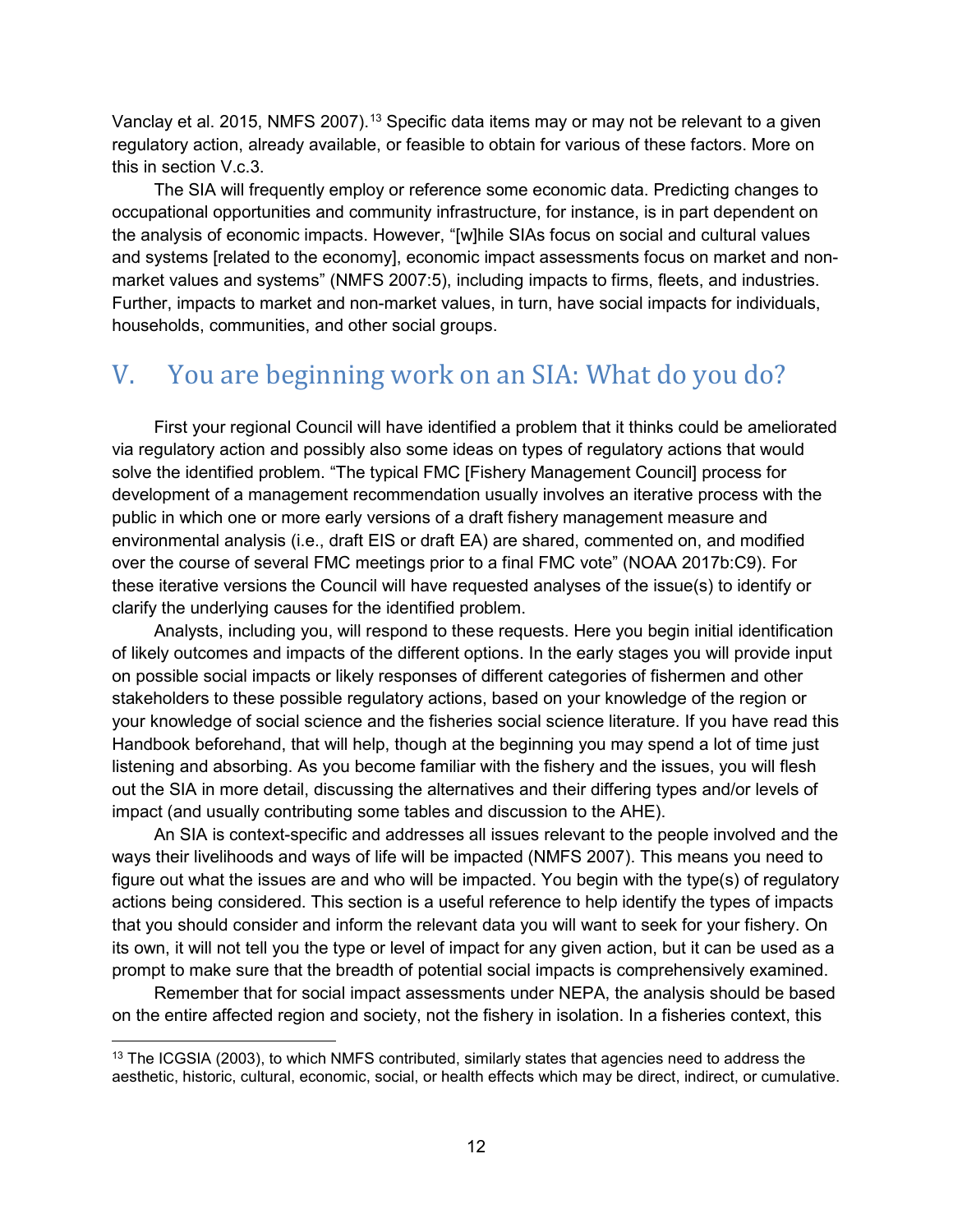could potentially include the accumulated impacts of the regulation in question, previous and concurrent regulations in the fishery in question, impacts in other fisheries that participants in this fishery also participate in, and the impacts of other non-fisheries regulations or societal forces such as a downturn in the economy. The appropriate boundaries for the analysis should be carefully considered, however, because if the boundaries are defined too broadly, the analysis could become unwieldy, and if they are defined too narrowly, significant issues may be missed.

## <span id="page-22-0"></span>a. What is the regulatory action?

Social impacts should be analyzed based on the types of management actions that are being proposed. Such changes may be administrative changes (like changing rules about paperwork) or regulatory (like changing rules about how and when fishing occurs). Below, potential impacts are reviewed for the following common regulatory actions for fishing activity: allocations; closed areas and/or seasons; gear changes; days-at-sea; catch limits; limited access/entry; and catch shares (including Limited Access Privilege Programs, or LAPPs). A list of types of management included under the term "catch shares" can be found in the [NOAA](https://media.fisheries.noaa.gov/dam-migration/01-121.pdf)  [Catch Share Policy](https://media.fisheries.noaa.gov/dam-migration/01-121.pdf) (NOAA 2017a). See Table 1 below for a summary of common impacts for each listed regulatory action category. Not all impacts marked as related to a particular regulatory action will occur, but these are typical categories to begin with when looking for potential impacts. Section V.b., below, discusses how to know who in the fishery in question might be affected and where and how to find relevant information on those groups (including fishing communities). On its own, this section will not tell you the level of impact for any given action, but it can be used as a prompt to make sure that the breadth of potential social impacts is comprehensively examined. Keep in mind, as well, that the particular context of the fishery you are assessing may create unique impacts or variations on the impacts described here.

### 1. Allocations

<span id="page-22-1"></span>To allocate is to distribute between groups. In fisheries one common allocation by a Council is the division of the Total Allowable Catch (TAC) or Annual Catch Limit (ACL) between commercial and recreational fisheries. Allocations to many types of subsistence or customary use groups are handled at a higher level by treaties, though some indigenous group access may be through Councils, e.g., Fishery Ecosystem Plans in the Western Pacific Region (see more under V.b.3.v, below). The balance of allocations between commercial and recreational fisheries is often contentious, and may be complicated by sub-allocations across geographic areas. Because allocations ultimately affect income for both commercial and recreational vessels (private and for-hire),<sup>[14](#page-22-2)</sup> there is a cascade of possible social impacts, including to job

<span id="page-22-2"></span> <sup>14</sup> For hire vessels include both charter and party/head bosts. Charter boats generally charge a flat fee for a trip (regardless of the number of passengers), but they are only licensed to carry a maximum of 6 passengers per trip (so are often called "six packs"). Head boats (party boats) mostly charge per person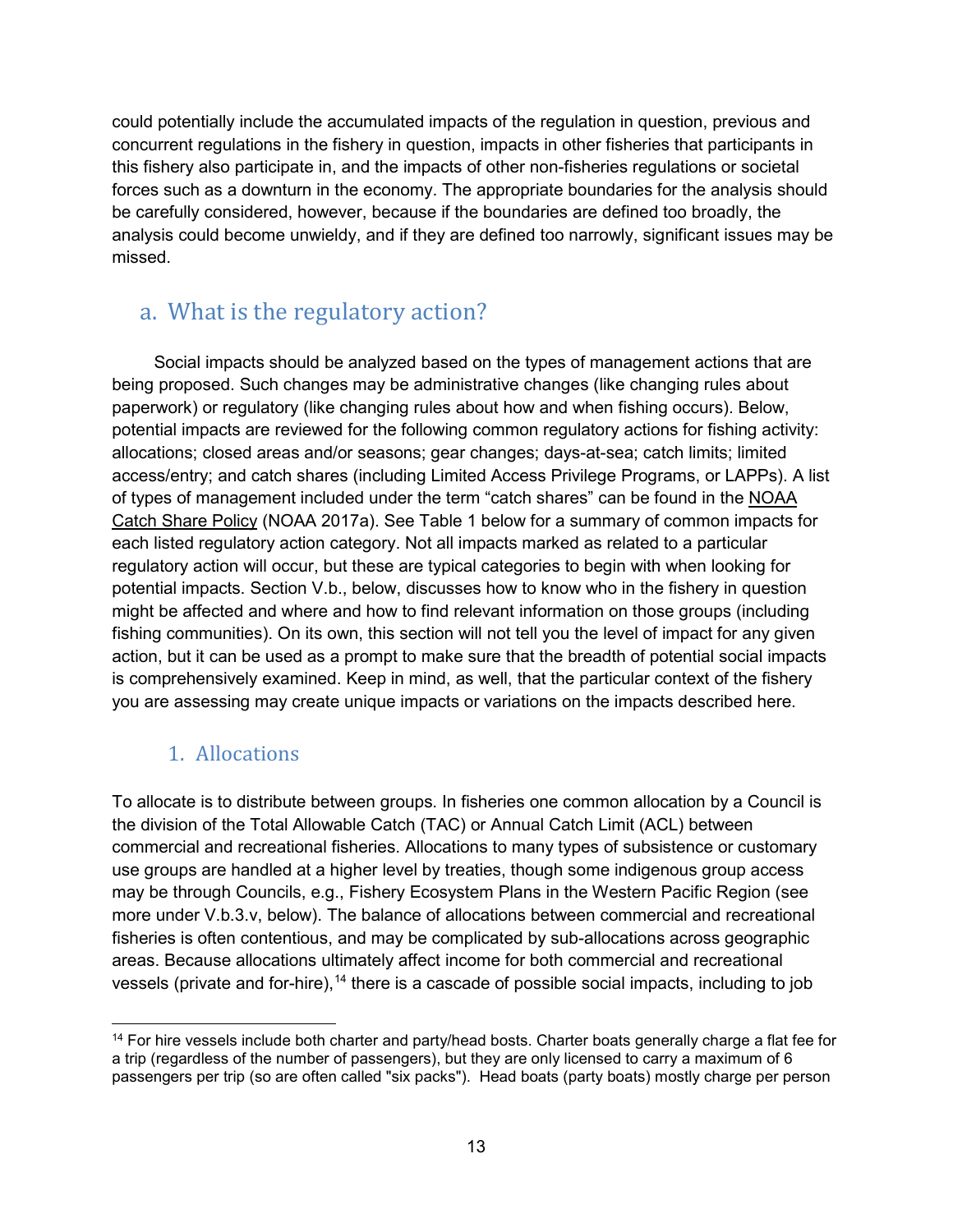satisfaction (Pollnac and Poggie 1988, Gatewood and McCay 1990, Pollnac and Poggie 2006, Pollnac et al. 2012), time with family, and other impacts. For recreational anglers the loss is generally connected more to angler satisfaction (Holland and Ditton 1992, Beardmore et al. 2014). However, also see Wilde et al. (1998) on motivations for sportfishermen, and Norris-Raynbird (2004) and Colburn et al. (2015) on motivations of for-hire captains. All of these can have follow-on effects to shoreside commercial businesses (e.g., dealers, processors, boatwrights, gear manufacturers) and recreational industries (e.g., marinas, bait-and-tackle shops, hotels, and restaurants). See Jacob et al. (2013a) for more on the social impacts of allocations. For more information on allocation processes, see the [NOAA Fisheries Catch Share](https://media.fisheries.noaa.gov/dam-migration/01-121.pdf)  [Policy,](https://media.fisheries.noaa.gov/dam-migration/01-121.pdf) and the related [Fisheries Allocation Review Policy.](https://media.fisheries.noaa.gov/dam-migration/01-119.pdf)

#### <span id="page-23-0"></span>2. Closed areas/seasons

 $\overline{a}$ 

Closed areas and other forms of management that are designed to reduce fishing effort in a particular area (including Marine Protected Areas, Habitat Areas of Particular Concern, Marine Monuments) can take many forms and have many purposes (Liu et al. 2018). Closures that are temporal as well as spatial, such as seasonal closures, identify and protect discrete areas during periods of high species density or during a vulnerable life history stage. Closed areas are also employed as a way of reducing the catch of non-target species by closing areas according to temporary or seasonal shifts in non-target species location. Other closures, including Marine Protected Areas (MPAs), may be long-term in response to target-species declines. There is also a wide variation in the acceptance of area closures among stakeholders based on the intended goals (e.g., reduce bycatch, protect spawning aggregations, protect essential fish habitat) and duration (temporary, seasonally recurring, or permanent) (Pita et al. 2010), as well as whether LEK was used in creating the spatial and temporal parameters. The difficulty in defining the social impacts of closed areas is inextricably tied to their variability and differences in how they are perceived by stakeholders (Pomeroy et al. 2007). MPAs may help provide long-term food security, especially with regard to sedentary species that remain within the borders of the designated area, though local fishermen may experience a relative decrease in catch per unit effort and an increase in the cost associated with fishing due to avoiding that area (Mascia et al. 2010). Fishermen may, however, find area closures to align better than other management measures with their cognitive mapping of the ocean (Clay 1996, Olson 2006, St. Martin and

and can legally carry people up to the maximum capacity approved for the vessel - which is usually much more than 6 people. The lines can be blurry, however, as charter boats may charge per person and head boats may charge a flat fee. Thus, the clear distinction is vessel capacity - vessels licensed to carry 6 or fewer (charters) and those licensed to carry more than 6 (head boats). More broadly, a charter boat is frequently hired by a group of anglers for a fishing trip. If no one hires the boat for a specific trip on a given day, the boat may not leave dock. Often there are very specific species that the anglers want to target. A party boat or headboat is more likely to go out on a regular schedule, with individual anglers hiring a place on the boat. There may be some minimum number of anglers required for the trip to take place, but it is still a regular trip that anyone can join by paying the per-head fee. There is also often a broader acceptable range of target fish, many times for food.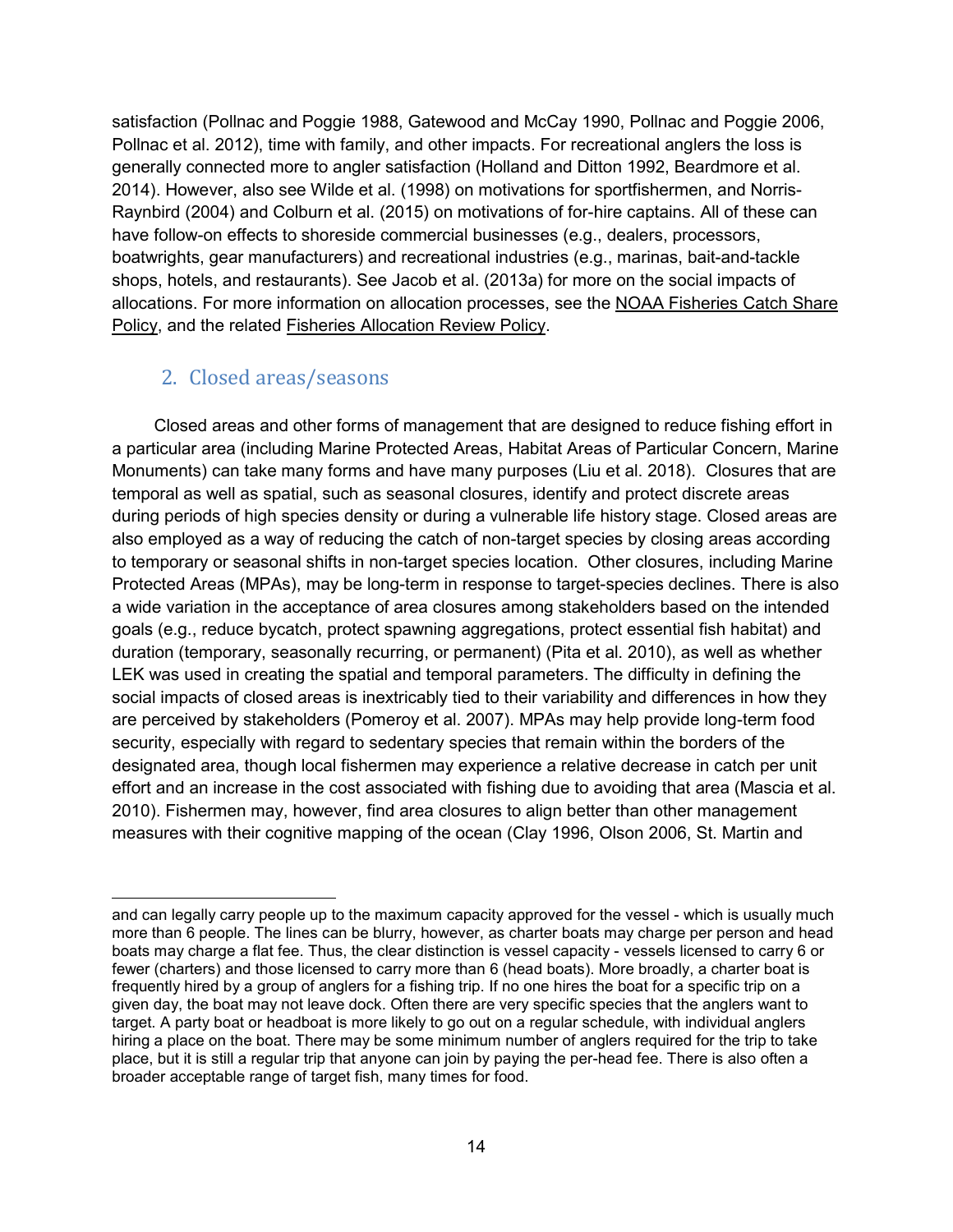| <b>Social impact</b>                                             | <b>Closed</b><br>areas | Gear<br>changes | Days at<br><b>Sea</b> | <b>Size</b><br><b>Limits</b> | Catch<br><b>limits</b> | <b>Trip</b><br><b>Limits</b> | Limited<br><b>Access</b> | Catch<br>shares |
|------------------------------------------------------------------|------------------------|-----------------|-----------------------|------------------------------|------------------------|------------------------------|--------------------------|-----------------|
| Relocation of fishing grounds/<br>displacement of fishing effort | $\mathsf{X}$           | $\sf X$         | $\mathsf{X}$          |                              | $\mathsf{X}$           |                              |                          | $\mathsf{X}$    |
| Increase/decrease crowding                                       | $\sf X$                | $\mathsf{X}$    | $\mathsf{X}$          |                              | X                      |                              | $\mathsf{X}$             | $\sf X$         |
| Increase/decrease gear conflicts                                 | X                      | $\mathsf{X}$    | X                     |                              | X                      |                              |                          | X               |
| Increase/decrease in CPUE                                        | X                      | X               |                       |                              | X                      |                              | $\mathsf{X}$             | $\mathsf{X}$    |
| Increase/decrease in food security                               | X                      |                 |                       | X                            |                        | X                            |                          | $\mathsf{X}$    |
| Increased cost to participate in<br>fishery                      | $\mathsf{X}$           | $\sf X$         |                       |                              | $\sf X$                |                              |                          | $\sf X$         |
| Change to family and community<br>life                           | X                      | X               | X                     |                              |                        |                              | $\mathsf{X}$             | $\mathsf{X}$    |
| Increased/decreased safety at sea                                | $\mathsf{X}$           | $\sf X$         |                       |                              |                        | $\mathsf{X}$                 |                          | $\sf X$         |
| Relocation of fishermen and<br>processing facilities             | $\mathsf{X}$           |                 |                       |                              |                        |                              |                          | $\mathsf{X}$    |
| Change economic and social<br>structure of community             |                        |                 |                       |                              |                        | X                            | $\mathsf{X}$             | $\mathsf{X}$    |
| Change in job/angler satisfaction                                | $\mathsf{X}$           | $\mathsf{X}$    | $\mathsf{X}$          | $\mathsf{X}$                 | $\sf X$                | $\mathsf{X}$                 | $\mathsf{X}$             | $\mathsf{X}$    |
| Change in composition and<br>character of fleet                  |                        |                 |                       |                              |                        |                              | X                        | X               |

*Table 1. Examples of social impacts that fisheries management changes may produce*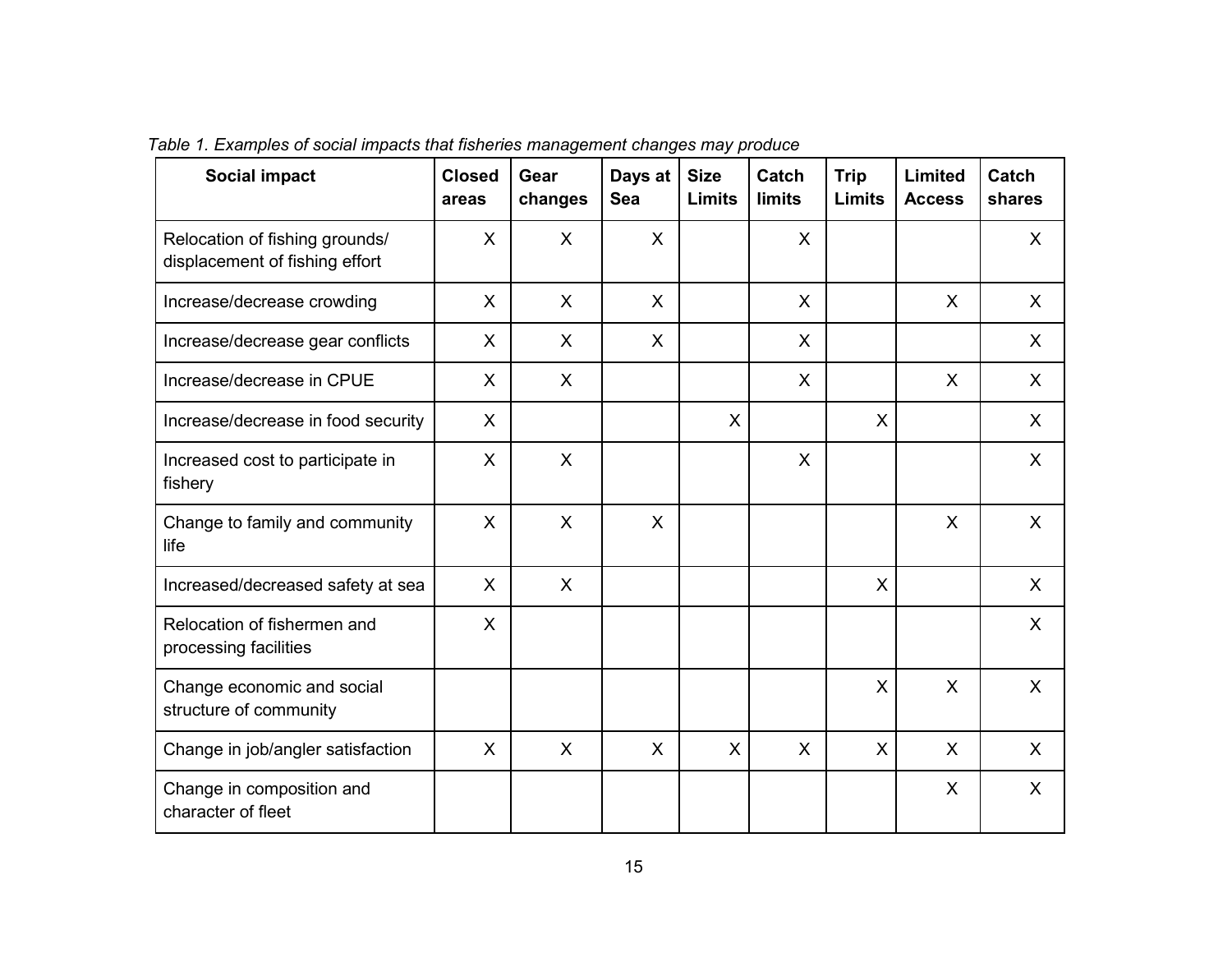| Change in composition of fishing<br>support services                            | $\sf X$      | $\mathsf{X}$ |              |   |              |   |         | $\mathsf{X}$ |
|---------------------------------------------------------------------------------|--------------|--------------|--------------|---|--------------|---|---------|--------------|
| Opportunity to expand fishing<br>efforts                                        |              | X            |              |   |              |   | X       | X            |
| Pressure to keep up with<br>competition                                         |              | X            |              |   |              |   |         |              |
| Ability to preserve way of life                                                 |              | X            |              | X | X            |   | X       | X            |
| Increased criticism of government<br>or perception of overbearing<br>government | $\mathsf{X}$ | X            | $\mathsf{X}$ | X | X            | X | X       | $\sf X$      |
| Changes in occupational<br>opportunities/consolidation                          |              |              | $\mathsf{X}$ |   |              |   | $\sf X$ | $\sf X$      |
| Changes in discarding of<br>marketable fish                                     |              | X            |              | X | X            | X |         | X            |
| Increased/decreased fishing<br>season                                           |              |              |              |   | $\mathsf{X}$ |   |         | $\sf X$      |
| Change in relationship between<br>fishermen and the supply chain                |              |              |              |   | X            | X |         | X            |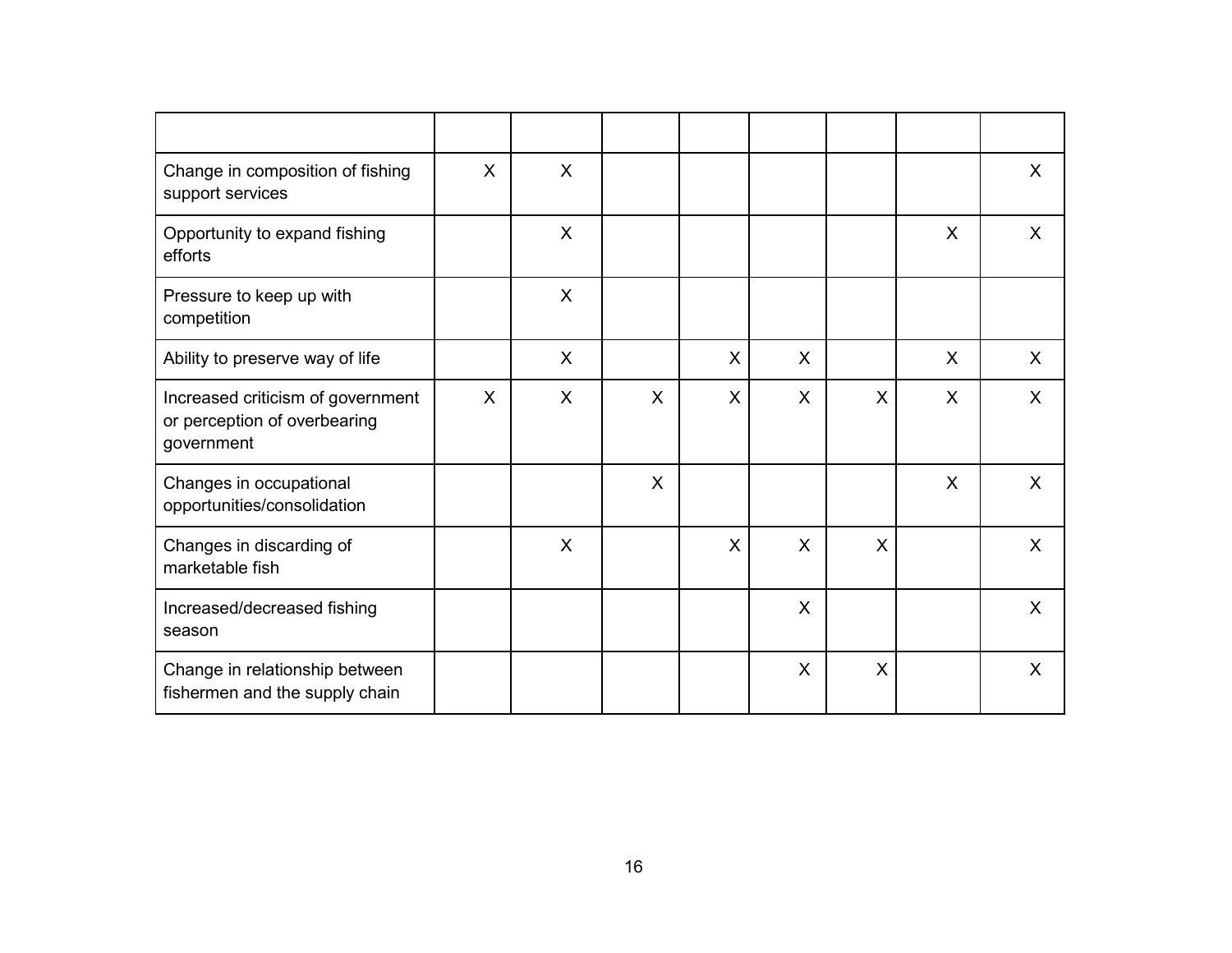Olson 2017). MPAs can also impact nearby fishing communities, in both positive and negative ways (Mascia et al. 2010).

Closures can affect both commercial and recreational fishermen. One of the direct consequences of an area closure is the change in fishing behavior as fishermen (commercial and recreational) attempt to adjust to the lack of access to a closed area. For commercial fishermen, Murawski et al. (2005) show that the shift in otter trawl fishing effort associated with seasonal and year-round groundfish closures off the Northeast United States was highly concentrated to the borders of those closed areas. This shift in effort is an attempt to "fish the line," which has been shown to be part of an optimal fishing strategy capitalizing on the biological "spillover" from a closed area (Kellner et al. 2007). Because closed areas displace some fishing effort rather than simply reducing it (Halpern et al. 2004), they can lead to concentration of effort localized at the boundaries of closures that in turn can cause crowding and gear conflicts among fishermen (Suuronen et al. 2010). Less mobile fishermen may bear a heavier burden as they are less able to easily switch out of closed areas, or into reopened areas. This would reduce effort, unless small boat effort is replaced by large boat effort -- which would have distributional impacts. A change in fishing behavior that attempts to employ a more mobile fishing strategy will have additional social costs such as likely disruptions to family and community life, as well as a potential decrease in safety at sea. Recreational and commercial fishermen may incur social costs such as loss of a traditional fishing site. During seasonal closures, fishermen will target other species, which may involve gear changes or changes in timing or duration of trips. Changing gear and duration may have economic impacts, especially for commercial fishermen whose gear costs may be quite high. They may also have economic impacts on restaurants that feature local species, leading to additional economic and social impacts to fishing communities. Seasonal closures may also have cultural impacts if they affect the supply of species that are important staples of the local cuisine, a preferred food source, or have cultural or spiritual importance to local tribes or other indigenous peoples (Donkersloot et al. 2020b, Carothers et al. 2021). Recreational fishermen may be more likely to switch species than gear. Changes in time spent at sea can have impacts on family time and other social activities for both commercial and recreational fishermen. All this can lead to economic and related social impacts for shoreside businesses. These impacts affect both the business owners and the employees. Other negative social impacts of a closure can include starting a derby fishery that results in landings that are too high and occur over too short a time period, leading to lower prices and/or unharvested quota.

However, positive outcomes from selectively opening closed areas may include increased revenue, number of fishing trips, and number of usable days-at-sea or fishing days.<sup>[15](#page-26-0)</sup> Closed areas can also be implemented and adjusted specifically for reasons that have positive impacts on fishermen, such as to alleviate gear conflicts, as was the case with Framework 22 to the Northeast Multispecies Fishery Management Plan in New England. The Framework required certain areas be closed to either mobile or stationary gear during certain time periods. As noted in the [Final Rule](https://www.nefmc.org/library/framework-22) (Federal Register Vol. 62, No. 46 / Monday, March 10, 1997 / p.10747): "The framework measures build upon the emergency action and provisions of the Council's voluntary industry agreement. The measures in this rulemaking were selected from among other options

<span id="page-26-0"></span><sup>&</sup>lt;sup>15</sup> Days-at-sea is a specific management tool. Fishing days are simply days that a vessel is able to be on the water.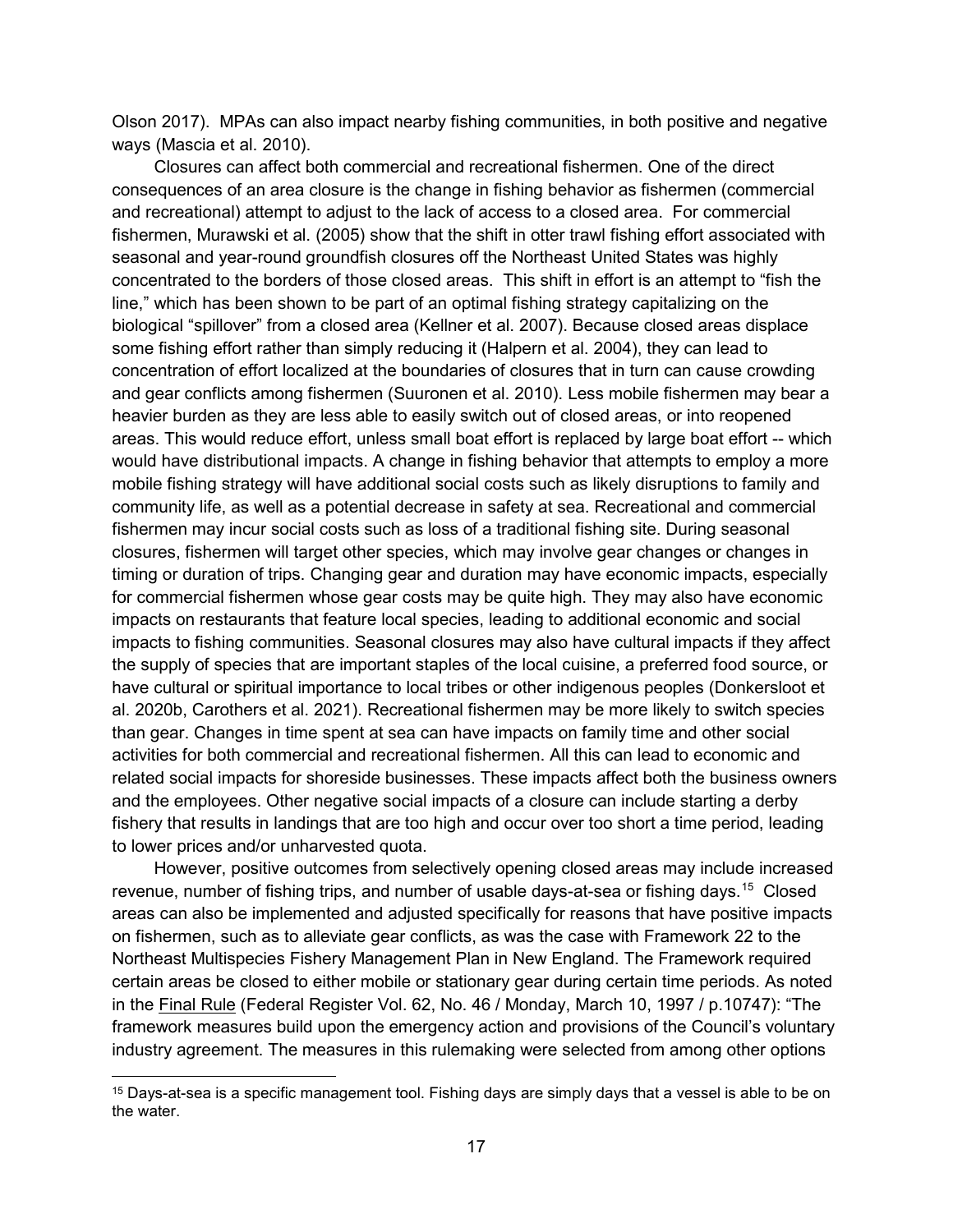because they are relatively less controversial, as evidenced by the near unanimous support of the Council."

#### <span id="page-27-0"></span>3. Gear restrictions

Switching between different fisheries by changing gear types is one of the most common adaptive strategies that commercial fishermen employ (Acheson 1981). However, limited access and catch shares (discussed below) have often led to greater specialization in species and therefore gear. There are two types of gear restrictions considered here: requirements for gear configuration (e.g., mesh size, hook type, trawl or dredge width) or type (e.g., nets, hooks, dredges, traps) and restrictions on the amount of gear deployed (e.g., limits of numbers of traps or nets, or total bans on the use of a particular gear). Both types of gear restrictions aim to alter the selectivity of a particular sector (e.g., fishery, vessel size) and to control the effort in a fishery.

Restrictions on gear configuration can be used to prevent overfishing of stocks. In a trawl or set net fishery, incorporating a minimum mesh size as a gear restriction is an attempt to increase the selectivity of the gear and increase the escapement of smaller species. Additional bycatch reduction technologies incorporated into a fishing gear can also alter selectivity, avoid capture of non-target species (including protected resources such as sea turtles), or facilitate their non-lethal release (Campbell and Cornwell 2008). Some bycatch technologies can impact target catch levels (Ward 1994, Pascoe and Revill 2004, Brewer et al. 2006, Larsen et al. 2018), though this is not universal (Avery et al. 2017, Chavez and Willard 2017, Vasapollo et al. 2019). Restrictions on types of gear can also be deployed to protect habitat; these are generally aimed at bottom-tending gears such as trawls and dredges (Collie et al. 2017, Pitcher et al. 2017, Barnette 2001, Kaiser et al. 2000, Auster et al. 1996). Requirements to modify or change gear have economic impacts that can be especially burdensome for small and/or owner-operated vessels, creating concomitant social and cultural impacts for fishing communities that may already be socially vulnerable or highly engaged in fisheries affected by the restrictions.

Restrictions on amount of gear deployed also aim to limit catch, though discussions of such measures can backfire. Fishermen may rush to add more gear or move from part-time to full-time, to maximize fishing history in hopes of being "grandfathered" in should limits be imposed. In addition, some fishermen who did not originally follow this path may eventually feel obliged to increase their total amount of gear as a reaction to the pressure of competition with other fishermen that did increase their gear. Commercial fishermen believe in the importance of equity (Acheson 1981, Davis 1991, Durrenberger 1997, Pooley et al. 1998, Olson 2006, Pinkerton 2013, Bennett et al. 2020). But they also have a tradition of "highliners," who are the most successful fishermen and therefore earn more than the average, thus acquiring social status as successful fishermen (Sinclair 1983, Acheson 1988, Brown 2010, Jenkins 2010: endnote 10). Acheson (1988:52) notes, however: "The prestige enjoyed by highline fishermen is especially great if they adhere to other valued community norms and goals." Keeping up with the competition can also help maintain the community's social structure by maintaining relative income and associated relative social status.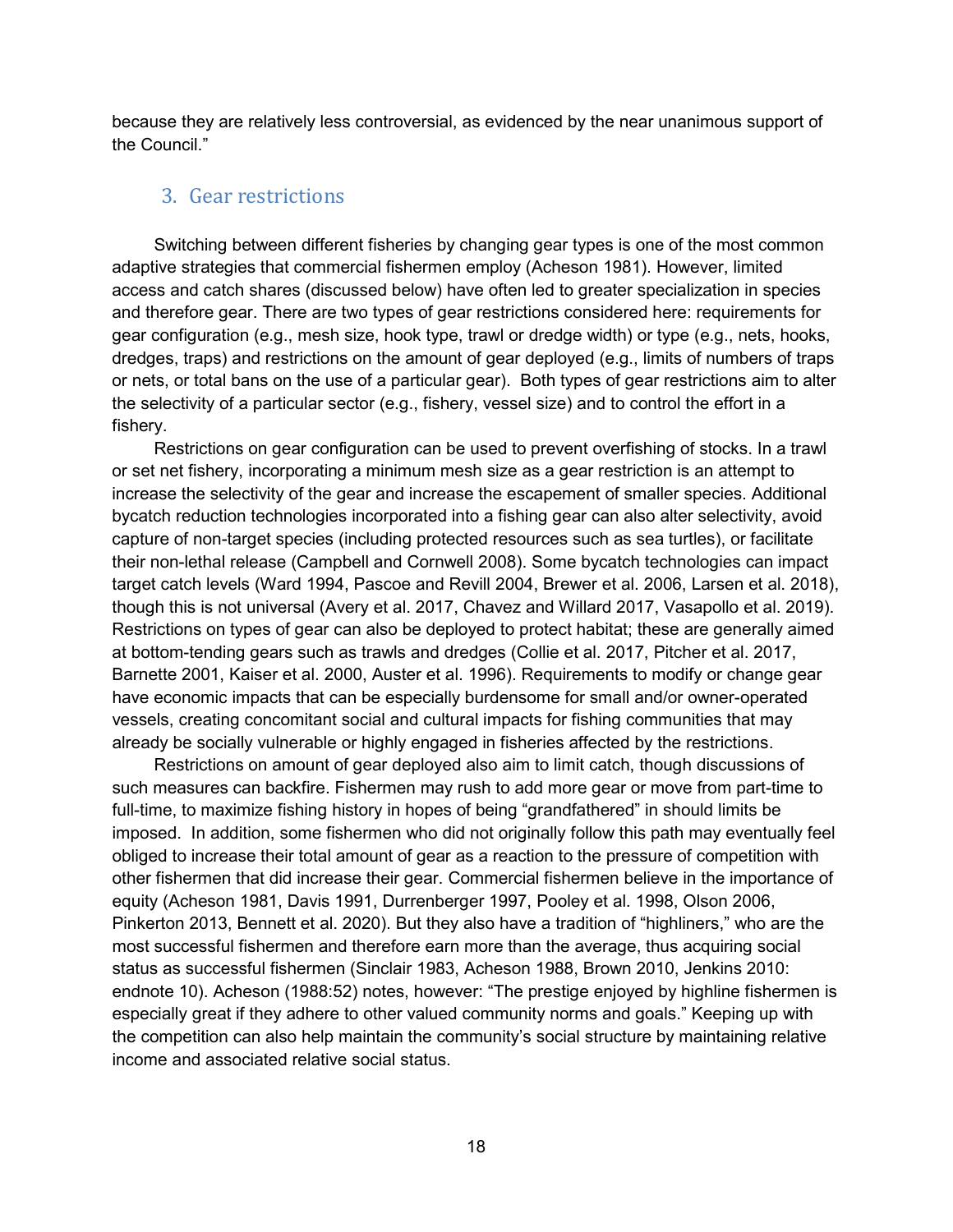Gear restrictions can also be used in commercial fisheries with specific social consequences in mind. When implemented as a means of preserving a "way of life,"[16](#page-28-0) gear restrictions can protect specific socially or culturally-valued sectors of a fishery (e.g., smaller owner-operated vessels) who would not be able to successfully compete in a race to add gear. However, gear restrictions can also cause conflict within a fishery, as the restriction may be seen as hindering the technological innovation of some while providing preferential protection to others. Fishermen who are above the "ceiling" of a restriction may feel that their competitive advantage is hindered and that the restriction unfairly benefits those beneath it. Restrictions like these can also force different segments of a fishery to "meet in the middle," creating a more uniform fishery and impacting social structure and social status. Again, this involves the conflicting goals of equity and highlining.

Like many management regulations, gear restrictions that specify how fish are caught may be perceived as overly restrictive and a sign of too much government involvement. The perception of an overbearing government is matched by a sense of frustration caused by increasing regulatory limits on effort. In general, fishermen want to maintain their own catch per unit effort even if limits are placed on overall effort; however, this is frequently not feasible from a management perspective, leading to increasing frustration on the part of fishermen (Smith 1980). But no impacts are universal; the specifics of the regulation are important. Such restrictions can increase labor and time to fill out an economically viable trip, or provide greater trip revenue where there is a combination of a vessel fish limit (e.g. 50 fish) and a size limit. At the same time, these restrictions can create greater harvest opportunity over time (greater total harvests) resulting in more community benefits, food production, and income. Thus there may be an issue of immediate pain for later gain, with larger and more capitalized vessels frequently best positioned to last until the later gains kick in.

Reduced discards due to gear modifications are often considered a positive impact, as commercial fishermen find it very frustrating to be required to discard fish due to bycatch or total catch limits. This is especially true if the fish are unlikely to survive release. A gear change to a more selective form of gear can also make other fishing regulations, such as species size limits, redundant. Avoiding the need to discard as many fish in the first place is a positive impact. Time previously spent in discarding prohibited fish can also be redirected toward catching more of the target species, improving efficiency and the bottom line (Villasante et al. 2016). A gear specifically designed to limit bycatch (including of protected species) is called a bycatch reduction device (Ward 1994, Robins-Troeger 1994, Brewer et al. 2006). It may lower the volume (Bisack<sup>17</sup>), but potentially improve the quality (Brewer et al. 2006) of directed species catch. There may also be increased bycatch discard of co-occurring species that do not have economic value, but do take space in the hold from target species.

For recreational fishermen, gear limits include required use of rod and reel or hook and line, different hook types, and minimum/maximum hook sizes. Depending on the species sought

<span id="page-28-0"></span> <sup>16</sup> See Mederer (1999), Van Ginkel (2001), Brookfield et al. (2005), Kelty and Kelty (2011), Sowman and Sunde (2018) on the phrase "way of life" as used in fisheries social science. Also see Pollnac and Poggie (2008) for a related discussion.

<span id="page-28-1"></span><sup>&</sup>lt;sup>17</sup> Bisack, Kathryn. Personal comm. Protected Species Economist, Social Sciences Branch of the Northeast Fisheries Science Center. Woods Hole, MA 02143.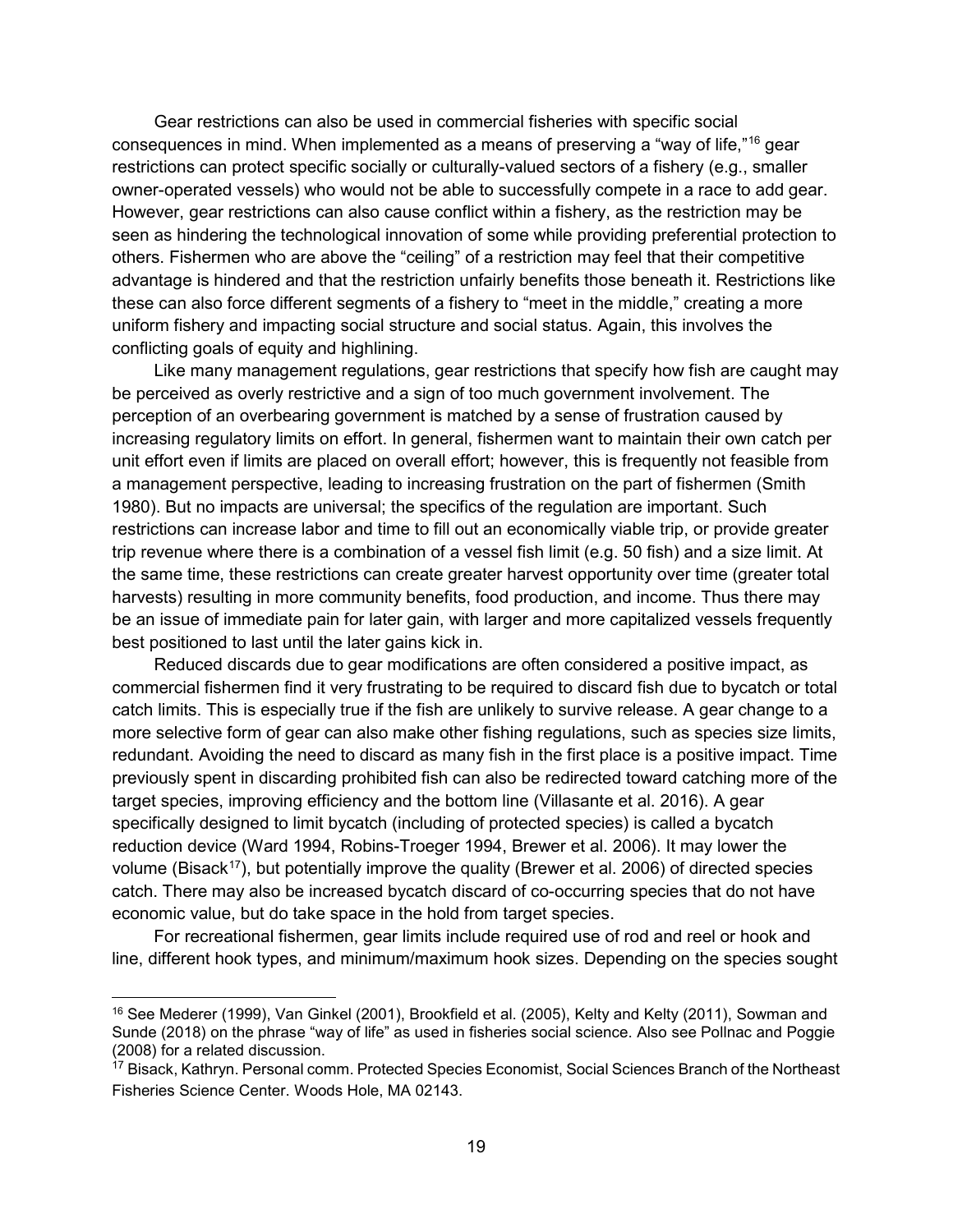and the source of angler satisfaction for that species (e.g., size of fish vs. number of fish), hook size limits may or may not have a substantial impact on angler or for-hire captain satisfaction (see references under V.a.1., Allocations).

#### <span id="page-29-0"></span>4. Fish size limits

Size limits on fish for commercial fishermen may be imposed through gear regulations, discussed above, or direct limits (e.g., commercial size limits in the West Coast salmon troll fishery). Commercial fishermen often fish for a particular size that fits the market they serve, e.g., plate-sized fish or a large fillet. Especially for deepwater fish, anything brought up that is too large is almost always dead by the time it's brought on board and fishermen feel wasteful throwing it back. For recreational fishermen, hook type or size (see V.a.3., above) may be employed, but fish of the wrong size may simply be caught and released, or discarded if dead (depending on individual fishery regulations). In recreational fishing, the impacts would be to satisfaction for anglers who want to catch a larger fish for bragging rights (even if it is then released), sport fisherman who are looking to win tournaments with the largest fish by weight or length, for-hire captains who are seeking to make their customers happy (see references under V.a.1., Allocations) -- and to anglers who count on bringing fish home to eat, especially to those that may be better categorized as subsistence fishermen (Steinback et al. 2009) or noncommercial fishermen (Leong et al. 2020).

### <span id="page-29-1"></span>5. Trip, time-period, and possession limits

Certain size categories of vessels or categories of permit holder may be restricted to specific maximum pounds or numbers of fish per trip or week, or month -- or specific frequencies of trips. Total weight limits are generally associated with commercial fisheries, while limits on numbers of fish (often known as "bag limits") or length of individual fish are generally associated with recreational fisheries.

In commercial fishing, this may incentivize more fishing trips per day, week, or month for that species, in order to land a desired or required amount of fish. Resulting impacts may include less onshore time for family or other activities, including community activities, or fishing in more dangerous weather with impacts to health and safety. When trip limits are landing limits (rather than catch limits), in multispecies fisheries they may result in increasing discards, with the attendant socio-economic effects discussed above. Alternately, fishermen may fish more of another species, potentially requiring gear changes and/or different patterns of fishing. These can also impact onshore time and may require additional expenditures, with concomitant impacts. Trip limits may also impact processors, who may require a specific amount of a particular species at a time to make processing that species profitable. Processors will sometimes switch to other similar local species, but they may also switch to imported fish. This may affect fishermen's ability to sell their catch in the short-term, or even their long-term marketing relationships with processors for that species. This would have economic and social impacts for fishermen and processors, including combined impacts for communities that are both ports of landing and sites of processing plants.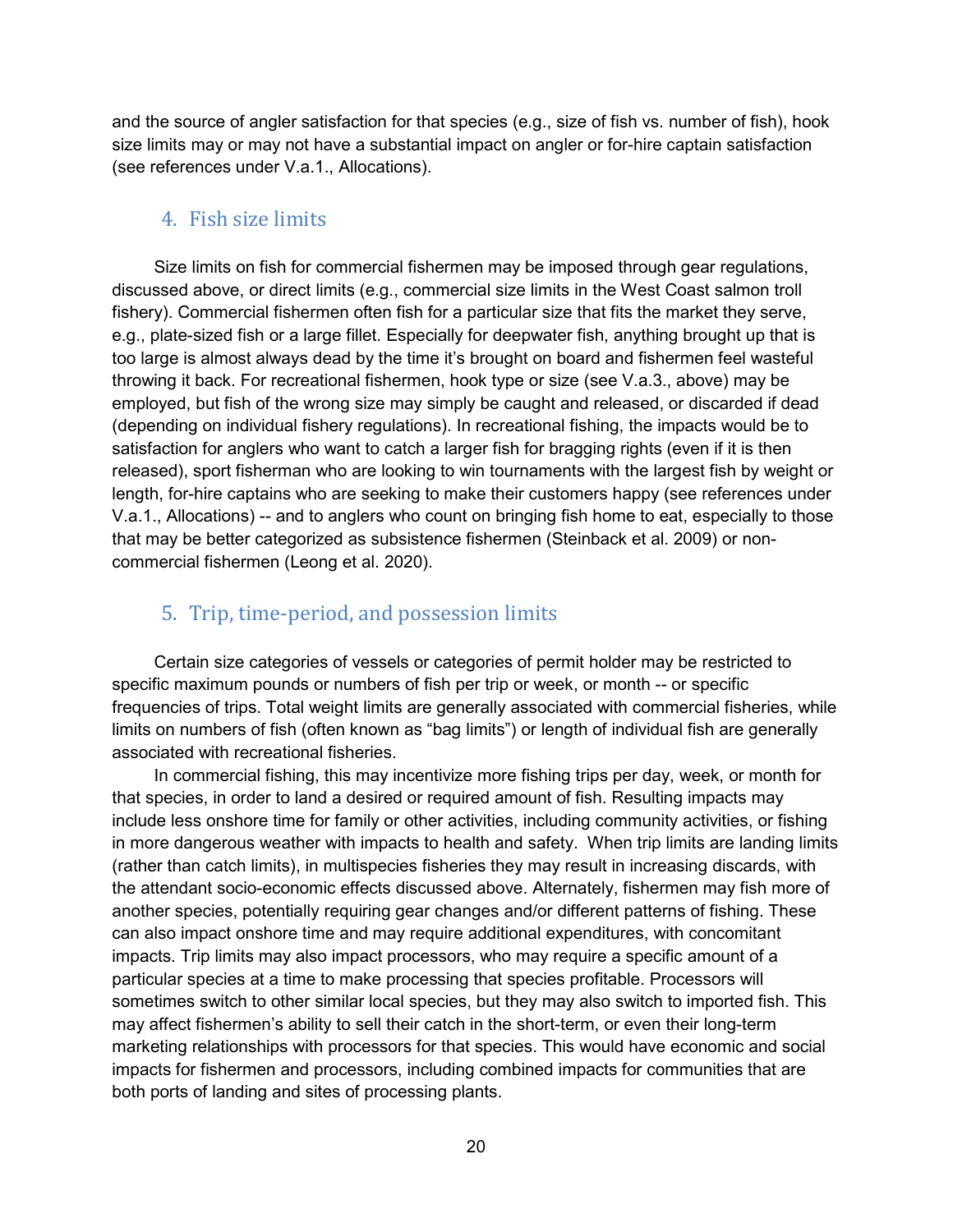In recreational fishing, angler impacts would be to angler satisfaction (see references under V.a.1., Allocations) and to anglers who count on bringing fish home to eat, especially to those that may be better categorized as subsistence fishermen (Steinback et al. 2009). Charter boats may lose income if anglers are less likely to take trips for certain species of fish. However, while bag limits may decrease the quality of the experience for a particular angler trip, by extending the season they may allow more total angler participation (both on private and charter vessels), thus increasing angler satisfaction. Extension of the season and greater total angler participation is also likely to provide benefits to local communities and help sustain the broader industry.

#### <span id="page-30-0"></span>6. Days-at-Sea

Days-at-Sea (DAS) management attempts to control the overall effort in a commercial fishery by limiting the amount of time a commercial fisherman/vessel may fish. When coupled with an overall catch limit, however, DAS can lead to overcapitalization as fishermen buy larger vessels to catch more fish within the restricted time period (Hilborn 2007), unless companion regulations limit upgrades (re. Rossiter and Stead [2003:284]). They can also lead to safety issues from fishing in bad weather to take advantage of all available fishing days. DAS may also be implemented for limiting overall catch or discards. Sometimes DAS may be leased or stacked (where a single owner with two or more vessels combines the DAS from all the vessels onto one). There are usually restrictions on when this can happen and/or who is allowed to do so. Determination of the number of DAS for a vessel may be based either on its annual average of days fished during a specific set of years or by categories such as vessel size or gear type. Issues can arise (in the design phase or during appeals processes that may be available) over complaints of miscounting of historical days fished, especially for small vessels and/or small ports, with appeals potentially resulting in increases in DAS for some vessels. On the other hand, assignment of DAS by category can favor vessels that historically fished fewer than the allocated DAS for their assigned category, while negatively impacting any vessels in any category that historically fished more days. These are similar to issues that can arise in catch share systems over quota share amounts, which are often based on historical catch records. While DAS involve an allocation, they are not considered a catch share because they do not allocate a portion of the catch.

#### <span id="page-30-1"></span>7. Overall catch limits

Catch limits may be simply an overall limit for the fishery, or a subset of the fishery, with individual fishermen limited either by input methods (e.g., restrictions on gear or trip length) or by output methods (e.g., the amount of fish removed or landed). See Morison (2004) on issues in defining input and output controls. Such overall catch limits may be referred to as a TAC/ACL. When a fishery exceeds the catch limit, a management response may be triggered. For example, fishing may be halted until the end of the fishing year. Or, fishing may continue in the current year, with either (1) the final amount overage taken out of the following year's TAC or (2) with a new and more restrictive TAC set for that following year, or (3) the imposition of any other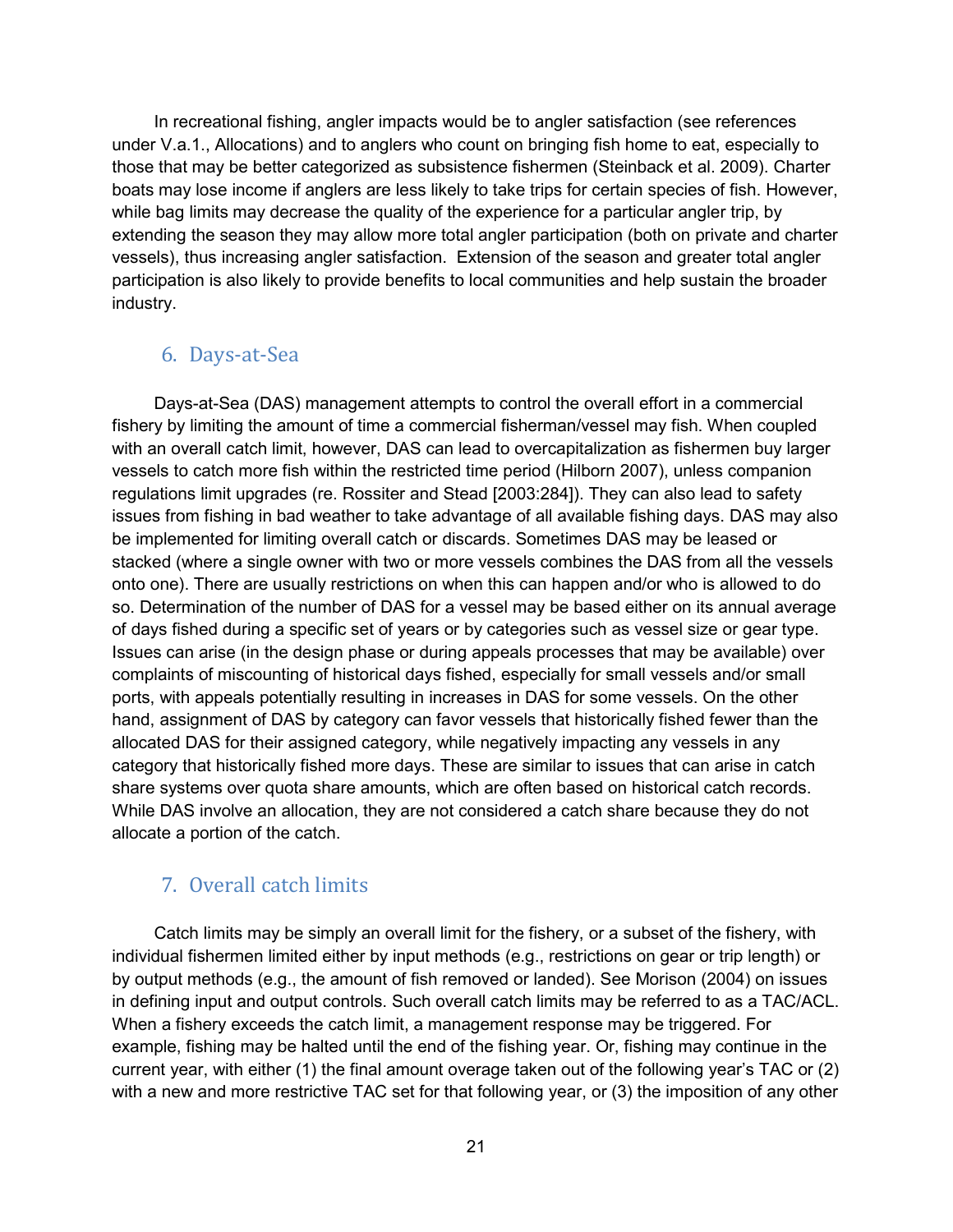appropriate measures such as gear restrictions and area closures. Typically, the TAC is set according to scientific recommendations and based on some interpretation of the basic management objective (e.g., to exert a specific fishing mortality, or to maintain the stock at (or return it to) maximum sustainable yield), together with the biological information on the current stock abundance (Gulland 1984). In the U.S., there is now a statutory requirement to set an ACL, which may not exceed the level recommended by the Council's Scientific and Statistical Committee (SSC), must prevent overfishing, and must be accompanied by Accountability Measures (AMs). The NS1 guidelines describe AMs as management controls that prevent the ACL from being exceeded, or correct or mitigate overages of the ACL if they occur.<sup>18</sup> If a fishery approaches the ACL, specific in-season AMs may be implemented to prevent the ACL from being exceeded. If an ACL is exceeded in a given year, AMs must be implemented as soon as possible to correct the operational issue that caused the ACL overage, as well as any biological consequences to the stock as a result of the overage. Without complementary management tools for commercial fishermen (e.g., gear restrictions, catch limits instead of landing limits, or species size limits) and for recreational fishermen (e.g., bag and/or size limits), fisheries management that is based on a TAC or ACL can cause an increase in regulatory discarding once the catch limit for a given species has been reached. Fishermen interviewed by Rossiter and Stead (2003) complained that their current management based on catch limits forced them to discard marketable fish. Fishermen felt that an alternative management system based on effort (see V.a.6., DAS) would allow them to retain those fish and reduce their discards. In some cases, a very restrictive quota on a common bycatch species can limit fishermen's ability to fish their target species. That bycatch species is then often referred to as a "choke" species (Baudron and Fernandes 2015, Mortensen et al. 2018).

Within the context of a catch share program, fishermen may try to work around this by buying additional quota, though if too many individuals are seeking to buy, the price increases. This means less capitalized enterprises, including many owner-operated vessels, may be priced out of the market. This, in turn, can lead to targeting other species, if feasible, or simply to not fishing for certain periods of time or in certain areas. All of these have economic and social impacts. Alternatively, fishermen may establish "risk pools" that can mitigate financial (and therefore some social) risk (Holland and Jannot 2012).

#### <span id="page-31-0"></span>8. Limited access and limited entry

Limited access can cover a range of management rules for commercial fisheries, "from simple restricted permit programs and limited entry schemes to more detailed transferable quota and effort programs" (Pooley et al. 1998:1), some of which we would now define as catch shares (see below). Limited access contrasts with open access, and "derives from the earlier

<span id="page-31-1"></span><sup>&</sup>lt;sup>18</sup> Under the MSA, in order to set an annual catch limit, first an acceptable biological catch (ABC) is determined; this is a level within which a catch limit may be set and is based on a control rule that accounts for scientific uncertainty. The ABC should support maximum sustainable yield (MSY) within the fishery. MSY is connected to the MSA term optimum yield (OY) as follows: OY is defined as MSY "as reduced by any relevant economic, social, or ecological factor" (16 U.S.C. §1802(33)). And in practice, OY is often assumed to be equal to MSY.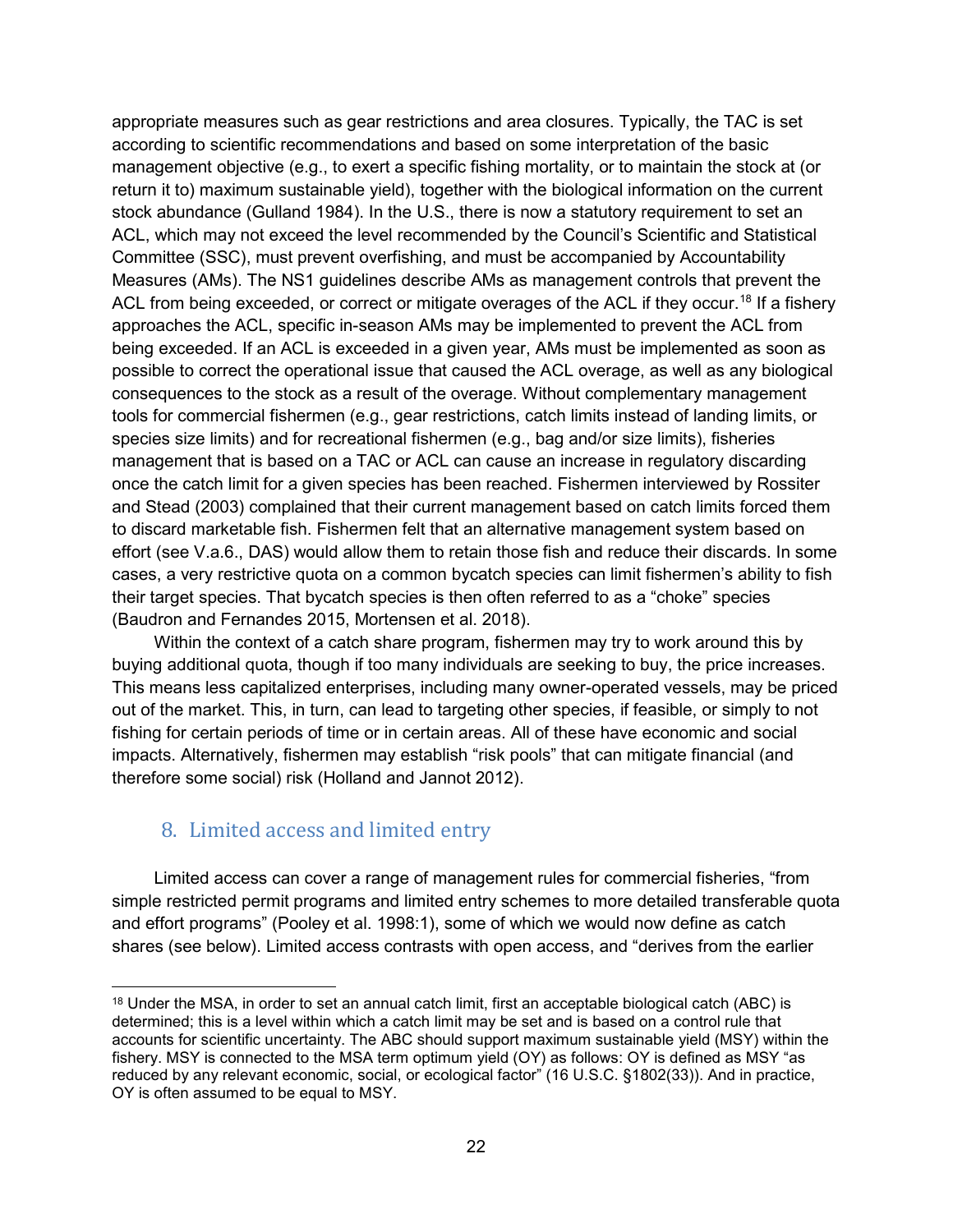term *limited entry* which referred to license limitation programs. Limited entry meant controlling the total number of fishing vessels, fishermen, or equipment in a fishery" (Rettig and Ginter 1978). Because many fishermen, especially those who operate at small to medium scales, engage in traditional "annual rounds,"<sup>[19](#page-32-1)</sup> they may be less likely to qualify for limited entry/access than vessels exclusively targeting the species in question, when entry is based (as is frequent) on historical landings. This can, in turn, disrupt annual rounds and push such fishermen into a smaller number of fisheries, leading to less ecosystem-based patterns of fishing (Stoll et al. 2016). The heavier dependence on fewer species also means greater economic risk in the event that one of those species undergoes a poor recruitment year. Farr et al. (2018) find that this increased specialization can also degrade the quality of LEK possessed by fishermen, just as LEK becomes more relevant as we move toward managing ecosystems, not simply fish.

#### <span id="page-32-0"></span>9. Catch shares

A catch share in the U.S. is a form of rights-based management, though legally it is not a full property right but a revocable privilege. Per the NOAA Catch Share Policy (2017:8):

"Catch share" is a general term for several fishery management strategies that allocate a specific portion of the total allowable fishery catch to individuals, cooperatives, communities, or other entities. Each recipient of a catch share is directly accountable to stop fishing when its exclusive allocation is reached. The term includes specific programs defined in law such as "limited access privilege" (LAP) [established in 2007] and "individual fishing quota" (IFQ) programs, and other exclusive allocative measures such as Territorial Use Rights Fisheries (TURFs) that grant an exclusive privilege to fish in a geographically designated fishing ground.

These types of management programs are set apart from other, more traditional, forms of management because they confer a greater level of "ownership." There are three principal types of allocations under LAPPs, as described in MSA § 303A: allocations to an individual person or entity; allocations to a community; and the grouping of individual and/or community allocations under the umbrella of a regional fishing association (see Stoll and Holliday [2014] for more details, and Wingard [2000] on community allocations).

In the United States, catch share programs use both individual allocations and allocations to groups and entities. These include IFQs and Individual Transferable Quotas (ITQs), $^{\rm 20}$  $^{\rm 20}$  $^{\rm 20}$  each of which can be granted to both individuals and entities. (Hereafter, we will refer simply to IQs rather than differentiate between IFQ and ITQ.) Allocations can also be made to entities such as processors (Pautzke and Oliver 1997, Matulich 2009, van Putten et al. 2011, Fina 2011), fishermen organized as corporations and LLCs, fishing cooperatives, and fishing communities.

<span id="page-32-1"></span> $19$  Because smaller vessels have a more limited geographic range, a common strategy involves fishing multiple species across the course of a year as seasonal ecosystem changes bring different fish into the traditional grounds of these fishermen, as well as targeting the species that seem healthy while taking a break on species that have a low recruitment year.

<span id="page-32-2"></span><sup>&</sup>lt;sup>20</sup> Though initially these were differentiated in that ITQs were transferrable while IFQs were not, this distinction has largely become null because many IFQs are now transferable.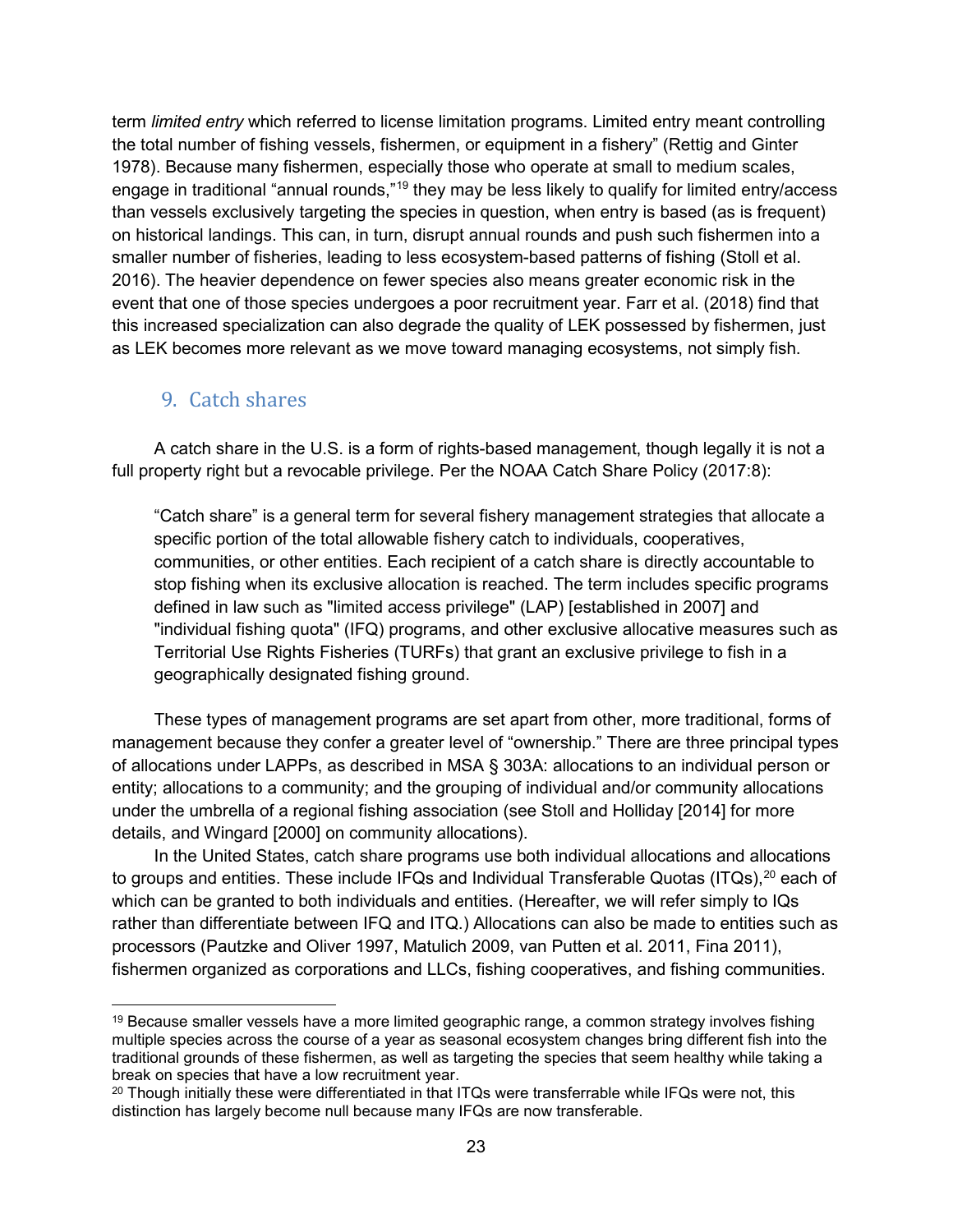In the Northeast, "sectors" in the groundfish fishery receive allocations annually based on the individual catch histories (Potential Sector Contributions) of that year's members. $2<sup>1</sup>$ 

In general, catch shares have (1) resulted in consolidation, (2) changed the dynamic between fishermen and the supply chain, (3) changed the employment structure of crews, and (4) may have improved safety (Pfeiffer and Gratz 2016, Knapp 1999, though cf. Windle et al. 2008). Following initial allocations, there is considerable consolidation as those who receive small allocations and/or have less capital find themselves to be no longer profitable and lease or sell their quota to those seeking more, leaving only the most efficient (or most heavily capitalized) vessel owners. This leads frequently to the creation of owners and renters, "sea lords" per McCay (2012), who in relation to their crew are much like shareholders and sharecroppers on land (Hersoug et al. 2000, Olson 2011, Griffith 2018). In some cases, these vessel owners no longer fish themselves (or may never have fished), increasing the probability that wealth associated with the catch share privilege may leave the communities where fishermen live (Olson 2011) -- which may be ports, but also include nearby towns.  $22,23$  $22,23$  $22,23$  Quota privileges may also tend to redistribute ACL out of the control of certain social groups, such as Alaska Natives (Carothers et al. 2010, Donkersloot et al. 2020a). While some catch share programs do restrict use, transfer, and ownership in an attempt to maintain the character of the fleet, these are not always successful (Szymkowiak and Himes-Cornell 2015). Catch shares also often lead to increased costs of entry, making it difficult for young people to enter the fishery (Volz 2005, Christensen et al. 2009, Pinkerton and Edwards 2009, van Putten and Gardner 2010, Lynham 2013). The ability of fishermen to choose when they fish under IQs may change the dynamic between fishermen and processors. Fishermen can wait to harvest their quota when the price is best and they may have more choice of where they sell their fish. For example, they are no longer limited by which processors have the capacity to process the glut of fish associated with a derby. Longstanding social relations between processors and fishermen (Wilson 1980), the number of processors within a reasonable distance of the fishing grounds, or additional regulatory actions may, however, mitigate this freedom to choose. Safety may improve as fishermen shift from the competitive "race to fish" to longer seasons and as less economically profitable vessels (often older, less safe vessels) are retired. Windle et al. (2008:707), however, found that where there are leasing or certain other agreements between fishermen and processors or other companies, safety may instead be compromised. Lastly, fishery employment patterns generally change: the number of active vessels and crew positions drop dramatically, crew may be transitioned from being paid in shares to salaries, and crew time off to engage in other jobs or activities is often reduced due to longer seasons (Olson 2011). For more detail on the range of potential social impacts from catch shares, see Olson (2011), Lord (2011), Colburn et al. (2017), and Griffith (2018).

<span id="page-33-0"></span> $21$  Those in the Northeast Region should be aware that the Multispecies Sectors Program, while a catch share, is not a LAPP (for more on this see Clay et al. 2014 and Colburn et al. 2017) and therefore is not governed under section 303A of the MSA.

<span id="page-33-1"></span><sup>&</sup>lt;sup>22</sup> Movement of fishermen away from the coast can also be associated with gentrification (Colburn and Jepson 2012).

<span id="page-33-2"></span> $23$  Of course, the wealth associated with the fishery is more extensive than just that associated just with quota shareholders, and the connection of these other accumulations of wealth to the community might not be altered by the quota share program.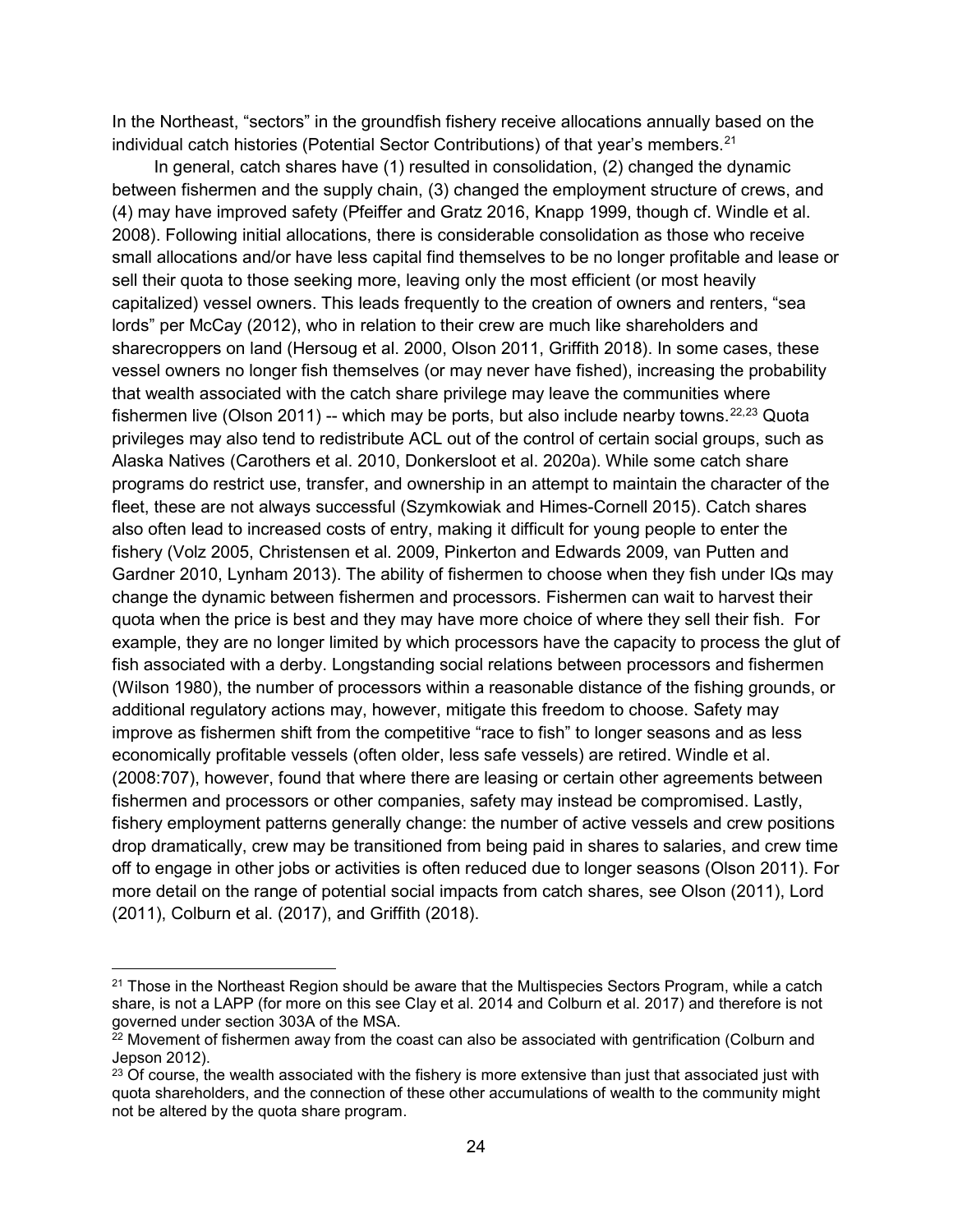Finally, it is also important to remember that all of the impacts discussed here in section V.a. are relative to an existing situation and practitioners will need to consider the status quo regulations to determine the direction of effects. In other words, would the negative or positive impacts be greater with the proposed changes than if no new regulations were introduced?

### <span id="page-34-0"></span>b. Whom does the regulation affect?

Assessment of impacts begins by (1) looking at the specifics of the regulation, (2) assessing likely social and cultural impacts, and then (3) connecting to the results of the economic impact analysis. The type of regulation will give you a sense of the kinds of social impacts that might occur (see above). The economic analysis may help you to discern those impacted more severely economically, and those economic impacts will have their own associated social impacts that must be considered in addition to direct social impacts. So it is important from the beginning to coordinate with the economist working on your EIS. Both longterm and short-term impacts of any particular management measure may be negative or positive (and large or small).

Social impacts of fisheries management actions vary depending on which social groups one analyzes. However, the key groups to study for social impacts of fisheries can be divided into those experiencing what economists would call direct versus indirect versus induced impacts of the regulations. Those directly impacted may include commercial, recreational, and subsistence fishermen, and minority and low-income fishing populations. Those indirectly impacted may include commercial and/or recreational fishing-related shoreside business owners. Induced impacts affect even the non-fishing residents of a fishing community and local businesses that are not involved in fishing. The following describes common potential social impacts on each of these groups, though it is organized by fisheries/fleets, fishermen, and fishing communities. Also see Pollnac et al. (2006) for helpful information.

#### <span id="page-34-1"></span>1. Fisheries/Fleets

Changes to current regulations may primarily impact, for example, those in certain permit categories, with certain size categories of vessels, fishing with certain gear, or fishing in certain areas. Analyzing fishery/fleet groups requires landings databases and sometimes observer or other regional databases (e.g., in the Northeast, when a regulation is related to mesh sizes or dredge lengths this information is found in the observer databases). Specific permit categories may be added, eliminated, or have their status changed in some way, e.g., increasing the trip limit, decreasing the allowed days-at-sea, switching to a limited access or catch share status. Smaller vessels, as noted above, may be more impacted by the introduction of closed areas, limited access, and catch shares. Regulatory actions may specifically target vessels using nets by increasing the required mesh size, or pots/traps by limiting total numbers an individual may have in the water at any one time, or trawls/dredges by declaring certain areas of sensitive bottom habitat off limits. Implementation of limited access or catch shares may exclude or severely limit fishing by vessels that do not meet the identified qualifying criteria. To begin, determine which of the three main types of fishermen will be impacted: commercial,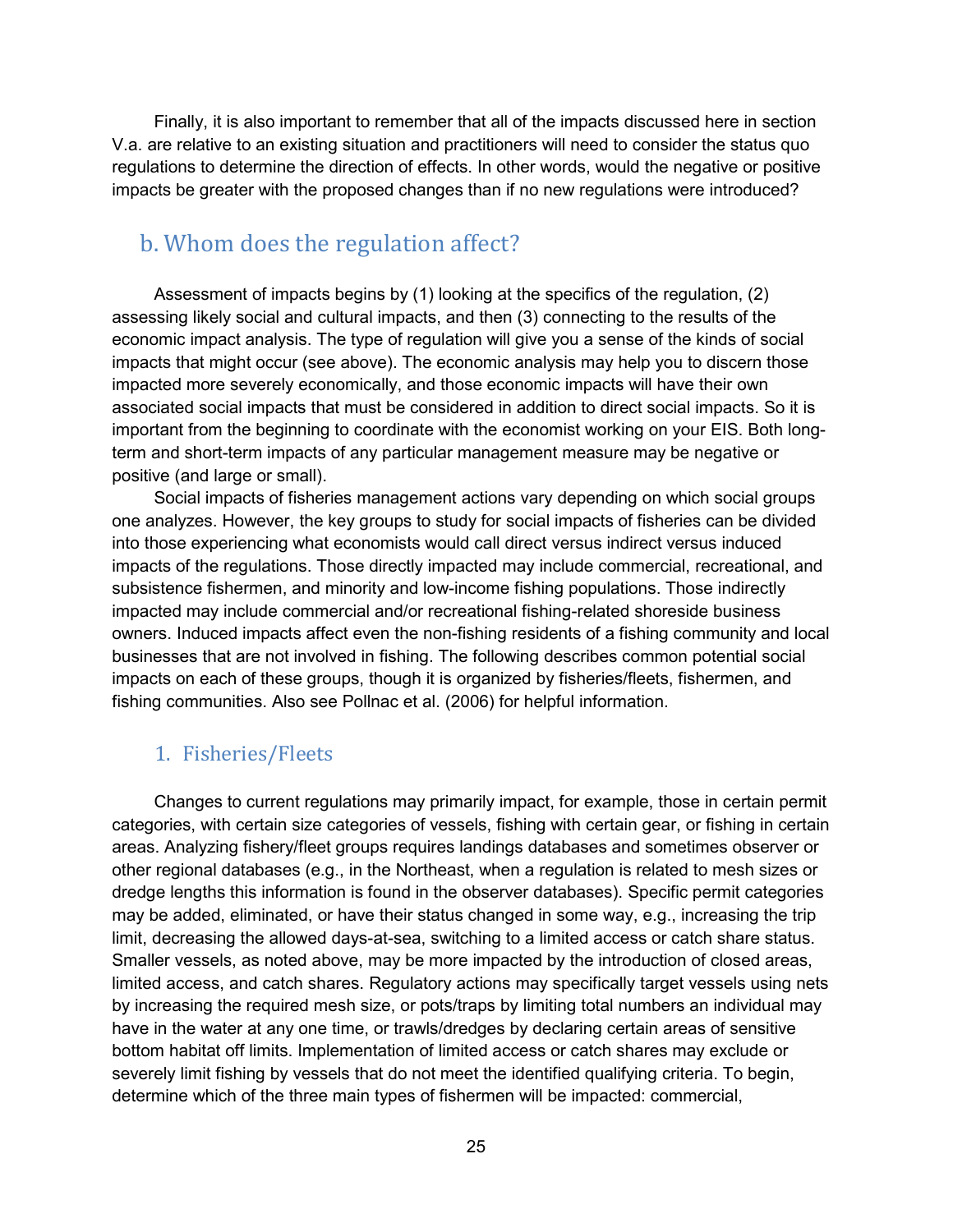recreational, and/or subsistence.<sup>[24](#page-35-1)</sup> Any or all of these may also overlap with tribal or indigenous groups, of which the federally recognized tribes are a special category that requires working with NMFS Regional Offices. If you are working on a measure that impacts federally recognized tribes, talk with your supervisor before proceeding.

### <span id="page-35-0"></span>2. Fishermen

There are three primary categories of fishermen: In some regions the subsistence fishing is on purely non-federal fisheries and does not fall under NOAA Fisheries' purview. In others, subsistence fishing may be associated primarily with tribes or other indigenous groups, and may be referred to as customary use fishing. Fishing by tribes and indigenous populations will require familiarizing yourself in detail with the laws, guidance, and procedures related to these groups. Seek out regional experts and the NOAA Tribal Liaison at NOAA Fisheries headquarters. See also Appendix A and Appendix B. Yet a third category of wholly or partly subsistence can be found among recreational fishermen who depend on eating all or part of their catch (Steinback et al. 2009) and those engaged in "non-commercial" fishing (Leong et al. 2020). Be aware that some fishermen may be involved in two, or even all three, categories.

Moreover, any one proposed management action by itself may have long- or short-term impacts on either the recreational or commercial sector, or both. In some locations there may also be impacts to subsistence fishing, either directly or through impacts to those in the recreational sector who may rely on the fish they catch for subsistence purposes. It is also important to remember cumulative impacts: social impacts may be more severe or threatening to the sustainability of fishing communities when considering the entire suite of proposed management actions and other state and regional fishery regulations and community changes. The totality of these management actions could be severe enough to dislocate a substantial number of fishermen, dealers, and related industries and cause changes to the economic and social structures of communities. If this occurs, when the stocks are rebuilt there may not be a fishing industry in place that is structured or has the expertise to take advantage of improved fishing conditions for each species for which reductions in catch were originally implemented. However, such phenomena might also occur should adequate corrective action not be taken immediately and a continued drop in a fish population occur, resulting in more stringent management measures in the future.

#### *i. Commercial*

The social impacts of fisheries management measures will depend on multiple factors, including the species being managed, the geographic area where the fishery takes place, the relevant fleet-based group characteristics, the levels of social vulnerability and fishing dependence for the place-based fishing communities where the fishery is commonly landed (as

<span id="page-35-1"></span><sup>&</sup>lt;sup>24</sup> NMFS does not have an overarching definition of subsistence fishing. However, under the Alaska [Subsistence Halibut](https://www.fisheries.noaa.gov/alaska/sustainable-fisheries/subsistence-halibut-fishing-alaska) program it is defined thusly: "Subsistence halibut is halibut caught by a rural resident or a member of an Alaska Native tribe for direct personal or family consumption as food, sharing for personal or family consumption as food, or customary trade."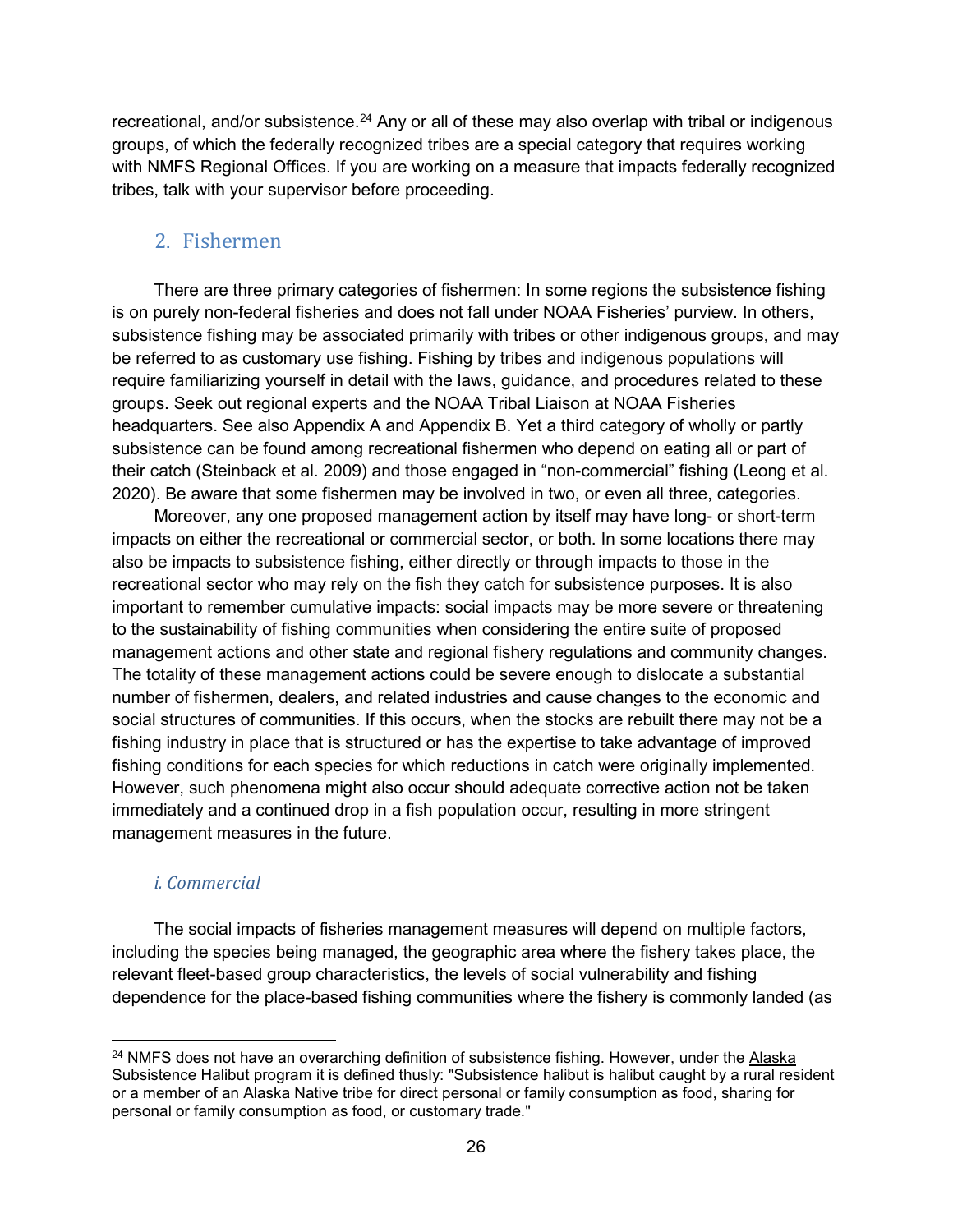measured by indicators and other methods described below in section V.c.), and any relevant cultural characteristics of the fishermen and communities associated with the fishery. And remember that not all impacts are negative. There could be significant, long-term social benefits from management measures that end overfishing. When overfishing on these species is stopped and biomass is rebuilt, models predict that the fish stocks will be of such an amount that fishermen will be able to expend less effort to land the same or similar poundage of fish as they land currently. Similarly, short-term impacts of regulations designed to end overfishing may be positive or negative (and large or small).

Furthermore, impacts will be different on captains versus crew, and hired captains versus owner-operators. On most commercial fishing vessels worldwide (Acheson 1981), once the catch is sold, the profits are allocated in shares to the owner and crew. Often "the boat" (owner) is paid first and then shares go to each crew member. Crew with special skills (e.g., mechanic, or captain – if the captain is not owner) often receive a slightly larger share than other crew. But everyone earns more when more fish is caught. Cutler et al. (2017) found that most crew in the Northeast U.S. receive shares. Guillen et al. (2017) note that while most crew worldwide still receive shares, crew remuneration systems may also vary according to the state of exploitation of the resource. The crew payment method can change, however, under certain management systems. Under catch shares, for instance, there has often been a shift from shares to wages for crew (Olson 2011). Further, under many (but not all) catch share systems only the vessel owner can receive quota, as quota is often allocated on the basis of pounds or dollars of fish brought in by a vessel, with the resulting allocation going to the vessel owner. For more on crew and catch shares see section V.a.9. On catcher-processor vessels there are both fishing crew and processing workers. Even when crew are paid shares, processing workers usually receive wages. More generally, any regulation that requires cost cutting can affect crew jobs directly through fewer positions on boats or indirectly through postponed maintenance that can impact the safety of both captains and crew.

Another difference is between vessels where crew are primarily kin (and the whole vessel may operate as an extended family enterprise) versus vessels where crew and captain are unrelated (Norr and Norr 1978, McCay 1978, Acheson 1981). The prevalence of crew being kin varies to some extent by cultural groups. In the U.S. it has been found, for example, among Alaska Natives (Mishler and Mason 1996, Donkersloot et al. 2020b), Portuguese crews in New Bedford, MA and Italian crews in Gloucester, MA (Doeringer et al. 1986), "Slav" fishing crews in California and Washington (Pomeroy and FitzSimmons 2001), and Vietnamese crews based along the Gulf of Mexico (in Texas, Louisiana, Mississippi, Alabama, and Florida; Mayfield-Johnson et al. 2019) and in California (Orbach and Beckwith 1982). These are examples, not an exhaustive inventory.

#### *ii. Recreational*

As with the commercial sector, the long-term benefits of ending overfishing and rebuilding overfished stocks to the broad group of recreational fishermen (anglers) in a region is hard to predict. As less is generally known about the social structure and aspects of the recreational sector, it is even more difficult to predict what future conditions may be and how recreational fishermen will benefit from more healthy stocks. It is expected that with increasingly healthy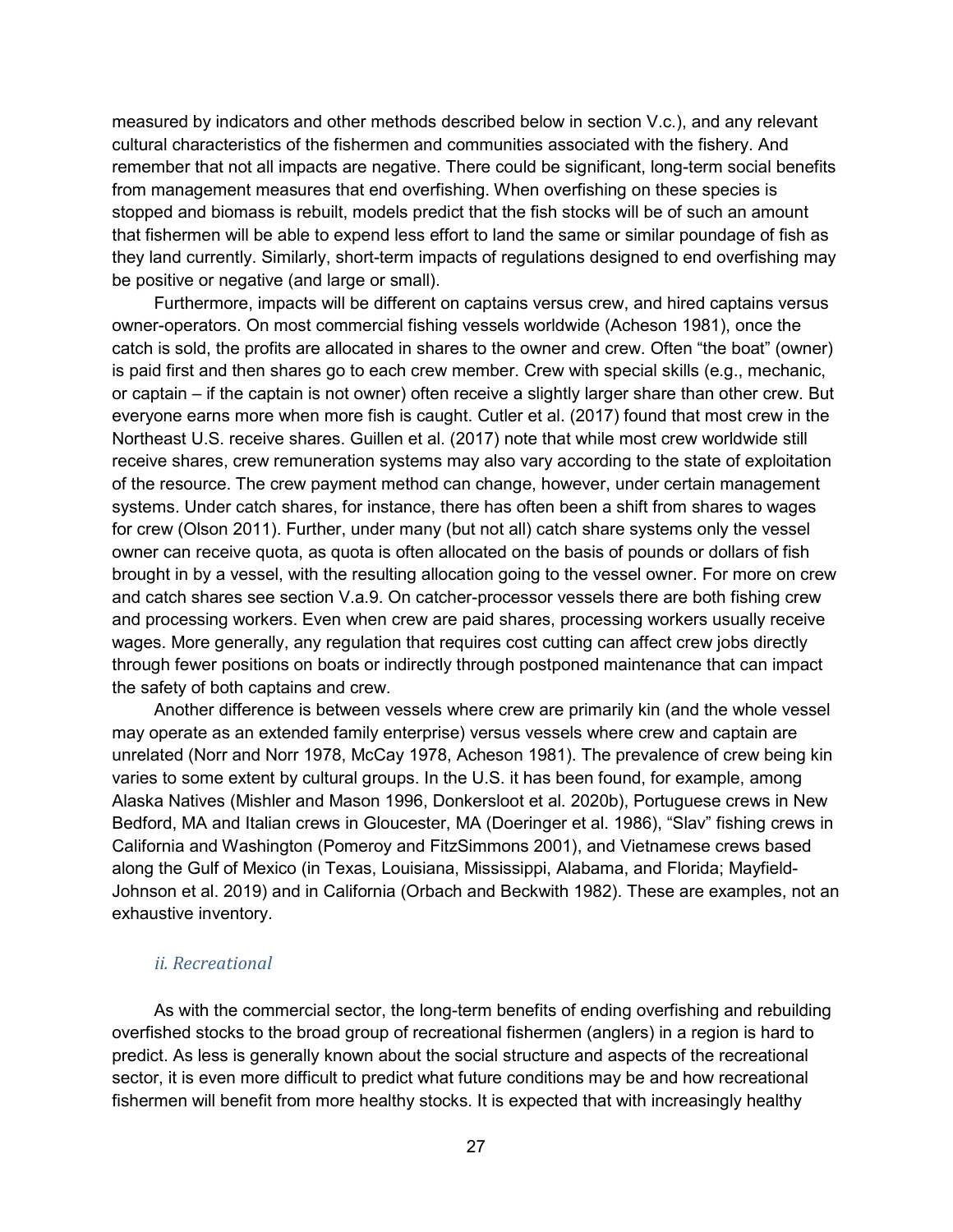stocks, recreational anglers will catch more fish per trip, and thus reap the benefit of increased angler satisfaction. However, similar to the situation with the commercial fishery, the composition of the recreational sector and associated industries may adjust during the recovery period such that the same individuals and entities that bear the short-term adverse impacts may not receive the future benefits. As with commercial fishermen, impacts to the recreational sector will vary across sub-sectors, in this case: private anglers vs. for-hire vessels (charter boats and party/head boats), private boats, and shoreside anglers. There are also distinctions between traditional anglers vs. sport fishermen (see Norris-Raynbird 2004) vs. subsistence fishermen who may be tribal or indigenous people, but may also be classed as recreational -- though they also depend on catching fish for food (see Steinback et al. 2009). Another way to analyze impacts to recreational fishermen may be women vs. men (Gaynor et al. 2016). Within the forhire sector there are also differences between charter vessels (that carry 6 or fewer anglers) and party vessels (that may carry more than 6 anglers). Steinback and Brinson (2013:Table 6) report for the Northeast that 97% of charter boats and 64% of head boats were owner-operator vessels. Interestingly, despite the high level of captain-owners in charter fishing, most charter owners in the Northeast have other jobs, earning about 17% of their total annual gross income from charter fishing (Steinback and Brinson 2013:Table 7). Party/head boat owners, on the other hand, earn about 70% of their total annual gross income from head boat fishing, as these boats generally require a much higher level of investment (*ibid*). About half of the charter boats employ one crew-member for the spring/summer/fall season (about 6 months). The other half are generally smaller charter boats that employ no crew members. Owner-operated head boats generally employ 2+ crew members. Those that employ a captain would also hire approximately 2+ crew members during the season (about 6 months). Typically, hired captains receive a set paycheck per trip. Non-captain crew members (i.e., mates) typically make most of their money from tips for assisting clients and filleting fish, in addition to a low base wage.

Interestingly, an analysis of New York and New Jersey commercial and for-hire fishermen in the wake of Hurricane Sandy found commercial fishermen in the sample were, on average, more experienced and more likely to have fishing as a primary occupation than for-hire fishermen (Seara et al. 2016), though they had similar ages. This may suggest for-hire fishermen enter the profession later in life. "Also, for the majority of fishermen in the for-hire sector, fishing was not a primary source of income, while for most commercial fishermen the opposite was true" (*ibid*., p12; though cf. Steinback and Brinson 2013 above). Further, perception of adaptive capacity to disasters was, for commercial fishermen, associated with their ability to stay in fishing, while for-hire fishermen overall were much more willing to look for non-fishing work. Interestingly, within the for-hire category the group that resembles Norris-Raynbird's (2004) category of "traditional" for-hire captains was closer in response to commercial fishermen than to other for-hire fishermen. This category comprises those with longer term involvement in fishing and whose livelihoods depend on the activity mostly or entirely, and thus matches more closely the characteristics described by Steinback and Brinson (2013) for party/head boats than for charter boats.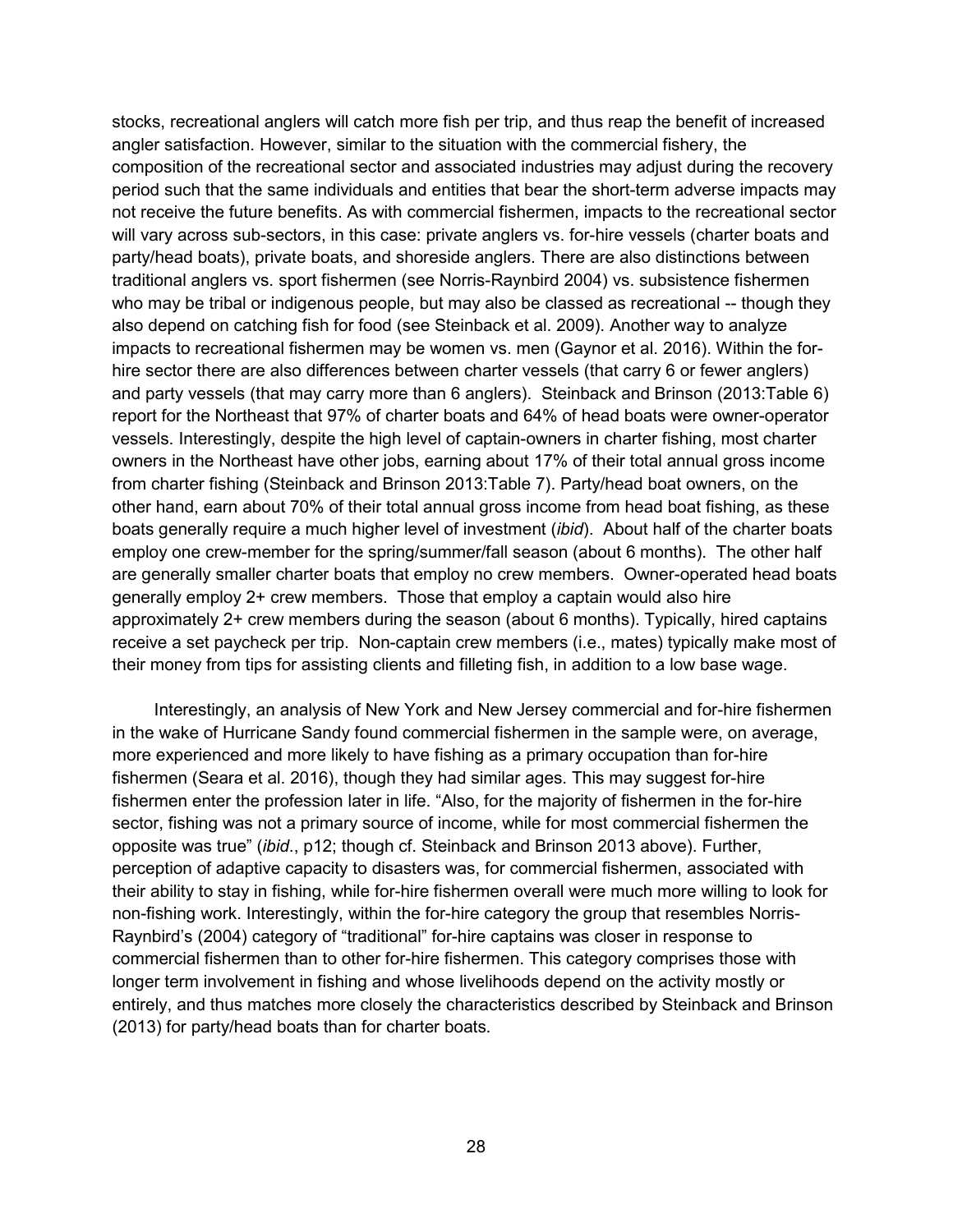#### *iii. Subsistence*

NMFS has no general definition of subsistence. However, the federal halibut fishery has a [subsistence category:](https://www.fisheries.noaa.gov/alaska/subsistence-fishing/frequently-asked-questions-alaska-subsistence-halibut-program) "Subsistence halibut is halibut caught by a rural resident or a member of an Alaska Native tribe for direct personal or family consumption as food, sharing for personal or family consumption as food, or customary trade." More generically, Macinko and Schumann (2007:593) have described four different, at times conflicting, definitions in usage within different bodies of academic literature (see also Steinback et al. 2009 and Leong et al. 2020 for some of the complications in defining subsistence):

fishing for livelihood rather than profit (definition 1); fishing where catch is distributed through non-market mechanisms, regardless of the economic level of the fishermen (definition 2); fishing undertaken to support traditional exchange structures, whether or not it is done in the context of a market economy (definition 3); or fishing characterized by its cultural significance, whether it is a community or an individual activity (definition 4).

Subsistence fisheries often support community well-being through food security and cultural importance. In fact, especially in cases of cultural importance, subsistence fishing is so important fishermen may subsidize their fishing with income from a paying job (Veltre and Veltre 1983:185-193; cf. Natcher 2009:88 on subsistence hunting; also see Kruse 1991:324-325 on why subsistence activity persists in the face of available wage income). There are also often interactions between subsistence fisheries and commercial fisheries. For example, in the Bering Sea where subsistence salmon fisheries are crucial for the health and well-being of Alaska Native communities in Western Alaska, there are conflicts with the commercial pollock fishery that has historically caught salmon as bycatch. Conflicts between subsistence and other fishing sectors can cause cascading effects throughout subsistence fishing communities that affect every part of their way of life (Donkersloot et al. 2020a).

#### 3. Fishing Communities

All regions should analyze at the level of place-based communities and assess their relative economic and social dependence on fishing and related industries. Analyses at the place-based community level are important because since place-based coastal "fishing communities," as defined under the MSA, require specific examination under MSA National Standard 8 (also known as the "communities standard") (see III.a.2., above; see also Clay and Olson 2008 and Rowan 2009). Currently, only the Western Pacific Region has officially defined its MSA "fishing communities." However, fishing communities have long been acknowledged in the academic literature as a key element of fishing culture (McCay 1978; Clay and Olson 2007, 2008; Bodin and Crona 2008; Donkersloot et al. 2020b), In addition NMFS, through the NMFS Guidelines for Assessment of the Social Impact of Fishery Management Actions, "has provided operational guidance relative to social and community impacts to Regional Fishery Management Councils since 1991" (NMFS 2007:4), long prior to the creation of an MSA definition of fishing community in 1996 (via the Sustainable Fisheries Act). For simplicity, the remainder of this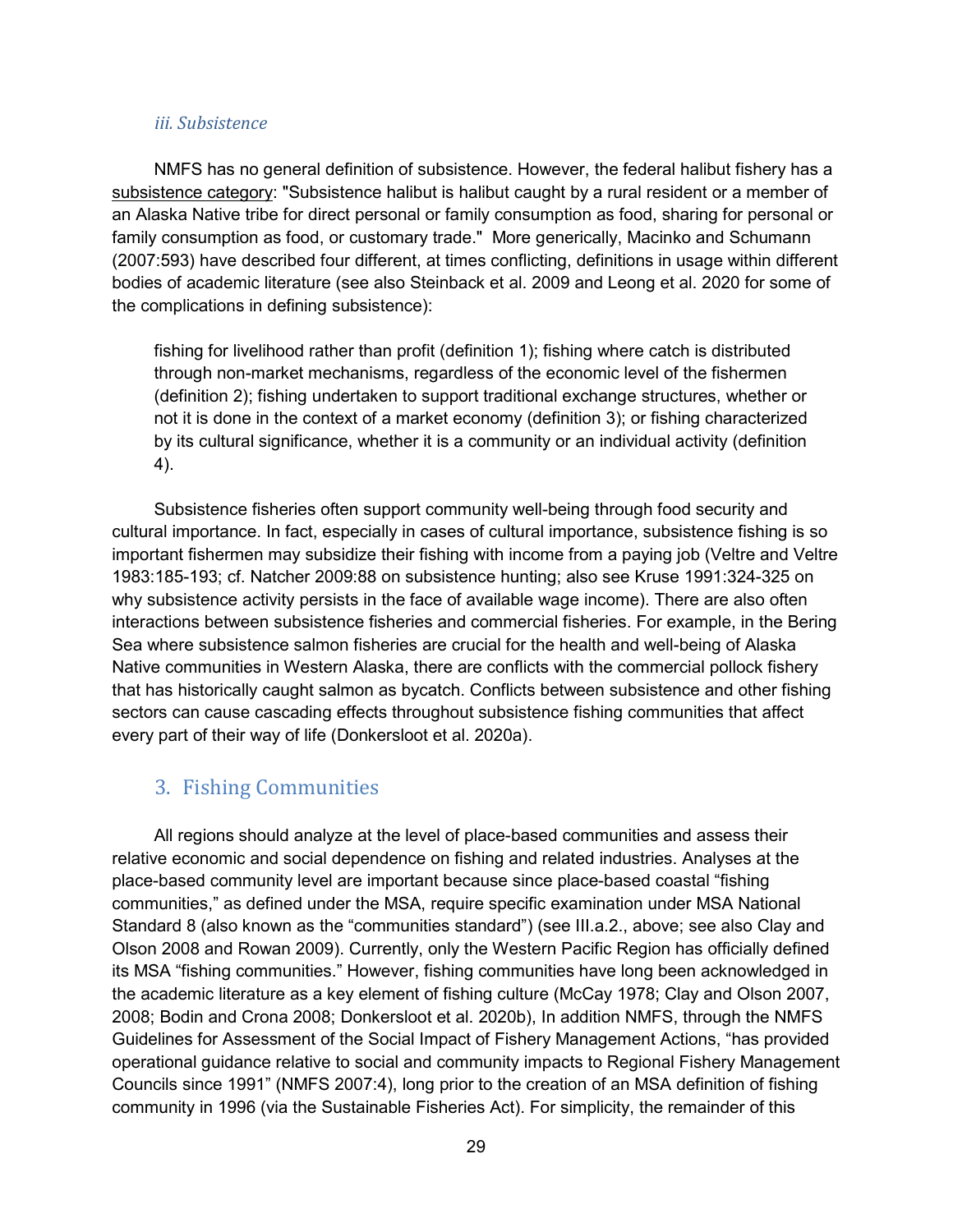document will use the term "fishing community," unless otherwise specified, to mean both an MSA fishing community and in its generic definition as a community involved in fishing.

Sometimes the AHE will define primary and secondary communities that are expected overall to be most impacted by a regulation. These can be defined based on various techniques described under section V.c., Organizing your analyses by these sub-groupings can be helpful, in addition to reporting simple overall landed pounds or value by community.

As noted above, within fishing communities there are certain sub-groups of importance beyond the fishermen, including (1) fishery-dependent shoreside businesses, (2) the broader community that is not is not directly connected to the fishery but nonetheless may be impacted, and (3) for analyses of environmental justice, minority and low-income residents. Once you know, based on the proposed regulations and the economic analyses, the distribution of impacts across fleet-based groups, you can begin to figure out in which communities these subgroups are found in the highest concentrations. Also see Pollnac et al. (2006) for helpful information. Within the academic literature, Clay and Olson (2007) suggest:

A number of important themes nonetheless emerge from the literature that appear relevant for artisanal and industrial fisheries, and widespread geographic locations: (1) a certain level of visible connection to the industry (boats, gear, fishing-related businesses) and other infrastructure elements; (2) connections among on-land and at-sea networks<sup>25</sup>; (3) the frequent role of kinship in the labor process; (4) multiple household- and family-level ties to fishing (with many fishermen, different generations, and gendered fishing-related tasks); and (5) the frequent persistence of a sense of a cultural connection to fishing through changes from small-boat to large-boat, family to industrial, commercial to recreational fishing and even to fishing-related tourism that involves little actual fishing activity. The infrastructure variable appears especially important, as seen from the perspectives of both fishermen (Jacob et al. 2005; Olson and Clay 2001; Robinson et al. 2003, 2005) and researchers (Hall-Arber et al. 2001:3, Hall-Arber 2007, Ingles and McIlvaine-Newsad 2007).

While place-based fishing communities must be examined, for some analyses it may make sense to also sort data by, e.g., port of landing by trip, most common port of landing for each vessel in a given year, the port where the vessel docks when not fishing, or the town where the owner lives. One or more of these options will be available in all regions, from either landings databases or permit databases. Be aware that the port where the vessel docks when not fishing and town where the owner lives may or may not be the same community. Where they are different, this may be due to gentrification (see Colburn and Jepson 2012) that forces fishermen to move away from the waterfront or individuals who maintain their permits as an income source after retirement and leave the community. Or it may be related to the permit owner being the quota holder, but not the vessel's owner. The likelihood of one or another of these combinations

<span id="page-39-0"></span> <sup>25</sup> On this point, also see St. Martin (2001, 2006) and St. Martin and Olson (2017).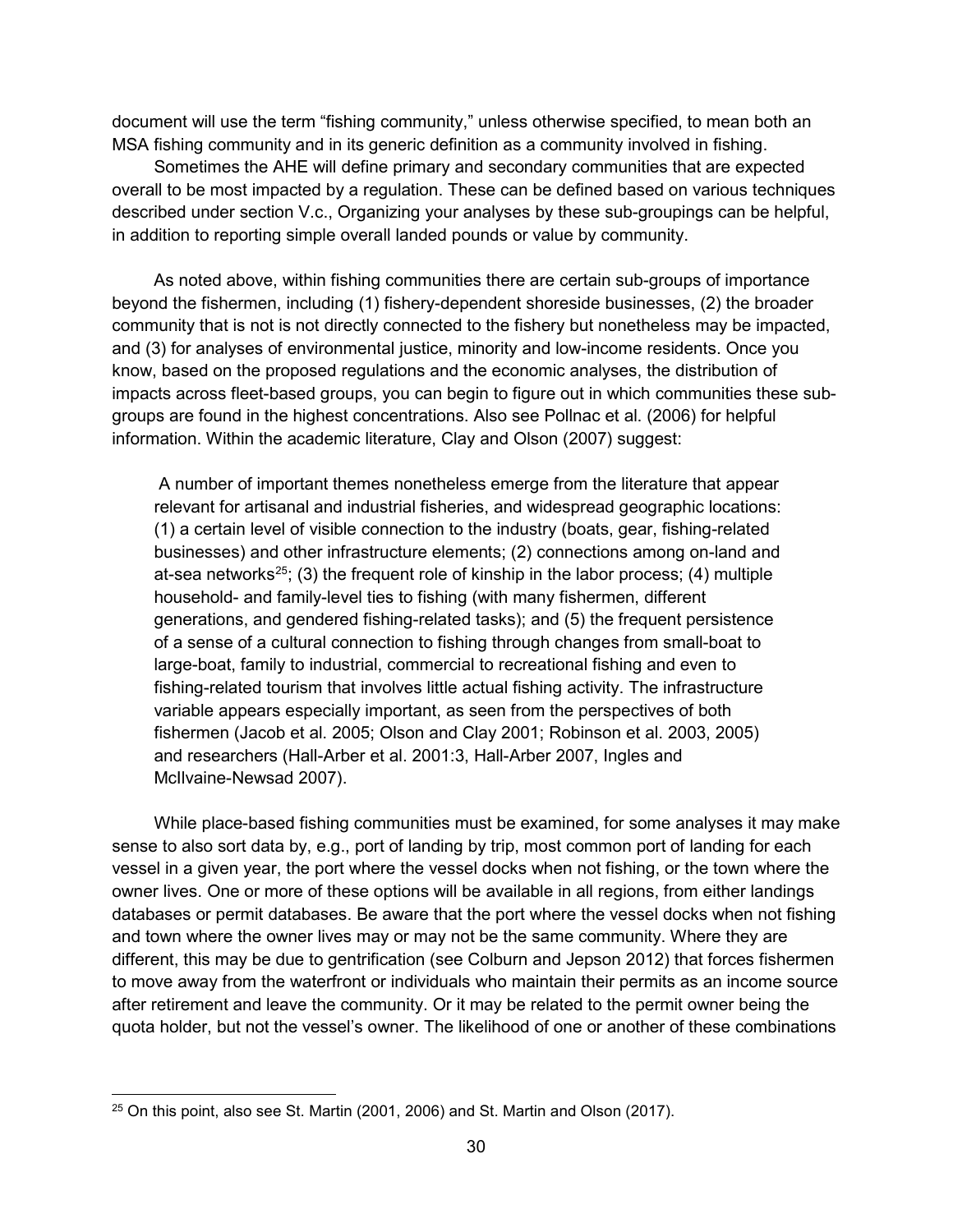will vary by fishery and by region. The range of options that are available to you varies by region.

Through literature reviews, conversations with fishermen, or other sources, you may also already be aware of certain fisheries or fishing-related occupations being associated now or in the past with specific social or cultural groups, as noted under Commercial Fishermen in section V.b.2.i.

#### *i. Fishery-Dependent Shoreside Businesses*

There are three sets of infrastructures in this category: those related to commercial fishing, those related to recreational fishing, and those related to subsistence fishing (which may overlap with either commercial or recreational fishing, or both (re. Steinback et al. 2009, Leong et al. 2020)). In each case, fishing operations/fishermen and shore-based support infrastructure are interdependent (re. Clay and Olson 2007, 2008; for subsistence fishing see also Donkersloot et al. 2020a, 2020b and Carothers et al. 2021). All fishermen depend on the existence and condition of a variety of support businesses to maintain their fishing activities. Likewise, the owners of fisheries support businesses rely on the health of fish stocks and success of the fishermen for their own well-being. As such, the impacts of fisheries management measures on fisheries support businesses are also important to consider in SIAs (per National Standard 8 and the National Standard 8 Guidelines). Businesses related to commercial fishing that fall under this category include: dealers, processors, canneries, chandleries, boatyards, net makers, commercial docks, compressed air filling stations (where scuba fishing is common), and ice vendors. Businesses related to recreational fishing that fall under this category include bait-and-tackle shops and marinas. For indigenous subsistence fisheries key infrastructure may include fish camps and traditional sites for setting nets (re. Carothers et al., 2021). Any reduction in landed product or location of landing can affect shoreside business infrastructure, business owners, and employees of these businesses. Regarding infrastructure, Brewer et al. (2004:16) note the importance of both quantity and location of infrastructure in the northeast U.S., and of the critical ties infrastructure placement may create between communities:

The Gloucester Community Panel identified infrastructure essentials for an active fishing port (Robinson et al. 2003, 2005). The Panels Project has found, however, that some fishing communities do not have all of the requisite elements in their own community and must go to a larger fishing port (hub port) to obtain the required services. This may make the dependent ports more vulnerable, having less direct influence on the community upon which they rely but do not live. Moreover, federal regulations require fisheries managers to analyze socio-economic impacts on place-based fishing-dependent communities (National Standard 8 of the Sustainable Fisheries Act), but do not necessarily take into account the networks of dependency between the hub ports and their satellites.

The Panels project, as described in Hall-Arber (2007:148), involved establishing community panels "in six fishing ports in Maine, Massachusetts, and Rhode Island. Each panel was comprised of 10 to 12 individuals, a cross section of harvesters, processors, shoreside business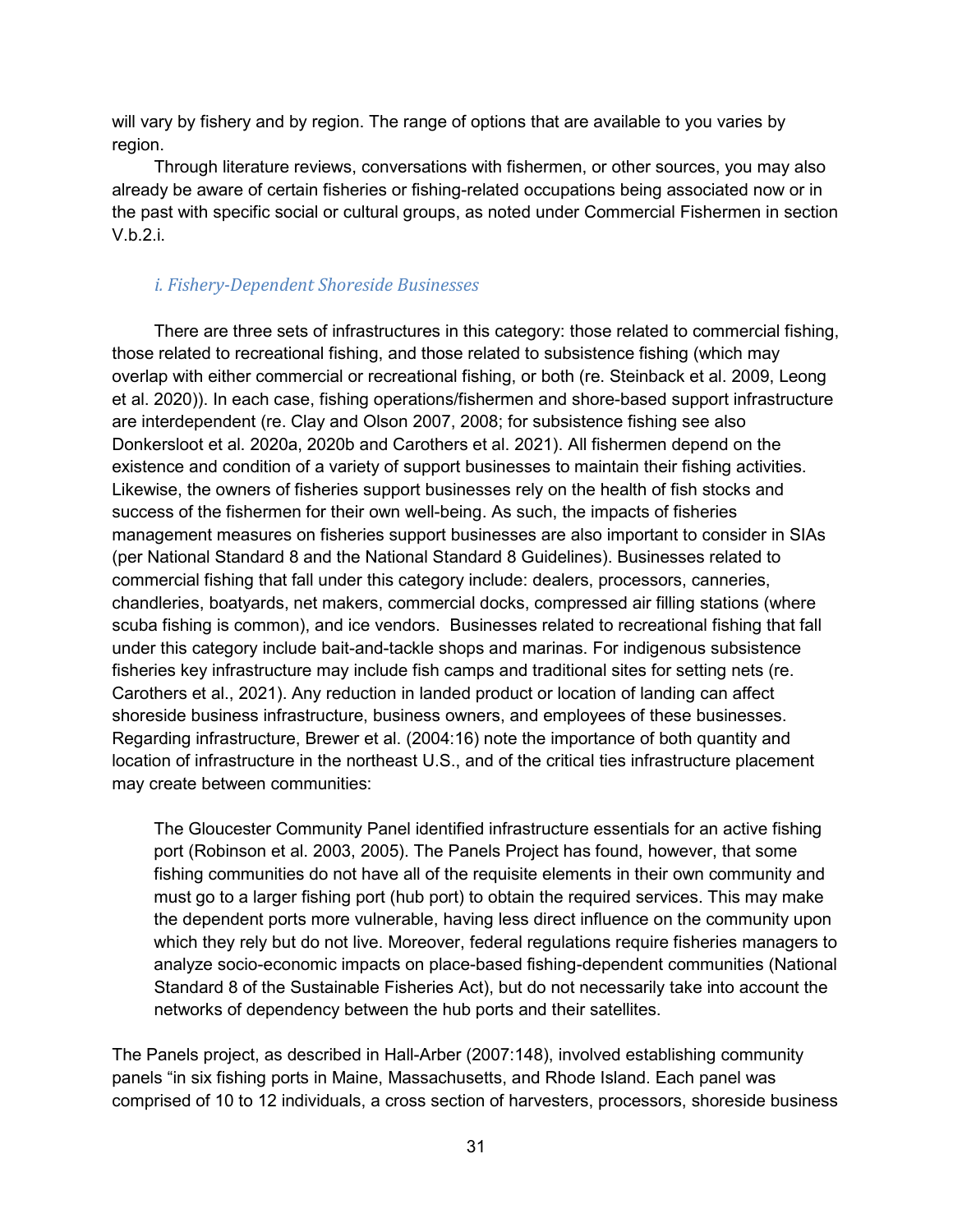owners, and other members of the fishing communities. The panels identified issues of concern to their ports, and with the help of coordinators and the principal investigators, gathered data through interviews and focus group meetings, then drafted and reviewed reports. The project was successful in addressing topics of immediate concern in the region such as the impacts of changes in fishery management plans, particularly on fishing industry infrastructure."

#### *ii. The Broader Community*

Non-fishing or non-fishing-related businesses are still impacted because they benefit from the social and economic contribution of fisheries to the local economy, services, and infrastructure, as well as the social, economic, and cultural benefits of, e.g., working waterfronts and fishing-related museums, and tours. For example, the presence of fishing activity in a community may provide the population or economic base that makes operating a grocery store or maintaining a school in the community possible. Or if large numbers of fishermen in the community have a reduced/increased income, that could affect the local tax base. Local/state/federal employees/contractors may be affected (e.g., electronic monitoring may displace observers). Consumers that desire regionally/locally sourced seafood could also be impacted, as could local seafood restaurants. Buyers at local farmers markets could also be affected (e.g., the impact of electronic fish ticket requirements and West Coast trawl catch share requirements for first receiver licenses). Not all of these will need to be addressed in any single regulation, and maybe none of them will, but it's best to start by thinking broadly and then narrow in.

#### *iii. Minority and Low-income Populations*

There are specific federal requirements under Executive Order 12898 for consideration of impacts on minority and low-income populations in federal decisionmaking. (See Appendix A for more on the law and Appendix B for two key policy directives.) These populations must be identified and fully considered in any SIA (NMFS 2007:6). The White House Council on Environmental Quality (CEQ) Guidance on Environmental Justice under NEPA defines the key terms from E.O. 12898 (pp. 25-27) as follows:

**Low-income population**: Low-income populations in an affected area should be identified with the annual statistical poverty thresholds from the Bureau of the Census' Current Population Reports, Series P-60 on Income and Poverty. In identifying low-income populations, agencies may consider as a community either a group of individuals living in geographic proximity to one another, or a set of individuals (such as migrant workers or Native Americans), where either type of group experiences common conditions of environmental exposure or effect.

**Minority**: Individual(s) who are members of the following population groups: American Indian or Alaska Native; Asian or Pacific Islander; Black, not of Hispanic origin; or Hispanic.

**Minority population**: Minority populations should be identified where either: (a) the minority population of the affected area exceeds 50 percent or (b) the minority population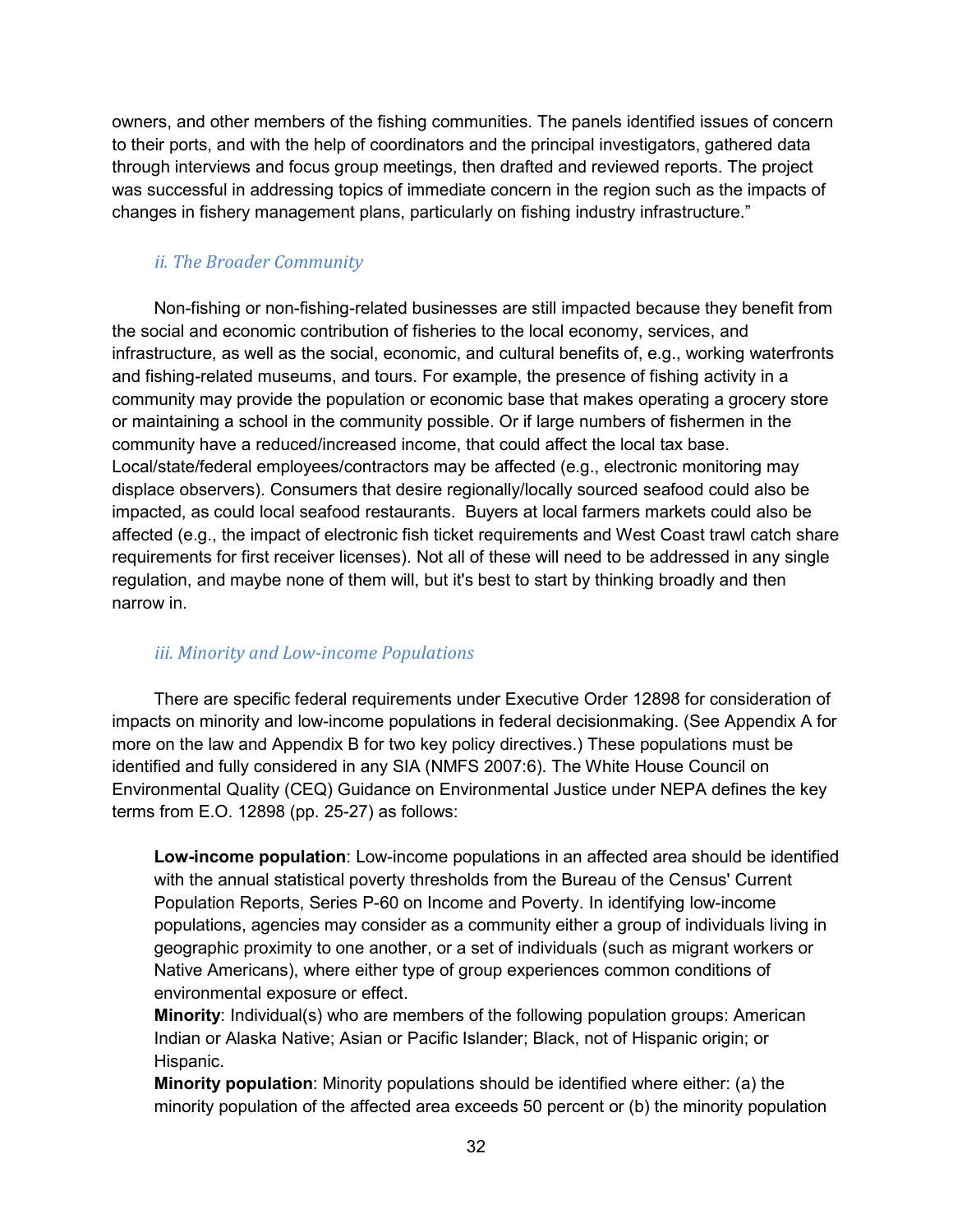percentage of the affected area is meaningfully greater than the minority population percentage in the general population or other appropriate unit of geographic analysis.

As noted earlier, some fisheries are focused around cultural groups. This can include groups defined as minorities, who should be particularly noted in terms of any environmental justice concerns, e.g., the Black Gullah Geechee fishermen in the Carolinas (Hoskins-Brown 2020) and other Black fishermen in the Mid-Atlantic menhaden fishery (Garrity-Blake 2005), Alaska Natives (Donkersloot 2020a, Carothers et al. 2021), Vietnamese (Asians) along the Gulf of Mexico (Mayfield-Johnson et al. 2019) and in California (Orbach and Beckwith 1982), and indigenous Hawai'ians (Pacific Islanders) (Leong et al. 2020). Processing plants may largely employ members of the listed minority groups or low-income populations (e.g. Moberg and Thomas 1993, Selby et al. 2001, Garcia and DeCastro 2017). Certain fishing communities may also include the population categories listed above, even if the categories are not exclusive to or in fact do not include fishermen. The E.O. applies to the fishing community as a whole, not just those living there who are involved in the fishery. And as noted above, the broader community is also impacted by changes in fishing regulations, even if only at a tertiary level – what economists call induced effects. See more on measuring environmental justice in section V.c.3.

#### *iv. Tribes*

The United States is home to a significant number of federally recognized Native American tribes.<sup>26</sup> As sovereign nations, they are privy to a unique and distinctive relationship with the federal government compared to states and other entities. There are a number of legal requirements that federal fisheries managers must take into account, including respecting the rights of the tribes to set their own priorities and make decisions that affect their resources and distinctive way of life. In order to successfully meet these requirements, effective and open working relationships and regular consultations between fisheries managers and tribal representatives are imperative. Tribes are, in fact, equal partners in managing some fisheries and are entitled to a portion of the allowable catch in their traditional and customary areas.

#### *v. Other Indigenous Groups*

The Western Pacific Regional Fisheries Management Council has codified the inclusion of social considerations in Fishery Ecosystem Plans (FEPs). It is the only region that officially designated MSA fishing communities through the rulemaking process – as amendments to the region's FMPs, now FEPs [\(64 FR 19067,](https://www.gpo.gov/fdsys/pkg/FR-1999-04-19/pdf/99-9728.pdf) [68 FR 46112\)](https://www.gpo.gov/fdsys/pkg/FR-2003-08-05/pdf/03-19932.pdf). Fishing communities in Hawaii are defined at the archipelago island scale, with the recognition that individuals who are substantially dependent on or substantially engaged in the harvest or processing of fishery resources are not set apart from island populations as a whole [\(Environmental Assessment](http://www.wpcouncil.org/wp-content/uploads/2013/07/SFA-Amendment-s.pdf) for establishing American Samoa, Guam and Commonwealth of the Northern Marianas Islands fishing communities and [Environmental Assessment](http://www.wpcouncil.org/pelagic/Documents/FMP/Amendment8-FishingCommunities.pdf) for establishing Hawaii's communities). An omnibus amendment for all FEPs in the region also created a mechanism for including social,

<span id="page-42-0"></span><sup>&</sup>lt;sup>26</sup> Currently, there are 573 federally recognized Native American tribes. See 84 FR 1200 (Feb. 1, 2019).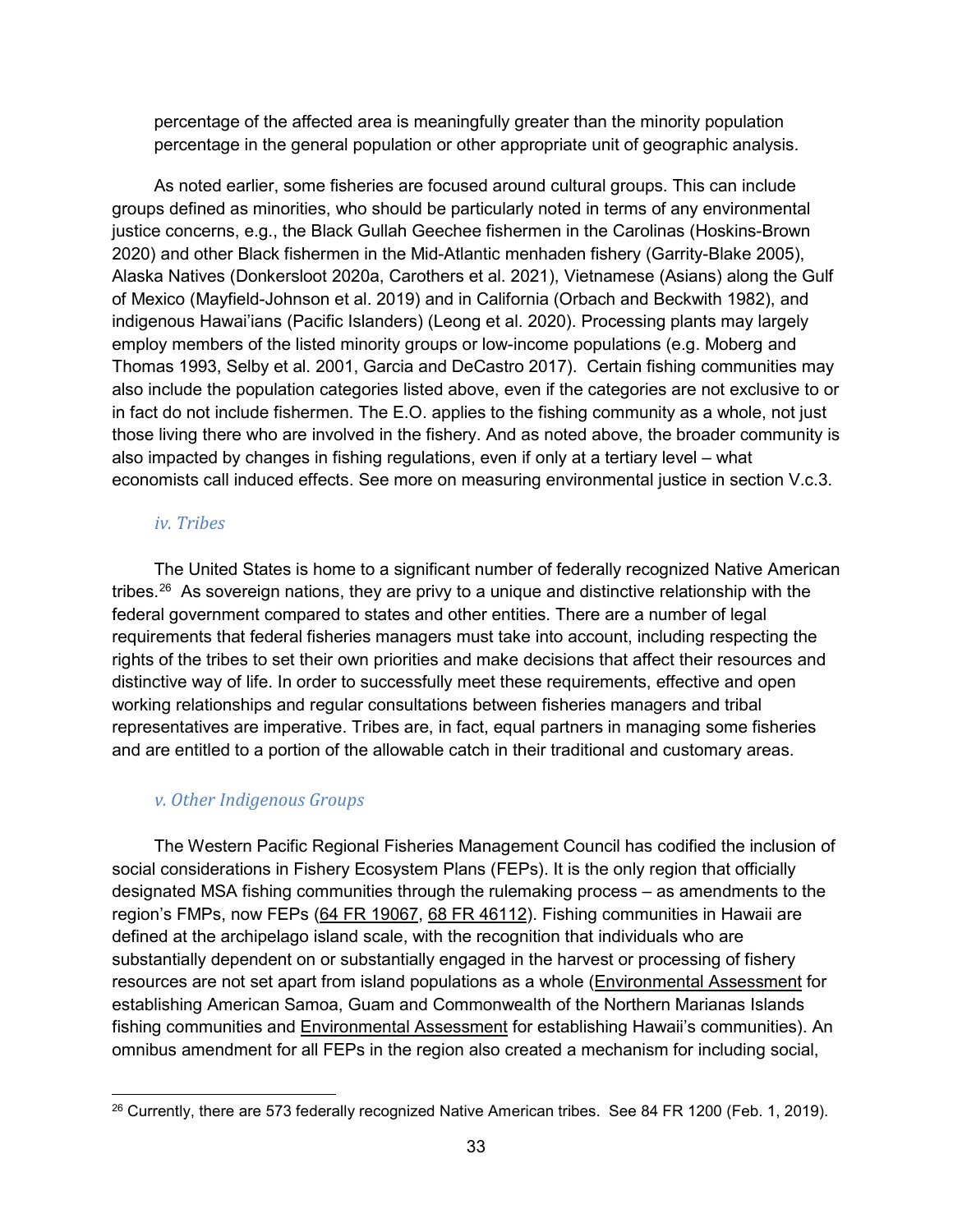ecological, and management considerations in setting Annual Catch Limits [\(Environmental](http://www.wpcouncil.org/documents/FEPs/ACL%20Specification%20Amendment.pdf)  [Assessment, 50 CFR Part 665.4\)](http://www.wpcouncil.org/documents/FEPs/ACL%20Specification%20Amendment.pdf). In addition, the FEPs include social and cultural objectives that must be considered when developing new rules (e.g., see Objectives 4 and 7 in the [FEP](http://www.wpcouncil.org/fep/WPRFMC%20American%20Samoa%20FEP%20(2009-09-22).pdf) for the American Samoa Archipelago). All these must be taken into account in the SIA.

For tribal and indigenous people, fishing has millenia-long ties to all areas of life: subsistence, culture, spirituality, community, conceptions of self, as well as economy (Donkersloot et al. 2020a, 2020b; Carothers et al. 2021).

### c. Organizing your analyses

Multiple factors can be considered in choosing the specific communities to focus on for the SIA. Ideally, multiple criteria are used. But the ability to use multiple criteria is based on the availability of data, which will vary by region. Minimum types of data to consider are landings, value, unique dealers, and number of permits in the fishery of concern. There are also indicators that include some or all of these: Fishing Engagement, Fishing Reliance (both from the NOAA [Community Social Vulnerability Indicators,](https://www.fisheries.noaa.gov/national/socioeconomics/social-indicators-fishing-communities-0) aka social indicators), RQ, and LQ. Counts of processors and other shoreside fishing-related businesses can also be helpful. The Office of Science and Technology's (OST) Fisheries Statistics Division conducts a voluntary Processed Products Survey annually.<sup>[27](#page-43-0)</sup> OST in 2013 conducted a Recreational Bait and Tackle Economic Survey (Hutt et al. 2015).<sup>[28](#page-43-1)</sup> Looking to the academic literature and to NMFS, Council, U.S. Fish & Wildlife Service, and state reports (sometimes called "gray literature") can be helpful. There may also be relevant studies in your Region. In the Northeast, for example, infrastructure such as processing, boatyards, and chandleries<sup>[29](#page-43-2)</sup> was identified as increasingly concentrated in a few "hub ports," (Robinson et al. 2003, 2005<sup>30</sup>; Brewer et al. 2004; Hall-Arber et al. 2001; Hall-Arber 2007; Mt. Auburn Associates 2009; Brown et al. 2017). And the Southeast Region, which includes the U.S. Caribbean, conducted a fishery census for Puerto Rico (Matos-Caraballo and Agar 2011) and for the U.S. Virgin Islands (Kojis and Quinn 2004). In addition, all NMFS regions have community profiles and/or community snapshots that provide information on fishing communities<sup>31</sup>. And the [NMFS social indicators website](https://www.fisheries.noaa.gov/national/socioeconomics/social-indicators-fishing-communities-0) is an invaluable source for information on social vulnerability and gentrification pressure vulnerability.

<https://foss.nmfs.noaa.gov/apexfoss/f?p=215:200:4517174670249:::::> The query can be limited in terms of breaking down data by area, but a custom request can be placed via the comments page: <https://foss.nmfs.noaa.gov/apexfoss/f?p=215:207:9729124093857::NO:::>

<span id="page-43-1"></span><sup>28</sup> [https://www.st.nmfs.noaa.gov/Assets/economics/Bait-and-](https://www.st.nmfs.noaa.gov/Assets/economics/Bait-and-Tackle/documents/RBTES%20Final%20Results%20Flyer%20v8.pdf)

[Tackle/documents/RBTES%20Final%20Results%20Flyer%20v8.pdf](https://www.st.nmfs.noaa.gov/Assets/economics/Bait-and-Tackle/documents/RBTES%20Final%20Results%20Flyer%20v8.pdf)

<span id="page-43-3"></span><sup>30</sup> Additional port-based reports for the Northeast Region are available for download at [http://seagrant.mit.edu/cmss/comm\\_mtgs/commmtgs.html.](http://seagrant.mit.edu/cmss/comm_mtgs/commmtgs.html)

<span id="page-43-0"></span> $27$  It is voluntary it does not necessarily provide a 100% count, but is nonetheless informative. Certain confidentiality rules apply to use of the data. Access the database via:

<span id="page-43-2"></span> $29$  A ship chandler (or ship's chandler) is a retail dealer who specializes in supplies or equipment for ships, known as ship's stores. They supply the crew's food, ship's maintenance supplies, cleaning compounds, rope, etc. The advantage of using a chandler is that the captain/crew do not have to find or visit multiple stores in each port where they land, but can use the chandlery as a one-stop shop.

<span id="page-43-4"></span><sup>31</sup> <https://www.fisheries.noaa.gov/national/socioeconomics/fishing-community-profiles>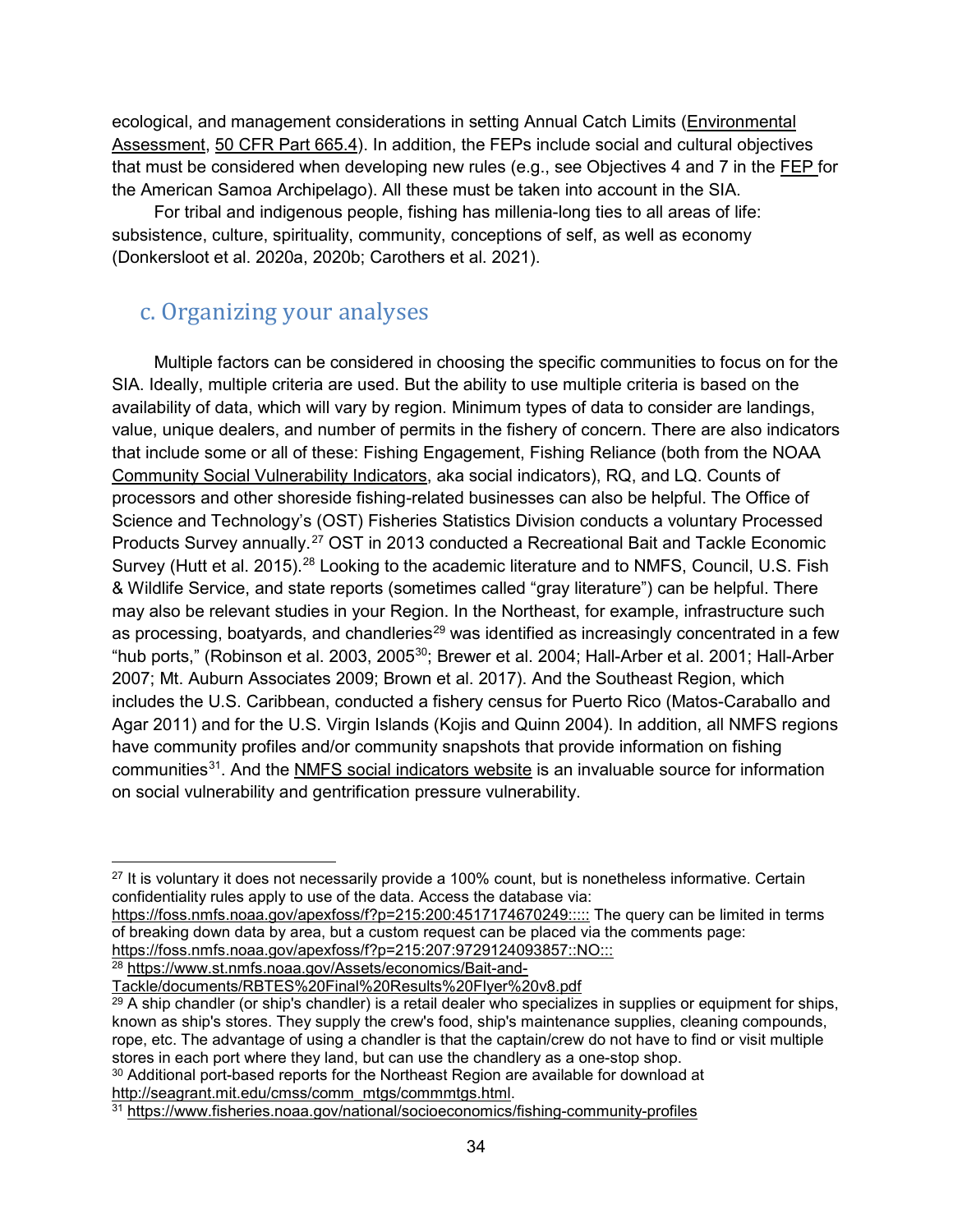In some cases, data relevant to your SIA may already exist, e.g., in fisheries databases or the CSVIs, but in other cases some new data collection may be needed. These new data may be acquired by a variety of methods, including literature reviews, semi-structured interviews, oral histories, focus groups, and surveys. However, as discussed above, many of these will require more time than you have available for the SIA work. (For more detail on data collection methods, see Appendix C). Many or all of these data, depending on the regulatory action in question, should be described in detail in the AHE and then referenced in the SIA as summary data. Note: Before gathering data from any Alaska Native, tribal, or indigenous group, be sure to consult the best practices described in NMFS/NOS (2019) and talk to your Regional Office and the NOAA Tribal Liaison. Individual regions may also have resources on this topic. For instance, the North Pacific Fishery Management Council has a Community Engagement Committee (CEC) with the express purpose of recommending strategies to provide effective engagement with rural and Alaska Native communities. Information on the CEC and its proceedings is available at http:www.npfmc.org/committees/cec.

To understand the views of fishermen, it can be helpful to attend the Scoping Meetings/Public Hearings held when a Council is planning a significant regulatory action. Travel funds or other impediments may limit your physical attendance, but the meetings will also be recorded and audio files or transcripts will be available upon request from the Council. These meetings are held in selected fishing communities throughout the region associated with the species or species groups for which a regulatory action has been determined to be necessary. These are fora where members of the public (including fishermen, processors, town officials, environmental groups, and others) can express their views of likely impacts of the proposed action and offer alternatives they would like to see considered. [32](#page-44-0) If at all possible, attend all these meetings.

In some cases, scoping is carried out within the context of a single or several Council meetings, often in conjunction with a broader solicitation of written public comment. There will also be letters and emails submitted for the public record. These can be read through for themes or analyzed using qualitative data analysis software such as Nvivo, MaxQDA, Atlas-ti, and others. It is important to remember, however, that not all fishermen can afford to take the time off and travel to the nearest meeting or feel comfortable writing a letter to the Council. So, opinions and data offered in these ways may not represent either a random sample or complete coverage of the views of expected impacts that may occur. Thus themes should clearly be labeled as from Public Comments and caveated as not a random sample.

Stakeholder interviews are also useful, but only if you have enough time. Some pertinent interviews may be also available on the NMFS oral history site, [Voices.](https://voices.nmfs.noaa.gov/) The Voices staff can help you to find any likely relevant transcripts or recordings. Ideally, it is most effective to combine data gathered through more than one method, as each method may measure slightly different aspects of a given issue or topic. If you do have time, even to spend a week trying to conduct a set of phone interviews, see the discussion of semi-structured interviews and oral histories in detail in Appendix C, section 5. If your region has existing regular surveys of fishermen, in general or in the fishery you are dealing with, those data can also be examined to see what might be relevant.

<span id="page-44-0"></span><sup>&</sup>lt;sup>32</sup> For more on scoping meetings and other procedures related to NEPA, talk to your Regional NEPA specialist, as current documentation is in the process of being updated during 2021.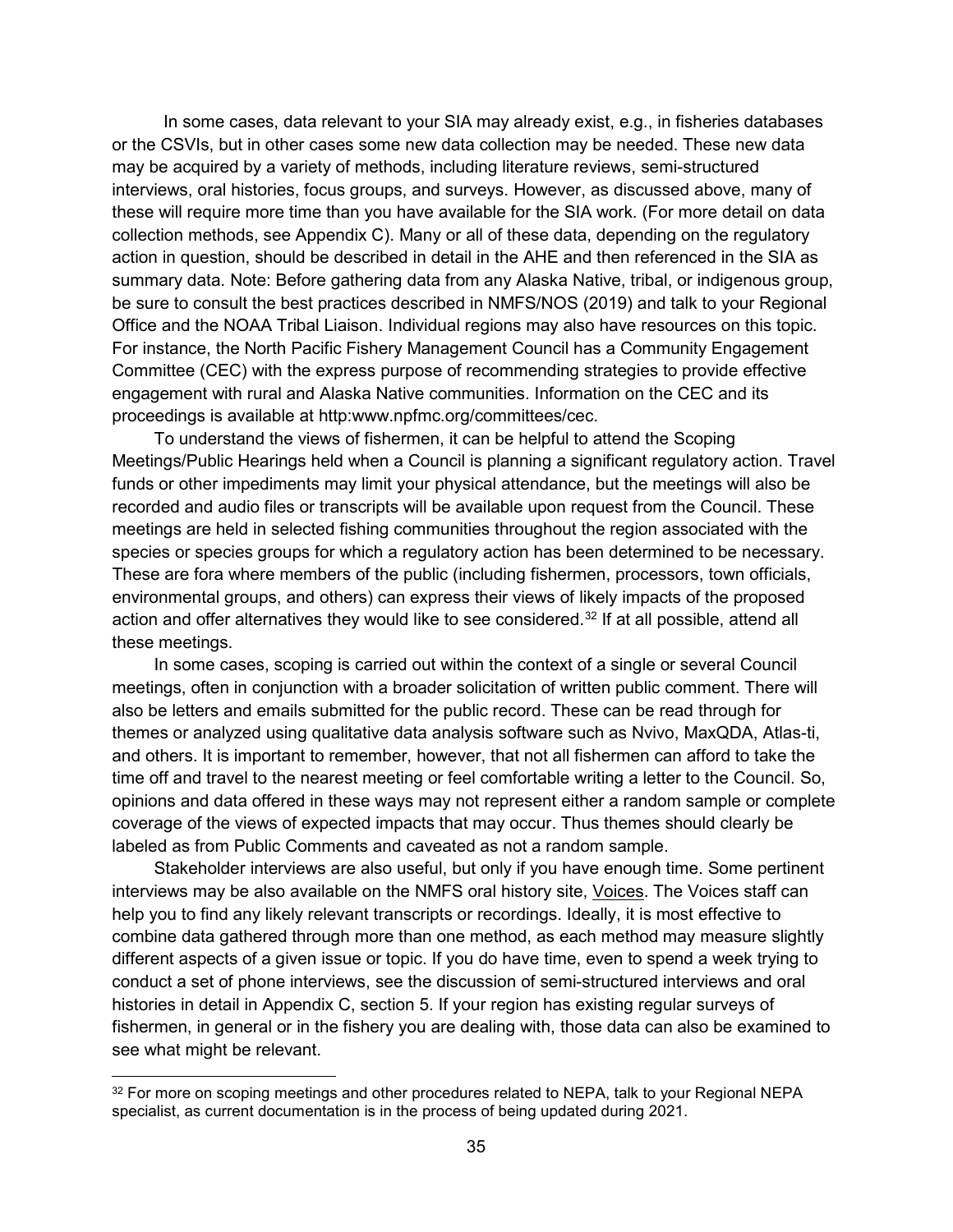The fisheries/fleets involved can be analyzed using your region's fisheries databases. To assess fishing community dependence on the fishery being regulated, there are two primary options: (1) using the NMFS fishing engagement and fishing reliance indicators and (2) calculating regional and local quotients. It is often preferable to do both, as each provides a slightly different take on the fishery and its associated communities.

#### 1. Fishing Engagement and Fishing Reliance

These two measures are available for commercial and recreational fisheries (see Appendix C, section 4.a for details). Fishing Engagement measures the importance of fisheries to a given community relative to other coastal communities in a region. Fishing Reliance is a per capita measure of engagement. Fishing Reliance allows smaller communities with small fishing fleets to still be represented as having a strong community involvement in fishing if a large fraction of their population is involved in fishing -- even if they do not appear heavily involved in the absolute terms measured by Fishing Engagement (Jepson and Colburn 2013, Colburn et al. 2017). These indicators can be developed based on the aggregate of all species landed in a community or as individual species/species group Fishing Engagement and Reliance. Engagement and reliance are two of the indicators that form the NMFS CSVIs. See Appendix C, section 4 for technical details.

#### 2. Regional Quotient and Local Quotient

The RQ is a measure of a community's contribution to regional landings or value for a particular species or species group. It is expressed as a percentage (community landings or value of a species or species group divided by total regional landings or value of a species or species group). The LQ is a measure of the importance of a particular species or species group relative to all species landed in a community. It is expressed as a percentage (community landings (value) of the catch share species or species group divided by total community landings (value) of all species (Colburn et al. 2017).

#### 3. How do I assess environmental justice?

The basic environmental justice overview should be provided in the AHE. In the SIA the results are used to identify communities already expected to be impacted by a measure or measures within the regulatory action that could have additional burdens based on environmental justice criteria. In many cases, a particular management action is unlikely to change the overall vulnerability of a community. However, even in these cases, for someone whose living is impacted negatively by a management measure, living in an already highly socially vulnerable community can mean there are fewer resources available for support or alternative jobs to supplement any income loss.

Since there is often some question about how to analyze environmental justice, an overview is provided here of a suggested way to structure this analysis. Environmental justice is measured at the community level, where a community is "either a group of individuals living in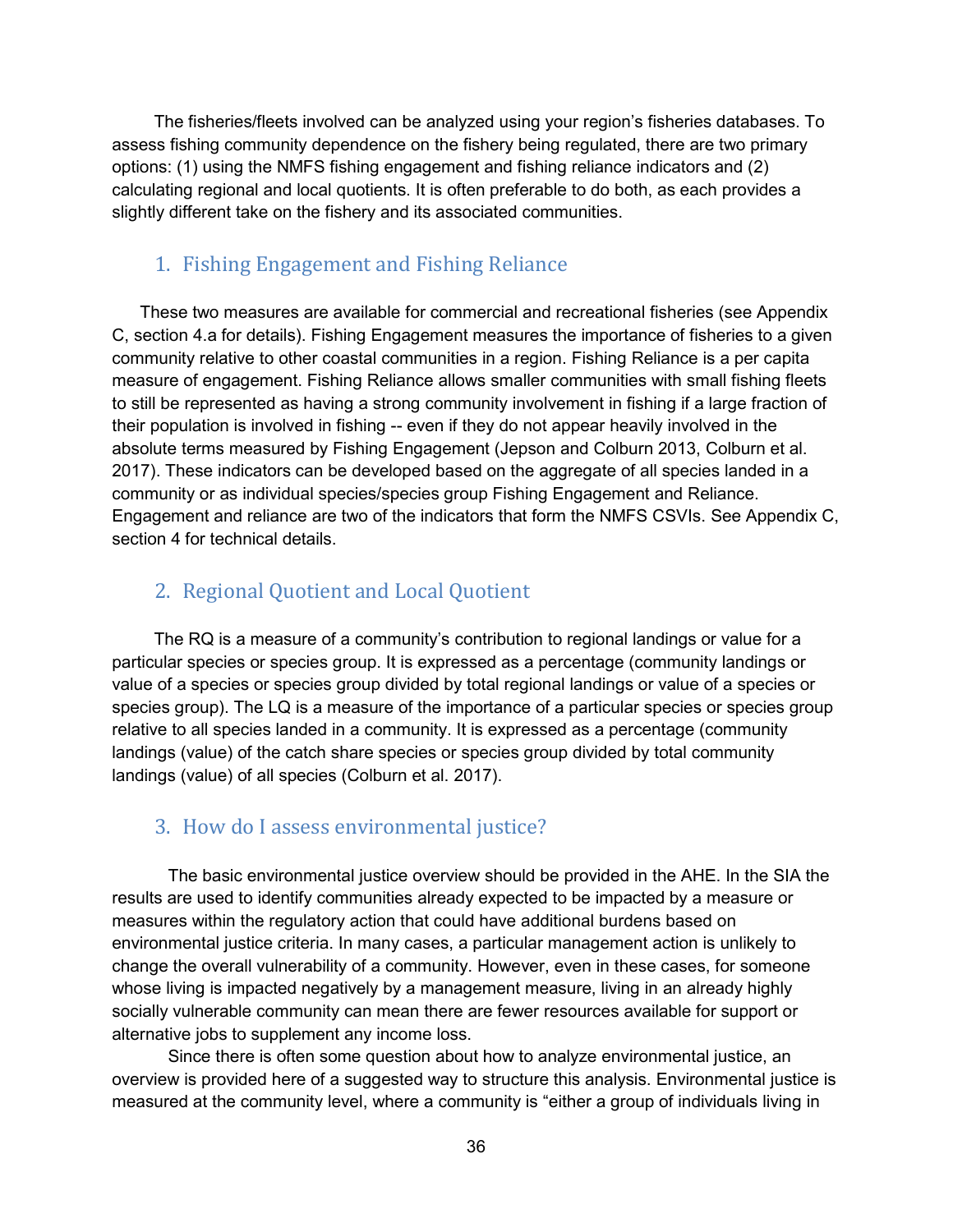geographic proximity to one another, or a set of individuals (such as migrant workers or Native Americans), where either type of group experiences common conditions of environmental exposure or effect."<sup>[33](#page-46-0)</sup> Here we recommend using the fishing communities defined in the AHE as primary and secondary communities.

Indicators of vulnerability for purposes of environmental justice can include but are not limited to income, race/ethnicity, household structure, education levels, and age. The main focus of E.O. 12898 is to consider "the disproportionately high and adverse human health or environmental effects of [an agency's] programs, policies, and activities on minority populations and low-income populations in the United States and its territories…" Some of the indices within the NMFS CSVIs can provide useful insights for understanding communities where environmental justice may be a concern.

The low-income element of environmental justice can be measured by using the Poverty, Population Composition Vulnerability, and Personal Disruption indices of the CSVIs. The Poverty index includes Percent receiving assistance, Percent of families below poverty level, Percent over 65 in poverty, and Percent under 18 in poverty. The Population Composition Vulnerability index includes Percent white alone, Percent female single headed households, Percent population age 0-5, Percent that speak English less than well. The Personal Disruption index includes Percent unemployed, Percent with no diploma, Percent in poverty, and Percent females separated. See Table C2 in Appendix C. It is also possible to use simply the Poverty index alone or the Percent of families below poverty level, though this covers fewer aspects of poverty.

The minority status element can be assessed through the Population Composition Index described above. It is also possible to use the percent of individuals who are members of the following population groups: American Indian or Alaska Native; Asian or Pacific Islander; Black, not of Hispanic origin; or Hispanic – per the Decennial Census. Further, some fisheries and fishing-related industries may be known to include individuals of the defined minority or lowincome populations and these should be mentioned at least qualitatively.

More generally, in any case where the use of quantitative or statistical data is problematic, another option would be to follow the suggestion of the IWGEJ (Interagency Working Group on Environmental Justice) and NEPA Committee (2016:14) to hold scoping meetings to discuss levels of minority and low-income populations.

### 4. How do I assess the social factors relevant to my SIA?

Some of these can be described using simple counts of landings and permits (including broken out by relevant permit categories) by community. Other potentially useful datasets include U.S. Census data, the voluntary NMFS Processed Products Survey, and counts of bait and tackle shops created by recreational fishing industry groups. Ask your colleagues for the extent to which these are available for your region, and be aware that there are strict rules on the use of Processed Products data due to confidentiality issues.

<span id="page-46-0"></span><sup>&</sup>lt;sup>33</sup> Per the White House Council on Environmental Quality (CEQ) Guidance on Environmental Justice under NEPA.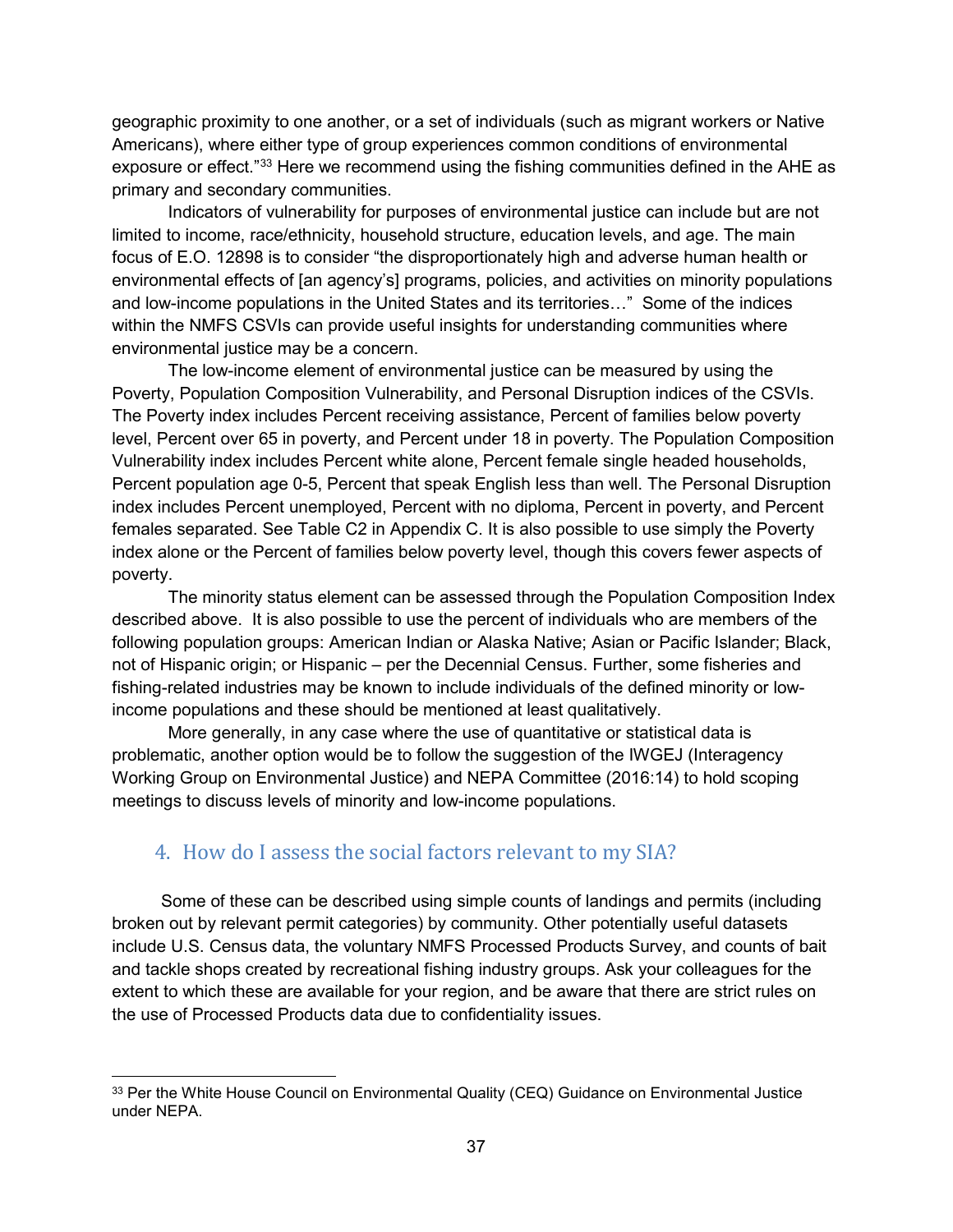One of the most useful tools, however, is the set of NMFS CSVIs. In addition to the Fishing Engagement and Fishing Reliance indicators described earlier, there are indicators of Social Vulnerability and Gentrification Pressure Vulnerability (Colburn and Jepson 2012, Jepson and Colburn 2013, Colburn et al. 2017). Social Vulnerability and Gentrification Pressure Vulnerability represent social factors (Table C2 in Appendix C) that can shape a community's ability to adapt to change (Jacob et al. 2010, 2013b). For instance, if individuals with category A permits will be affected, which communities have the most category A permits, and which of those communities are most involved in fishing (per LQ, RQ, Engagement, Reliance), and are socially vulnerable, or are experiencing gentrification pressure? Which communities have the most processors located there, dealers buying there, unique vessels landing there?

While the CSVIs assess at the full community level, rather than the level of the fishing population within the community, it is notable that fishing communities from Maine to Texas tended overall to have higher levels of poverty and more social vulnerabilities than other coastal communities in that same region of the U.S. coast (Colburn et al. 2016), even though within the set of fishing communities there is still a broad range of poverty and vulnerability levels. Additional detail on all these community vulnerability indicators can be found in Appendix C, section 4.

Many of the social and cultural issues can be found in the literature for your region, if not always for individual communities. Literature from other regions may also offer ideas to follow up on. Changes in social structure, for example, have been found for catch shares and limited access in a number of different fisheries and cultures (see section V.a.9. on catch shares, above), and these examples from the literature can be applied as potential outcomes of an SIA that includes these management measures. There is a literature on safety in fisheries (e.g., Knapp 1999, Windle 2008, Jin and Thunberg 2005, Pfeiffer and Gratz 2016) that can point to possible outcomes of specific types of regulations (some from the catch shares literature and some more general, see also V.a.6., Days-at-Sea). There are a number of studies of recreational fishing, including the for-hire vessels (charter boats and party/head boats) that discuss what impacts are most likely within the recreational sector (see especially V.a.4,5). Historical dependence can be assessed through time series of permits and landings, through the literature, and by looking at the initial FMP documents for the fishery in question. Semistructured interviews and oral histories, when there is time for these, can also provide social and/or cultural data. See Appendix C for more details on acquiring and analyzing data.

#### 5. What about the impacts of climate on management?

Further, another factor that may interact with any of the above are the various impacts of climate change as described and measured in, for example, Colburn et al. (2016), Pörtner et al. (2014), Griffis and Howard (2012), and Clay et al. 2020. Common impacts include (1) rising sea levels and increased hurricane-related storm surge that can impact coastal infrastructure and coastal communities, (2) species range changes related to rising sea surface temperature that can change how far from home fishermen need to travel to fish, as well as move species beyond the range of the Council they are currently governed by, and (3) increasing levels of ocean acidification that make it difficult for crustaceans (lobster, shrimp, crab) and especially shellfish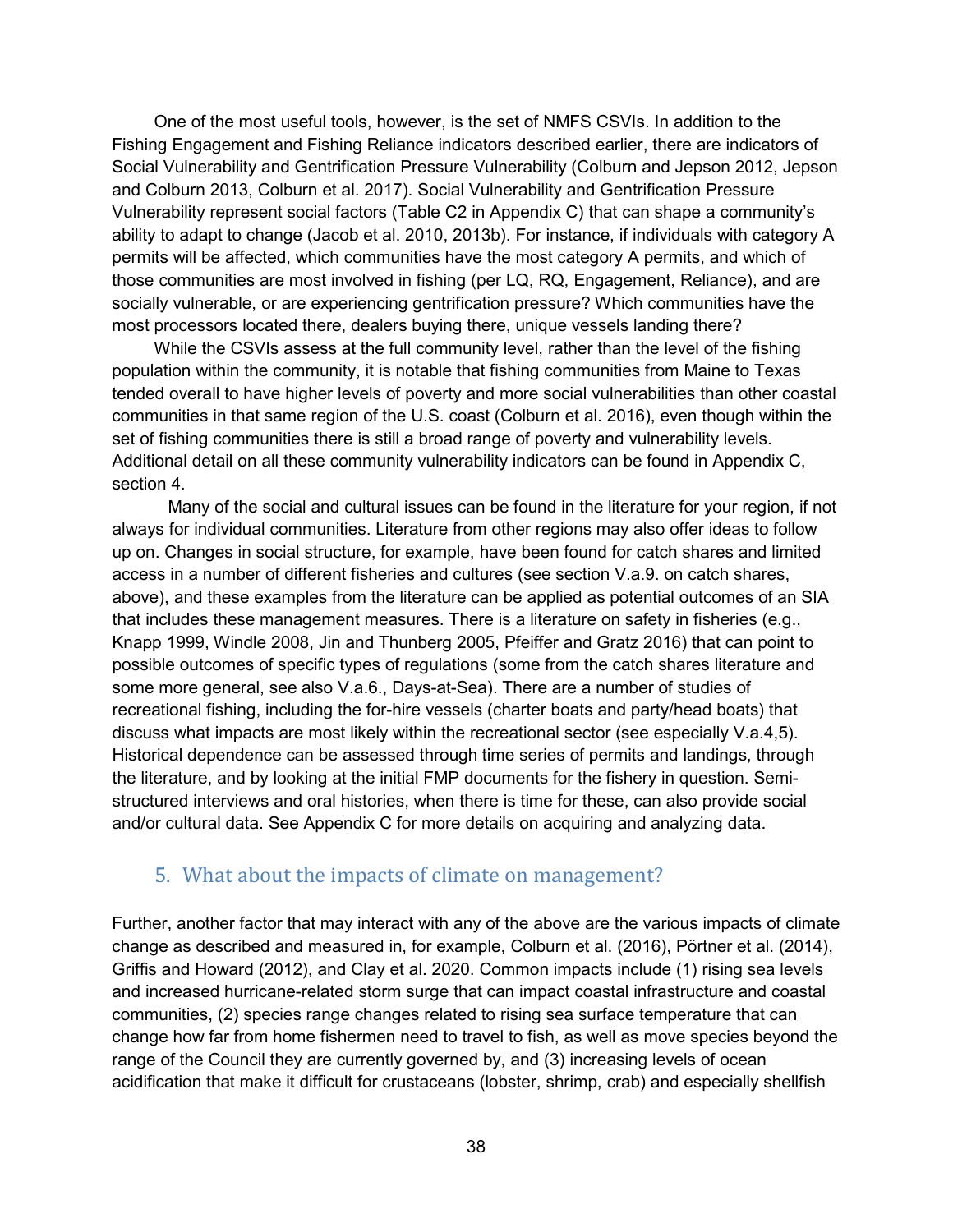(scallops, clams, quahogs, oysters) to form their shells, impacting their ability to survive. See Appendix C, section 4.c. for more detail.

### d. Writing it up: What is the format of an SIA?

Depending on the Council under which the fishery is governed, the SIA section of the EIS may appear as a single section, be distributed in pieces across the EIS by management measure, appear in conjunction with the economic analysis under a header such as "Impacts to Human Communities," or some combination. See Mengerink et al. (2014) for an overview of the variety of SIA presentations to be found in EIS documents. Talk with the lead for your EIS planning team about what the structure of your EIS or EA will be.<sup>[34](#page-48-0)</sup> The structure below will allow you to mix and match as needed.

### 1. Brief discussion of why SIA is required

Begin with 1-2 short paragraphs providing background on laws that require SIA. The major laws to mention are NEPA and the MSA. Also make note of National Standard 8 and E.O. 12898 on Environmental Justice and any relevant policy directives.

### 2. Brief description of how key fishing communities were chosen

Describe which individual method or multiple methods (discussed in V.c.) that you used to make your choices. Include a table of the chosen communities. It may be helpful to divide the communities into Primary and Secondary communities based on data used in the selection process, e.g., one versus two standard deviations from the mean for numerical indicators and/or perceptions data from interviews.

### 3. Short overview of relevant background data on those communities

Provide a brief overview of important information about the selected communities. Tables and graphics of the selection criteria and the Social Vulnerability and Gentrification Pressure Vulnerability indicators should be included along with short text descriptions of the key points to note, e.g., overall similarities, trends over time, individual ports or vulnerabilities that stand out for some reason. Include climate vulnerability indicators where available and relevant. Radar graphs (see Jepson and Colburn 2013:15-16) and bar graphs with three dimensions (see Colburn et al. 2016:295) can help to portray multiple vulnerabilities at a time. But simpler charts and tables downloadable from the CSVI website are sufficient.

All or most of this information is usually found in the AHE and simply referenced or summarized in the SIA. However, some data tables or graphs may be specific to the SIA and

<span id="page-48-0"></span><sup>&</sup>lt;sup>34</sup> Also, discuss the extent to which you are responsible for the AHE.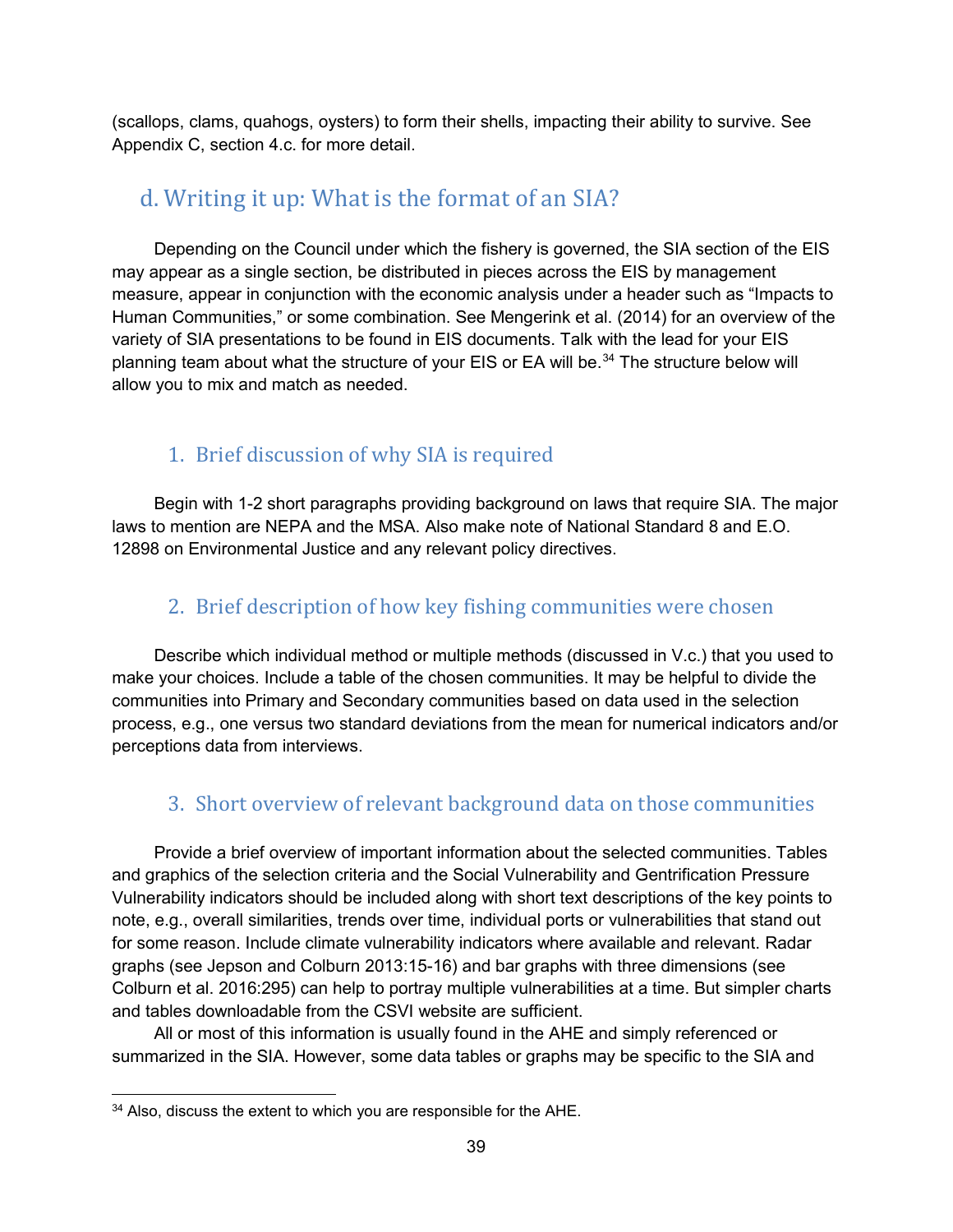found there or in the proposed-action by proposed-action discussions. Again, coordinate with the leader of your planning team.

### 4. Discussion of the communities and fishery/fleet groups impacted under each proposed action

Use data gathered above and relate it to social and economic analyses of fleet-based groups to discuss impacted place-based communities and social groups. Connect the social analyses to the economic and biological analyses for the managers, especially where there are both qualitative and quantitative data used (Sharp and Lach 2003, Pollnac et al. 2006).

For each action, describe which communities are most impacted by each proposed regulatory change due to the impacted permit categories, gear types, areas fished, etc., across social groups and communities -- and considering the different communities' social, economic, and climate vulnerabilities and cultural impacts. Which communities have the largest numbers of impacted fishermen or fishing and fishing-related businesses? Which of these have specific types of vulnerabilities, which have multiple types of vulnerabilities, which have greater versus lesser levels of each of the vulnerabilities? And which communities, because of these combinations, are most impacted by each specific regulatory action? For an example of a very basic SIA, see NEFMC/MAFMC Monkfish Framework  $9^{35}$  $9^{35}$  $9^{35}$  (section 7.5). (Also note the AHE in section 6.4, especially 6.4.2 on Ports and Communities.) In addition, note any communities or social groups clearly impacted under E.O. 12898 on environmental justice (see doughnut graph in Colburn et al. 2016:293 as a quick way to provide overview, though a simple table can be sufficient), and/or that include treaty tribes or other indigenous peoples.

### 5. Summary of key points

Examples of questions to address in a summary include:

- Are impacts of the specific alternative<sup>[36](#page-49-1)</sup> chosen more positive or negative overall relative to the status quo and all the other alternatives, or are they too variable by individual measure to characterize in an overall way?
- Are impacts (either positive or negative) large or small and short- or long-term?
- Are impacts evenly distributed across communities, or are some communities impacted negatively or positively by multiple measures while others are impacted by only one or two measures, or none of the meaures?
- Where communities are overall more heavily impacted, negatively or positively, is it due to the presence of large fleet/fishery sub-groups or large fishing community sub-groups, or to higher than average levels of social or climate vulnerabilities, or

<span id="page-49-0"></span> <sup>35</sup> Available at: [https://www.nefmc.org/library/framework-9-2.](https://www.nefmc.org/library/framework-9-2) Click on "Download File" for the EIS document.

<span id="page-49-1"></span><sup>&</sup>lt;sup>36</sup> Under NEPA, there is the additional requirement to address cumulative impacts. See Appendix B, section 1 for more detail.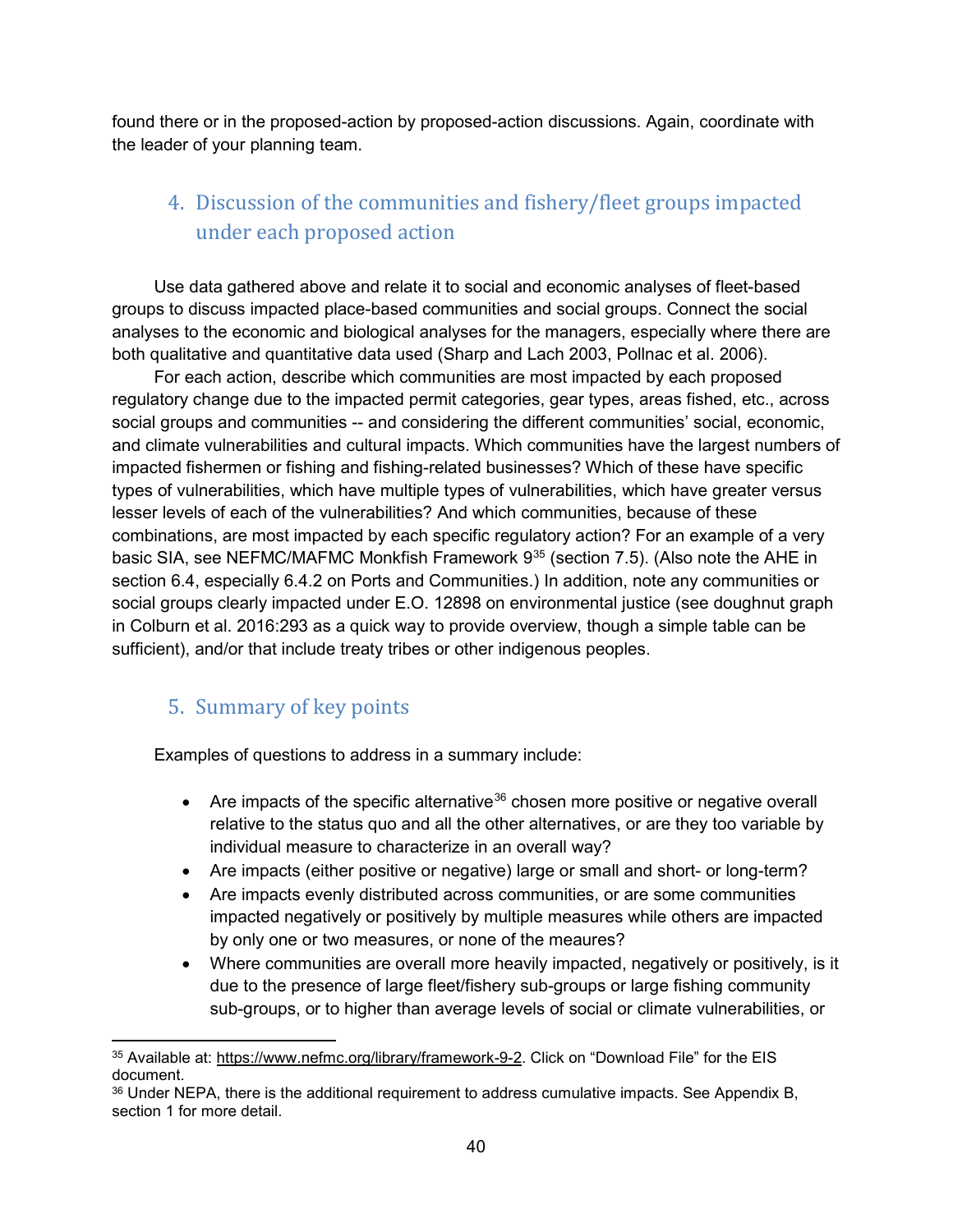higher engagement or reliance on the species in question – or some combination? Hint: It will usually be a combination.

Remember to use plain language. You are writing for the public, not for scientists. And finally, keep in mind as Rowan (2009:188) notes: "Magnitude criteria look at duration, spatial extent or size, likelihood and reversibility of impacts, and take into account legal standards and professional judgement about wellbeing. *Focusing on wellbeing shows that the core of SIA is about how people are affected by projects"* [and, for this Handbook, regulatory actions] (emphasis added).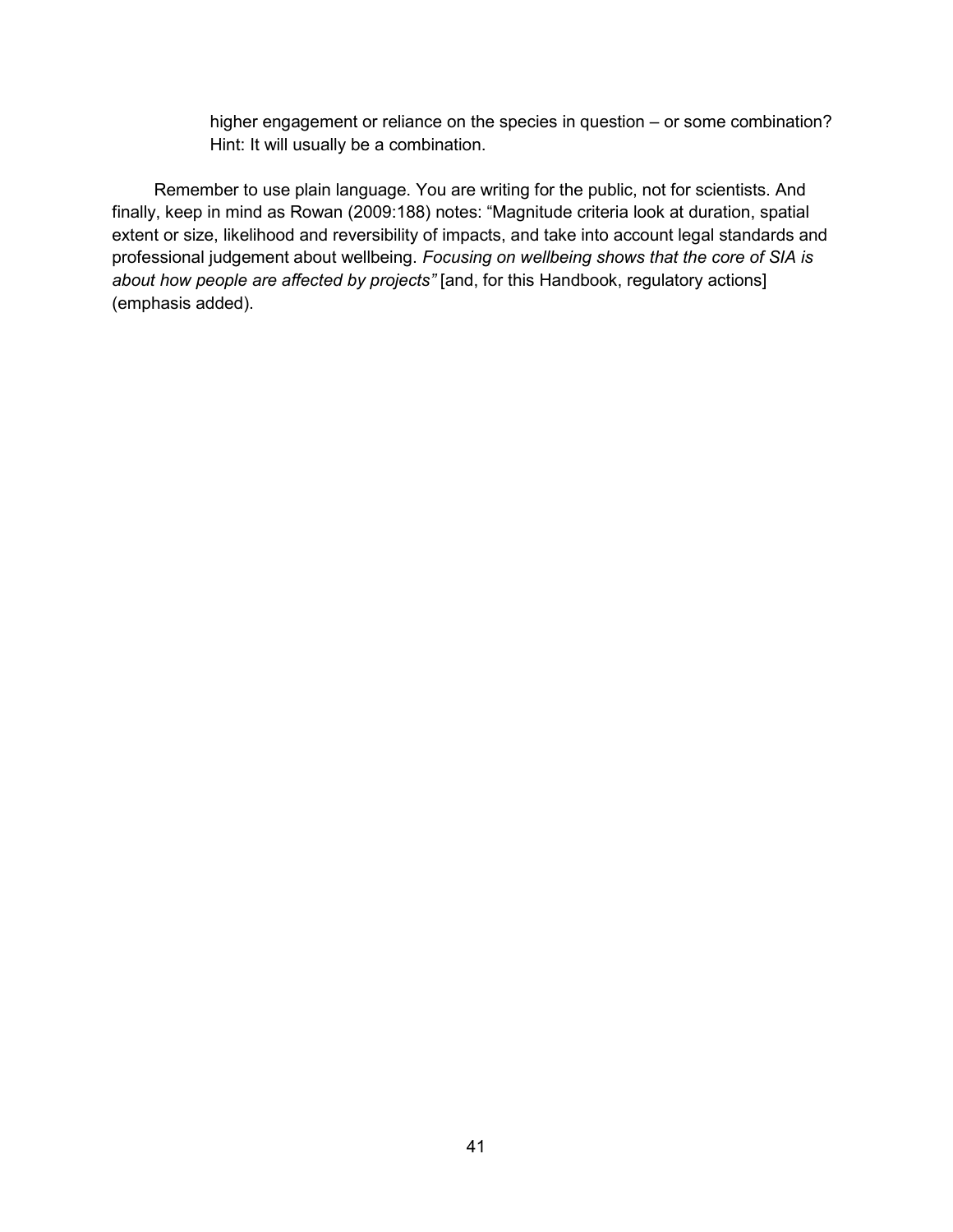## VI. Literature Cited

Acheson, J. M. 1981. Anthropology of fishing. Annual Review of Anthropology 10(1):275-316. Acheson, J. M. 1988. The lobster gangs of Maine. 205 p.University Press of New England.

- Albizua, A., and C. Zografos. 2014. A values‐based approach to vulnerability and adaptation to climate change: Applying Q methodology in the Ebro Delta, Spain. Environmental Policy and Governance 24(6):405-422.
- Auster, P. J., R. J. Malatesta, R. W. Langton, L. Watting, P. C. Valentine, C. L. S. Donaldson, E. W. Langton, A. Shepard, and W. G. Babb. 1996. The impacts of mobile fishing gear on seafloor habitats in the Gulf of Maine (Northwest Atlantic): implications for conservation of fish populations. Reviews in Fisheries Science 4(2):185-202.
- Avery, J. D., K. Aagaard, J. C. Burkhalter, and O. J. Robinson. 2017. Seabird longline bycatch reduction devices increase target catch while reducing bycatch: A meta-analysis. Journal for Nature Conservation 38:37-45.
- Barnette, M. C. 2001. A review of the fishing gear utilized within the Southeast Region and their potential impacts on essential fish habitat. NOAA Tech. Memo. NMFS-SEFSC-449, 62 p.
- Baudron, A. R., and P. G. Fernandes. 2015. Adverse consequences of stock recovery: European hake, a new "choke" species under a discard ban? Fish and Fisheries 16(4):563- 575.
- Beardmore, B., L. M. Hunt, W. Haider, M. Dorow, and R. Arlinghaus. 2014. Effectively managing angler satisfaction in recreational fisheries requires understanding the fish species and the anglers. Canadian Journal of Fisheries and Aquatic Sciences 72(4):500- 513.
- Bennett, N.J., A. Calò, A. Di Franco, F. Niccolini, D. Marzo, I. Domina, C. Dimitriadis, F. Sobrado, M. C. Santoni, E. Charbonnel, and M. Trujillo. 2020. Social equity and marine protected areas: Perceptions of small-scale fishermen in the Mediterranean Sea. Biological Conservation 244:108531.
- Bernard, H. R. 2006. Research methods in anthropology: Qualitative and quantitative approaches, 4<sup>th</sup> ed., 681 p. Altamira Press, New York.
- Bodin, Ö. and B. I. Crona. 2008. Management of natural resources at the community level: exploring the role of social capital and leadership in a rural fishing community. World Development 36(12):2763-2779.
- Brewer, D., D. Heales, D. Milton, Q. Dell, G. Fry, B. Venables, and P. Jones. 2006. The impact of turtle excluder devices and bycatch reduction devices on diverse tropical marine communities in Australia's northern prawn trawl fishery. Fisheries Research 81(2-3):176- 188.
- Brewer, J. and the Beals Island and Jonesport, Maine Community Panel. 2004. Community panels project. Available online from:

[http://seagrant.mit.edu/cmss/comm\\_mtgs/commmtgsDraftone/JonesportNO.pdf](https://seagrant.mit.edu/projects/institutionalizing-social-science-data-collection-community-panels-project/) Brookfield, K., T. Gray, and J. Hatchard. 2005. The concept of fisheries-dependent

- communities: a comparative analysis of four UK case studies: Shetland, Peterhead, North Shields and Lowestoft. Fisheries Research 72(1):55-69.
- Brown, K. L. 2010. Highliners and Moneymakers: Understanding accommodation and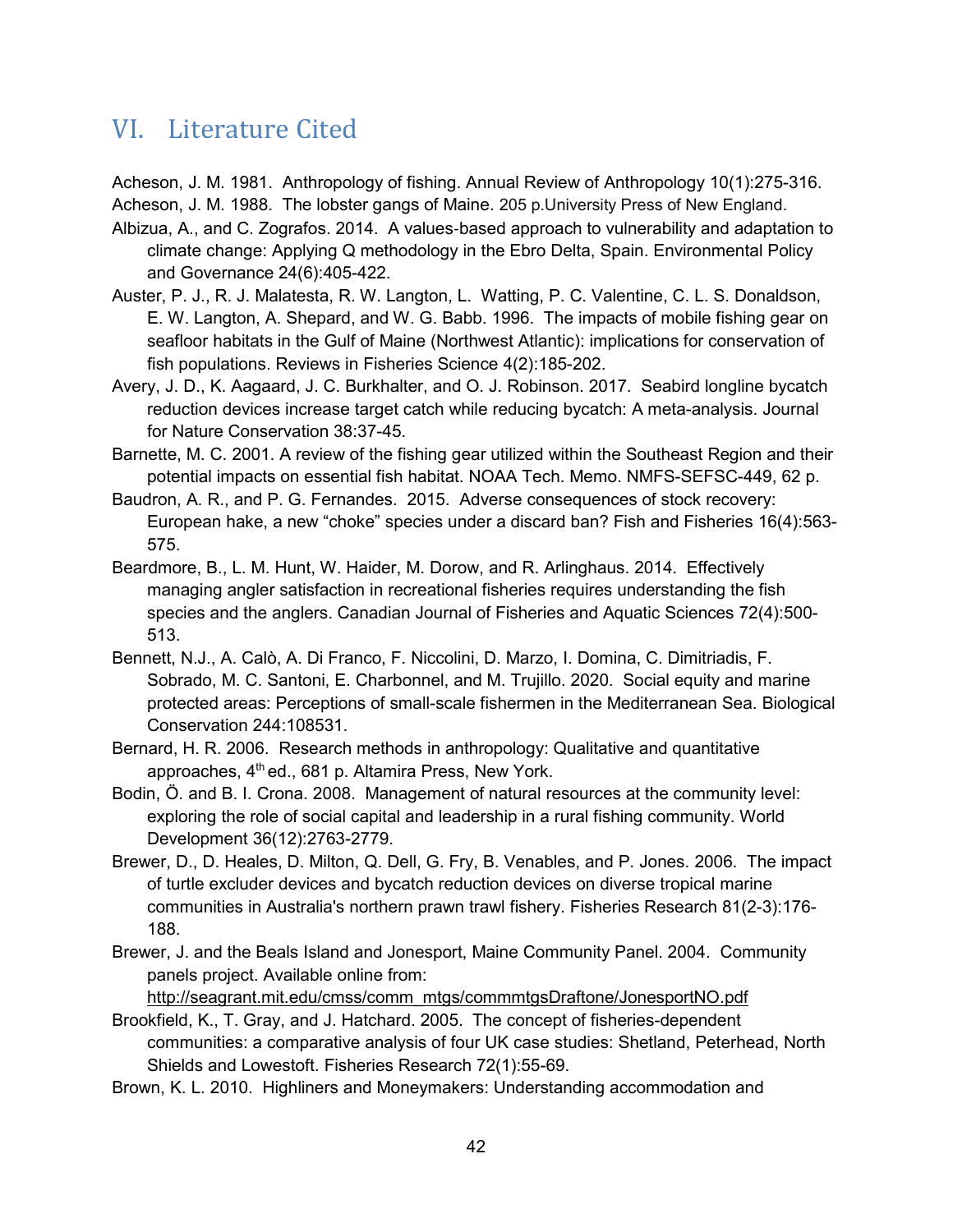resistance in the Sto:lo commercial fishery. New Proposals: Journal of Marxism and Interdisciplinary Inquiry 3(3):20-31.

- Brown, M., R. Hung, M. McMahon, and K. Nay. 2017. On the Hook: Supporting a healthy fishing future in Massachusetts. UEP Field Projects, 2017. Available online from: <https://as.tufts.edu/uep/community/field-projects>
- Campbell, L. M., and M. L. Cornwell. 2008. Human dimensions of bycatch reduction technology: current assumptions and directions for future research. Endangered Species Research 5(2-3):325-334.
- Carothers, C., D. K. Lew, and J. Sepez. 2010. Fishing rights and small communities: Alaska halibut IFQ transfer patterns. Ocean and Coastal Management, 53(9), 518-523.
- Carothers, C., J. Black, S. Langdon, R. Donkersloot, D. Ringer, J. Coleman, E. Gavenus, F. Christiansen, W. Justin, M. Williams, C. Stevens, B. Woods, J. Clark, P. M. Clay, L. Mack, J. Raymond-Yakoubian, A. A. Sanders, B. Stevens, and A. Whiting. 2021. Indigenous Peoples and Salmon Stewardship: A Critical Relationship. Ecology and Society 26 (1):16. Available online from:<https://www.ecologyandsociety.org/vol26/iss1/art16/>
- Chavez, S., and A. S. Williard. 2017. The effects of bycatch reduction devices on diamondback terrapin and blue crab catch in the North Carolina commercial crab fishery. Fisheries Research 186:94-101.
- Chein, Isidor. 1976. An Introduction to Sampling. *In* Research methods in social relations. (C. Selltiz, L. S. Wrightsman, S. W. Cook, G. I. Balch, R. Hofstetter, and L. Bickman, eds.), p. 511-540. Holt, Rinehart and Winston, New York.
- Christensen, A. S., T. J. Hegland, and G. Oddsson. 2009. The Icelandic ITQ System. *In* Comparative Evaluations of Innovative Fisheries Management, (K. H. Hauge and D.C. Wilson, eds.), p. 97-118. Springer, Netherlands.
- Clay, P. M. 1996. Management regions, statistical areas, and fishing grounds: Criteria for dividing up the sea. Journal of Northwest Atlantic Fishery Science 19:103-126.
- Clay, P. M. and J. Olson. 2007. Defining Fishing communities: Issues in theory and practice. Theme issue on anthropology and fisheries management in the United States: Methodology for research. (P. Ingles and J. Sepez, Guest eds). NAPA Bulletin 28(1):27-42.
- Clay, P. M. and J. Olson. 2008. Defining 'Fishing Communities': Vulnerability and the Magnuson-Stevens Fisheries Conservation and Management Act, Special section on vulnerability and resilience in the fisheries. (P. Pinto da Silva and M. Hall-Arber, Guest eds.). Human Ecology Review 15(2):143-160.
- Clay, P. M., A. Kitts, and P. P. da Silva. 2014. Measuring the social and economic performance of catch share programs: Definition of metrics and application to the US Northeast Region groundfish fishery. Marine Policy 44:27-36.
- Clay, P. M., J. Howard, D. S. Busch, L. L. Colburn, A. Himes-Cornell, S. S. Rumrill, S. G. Zador, and R. B. Griffis. 2020. Ocean and coastal indicators: understanding and coping with climate change at the land-sea interface. Climatic Change 163(4):1773-1793.
- Colburn, L. L. and P. M. Clay. 2011. The role of oral histories in the conduct of fisheries social impact assessment in the northeastern U.S. Journal of Ecological Anthropology 15(1):74-80.
- Colburn, L. L., and M. Jepson. 2012. Social indicators of gentrification pressure in fishing communities: A context for social impact assessment. Coastal Management 40(3):289-300.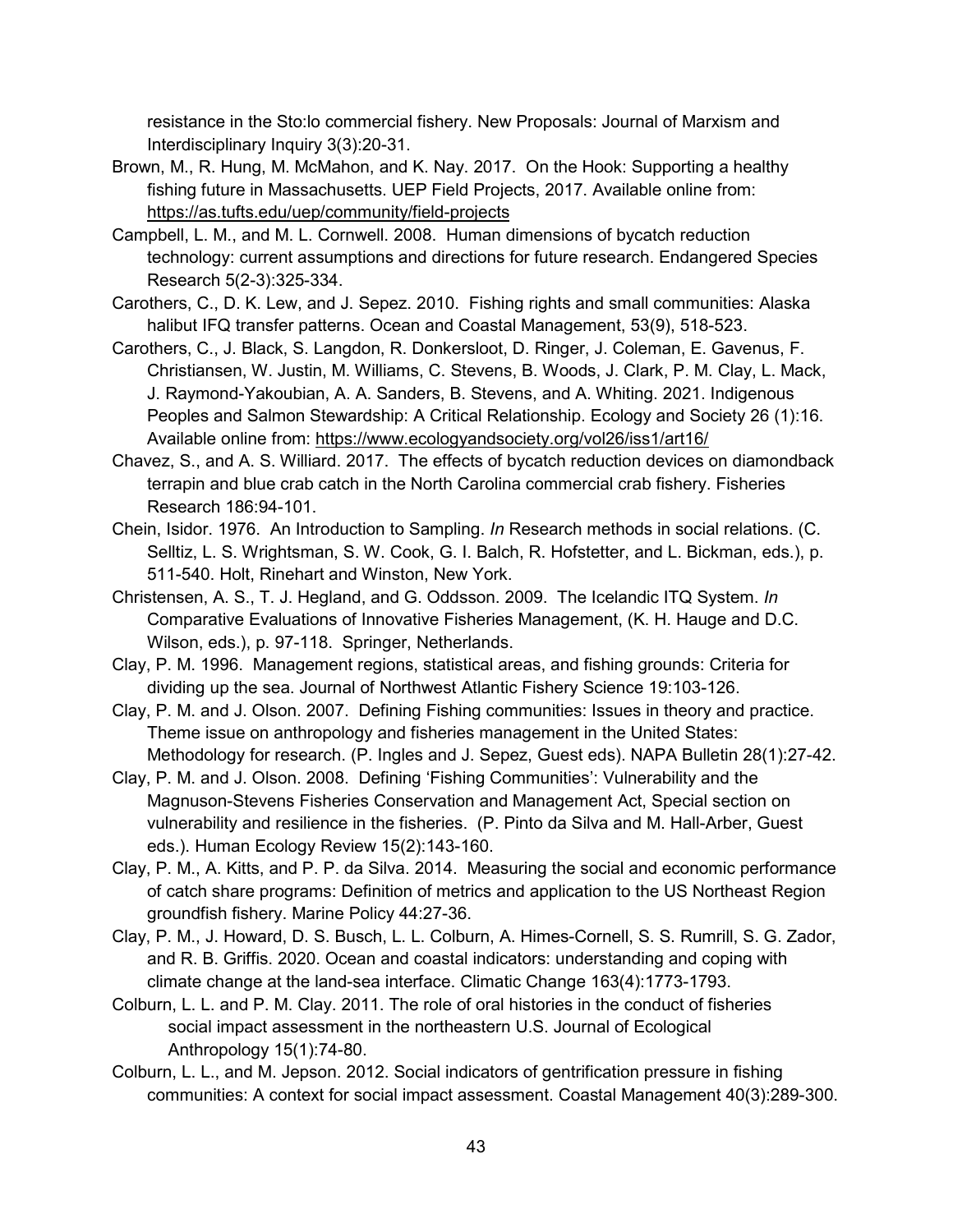- Colburn, L. L., M. Jepson, A. Himes-Cornell, S. Kasperski, K. Norman, C. Weng and P.M. Clay. 2017. Community participation in U.S. catch share programs. NOAA Tech. Memo. NMFS-F/SPO-179, 136 p.
- Colburn, L. L., P. M. Clay, T. Seara, C. Weng, and A. Silva. 2015. Social and economic impacts of Hurricane/Post Tropical Cyclone Sandy on the commercial and recreational fishing industries: New York and New Jersey One Year Later. NOAA Tech. Memo. NMFS-F/SPO-157, 68 p.
- Colburn, L. L., M. Jepson, C. Weng, T. Seara, J. Weiss, and J. A. Hare. 2016. Indicators of climate change and social vulnerability in fishing dependent communities along the Eastern and Gulf Coasts of the United States. Marine Policy 74:323-333.
- Collie, J., J. G. Hiddink, T. van Kooten, A. D. Rijnsdorp, M. J. Kaiser, S. Jennings, and R. Hilborn. 2017. Indirect effects of bottom fishing on the productivity of marine fish. Fish and Fisheries 18(4):619-637.
- Creswell, J. W., and C. N. Poth. 2016. Qualitative inquiry and research design: Choosing among five approaches. 2nd edition. Sage, Thousand Oaks, CA.
- Cutler, M., T. Murphy, and M. Vasta. 2017. An overview of the survey on the socioeconomic aspects of commercial fishing vessel owners in the northeast and Mid-Atlantic. NOAA Technical Memorandum NMFS-NE-240.
- Cutter, S. L., B. J. Boruff, and W. L. Shirley. 2003. Social vulnerability to environmental hazards. Social Science Quarterly 84(2):242-261.
- Cutter, S. L., C. T. Emrich, J. J. Webb, and D. Morath. 2009. Social vulnerability to climate variability hazards: A review of the literature. Final Report to Oxfam America 5:1-44.
- Davis, A. 1991. Insidious rationalities: The Institutionalization of small boat fishing and the rise of the rapacious fisher. MAST 4(1):13–31.
- DEFRA (Department for Environment, Food and Rural Affairs). 2007. An introductory guide to valuing ecosystem services. Available online from: [https://www.gov.uk/government/uploads/system/uploads/attachment\\_data/file/69192/pb128](https://www.gov.uk/government/publications/an-introductory-guide-to-valuing-ecosystem-services) [52-eco-valuing-071205.pdf](https://www.gov.uk/government/publications/an-introductory-guide-to-valuing-ecosystem-services)
- de Groot, J., M. Campbell, M. Ashley, and L. Rodwell. 2014. Investigating the co-existence of fisheries and offshore renewable energy in the UK: Identification of a mitigation agenda for fishing effort displacement. Ocean and Coastal Management 102:7-18.
- Diener, E., and E. M. Suh. 2000. Measuring subjective well-being to compare quality of life of cultures, p. 3-12. *In* Culture and subjective well-being (E. Diener and E. M. Suh, eds). The MIT Press, Cambridge, MA.
- Dillman, D. A., J. D. Smyth, and L. M. Christian. 2014. Internet, phone, mail, and mixed-mode surveys: the tailored design method, 528 p. John Wiley and Sons.
- Dillman, D. A., G. Phelps, R. Tortora, K. Swift, K., J. Kohrell, J. Berck, and B. L. Messer. 2009. Response rate and measurement differences in mixed-mode surveys using mail, telephone, interactive voice response (IVR) and the Internet. Social Science Research 38(1):1-18.
- Doeringer, P. B., P. I. Moss, and D. G. Terkla. 1986. Capitalism and kinship: do institutions matter in the labor market? ILR Review 40(1):48-60.
- Donkersloot, R., J. C. Black, C. Carothers, D. Ringer, W. Justin, P. M. Clay, M. R. Poe, E. R. Gavenus, W. Voinot-Baron, C. Stevens, M. Williams, J. Raymond-Yakoubian, F.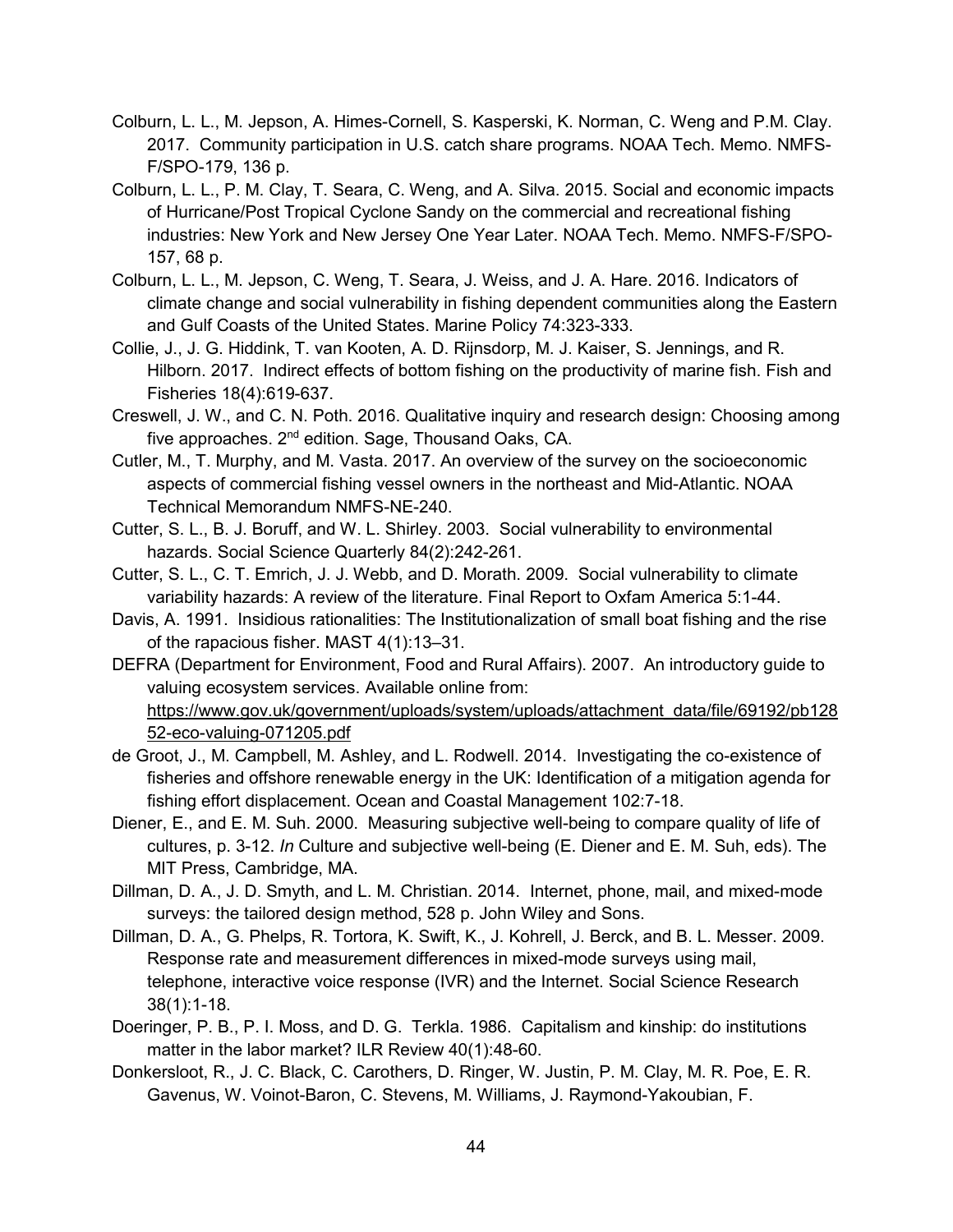Christiansen, S. J. Breslow, S. J. Langdon, J. M. Coleman, and S. Clark. 2020a. Assessing the sustainability and equity of Alaska salmon fisheries through a well-being framework. Ecology and Society 25(2):18.

- Donkersloot, R., J. Coleman, C. Carothers, D. Ringer, and P. Cullenberg. 2020b. Kin, community, and diverse rural economies: Rethinking resource governance for Alaska rural fisheries. Marine Policy 117:103966.
- Duncan, J. C. 2010. A critical consideration of Executive Orders: Glimmerings of autopoiesis in the executive role. 35 Vt. L. Rev. 333.
- Durrenberger, E. P. 1997. Fisheries Management Models: Assumptions and realities or, why shrimpers in Mississippi are not firms. Human Organization 56(2):158–166.
- Farr, E. R., J. S. Stoll, and C. M. Beitl. 2018. Effects of fisheries management on local ecological knowledge. Ecology and Society 23(3):15.
- Fina, M. 2011. Evolution of catch share management: lessons from catch share management in the North Pacific. Fisheries 36(4):164-177.
- Fowler, F. J. 1995. Improving survey questions: Design and evaluation (Vol. 38), 200 p. Sage, Thousand Oaks, CA.
- Freund, John E. 1960. Modern elementary statistics (2nd edition). Prentice-Hall, Inc., Englewood Cliffs, N.J.
- Garcia, G. M., and B. De Castro. 2017. Working conditions, occupational injuries, and health among Filipino fish processing workers in Dutch Harbor, Alaska. Workplace Health and Safety 65(5):219-226.
- Garrity-Blake, B. J. 2005. The fish factory: Work and meaning for black and white fishermen of the American menhaden industry. Univ. of Tennessee Press. Knoxville, Tenn.
- Gatewood, J. B., and B. J. McCay. 1990. Comparison of job satisfaction in six New Jersey fisheries: implications for management. Human Organization 49(1):14-25.
- Gaynor, A., J. Frawley, and K. S. Máñez. 2016. 'Slim female records the same old story': Newspapers, gender, and recreational fishing in Australia, 1957–2000. Geoforum 77:114- 123.
- Griffith, D. 2018. Enforced economics: Individual fishery quota programs and the privileging of economic science in the Gulf of Mexico grouper-tilefish fishery. Human Organization 77(1):42-51.
- Griffis, R. and J. Howard (eds.). 2012. Oceans and Marine Resources in a Changing Climate: A Technical Input to the 2013 National Climate Assessment. 243 p. Island Press: Washington, DC.
- Groves, R. M., F. J. Fowler Jr, M. P. Couper, J. M. Lepkowski, E. Singer, and R. Tourangeau. 2011. Survey Methodology (Vol. 561). 487 p. John Wiley and Sons.
- Guillen, J., J. Boncoeur, N. Carvalho, K. Frangoudes, O. Guyader, C. Macher, C., and F. Maynou. 2017. Remuneration systems used in the fishing sector and their consequences on crew wages and labor rent creation. Maritime Studies 16(1):3.
- Gulland, J. A. 1984. Control of the amount of fishing by catch limits. FAO Fisheries Report. No. 289 Supplement 2. Rome: FAO.
- Hagaman, A. K., and A. Wutich. 2017. How Many Interviews Are Enough to Identify Metathemes in Multisited and Cross-cultural Research? Another Perspective on Guest, Bunce, and Johnson's (2006) Landmark Study. Field Methods 29(1):23–41.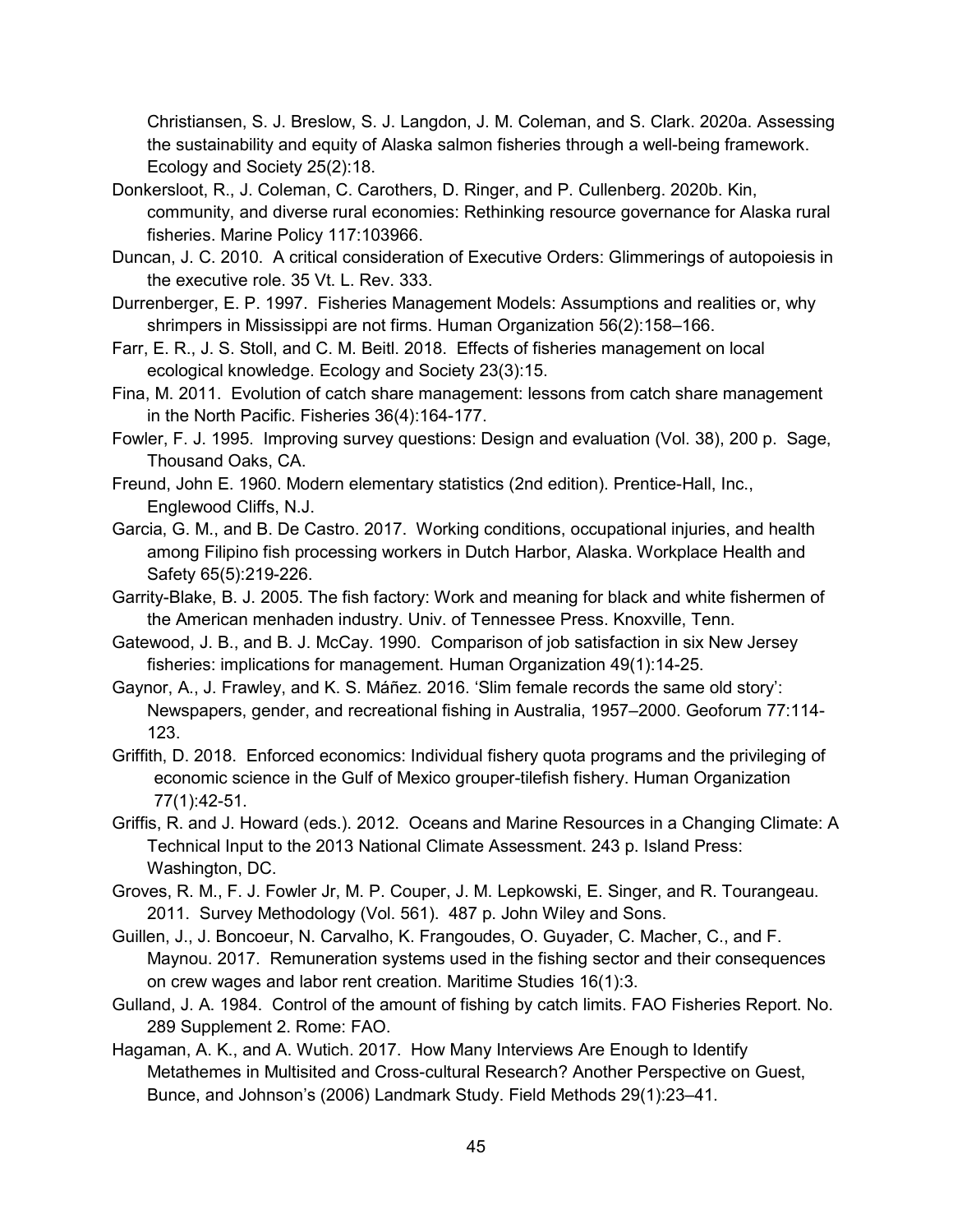- Hall-Arber, M. 2007. The Community Panels Project: Citizens' groups for social science research and monitoring. NAPA Bulletin 28(1):148-162.
- Hall-Arber, M., C. Dyer, J. Poggie, J. McNally, and R. Gagne. 2001. New England's fishing communities, report no. MITSG 01-15, Cambridge, MA: MIT Sea Grant College Program (revised version of a final report to NMFS, MARFIN grant #NA87FF0547.)
- Hall-Arber, M., C. Pomeroy, and F. Conway. 2009. Figuring out the human dimensions of fisheries: illuminating models. Marine and Coastal Fisheries: Dynamics, Management, and Ecosystem Science 1(1):300-314.
- Halpern, B. S., S. D. Gaines, and R. R. Warner. 2004. Confounding effects of the export of production and the displacement of fishing effort from marine reserves. Ecological Applications 14(4):1248-1256.
- Hersoug, B., P. Holm, and S. A. Rånes. 2000. The missing T. Path dependency within an individual vessel quota system—the case of Norwegian cod fisheries. Marine Policy 24(4): 319-330.
- Hilborn, R., 2007. Managing fisheries is managing people: what has been learned? Fish and Fisheries 8(4):285-296.
- Himes-Cornell, A., and S. Kasperski. 2015. Assessing climate change vulnerability in Alaska's fishing communities. Fisheries Research 162:1-11.
- Himes-Cornell, A. and S. Kasperski. 2016. Using socioeconomic and fisheries involvement indices to understand Alaska fishing community well-being. Coastal Management 44(1):36- 70.
- Holland, D. S., and J. E. Jannot. 2012. Bycatch risk pools for the US West Coast groundfish fishery. Ecological Economics 78:132-147.
- Holland, S. M., and R. B. Ditton. 1992. Fishing trip satisfaction: a typology of anglers. North American Journal of Fisheries Management 12(1):28-33.
- Hoskins‐Brown, D. L. 2020. Tales of landings and legacies: African Americans in Georgia's coastal fisheries. Culture, Agriculture, Food and Environment 42(1):36-50.
- Hutt, C., S. Lovell, and S. Steinback. 2015. The economics of independent marine recreational fishing bait and tackle retail stores in the United States, 2013. NOAA Tech. Memo. NMFS-F/SPO-151a, 123 p.
- Ingles, P., and H. McIlvaine-Newsad. 2007. Any port in the storm: the effects of Hurricane Katrina on two fishing communities in Louisiana. NAPA Bulletin 28(1):69-86.
- Inglehart, R., and H. D. Klingemann. 2000. Genes, Culture, Democracy, and Happiness. *In* Culture and Subjective Well-being (E. Diener and E. M. Suh, eds.), p. 165-183. MIT Press, Cambridge.
- ICPGSIA. 2003. Principles and Guidelines for Social Impact Assessment in the USA. Impact Assessment and Project Appraisal 21(3):233-250.
- IWGEJ and NEPA Committee. 2016. Promising practices for EJ methodologies in NEPA reviews. Report of the Federal Interagency Working Group on Environmental Justice and NEPA Committee. Available online from: [https://www.epa.gov/sites/production/files/2016-](https://www.epa.gov/sites/production/files/2016-08/documents/nepa_promising_practices_document_2016.pdf) [08/documents/nepa\\_promising\\_practices\\_document\\_2016.pdf](https://www.epa.gov/sites/production/files/2016-08/documents/nepa_promising_practices_document_2016.pdf)
- Jacob, S., J. Landau, B. Blount, H. McIlvaine-Newsad, and P. Weeks. 2013a. Social impacts of the allocation/reallocation of marine fisheries resources on communities in the Gulf of Mexico and South Atlantic: Development of an empirical predictive model. Technical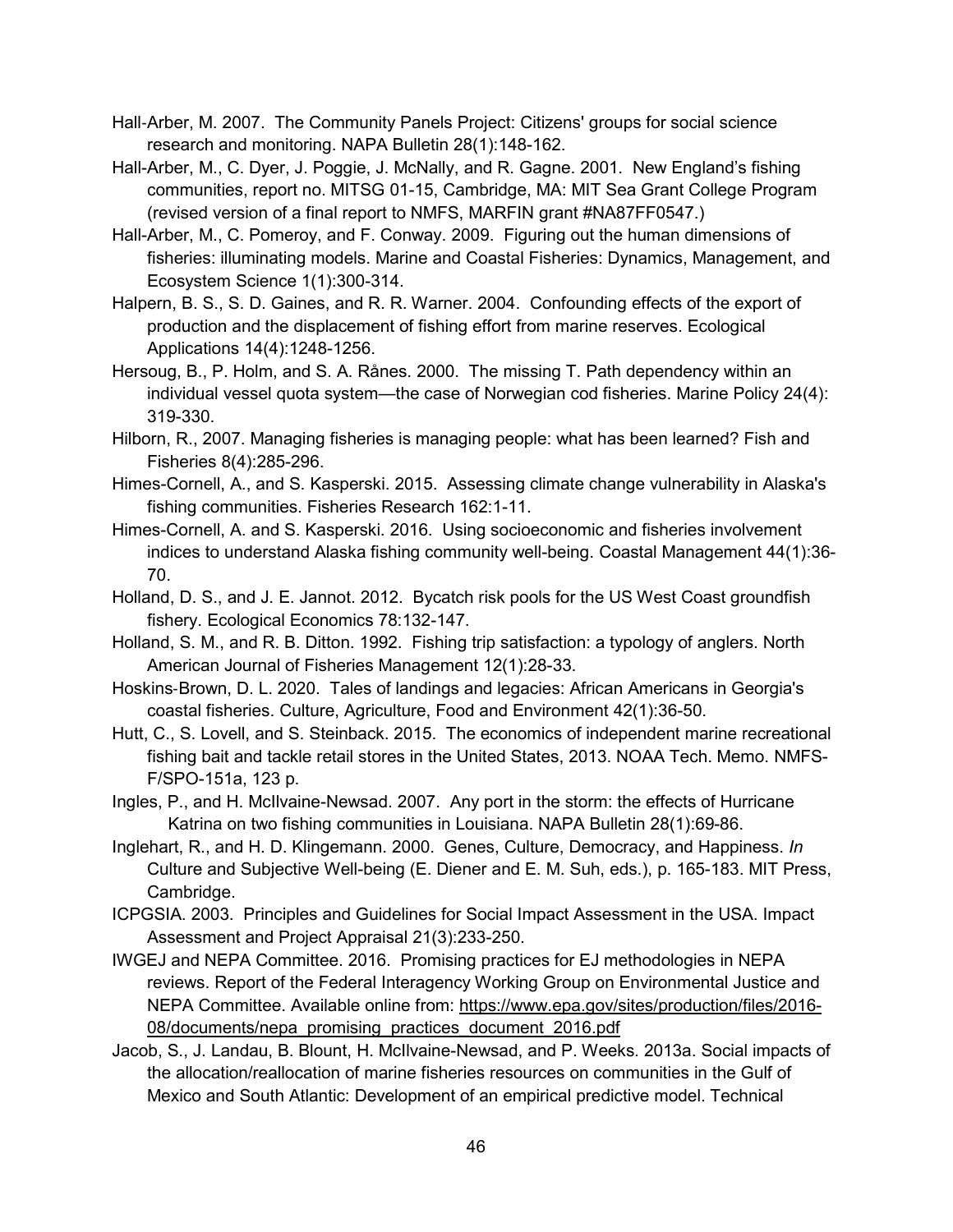Report, 159p. Marine Fisheries Initiative Competitive Grant Program (MARFIN. NOAA NMFS 09MF034 (ESS).

- Jacob, S., P. Weeks, B. Blount, and M. Jepson. 2013b. Development and evaluation of social indicators of vulnerability and resiliency for fishing communities in the Gulf of Mexico. Marine Policy 37:86-95.
- Jacob, S., P. Weeks, B. G. Blount, and M. Jepson. 2010. Exploring fishing dependence in gulf coast communities. Marine Policy 34(6):1307-1314.
- Jacob, S., M. Jepson, and F. L. Farmer. 2005. What you see is not always what you get: Aspect dominance as a confounding factor in the determination of fishing dependent communities. Human Organization 64(4):374-385.
- Jenkins, L. D. 2010. Profile and influence of the successful fisher-inventor of marine conservation technology. Conservation and Society 8(1):44-54.

Jepson, M. and L.L. Colburn. 2013. Development of social indicators of fishing community vulnerability and resilience in the U.S. Southeast and Northeast regions. NOAA Tech. Memo. NMFS-F/SPO-129, 64 p. Available online from: [http://sero.nmfs.noaa.gov/sustainable\\_fisheries/social/documents/pdfs/communities/2013/v](http://sero.nmfs.noaa.gov/sustainable_fisheries/social/documents/pdfs/communities/2013/vulnerability_resilience_social_indicators.pdf) ulnerability resilience social indicators.pdf

- Jin, D., and E. Thunberg. 2005. An analysis of fishing vessel accidents in fishing areas off the northeastern United States. Safety Science 43(8):523-540.
- Kaiser, M. J., F. E. Spence, and P. J. Hart. 2000. Fishing‐gear restrictions and conservation of benthic habitat complexity. Conservation Biology 14(5):1512-1525.
- Kellner, J. B., I. Tetreault, S. D. Gaines, and R. M. Nisbet. 2007. Fishing the line near marine reserves in single and multispecies fisheries. Ecological Applications 17(4):1039-1054.
- Kelty, R., and R. Kelty. 2011. Human dimensions of a fishery at a crossroads: resource valuation, identity, and way of life in a seasonal fishing community. Society and Natural Resources 24(4):334-348.
- Knapp, G. 1999. Effects of IFQ management on fishing safety: survey responses of Alaska halibut fishermen. Institute of Social and Economic Research, University of Alaska.
- Kojis, B. L., and N. J. Quinn. 2004. Census of the marine commercial fishers of the US Virgin Islands. USVI Department of Planning and Natural Resources, Division of Fish and Wildlife. Report Submitted to: Caribbean Fishery Management Council, 268 MuΖoz Rivera Ave., Suite 1108, San Juan, Puerto Rico 00918-1920.
- Kruse, J. A. 1991. Alaska Inupiat subsistence and wage employment patterns: understanding individual choice. Human Organization 50(4):317-326.
- Larsen, R. B., B. Herrmann, M. Sistiaga, J. Brinkhof, and J. Santos. 2018. Catch and release patterns for target and bycatch species in the Northeast Atlantic deep-water shrimp fishery: Effect of using a sieve panel and a Nordmøre grid. PloS one 13(12):e0209621.
- Lavoie, A., K. Sparks, S. Kasperski, A. Himes-Cornell, K. Hoelting, and C. Maguire. 2018. Ground-truthing social vulnerability indices of Alaska fishing communities. Coastal Management 46(5):359-387.
- Lee, Y. J. 2014. Social vulnerability indicators as a sustainable planning tool. Environmental Impact Assessment Review 44:31-42.
- Leite, M. C., and M. A. Gasalla. 2013. A method for assessing fishermen's ecological knowledge as a practical tool for ecosystem-based fisheries management: Seeking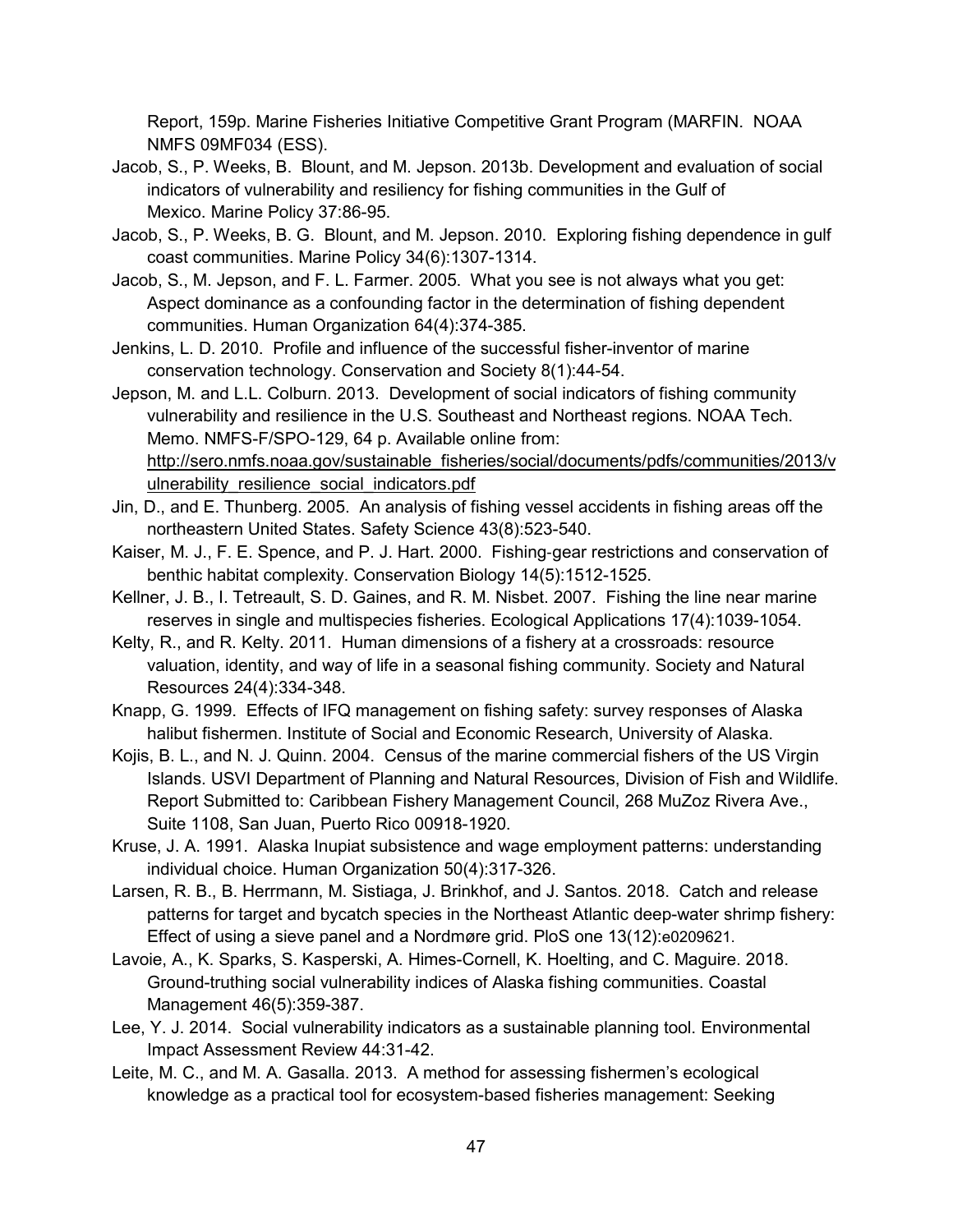consensus in Southeastern Brazil. Fisheries Research 145:43-53.

- Leong, K. M., A. Torres, S. Wise, and J. Hospital. 2020. Beyond recreation: when fishing motivations are more than sport or pleasure. NOAA Admin Rep. H-20-05, 57 p.
- Lew, D. K., and A. Himes-Cornell. 2011. A guide to designing, testing, and implementing Alaska Fisheries Science Center economic and social surveys. U.S. Dep. Commer., NOAA Tech. Memo. NMFS-AFSC- 228, 43 p.
- Lew, D. K., A. Himes-Cornell, and J. Lee. 2015. Weighting and imputation for missing data in a cost and earnings fishery survey. Marine Resource Economics 30(2):219-230.
- Lin, K. L., H. T. Jhan, K. H. Ting, C. L. Lin, and W. H. Liu. 2014. Using indicators to evaluate the Taiwanese distant-water fishery-policy performance. Ocean and Coastal Management 96:29-41.
- Liu, O. R., K. M. Kleisner, S. L. Smith, and J. P. Kritzer. 2018. The use of spatial management tools in rights‐based groundfish fisheries. Fish and Fisheries 19(5):821-838.
- Lord, F. 2011. Understanding social impacts by using new variables and a causal model diagram in New England fisheries. Impact Assessment and Project Appraisal 29(1):59-68.
- Lynham, J. 2013. How have catch shares been allocated? Marine Policy 44:42-48.
- MacDonald, P. A., G. Murray, and M. Patterson. 2015. Considering social values in the seafood sector using the Q-method. Marine Policy 52:68-76.
- Macinko, S., & Schumann, S. (2007). Searching for subsistence: in the field in pursuit of an elusive concept in small-scale fisheries. Fisheries 32(12):592-600.
- Marshall, N., and P. Marshall. 2007. Conceptualizing and operationalizing social resilience within commercial fisheries in northern Australia. Ecology and Society 12(1).
- Mascia, M. B., C. Claus, and R. Naidoo. 2010. Impacts of marine protected areas on fishing communities. Conservation Biology 24(5):1424-1429.
- Matos-Caraballo, D. and J. Agar. 2011. Comprehensive census of the marine commercial fishery of Puerto Rico, 2008, pp. 99-112. Proceedings of the 63rd Gulf and Caribbean Fisheries Institute. November 1 - 5, 2010, San Juan, Puerto Rico.
- Matulich, S. C. 2009. The value of individual processing quota in the Alaska red king crab fishery: a preliminary analysis. Marine Resource Economics 24(2):187-193.
- Mayfield-Johnson, S., D. Le, D. Fastring, and J. Nguyen. 2019. Describing vulnerability and resiliency through photovoice: generational perspectives from the Mississippi Gulf Coast Vietnamese community. Journal of Health Care for the Poor and Underserved 30(5):130- 150.
- McCay, B. 2012. Enclosing the fishery commons: From individuals to communities. *In* Property in Land and Other Resources, (D.H. Cole and E. Ostrom, eds.), p. 219-251. Lincoln Institute of Land Policy, Cambridge, MA.
- McCay, B. J. 1978. Systems ecology, people ecology, and the anthropology of fishing communities. Human Ecology 6(4):397-422.
- Mederer, H. J. 1999. Surviving the demise of a way of life: Stress and resilience in Northeastern commercial fishing families. *In* The Dynamics of Resilient Families (Vol. 4) (H.I. McCubbin, E.A. Thompson, A.I. Thompson, and J.A. Futrell, eds.), p. 135-163. Sage, Thousand Oaks, CA.Mengerink, K., N. Hausman, and D. Roche. 2014. Review of social impact assessment included in National Environmental Policy Act documents related to marine social impact assessment. Report by the Environmental Law Institute. Washington,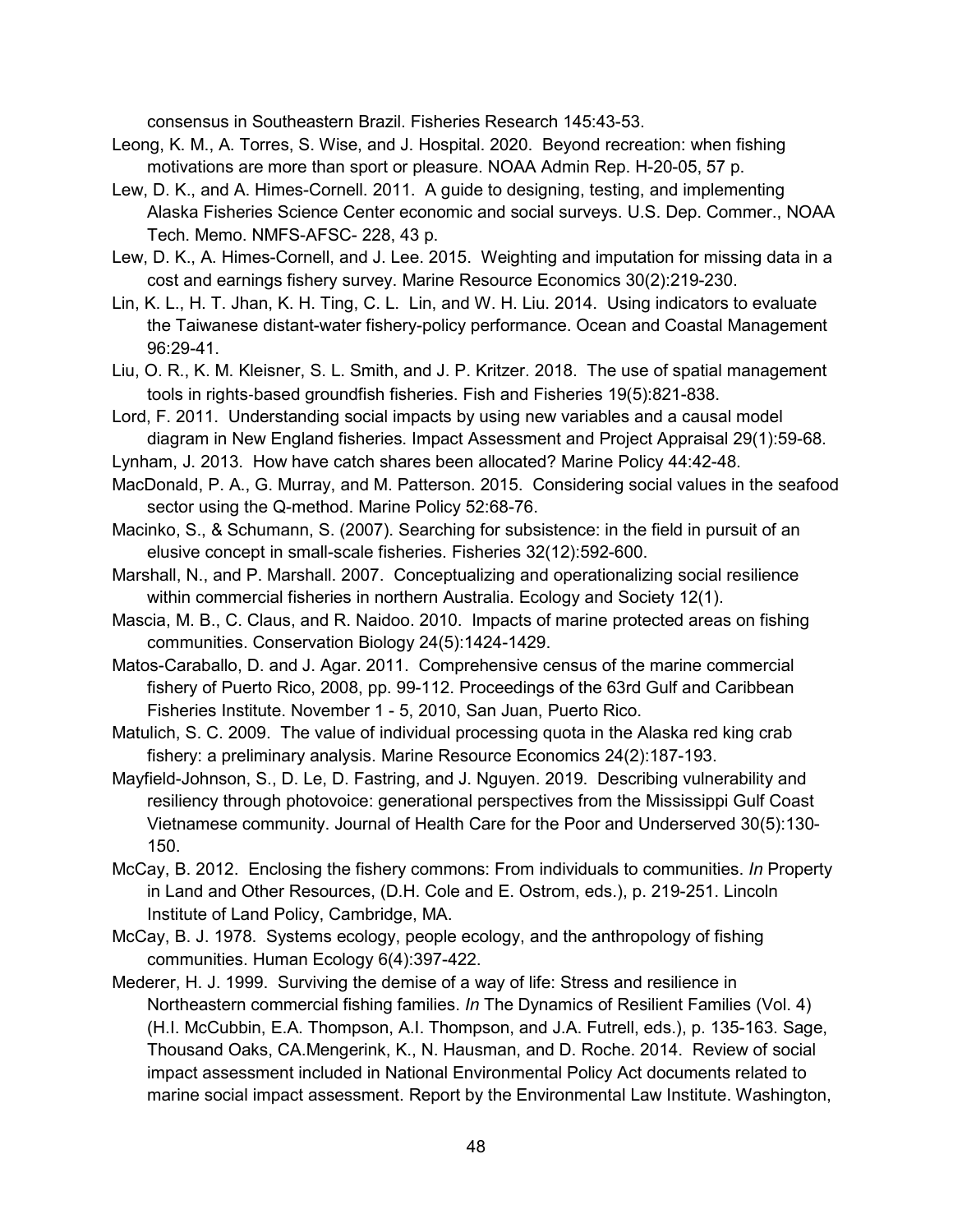DC. Conducted under NOAA grant NA12NMF4540171. Available online from: [https://www.fisheries.noaa.gov/resource/document/review-social-impact-assessment](https://www.fisheries.noaa.gov/resource/document/review-social-impact-assessment-included-national-environmental-policy-act)[included-national-environmental-policy-act](https://www.fisheries.noaa.gov/resource/document/review-social-impact-assessment-included-national-environmental-policy-act)

- Mishler, C., and R. Mason. 1996. Alutiiq Vikings: kinship and fishing in Old Harbor, Alaska. Human Organization 55(3):263-269.
- Moberg, M., and J. S. Thomas. 1993. Class segmentation and divided labor: Asian workers in the Gulf of Mexico seafood industry. Ethnology 32(1):87-99.
- Morgan, D. L., and A. U. Scannell. 1998. Planning focus groups (Vol. 2). Sage, Thousand Oaks, CA.
- Morison, A. K. 2004. Input and output controls in fisheries management: A plea for more consistency in terminology. Fisheries Management and Ecology 11(6):411-413.
- Morrow, B. H. 1999. Identifying and mapping community vulnerability. Disasters 23(1):1-18.
- Mortensen, L. O., C. Ulrich, J. Hansen, and R. Hald. 2018. Identifying choke species challenges for an individual demersal trawler in the North Sea, lessons from conversations and data analysis. Marine Policy 8:1-11.
- Moutopoulos, D. K., E. Dimitriou, G. Katselis, and C. Koutsikopoulos. 2017. Typology of illegal fishing in transitional waters: Fisheries infringement records from Mesolonghi-Etolikon lagoons (Ionian Sea, Greece). Ocean and Coastal Management 141:20-28.
- Mt. Auburn Associates. Sustaining Gloucester's commercial fishing industry: Opportunities and challenges. Fishing Discussion Paper. October 2009. Available online from: <http://www.gloucester-ma.gov/DocumentCenter/Home/View/398>
- Murawski, S. A., S. E. Wigley, M. J. Fogarty, P. J. Rago, and D. G. Mountain. 2005. Effort distribution and catch patterns adjacent to temperate MPAs. ICES Journal of Marine Science 62(6):1150-1167.
- Natcher, D. C. 2009. Subsistence and the social economy of Canada's Aboriginal North. Northern Review (30):83-98.
- NMFS. 2007. Guidance for social impact assessment, Instruction 01-111-02. OPR: SF (P.H. Fricke) Certified by: SF (A. Risenhoover) Effective Date December 24, 2007. Renewed August 2014. Available online from: [https://www.fisheries.noaa.gov/national/laws-and](https://www.fisheries.noaa.gov/national/laws-and-policies/fisheries-management-policy-directives)[policies/fisheries-management-policy-directives.](https://www.fisheries.noaa.gov/national/laws-and-policies/fisheries-management-policy-directives)
- NMFS/NOS. 2019. NOAA Fisheries and national ocean service guidance and best practices for engaging and incorporating traditional ecological knowledge in decision-making. Available online from: [https://www.legislative.noaa.gov/docs/19-065933-Traditional-Knowledge-in-](https://www.legislative.noaa.gov/docs/19-065933-Traditional-Knowledge-in-Decision-Making-Document-Signed.pdf)[Decision-Making-Document-Signed.pdf](https://www.legislative.noaa.gov/docs/19-065933-Traditional-Knowledge-in-Decision-Making-Document-Signed.pdf)
- NOAA. 2017a. NOAA Catch Share Policy. Available online from: [https://www.fisheries.noaa.gov/national/laws-and-policies/fisheries-management-policy](https://www.fisheries.noaa.gov/national/laws-and-policies/fisheries-management-policy-directives)[directives](https://www.fisheries.noaa.gov/national/laws-and-policies/fisheries-management-policy-directives)
- NOAA. 2017b. Policy and Procedures Manual for Compliance with the National Environmental Policy Act and Related Authorities. Companion for NOAA Administrative Order 216-6A. Available online from: [https://www.nepa.noaa.gov/docs/NOAA-NAO-216-6A-Companion-](https://www.nepa.noaa.gov/docs/NOAA-NAO-216-6A-Companion-Manual-03012018.pdf)[Manual-03012018.pdf](https://www.nepa.noaa.gov/docs/NOAA-NAO-216-6A-Companion-Manual-03012018.pdf)
- NOAA. 2018. NOAA Ecosystem-Based Fisheries Management Policy. Available online from: [https://www.fisheries.noaa.gov/national/laws-and-policies/fisheries-management-policy](https://www.fisheries.noaa.gov/national/laws-and-policies/fisheries-management-policy-directives)[directives](https://www.fisheries.noaa.gov/national/laws-and-policies/fisheries-management-policy-directives)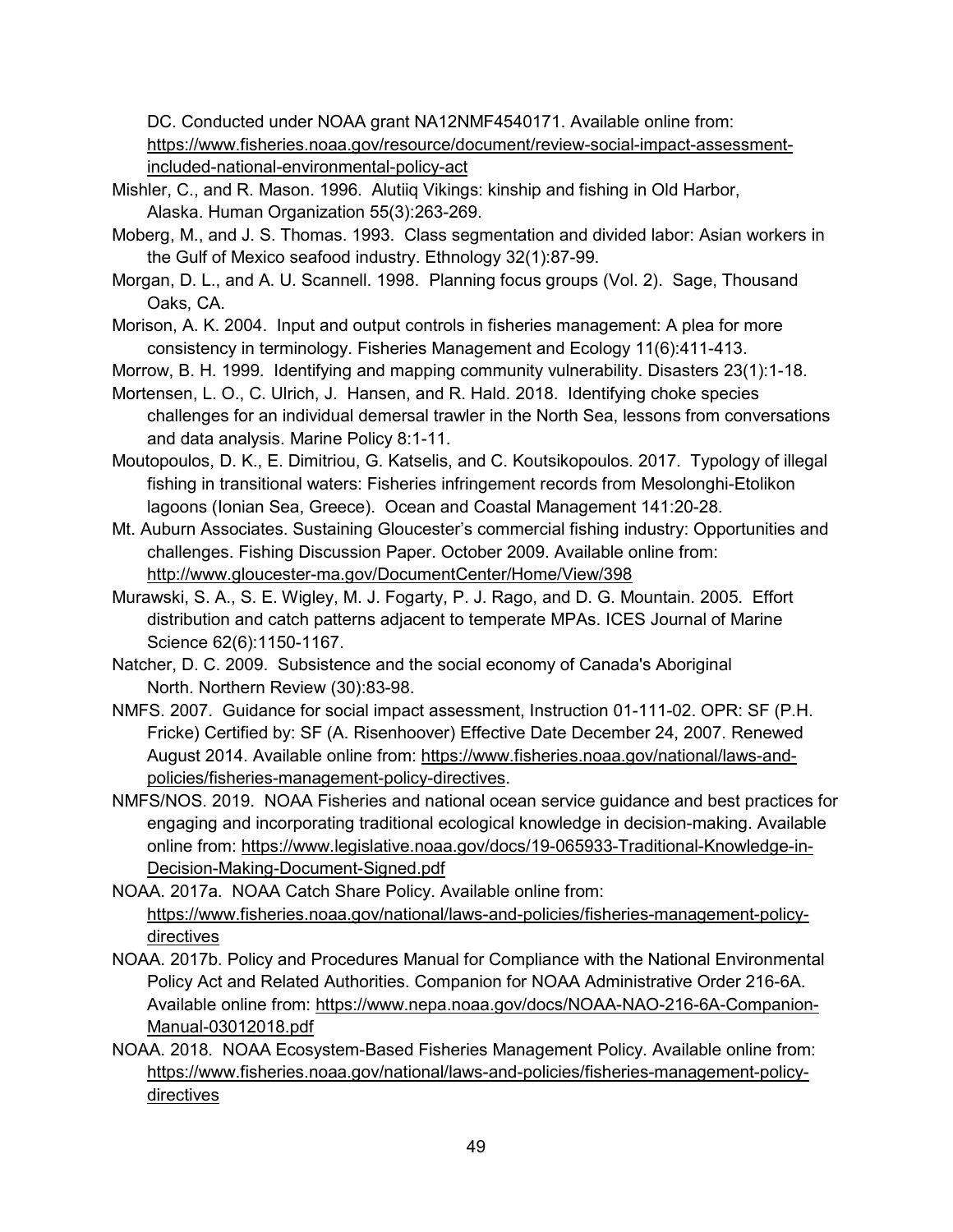- NOAA. 2019. Subsistence Halibut Fishing in Alaska. Available online from: [https://www.fisheries.noaa.gov/alaska/sustainable-fisheries/subsistence-halibut-fishing](https://www.fisheries.noaa.gov/alaska/sustainable-fisheries/subsistence-halibut-fishing-alaska)[alaska](https://www.fisheries.noaa.gov/alaska/sustainable-fisheries/subsistence-halibut-fishing-alaska)
- Norr, J. L., and Norr, K. L. 1978. Work organization in modern fishing. Human Organization 37(2):163-171.
- Norris-Raynbird, C. 2004. 'For-hire' in the US Gulf of Mexico: A typology of offshore charter and party boat operations. MAST (Maritime Studies) 23(2):37-73.
- Olson, J. 2006. Changing property, spatializing difference: The Sea Scallop Fishery in New Bedford, Massachusetts. Human Organization 65(3):307–318.
- Olson, J. 2011. Understanding and contextualizing social impacts from the privatization of fisheries: an overview. Ocean and Coastal Management 54(5):353-363.
- Olson, J., and P. M. Clay. 2001. An Overview of the social and economic survey administered during Round II of the Northeast multispecies fishery disaster assistance program. NOAA Tech. Memo. NMFS NEFSC-164. Available online from:

[https://repository.library.noaa.gov/view/noaa/3238/noaa\\_3238\\_DS1.pdf](https://repository.library.noaa.gov/view/noaa/3238/noaa_3238_DS1.pdf)

- Orbach, M. K., and J. Beckwith. 1982. Indochinese adaptation and local government policy: An example from Monterey. Anthropological Quarterly 55(3):135-145.
- Ozdemiroglu, E., R. Tinch, H. Johns, A. Provins, J. Powell, and C. Twigger-Ross. 2006. Valuing our natural environment. Final Report. Prepared by EFTEC (Economics for the Environment Consultancy Ltd) and EFL (Environmental Futures Ltd.). Available online from:<https://www.researchgate.net/publication/271847373>
- Pascoe, S., and A. Revill. 2004. Costs and benefits of bycatch reduction devices in European brown shrimp trawl fisheries. Environmental and Resource Economics 27(1):43-64.
- Patton, M. Q. 1990. Qualitative evaluation and research methods. 2<sup>nd</sup> edition. 536 p. Sage, Newbury Park, CA.
- Pautzke, C. G., and C. W. Oliver. 1997. Development of the individual fishing quota program for sablefish and halibut longline fisheries off Alaska. North Pacific Management Council, Anchorage, AK. Presented September 4, 1997, to the National Research Council's Committee to Review Individual Fishing Quotas. Anchorage, Alaska. (Document revised October 8, 1997). Available online from:<https://www.npfmc.org/ifqpaper/>
- Pfeiffer, L., and T. Gratz. 2016. The effect of rights-based fisheries management on risk taking and fishing safety. Proceedings of the National Academy of Sciences 113(10):2615-2620.
- Pinkerton, E. 2013. Alternatives to ITQs in equity–efficiency–effectiveness trade-offs: How the lay-up system spread effort in the BC halibut fishery. Marine Policy 42:5-13.
- Pinkerton, E., and D. N. Edwards. 2009. The elephant in the room: the hidden costs of leasing individual transferable fishing quotas. Marine Policy 33:707-713.
- Pita, C., H. Dickey, G. J. Pierce, E. Mente, and I. Theodossiou. 2010. Willingness for mobility amongst European fishermen. Journal of Rural Studies 26(3):308-319.
- Pitcher, C.R., N. Ellis, S. Jennings, J. G. Hiddink, T. Mazor, M. J. Kaiser, M. I. Kangas, R. A. McConnaughey, A. M. Parma, A. D. Rijnsdorp, and P. Suuronen. 2017. Estimating the sustainability of towed fishing‐gear impacts on seabed habitats: a simple quantitative risk assessment method applicable to data‐limited fisheries. Methods in Ecology and Evolution 8(4):472-480.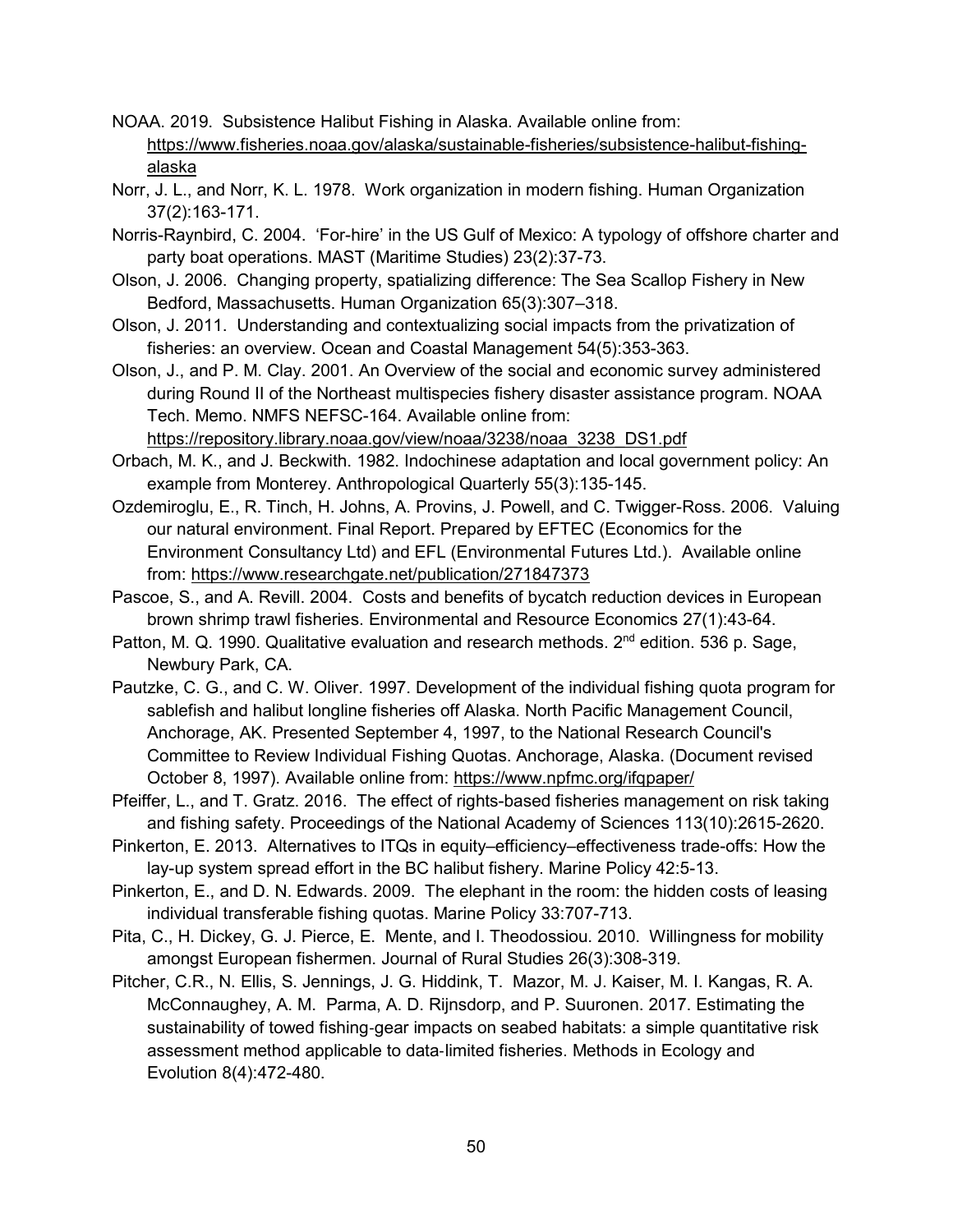- Pollnac, R., M. Bavinck, and I. Monnereau. 2012. Job satisfaction in fisheries compared. Social Indicators Research 109(1):119-133.
- Pollnac, R. B., and J. J. Poggie Jr. 1978. Economic gratification orientations among small-scale fishermen in Panama and Puerto Rico. Human Organization 37(2):355-367.
- Pollnac, R. B., and J. J. Poggie. 1988. The structure of job satisfaction among New England fishermen and its application to fisheries management policy. American Anthropologist 90(4):888-901.
- Pollnac, R. B., and J. J. Poggie Jr. 2006. Job satisfaction in the fishery in two southeast Alaskan towns. Human organization 65(3):329-339.
- Pollnac, R. B., and J. J. Poggie. 2008. Happiness, well-being, and psychocultural adaptation to the stresses associated with marine fishing. Human Ecology Review 15(2):194-200.
- Pollnac, R. B., S. Abbott-Jamieson, C. Smith, M L. Miller, P. M. Clay, and B. Oles. 2006. Toward a model for fisheries social impact assessment. Marine Fisheries Review 68(1-4):1- 18.
- Pomeroy, C., and M. FitzSimmons. 2001. Socio-economic organization of the California market squid fishery: Assessment for optimal resource management. California Sea Grant Project Final Report.
- Pomeroy, R., J. Parks, R. Pollnac, T. Campson, E. Genio, C. Marlessy, E. Holle, M. Pido, A. Nissapa, S. Boromthanarat, and N. T. Hue. 2007. Fish wars: Conflict and collaboration in fisheries management in Southeast Asia. Marine Policy 31:645-656.
- Pooley, S., In collaboration with the NMFS Limited Access Working Group. 1998. Issues and options in designing and implementing limited access programs in marine fisheries. NOAA-TM-NMFS-SWFSC-252. Available online from:

[https://repository.library.noaa.gov/view/noaa/3047/noaa\\_3047\\_DS1.pdf](https://repository.library.noaa.gov/view/noaa/3047/noaa_3047_DS1.pdf)

- Pörtner, H.-O., D.M. Karl, P.W. Boyd, W.W.L. Cheung, S.E. Lluch-Cota, Y. Nojiri, D.N. Schmidt, and P.O. Zavialov. 2014. "Ocean systems." *In* Climate Change 2014: Impacts, adaptation, and vulnerability. Part A: Global and sectoral aspects. Contribution of Working Group II to the Fifth Assessment Report of the Intergovernmental Panel on Climate Change. (C. B. Field, V. R. Barros, D. J. Dokken, K. J. Mach, M. D. Mastrandrea, T. E. Bilir, M. Chatterjee, K. L. Ebi, Y. O. Estrada, R. C. Genova, B. Girma, E. S. Kissel, A. N. Levy, S. MacCracken, P. R. Mastrandrea, and L. L. White, eds.), p. 411-484. Cambridge University Press, Cambridge, United Kingdom and New York, NY, USA.
- Rea, L., and R. Parker. 2005. Designing and conducting survey research: a comprehensive guide, 3rd edition. 304 p. Jossy-Bass Publishers, San Francisco.
- Rettig, R. B., and J. J. C. Ginter (eds.). 1978. Limited entry as a fishery management tool. 456 p. University of Washington Press, Seattle, Washington.
- Robards, M., and L. Alessa. 2004. Timescapes of community resilience and vulnerability in the circumpolar north. Arctic 57(4):415-427.
- Robins-Troeger, J. B. 1994. Evaluation of the Morrison soft turtle excluder device: prawn and bycatch variation in Moreton Bay, Queensland. Fisheries Research 19(3-4):205-217.
- Robinson, S., and the Gloucester Community Panel. 2003. A study of Gloucester's commercial fishing infrastructure: Interim report. Community panels project. Available online from: [https://seagrant.mit.edu/projects/institutionalizing-social-science-data-collection-community](https://seagrant.mit.edu/projects/institutionalizing-social-science-data-collection-community-panels-project/)[panels-project/](https://seagrant.mit.edu/projects/institutionalizing-social-science-data-collection-community-panels-project/)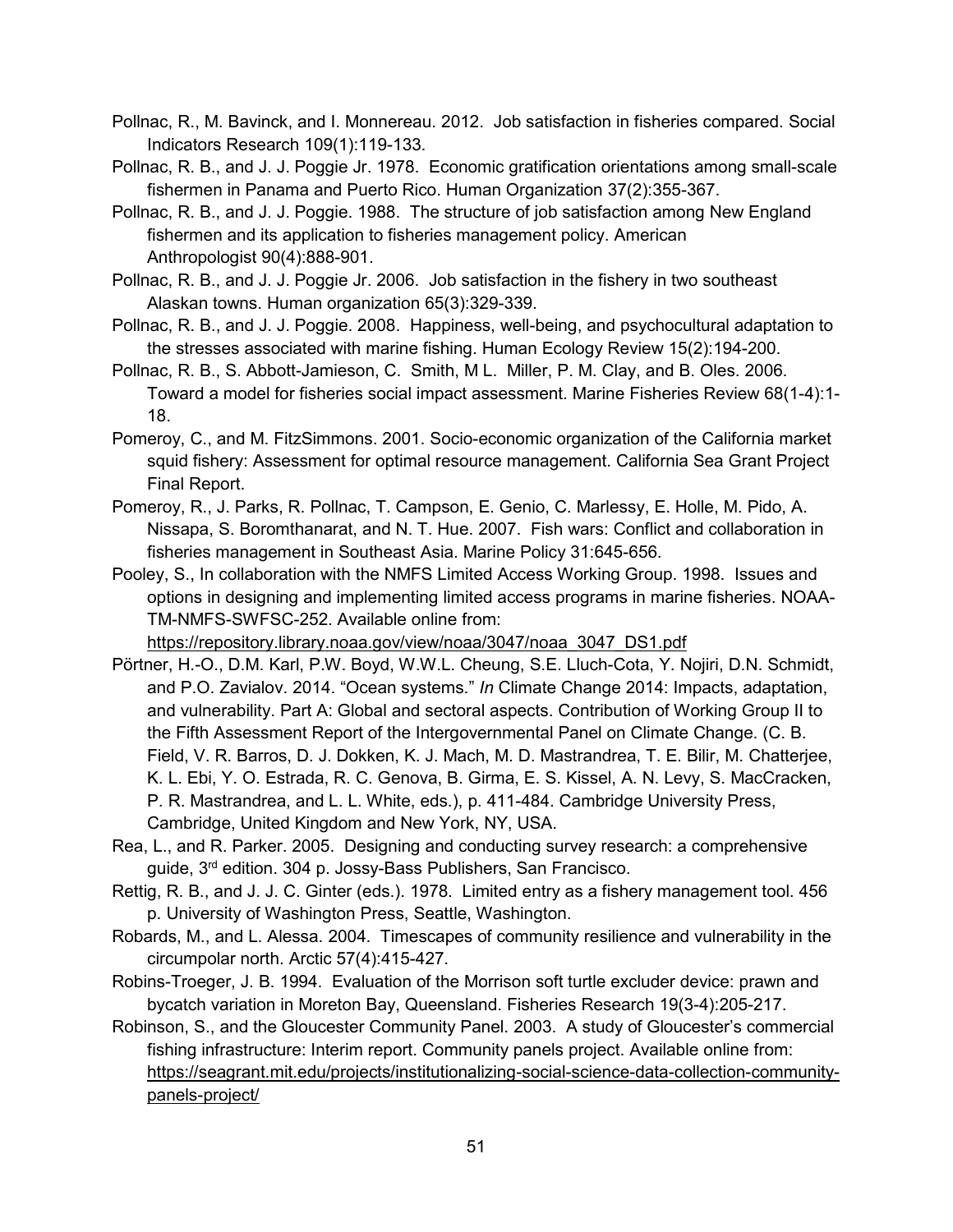- Robinson, S., and the Gloucester Community Panel. 2005. Commercial fishing industry needs on Gloucester Harbor, now and in the future. Community Panels Project. [https://seagrant.mit.edu/projects/institutionalizing-social-science-data-collection-community](https://seagrant.mit.edu/projects/institutionalizing-social-science-data-collection-community-panels-project/)[panels-project/](https://seagrant.mit.edu/projects/institutionalizing-social-science-data-collection-community-panels-project/)
- Rossiter, T., and S. Stead. 2003. Days at sea: from the fishermen's mouths. Marine Policy 27:281-288.
- Rowan, M. 2009. Refining the attribution of significance in social impact assessment. Impact Assessment and Project Appraisal 27(3):185-191.
- Seara, T., P. M. Clay, and L. L. Colburn. 2016. Perceived adaptive capacity and natural disasters: A fisheries case study. Global Environmental Change 38:49-57.
- Selby, E. F., D. P. Dixon, and H. M. Hapke. 2001. A woman's place in the crab processing industry of eastern Carolina. Gender, Place and Culture: A Journal of Feminist Geography 8(3):229-253.
- Sharp, S. B., and D. Lach. 2003. Integrating social values into fisheries management: a Pacific Northwest study. Fisheries 28(4):10-15.
- Sinclair, P. 1983. Fishermen divided: the impact of limited entry licensing in Northwest Newfoundland. Human Organization 42(4):307-313.
- Smith, C. L. 1980. Management provoked conflict in fisheries. Environmental Management 4(1):7-11.
- Smith, C. L., and P. M. Clay. 2010. Measuring subjective and objective well-being: analyses from five marine commercial fisheries. Human Organization 69(2):158-168.
- Sowman, M., and J. Sunde. 2018. Social impacts of marine protected areas in South Africa on coastal fishing communities. Ocean and Coastal Management 157:168-179.
- St. Martin, K. 2001. Making space for community resource management in fisheries. Annals of the Association of American Geographers 91(1):122-142.
- St. Martin, K. 2006. The impact of "community" on fisheries management in the US Northeast. Geoforum 37(2):169-184.
- St. Martin, K., and J. Olson. 2017. Creating space for community in marine conservation and management: Mapping "Communities-at-Sea". *In* Conservation for the Anthropocene Ocean, P.S. Levin and M.R. Poe, (eds.), p. 123-141. Academic Press, Cambridge, Mass.
- Steinback, S., and A. Brinson. 2013. The Economics of the recreational for-hire fishing industry in the Northeast United States. US Dept Commer, Northeast Fish Sci Cent Ref Doc. 13-03; 49 p.<https://repository.library.noaa.gov/view/noaa/4363>
- Steinback, S., K. Wallmo, and P. M. Clay. 2009. Saltwater sport fishing for food or income in the Northeastern US: Statistical estimates and policy implications. Marine Policy 33:49-57.
- Stoll, J. S., and M. C. Holliday. 2014. The design and use of fishing community and regional fishery association entities in limited access privilege programs. NOAA Tech. Memo. NMFS-F/SPO-138, 43 p.

[https://repository.library.noaa.gov/view/noaa/4759/noaa\\_4759\\_DS1.pdf](https://repository.library.noaa.gov/view/noaa/4759/noaa_4759_DS1.pdf)

- Stoll, J. S., C. Beitl, and J. A. Wilson. 2016. How access to Maine's fisheries has changed over a quarter century: The cumulative effects of licensing on resilience. Global Environmental Change 37:79-91.
- Suuronen, P., P. Jounela, and V. Tschernij. 2010. Fishermen responses on marine protected areas in the Baltic cod fishery. Marine Policy 34:237-243.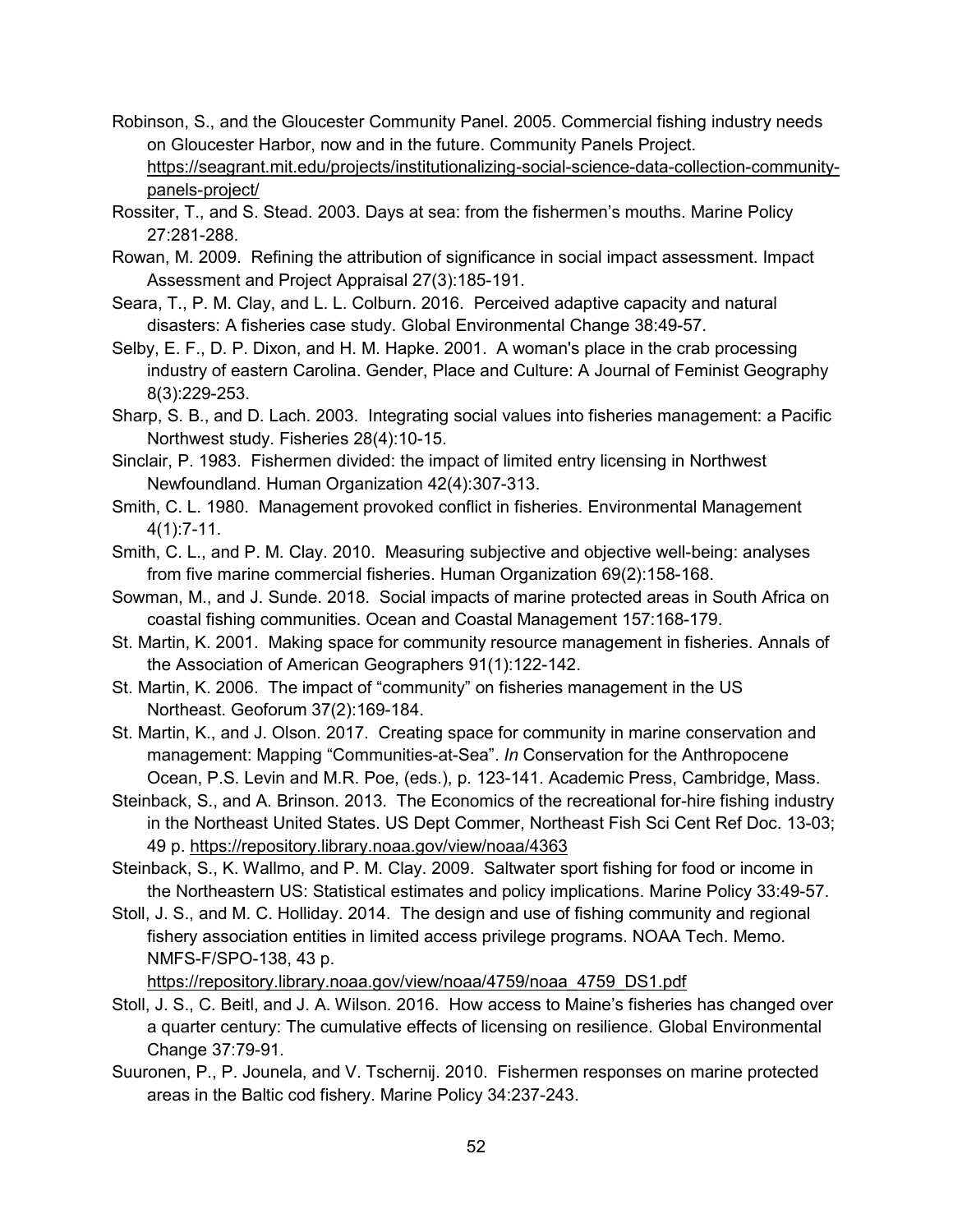Szymkowiak, M., and A. Himes-Cornell. 2015. Towards individual-owned and owner-operated fleets in the Alaska Halibut and Sablefish IFQ program. Maritime Studies 14(1):19.

Thomas, D. H. 1976. Figuring Anthropology. 532 p. Holt, Rinehart and Winston, New York.

- Urquhart, J., T. Acott, and M. Zhao. 2013. Introduction: Social and cultural impacts of marine fisheries. Marine Policy 37:1-2.
- URSSC (University of Reading Statistical Services Center). 2001. Approaches to the analysis of survey data. Available online from: <https://www.scoilnet.ie/uploads/resources/19518/19241.pdf>
- U.S. Department of the Interior (U.S. DOI). 2019. Federal subsistence management regulations for the harvest of fish and shellfish on federal public lands and waters in Alaska, Effective 1 April 2017 - 31 March 2019. Available online from: [https://www.doi.gov/sites/doi.gov/files/uploads/2017-2019\\_fisheries\\_regulations](https://www.doi.gov/sites/doi.gov/files/uploads/2017-2019_fisheries_regulations-web_reduced.pdf)[web\\_reduced.pdf](https://www.doi.gov/sites/doi.gov/files/uploads/2017-2019_fisheries_regulations-web_reduced.pdf)
- U.S. Environmental Protection Agency (U.S. EPA). 2000. Guidance for assessing chemical contaminant data for use in fish advisories. Volume 2: Risk assessment and fish consumption limits. Third Edition. EPA 823-B-00-008. Office of Science and Technology, Office of Water, U.S. Environmental Protection Agency, Washington, DC. Available online from: [https://19january2017snapshot.epa.gov/sites/production/files/2015-](https://19january2017snapshot.epa.gov/sites/production/files/2015-06/documents/volume2.pdf) [06/documents/volume2.pdf](https://19january2017snapshot.epa.gov/sites/production/files/2015-06/documents/volume2.pdf)
- U.S. Environmental Protection Agency (U.S. EPA). 2019. consumable fish and shellfish. report on the environment. Available online from: [https://www.epa.gov/report](https://www.epa.gov/report-environment/consumable-fish-and-shellfish#importance)[environment/consumable-fish-and-shellfish#importance](https://www.epa.gov/report-environment/consumable-fish-and-shellfish#importance)
- U.S. Office of Personnel Management (U.S. OPM). 2011. Paperwork Reduction Act (PRA) Guide, Version 2.0. April. [https://www.opm.gov/about-us/open-government/digital](https://www.opm.gov/about-us/open-government/digital-government-strategy/fitara/paperwork-reduction-act-guide.pdf)[government-strategy/fitara/paperwork-reduction-act-guide.pdf](https://www.opm.gov/about-us/open-government/digital-government-strategy/fitara/paperwork-reduction-act-guide.pdf)
- Vasileiou, K., J. Barnett, S. Thorpe, and T. Young. 2018. Characterising and justifying sample size sufficiency in interview-based studies: systematic analysis of qualitative health research over a 15-year period. BMC Medical Research Methodology 18(1):148.
- Vanclay, F. 2002. Conceptualising social impacts. Environmental Impact Assessment Review 22(3):183-211.
- Vanclay, F. 2003. International principles for social impact assessment. Impact Assessment and Project Appraisal 21(1):5-12.
- Vanclay, F., A. M. Esteves, I. Aucamp, and D. M. Franks. 2015. Social Impact Assessment: Guidance for assessing and managing the social impacts of projects. International Association for Impact Assessment, Fargo, ND. <https://espace.library.uq.edu.au/view/UQ:355365/UQ355365.pdf>
- Van Ginkel, R. 2001. Inshore fishermen: cultural dimensions of a maritime occupation. *In* Inshore fisheries management (p. 177-193). Springer, Dordrecht.
- van Putten, I., and C. Gardner. 2010. Lease quota fishing in a changing rock lobster industry. Marine Policy 34:859-867.
- van Putten, I., K. G. Hamon, and C. Gardner. 2011. Network analysis of a rock lobster quota lease market. Fisheries Research 107(1-3):122-130.
- Vasapollo, C., M. Virgili, A. Petetta, G. Bargione, A. Sala, and A. Lucchetti. 2019. Bottom trawl catch comparison in the Mediterranean Sea: Flexible Turtle Excluder Device (TED) vs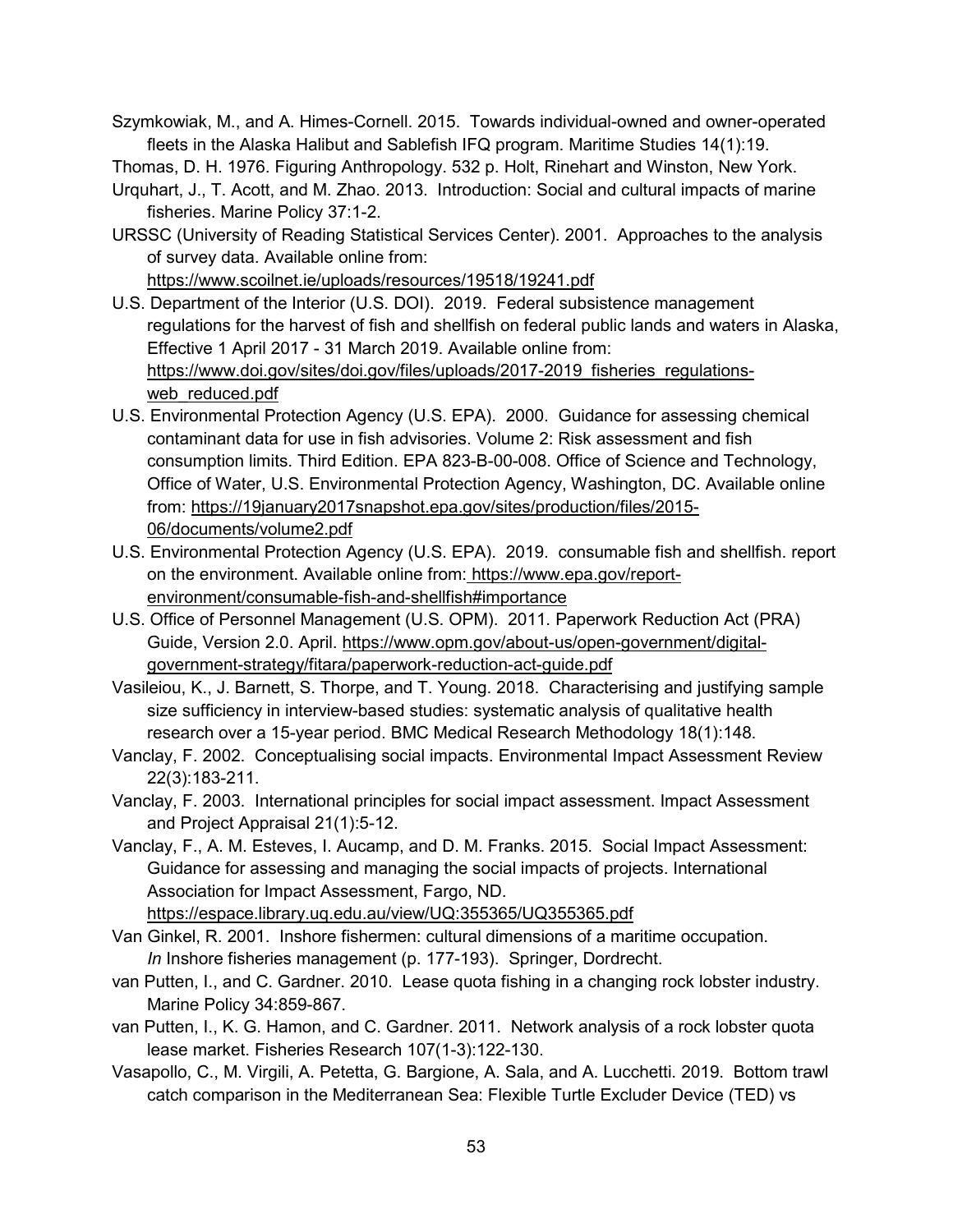traditional gear. PloS one 14(12).

- Veltre, D. W., and M. J. Veltre. 1983. Resource utilization in Atka, Aleutian Islands, Alaska. Alaska Department of Fish and Game, Division of Subsistence, Technical Paper No. 88. <http://www.adfg.alaska.gov/techpap/tp088.pdf>
- Villasante, S., G. J. Pierce, C. Pita, C. P. Guimeráns, J. G. Rodrigues, M. Antelo, M., J. M. Da Rocha, J. G. Cutrín, L. C. Hastie, P. Veiga, and U. R. Sumaila. 2016. Fishers' perceptions about the EU discards policy and its economic impact on small-scale fisheries in Galicia (North West Spain). Ecological Economics 130:130-138.
- Volz, M. 2005, December 4. High costs hinder newcomers to Alaska's industry. Retrieved from USA Today: [http://usatoday30.usatoday.com/news/nation/2005-12-04-alaska-fleet\\_x.htm](http://usatoday30.usatoday.com/news/nation/2005-12-04-alaska-fleet_x.htm)
- Wainger, L., A. McMurray, M. Paolisso, K. J. Johnson, and B. Needelman. 2017. Coastal community values for marsh-dependent socioecological services revealed through a systematic qualitative approach. Agricultural and Resource Economics Review 46(2):338- 364.
- Ward, J. M. 1994. The bioeconomic implications of a bycatch reduction device as a stock conservation management measure. Marine Resource Economics 9(3):227-240.
- Wilde, G. R., R. K. Riechers, and R. B. Ditton. 1998. Differences in attitudes, fishing motives, and demographic characteristics between tournament and nontournament black bass anglers in Texas. North American Journal of Fisheries Management 18(2):422-431.
- Wilson, J. A. 1980. Adaptation to uncertainty and small numbers exchange: the New England fresh fish market. The Bell Journal of Economics 11(2):491-504.
- Windle, M. J. S., B. Neis, S. Bornstein, S., M. Binkley, and P. Navarro. 2008. [Fishing](https://ideas.repec.org/a/eee/marpol/v32y2008i4p701-710.html)  [occupational health and safety: A comparison of regulatory regimes and safety outcomes in](https://ideas.repec.org/a/eee/marpol/v32y2008i4p701-710.html)  [six countries.](https://ideas.repec.org/a/eee/marpol/v32y2008i4p701-710.html) [Marine Policy](https://ideas.repec.org/s/eee/marpol.html) 32:701-710.
- Wingard, J. D. 2000. Community transferable quotas: internalizing externalities and minimizing social impacts of fisheries management. Human Organization 59(1):48-57.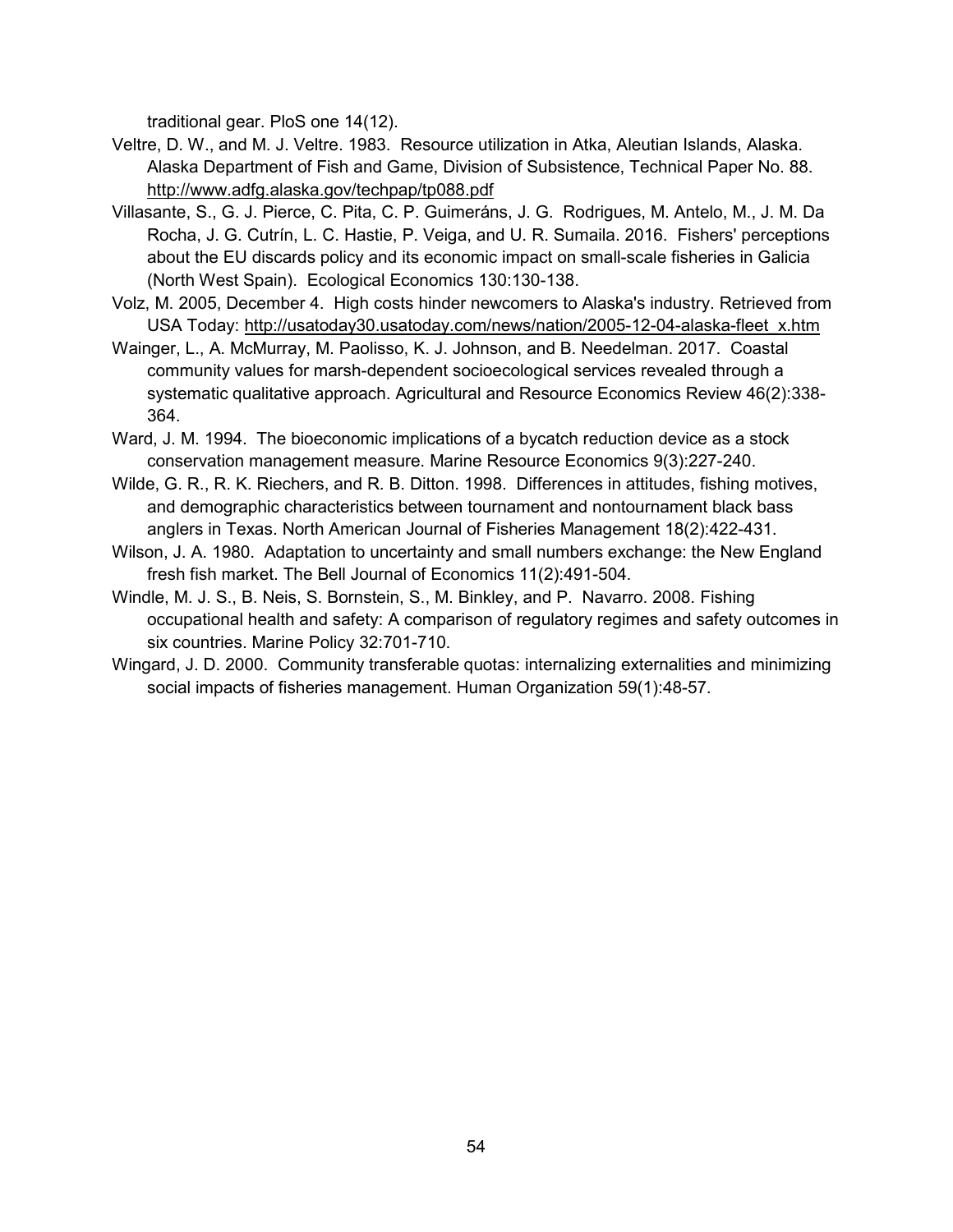# Appendix A: Other Relevant Laws and Executive Orders

### 1. Executive Order 12898 – Environmental Justice

NMFS (2007) states that an SIA must address environmental justice issues, where they exist. [E.O. 12898](https://www.archives.gov/files/federal-register/executive-orders/pdf/12898.pdf) requires that federal agencies conduct their programs, policies, and activities in a manner to ensure individuals or populations are not excluded from participation in, or denied the benefits of, or subjected to discrimination under, those programs, policies, and activities because of their race, color, or national origin. To evaluate these impacts, information about the vulnerability of certain stakeholders must be better understood. Indicators of vulnerability can include but are not limited to income, race/ethnicity, household structure, education levels, and age. Although some general information related to this issue is available through the U.S. Census and other quantitative data, these sources do not disaggregate those individuals or groups that are affected by changes in marine resource management or the quality of the resource itself. Therefore, other types of data collection tools must be utilized to gather information related to this executive order. In addition, and specifically with respect to subsistence consumption of fish and wildlife, federal agencies are required to collect, maintain, and analyze information on the consumption patterns of populations who principally rely on fish and/or wildlife for subsistence.<sup>[37](#page-64-0)</sup> The main focus of E.O. 12898 is to consider "the disproportionately high and adverse human health or environmental effects of [an agency's] programs, policies, and activities on minority populations and low-income populations in the United States and its territories…"

In order to implement the E.O., a [Memorandum of Understanding](https://www.epa.gov/sites/production/files/2015-02/documents/ej-mou-2011-08.pdf) (MOU) was signed by seventeen Cabinet members and White House offices in 2011 to facilitate coordination. One item in that MOU is the creation of the Interagency Working Group on Environmental Justice (IWGEJ). The Dept. of Commerce Environmental Justice Strategy (see Appendix B) is also a product of that MOU. For more on the IWGEJ, see Appendix B.

# *2.* Executive Order 13707 – Using Behavioral Science Insights to Better Serve the American People

[E.O. 13707](https://obamawhitehouse.archives.gov/the-press-office/2015/09/15/executive-order-using-behavioral-science-insights-better-serve-american) enforces the idea that "behavioral science insights can support a range of national priorities, including helping workers to find better jobs; enabling Americans to lead longer, healthier lives; improving access to educational opportunities and support for success in school; and accelerating the transition to a low-carbon economy." The E.O. encourages federal agencies to incorporate behavioral science insights into their activities and policies through: (1) determining access to programs, (2) presenting information to the public, (3) structuring choices within programs, and (4) designing incentives.

While not specifying particular analyses, This E.O. supports the importance of social and economic analyses.

<span id="page-64-0"></span> <sup>37</sup> For examples, see NOAA (2019), U.S. EPA (2000, 2019), U.S. DOI (2019).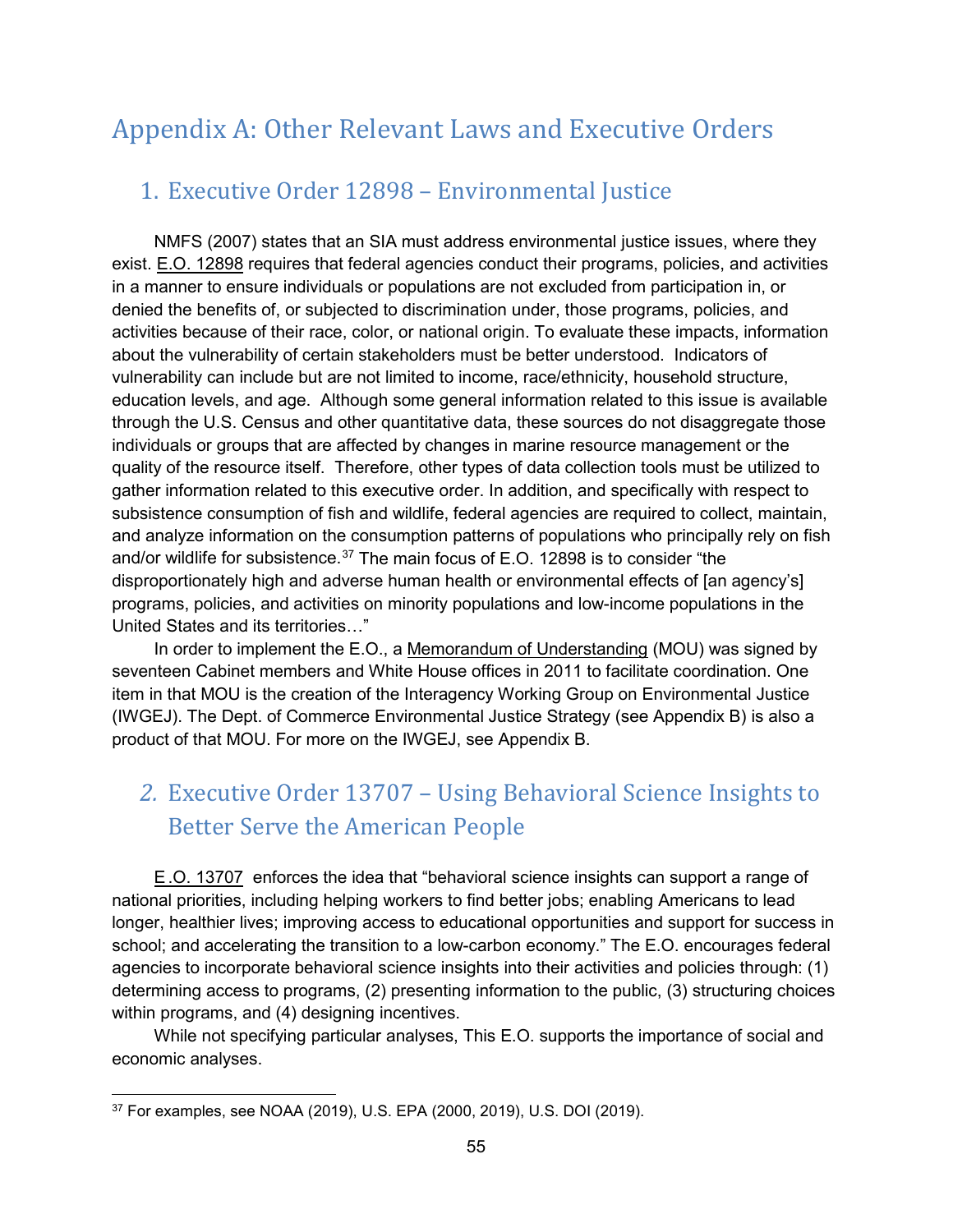## 3. Executive Orders related to Treaty Tribes

Across the federal government, agencies are required to follow the requirements for regular and meaningful consultation and collaboration with state, local, and tribal governments on federal matters that significantly or uniquely affect their communities laid out in [E.O. 12875](https://www.archives.gov/files/federal-register/executive-orders/pdf/12875.pdf) – Enhancing the Intergovernmental Partnership and [E.O. 13175](https://www.govinfo.gov/content/pkg/CFR-2001-title3-vol1/pdf/CFR-2001-title3-vol1-eo13175.pdf) – Consultation and Coordination with Indian Tribal Governments

# 4. Executive Order 12866 – Regulatory Planning and Review

[E.O. 12866](https://www.reginfo.gov/public/jsp/Utilities/EO_12866.pdf) requires that federal agencies assess the costs and benefits to the nation of implementing a regulation, in order to assure for the American people "a regulatory system that protects and improves their health, safety, environment, and well-being and improves the performance of the economy without imposing unacceptable or unreasonable costs on society; regulatory policies that recognize that the private sector and private markets are the best engine for economic growth; regulatory approaches that respect the role of State, local, and tribal governments; and regulations that are effective, consistent, sensible, and understandable." In other words, to assure that "a regulatory action not be undertaken unless the potential benefits to society for the regulation outweigh the potential costs to society" (NMFS 2007:1).

# 5. [Regulatory Flexibility Act \(RFA\)](http://www.gpo.gov/fdsys/pkg/STATUTE-94/pdf/STATUTE-94-Pg1164.pdf)

The [RFA](https://www.sba.gov/category/advocacy-navigation-structure/regulatory-flexibility-act) (sometimes also referred to as RegFlex) requires that, for applicable rules, federal agencies prepare an initial and final regulatory flexibility analysis which "…shall describe the impact of the proposed rule on small entities…" The initial regulatory flexibility analysis "…shall also contain a description of any significant alternatives to the proposed rule which accomplish the stated objectives of applicable statutes and which minimize any significant economic impact of the proposed rule on small entities" (RFA Section 603(b)(5)(c)). In addition, each final regulatory flexibility analysis shall contain, among other things, "…a description of the steps the agency has taken to minimize the significant economic impact on small entities…" (RFA Section 604(a)(6)).

# 6. Small Business Regulatory Enforcement Fairness Act (SBREFA)

[SBREFA](https://www.sba.gov/category/advocacy-navigation-structure/regulatory-policy/regulatory-flexibility-act/sbrefa) (often pronounced [sub ree fuh]) "provides new avenues for small businesses to participate in and have access to the federal regulatory arena. The SBREFA gives small businesses: more influence over the development of regulations; additional compliance assistance for Federal rules; and new mechanisms for addressing enforcement actions by agencies."[38](#page-65-0) Notably, it permits judicial review of agencies' compliance with the RFA to ensure that RFA procedures are accurately followed.

<span id="page-65-0"></span> <sup>38</sup> https://www.sba.gov/advocacy/summary-sbrefa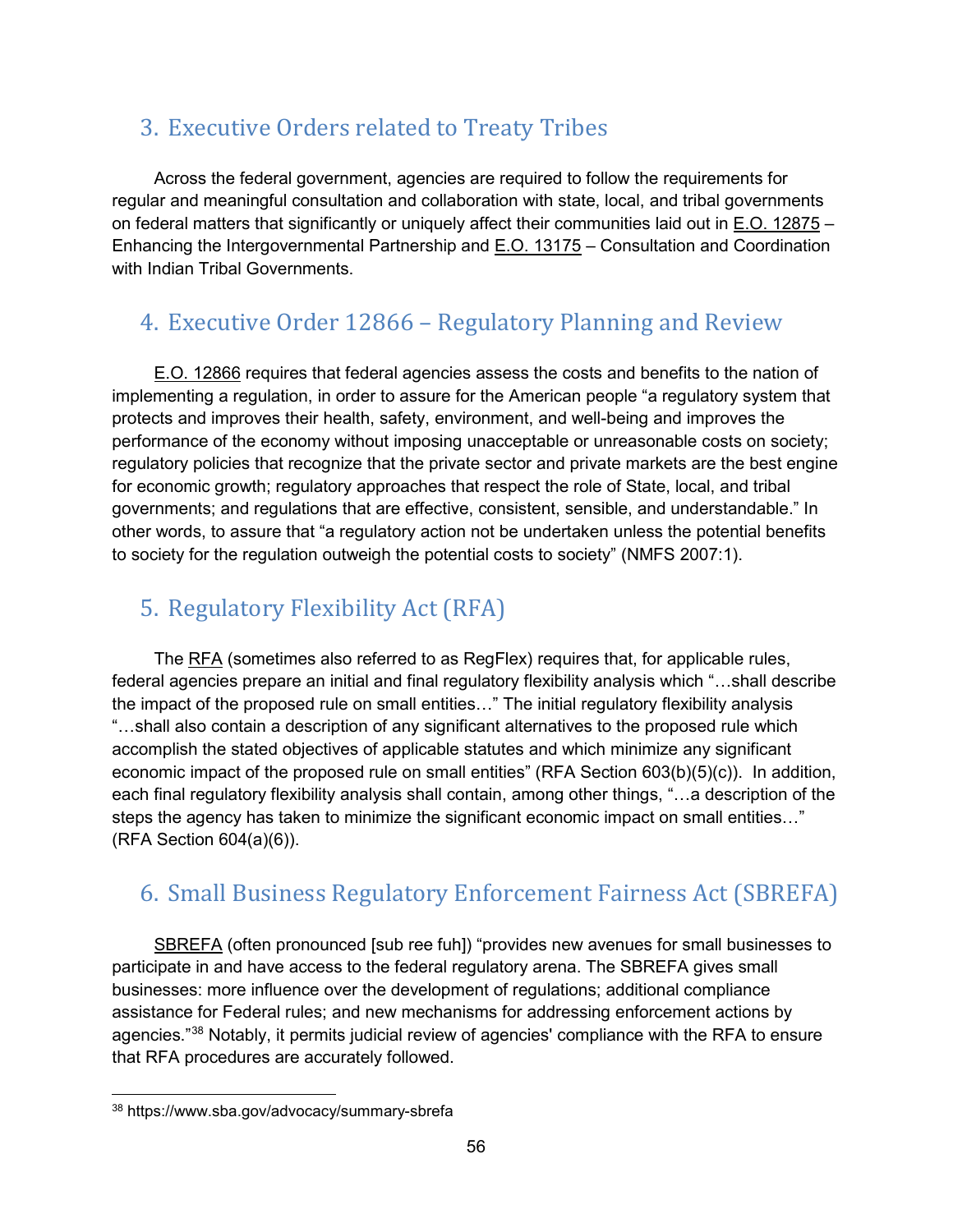## Appendix B: Other Relevant Policy Directives

# 1. White House Council on Environmental Quality (CEQ) Guidance on Cumulative Effects under the National Environmental Policy Act (NEPA)

On September 14, 2020, a new rule from the Council on Environmental Quality (CEQ) became effective, which updated CEQ's regulations for implementing NEPA (85 Fed. Reg. 43304, July 16, 2020). As a result of this rule, NOAA and NMFS will update their NEPA procedures to reflect the changes in the NEPA regulations. NOAA's procedures for implementing NEPA are set forth in NAO 216-6A and its accompanying Companion Manual. NMFS's procedures for complying with NEPA for MSA fishery management actions are set forth in Appendix C to the Companion Manual. While NOAA and NMFS are in the process of revising their NEPA procedures, they will issue interim guidance on specific issues to assist in implementing the new regulations in the short-term, until NOAA and NMFS finalize their revised NEPA procedures. The NOAA NEPA Coordinator issued the first NOAA interim guidance on September 14, 2020. The NOAA NEPA Coordinator will update that guidance and issue additional interim guidance, as necessary. In addition, NMFS intends to issue NMFS-specific interim guidance, including guidance relevant to the NEPA process for actions under the MSA.

The revised NEPA regulations remove the definition of "cumulative impacts" from the regulations. However, CEQ has not eliminated all requirements to consider the effects of other past, present, and reasonably foreseeable future actions that may inform the effects that will be expected from a proposed action and its alternatives. The underlying concepts of cumulative effects remain relevant to portions of the NEPA analysis. For example, the revised NEPA regulations continue to require a description of the affected environment. In order to do this, the condition of environmental resources likely to be affected must be described, and this should include an analysis of past and present activities that have influenced the condition of each resource likely to be affected by the proposed action. In addition, the affected environment must describe "reasonably foreseeable environmental trends and planned actions in the area(s)." Consistent with current agency practice, this should include both Federal and non-Federal planned activities that are reasonably foreseeable. Additional guidance on cumulative effects may be issued in the future. Please reach out to your regional NEPA coordinator and regional General Counsel for updates and with any questions on cumulative effects.

For social impact assessments under NEPA, the analysis should be based on the entire affected region and society, not the fishery in isolation. In a fisheries context, this could potentially include the accumulated impacts of the regulation in question, previous and concurrent regulations in the fishery in question, impacts in other fisheries that participants in this fishery also participate in, and the impacts of other non-fisheries regulations or societal forces such as a downturn in the economy. The appropriate boundaries for the analysis should be carefully considered, however, because if the boundaries are defined too broadly, the analysis could become unwieldy, and if they are defined too narrowly, significant issues may be missed. CEQ guidance for cumulative effects under NEPA notes these considerations as well.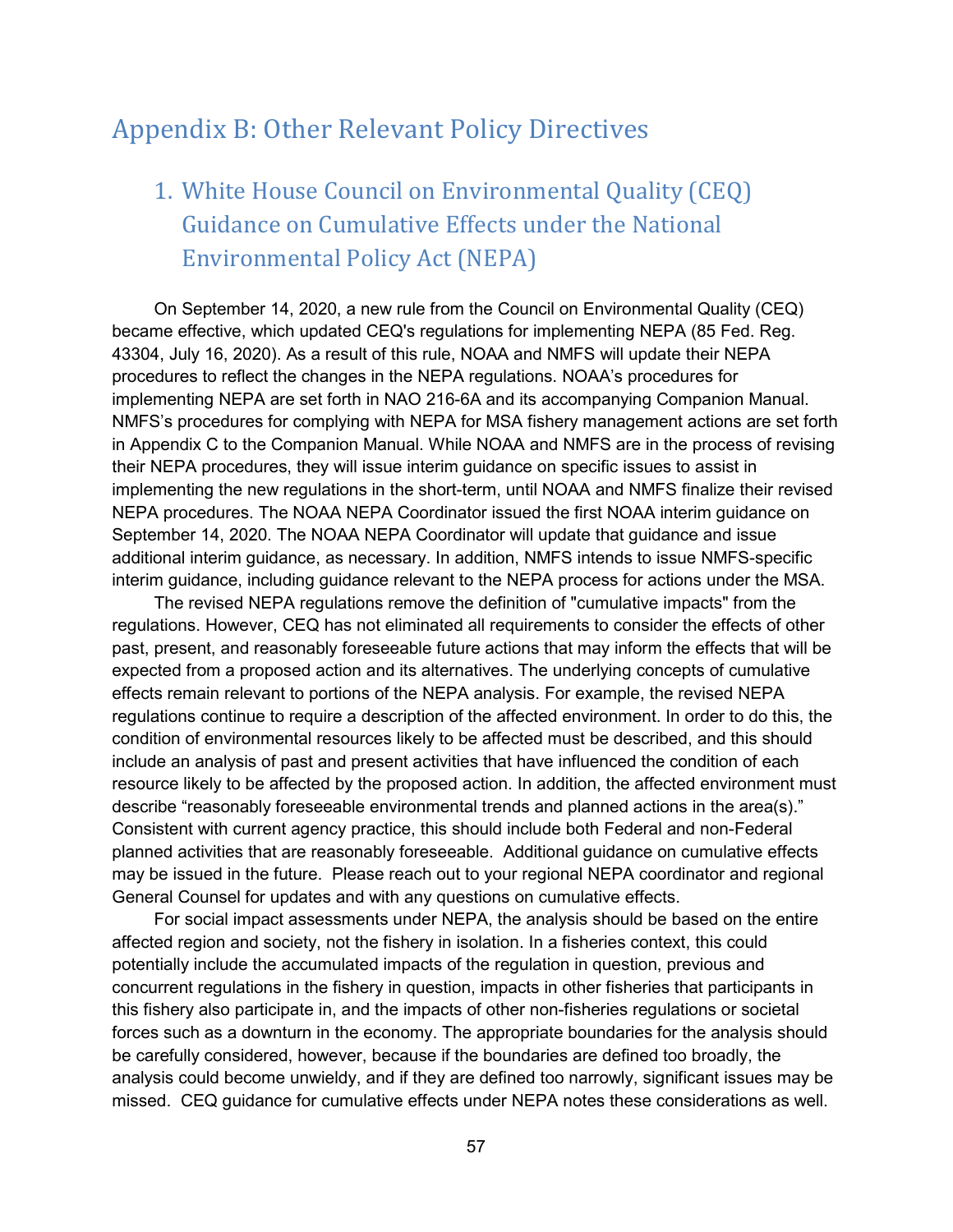# 2. Policy and Procedures for Compliance with the National Environmental Policy Act and Related Authorities

On September 14, 2020, a new rule from the Council on Environmental Quality (CEQ) became effective, which updated CEQ's regulations for implementing NEPA (85 Fed. Reg. 43304, July 16, 2020). As a result of this rule, NOAA and NMFS will update their NEPA procedures to reflect the changes in the NEPA regulations. NOAA's procedures for implementing NEPA are set forth in NAO 216-6A and its accompanying Companion Manual. NMFS's procedures for complying with NEPA for MSA fishery management actions are set forth in Appendix C to the Companion Manual. While NOAA and NMFS are in the process of revising their NEPA procedures, they will issue interim guidance on specific issues to assist in implementing the new regulations in the short-term, until NOAA and NMFS finalize their revised NEPA procedures. The NOAA NEPA Coordinator issued the first NOAA interim guidance on September 14, 2020. The NOAA NEPA Coordinator will update that guidance and issue additional interim guidance, as necessary. In addition, NMFS intends to issue NMFS-specific interim guidance, including guidance relevant to the NEPA process for actions under the MSA. Please reach out to your regional NEPA coordinator and regional General Counsel for updates and with any questions.

# 3. White House Council on Environmental Quality (CEQ) Guidance on Environmental Justice under NEPA

On September 14, 2020, a new rule from the Council on Environmental Quality (CEQ) became effective, which updated CEQ's regulations for implementing NEPA (85 Fed. Reg. 43304, July 16, 2020). However, the revised NEPA regulations do not specifically address environmental justice, and at this time, CEQ has not made any changes to its environmental justice guidance.

The first page of the current [guidance](https://ceq.doe.gov/docs/ceq-regulations-and-guidance/regs/ej/justice.pdf) from 1997 notes that: "In the memorandum to heads of departments and agencies that accompanied E. O. 12898, the President specifically recognized the importance of procedures under the National Environmental Policy Act (NEPA) (42 U.S.C. §4321 et seq.) for identifying and addressing environmental justice concerns." It further defines the key terms from E.O. 12898 (pp. 25-27) as follows:

*Low-income population:* Low-income populations in an affected area should be identified with the annual statistical poverty thresholds from the Bureau of the Census' Current Population Reports, Series P-60 on Income and Poverty. In identifying lowincome populations, agencies may consider as a community either a group of individuals living in geographic proximity to one another, or a set of individuals (such as migrant workers or Native Americans), where either type of group experiences common conditions of environmental exposure or effect.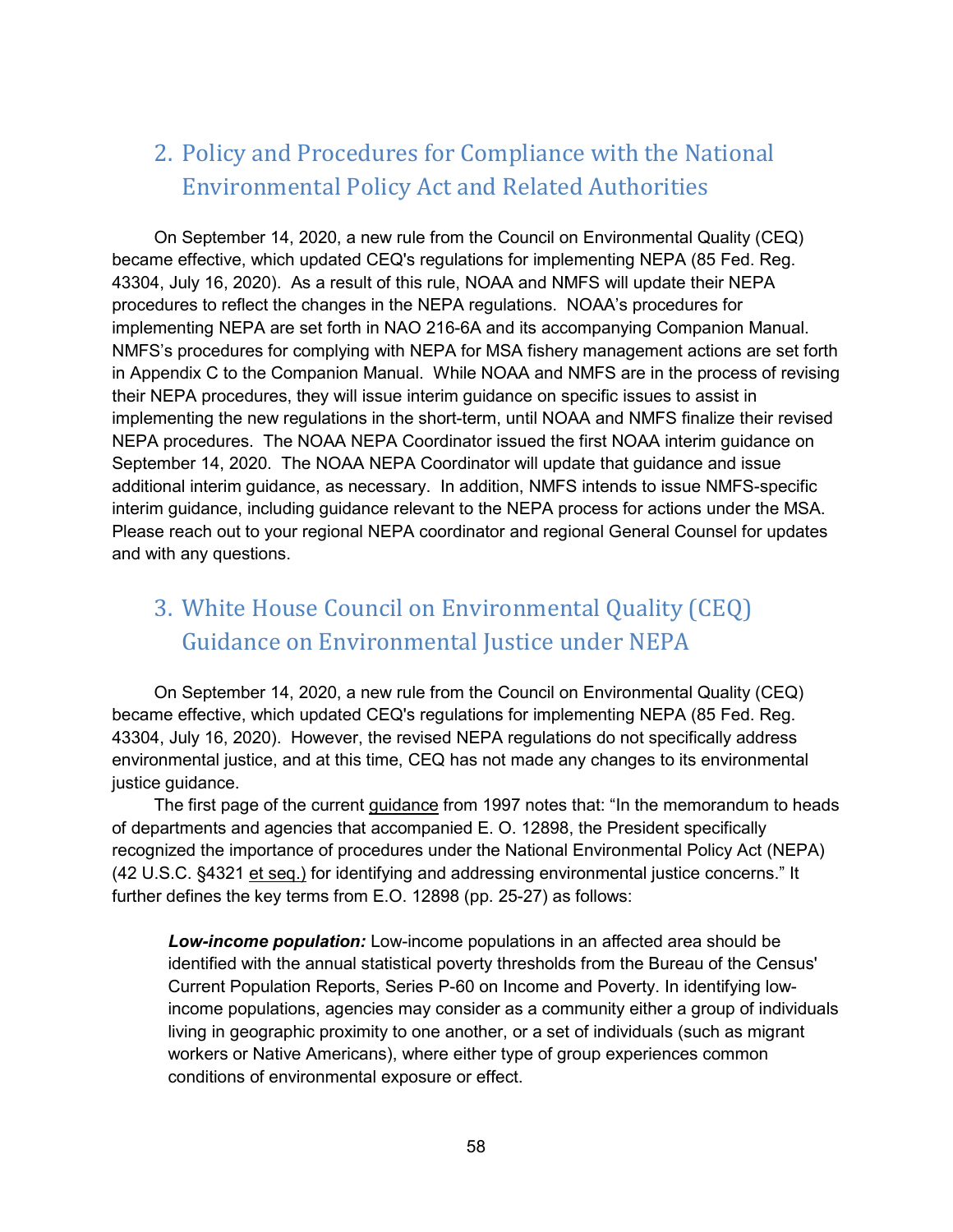*Minority:* Individual(s) who are members of the following population groups: American Indian or Alaska Native; Asian or Pacific Islander; Black, not of Hispanic origin; or Hispanic.

*Minority population:* Minority populations should be identified where either: (a) the minority population of the affected area exceeds 50 percent or (b) the minority population percentage of the affected area is meaningfully greater than the minority population percentage in the general population or other appropriate unit of geographic analysis. In identifying minority communities, agencies may consider as a community either a group of individuals living in geographic proximity to one another, or a geographically dispersed/transient set of individuals (such as migrant workers or Native Americans), where either type of group experiences common conditions of environmental exposure or effect. The selection of the appropriate unit of geographic analysis may be a governing body's jurisdiction, a neighborhood, census tract, or other similar unit that is to be chosen so as to not artificially dilute or inflate the affected minority population. A minority population also exists if there is more than one minority group present and the minority percentage, as calculated by aggregating all minority persons, meets one of the above-stated thresholds.

*Disproportionately high and adverse environmental effects:* When determining whether environmental effects are disproportionately high and adverse, agencies are to consider the following three factors to the extent practicable:

(a) Whether there is or will be an impact on the natural or physical environment that significantly (as employed by NEPA) and adversely affects a minority population, low-income population, or Indian tribe. Such effects may include ecological, cultural, human health, economic, or social impacts on minority communities, low-income communities, or Indian tribes when those impacts are interrelated to impacts on the natural or physical environment; and

(b) Whether environmental effects are significant (as employed by NEPA) and are or may be having an adverse impact on minority populations, low-income populations, or Indian tribes that appreciably exceeds or is likely to appreciably exceed those on the general population or other appropriate comparison group; and

(c) Whether the environmental effects occur or would occur in a minority population, low-income population, or Indian tribe affected by cumulative or multiple adverse exposures from environmental hazards.

Additional definitions that may be of use are found immediately following, and in subsequent sections.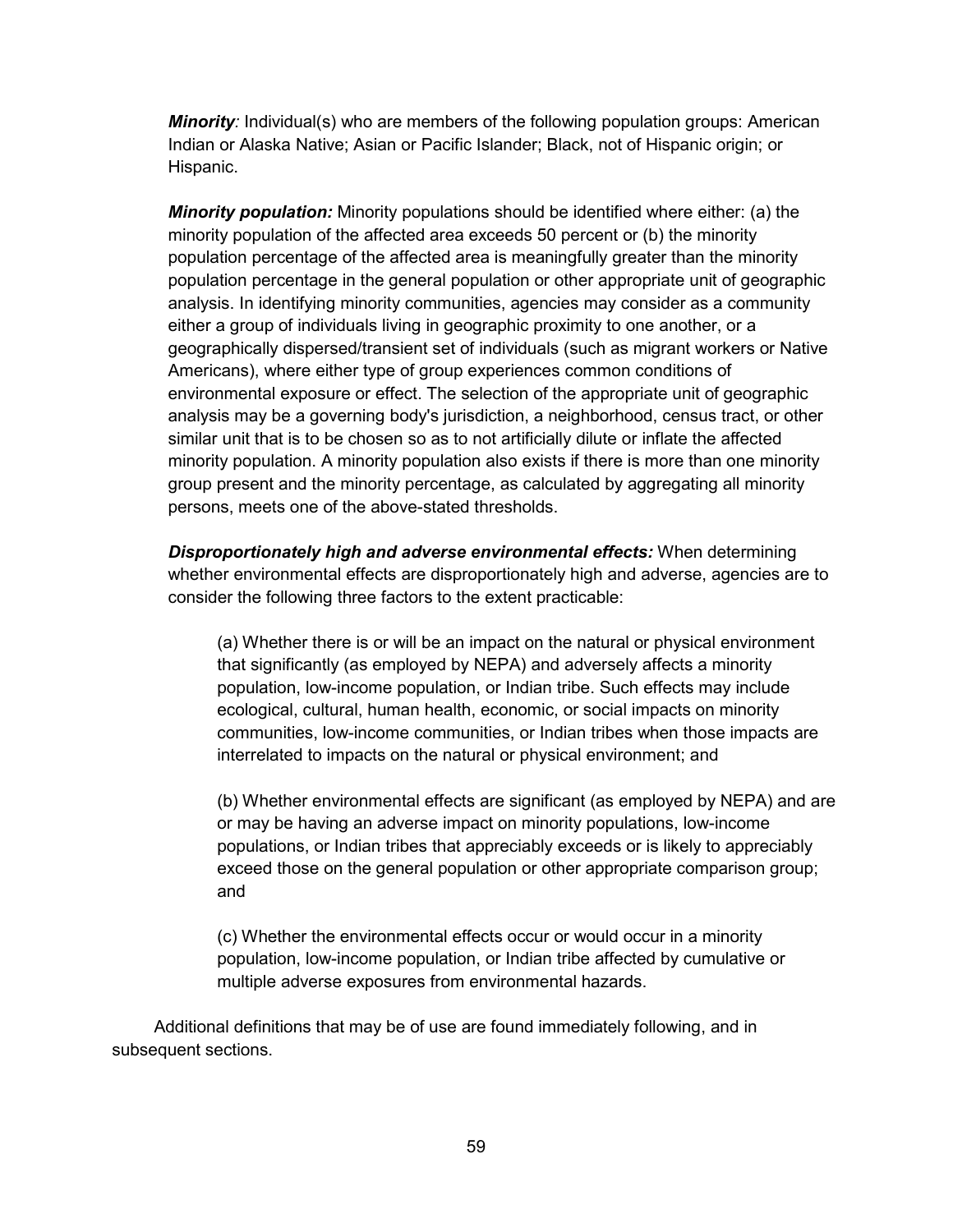### 4. Interagency Working Group on Environmental Justice

The Interagency Working Group on Environmental Justice (IWGEJ) has published a helpful report for analyzing these populations (IWGEJ and NEPA Committee 2016). Note that this report is not official guidance or a legal requirement.<sup>[39](#page-69-0)</sup> The U.S. Environmental Protection Agency's [Policy on Environmental Justice for Working with Federally Recognized Tribes and](https://www.epa.gov/environmentaljustice/epa-policy-environmental-justice-working-federally-recognized-tribes-and)  [Indigenous Peoples](https://www.epa.gov/environmentaljustice/epa-policy-environmental-justice-working-federally-recognized-tribes-and) and the [Revisions to the Standards for the Classification of Federal Data on](https://www.whitehouse.gov/wp-content/uploads/2017/11/Revisions-to-the-Standards-for-the-Classification-of-Federal-Data-on-Race-and-Ethnicity-October30-1997.pdf)  [Race and Ethnicity](https://www.whitehouse.gov/wp-content/uploads/2017/11/Revisions-to-the-Standards-for-the-Classification-of-Federal-Data-on-Race-and-Ethnicity-October30-1997.pdf) are also useful documents to consult. For guidance on determinations of what is a "low income population," see the definition in Appendix B under CEQ guidance on Environmental Justice under NEPA.

Suggested data sources for making this determination include the [Decennial Census,](https://www.census.gov/) [American Community Survey \(ACS\)](https://www.census.gov/programs-surveys/acs) and "interviews with [knowledgeable] representatives from local schools, health and human services, places of worship, local businesses, and community representatives and leaders." Number of fishing permits relative to overall population may provide approximate percent fishermen in the community. These are, however, very rough methods and care should be taken not to overstate them. Ethnographic data on the specific fishery of interest and its distribution across communities may be compared in a general manner to the overall race/ethnicity distributions within communities.

The Poverty, Population Composition Vulnerability, and Personal Disruption indices of the CSVIs are also good sources of these data. See section V.c.3 above.

## 5. Dept. of Commerce Environmental Justice Strategy

The Dept. of Commerce issued [guidance](http://www.osec.doc.gov/opog/OG/Archive/news/2013/02/21/department-commerce-environmental-justice-strategy.html) in 1993 that affirms: "During National Environmental Policy Act reviews of major agency actions, any potential disproportionate and adverse environmental or health effects on low-income or minority populations are considered."

## 6. Policies and processes regarding tribes

Under current practice, NOAA Fisheries is responsible for formal government-togovernment consultation requirements with federally recognized tribes, as described in E.O. 13175 (cited above). The [Department of Commerce Consultation and Coordination Policy](https://www.govinfo.gov/content/pkg/FR-2013-06-04/pdf/2013-13052.pdf) (2013), provides information on complying with relevant laws regarding treaty tribes. An important staff resource is the NOAA Tribal Liaison, based at NOAA headquarters. The Liaison is available to assist regions with tribal engagement in the fisheries management process. Key information regarding the tribal consultation process and for informal consultations over a controversial issue can be found in the [NOAA Consultation Handbook](http://www.legislative.noaa.gov/policybriefs/NOAA%20Tribal%20consultation%20handbook%206%2013.11%20final.pdf) (formally titled NOAA Procedures for Government-to-Government Consultation with Federally Recognized Indian Tribes and Alaska Natives).

In addition, the North Pacific Fishery Management Council has established a policy priority to reach out to Alaska Native Villages and Corporations. This includes more than 220 federally

<span id="page-69-0"></span><sup>39</sup> See report for full disclaimer.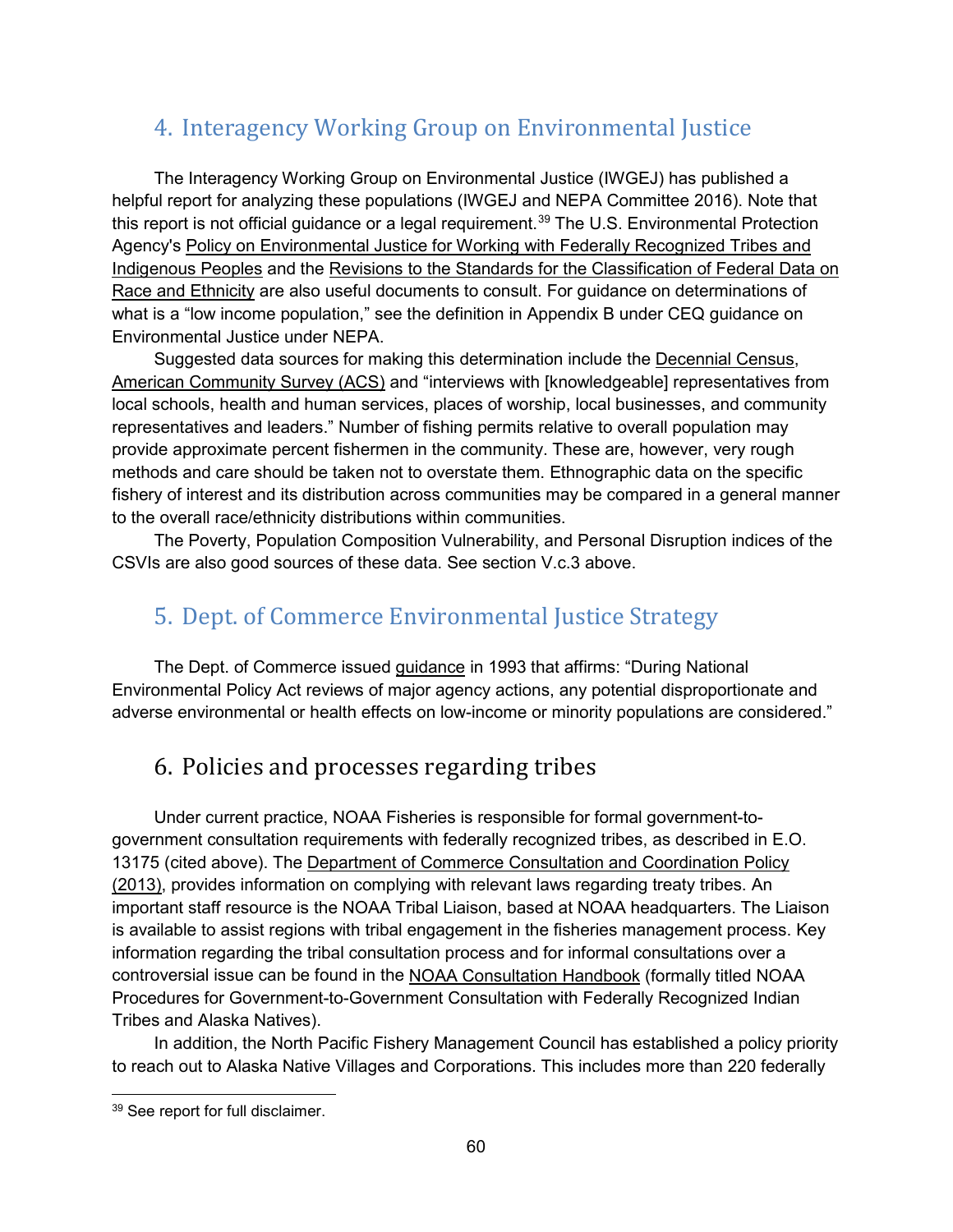recognized tribes and over 100 Alaska Native Corporations (which are included in tribal consultations per the Consolidated Appropriations Act that extended the obligations for NMFS under E.O. 13175). In particular, Alaska Native Villages were allocated specific fishing rights through the Community Development Quota Program (MSA Sec. 305(i)), discussed above in section II.a.2.

The west coast of the United States has over 30 tribes with federally recognized treaty/tribal fishing rights (Puget Sound, Washington Coast, Columbia River, Oregon, and Idaho). There are also many other federally recognized tribes in the region who have lost access to salmonids. All of the region's FMPs take into account tribal fishing rights. In particular, the Pacific Fishery Management Council manages the region's tribal fisheries as part of larger group of fisheries and has a Council membership provision for a treaty tribal member and alternate member (MSA Sec. 302(b)(5)(D)).

# 7. Office of Management and Budget Guidance on Implementing E.O. 12866

This [guidance](https://www.whitehouse.gov/sites/whitehouse.gov/files/omb/assets/inforeg/eo12866_implementation_guidance.pdf) clarifies that "significant" regulatory actions are "those likely to lead to a rule (1) having an annual effect on the economy of \$100 million or more or adversely and materially affecting a sector of the economy, productivity, competition, jobs, the environment, public health or safety, or State, local, or tribal governments or communities; (2) creating a serious inconsistency or otherwise interfering with an action taken or planned by another agency; (3) materially altering the budgetary impact of entitlements, grants, user fees, loan programs; or (4) raising novel legal or policy issues (Sec. 3(f))."

# 8. The Small Business Administration's Guide for "How to comply with the Regulatory Flexibility Act"

This [guidance](https://www.sba.gov/advocacy/guide-government-agencies-how-comply-regulatory-flexibility-act) for RFA clarifies that: "The RFA does not seek preferential treatment for small entities, nor does it require agencies to adopt regulations that impose the least burden on them, or mandate exemptions for them. Rather, it requires agencies to examine public policy issues using an analytical process that identifies barriers to small business competitiveness and seeks a level playing field for small entities, not an unfair advantage."

# 9. NOAA Ecosystem-Based Fisheries Management (EBFM) Policy

[Here,](https://www.fisheries.noaa.gov/resource/document/ecosystem-based-fisheries-management-policy) EBFM is defined "as a systematic approach to fisheries management in a geographically specified area that contributes to the resilience and sustainability of the ecosystem; recognizes the physical, biological, economic, and social interactions among the affected fishery-related components of the ecosystem, including humans; and seeks to optimize benefits among a diverse set of societal goals." Furthermore, it recognizes that tradeoffs must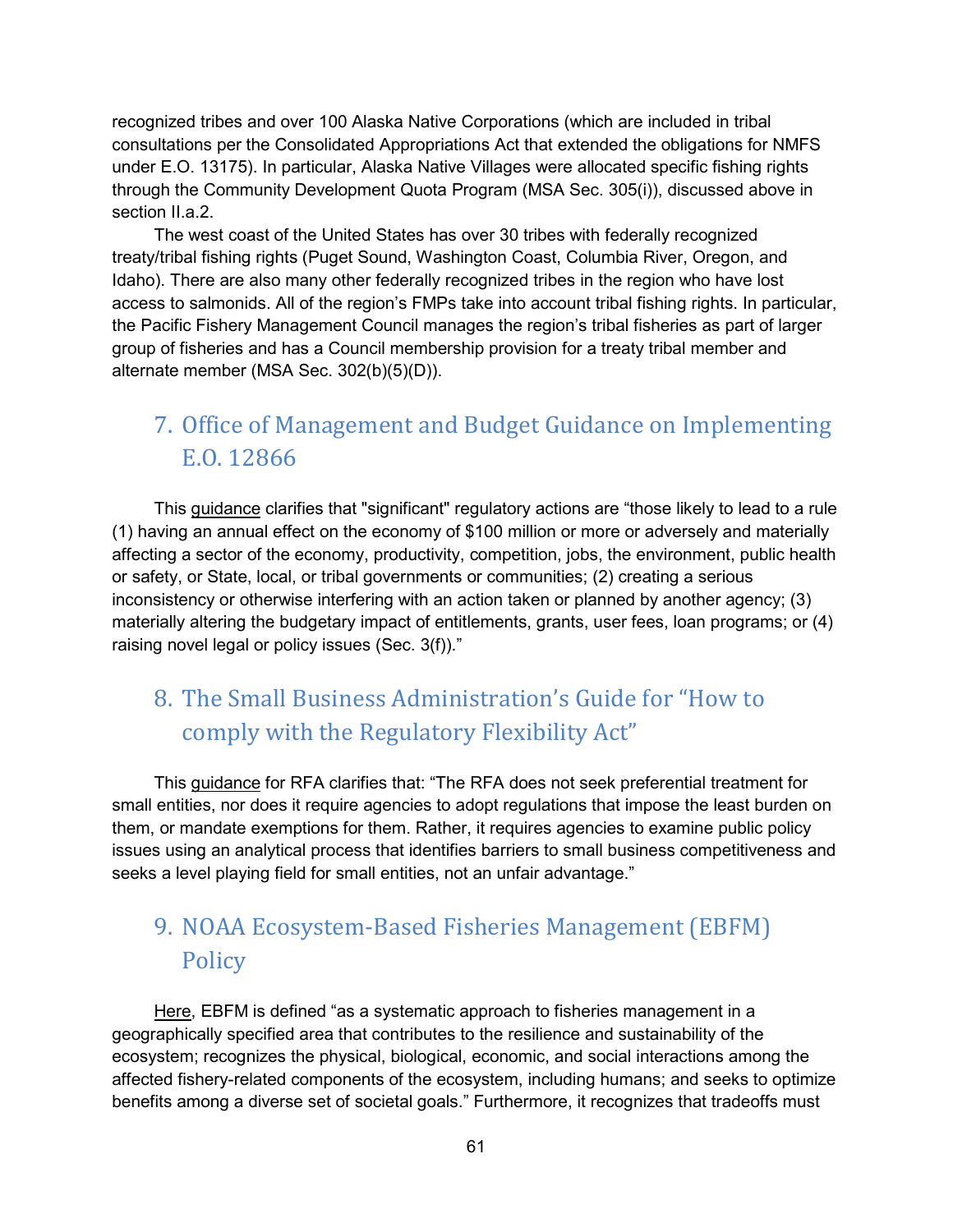be made among these societal goals, based on the expected physical, biological, economic, and social impacts of each.

# 10. NMFS Guidance for Conducting a Review of Catch Share Programs

This [guidance](https://www.fisheries.noaa.gov/webdam/download/64669111) is designed to "ensure the reviews of catch share programs (CSPs) are comprehensive and targeted at meeting statutory requirements; coordinated with stakeholders; carried out in a transparent, efficient, and effective manner; and are conducted by applying consistent standards across the country while allowing necessary regional flexibility." In order to conduct an effective review, appropriate data collection plans should be put into place at or before implementation. Similar to an EIS, Catch Share Program Reviews must include the following elements relevant to an SIA:

1) a description of biological, ecological/environmental, economic, social, and administrative environments before and since the program's implementation,

2) an analysis of the program's biological, ecological/environmental, economic, social, and administrative effects,

3) an evaluation of those effects with respect to meeting the goals and objectives (i.e., program performance), including a summary of the conclusions arising from the evaluation,

4) a summary of any unexpected effects (positive or negative) which do not fall under the program's goals and objectives.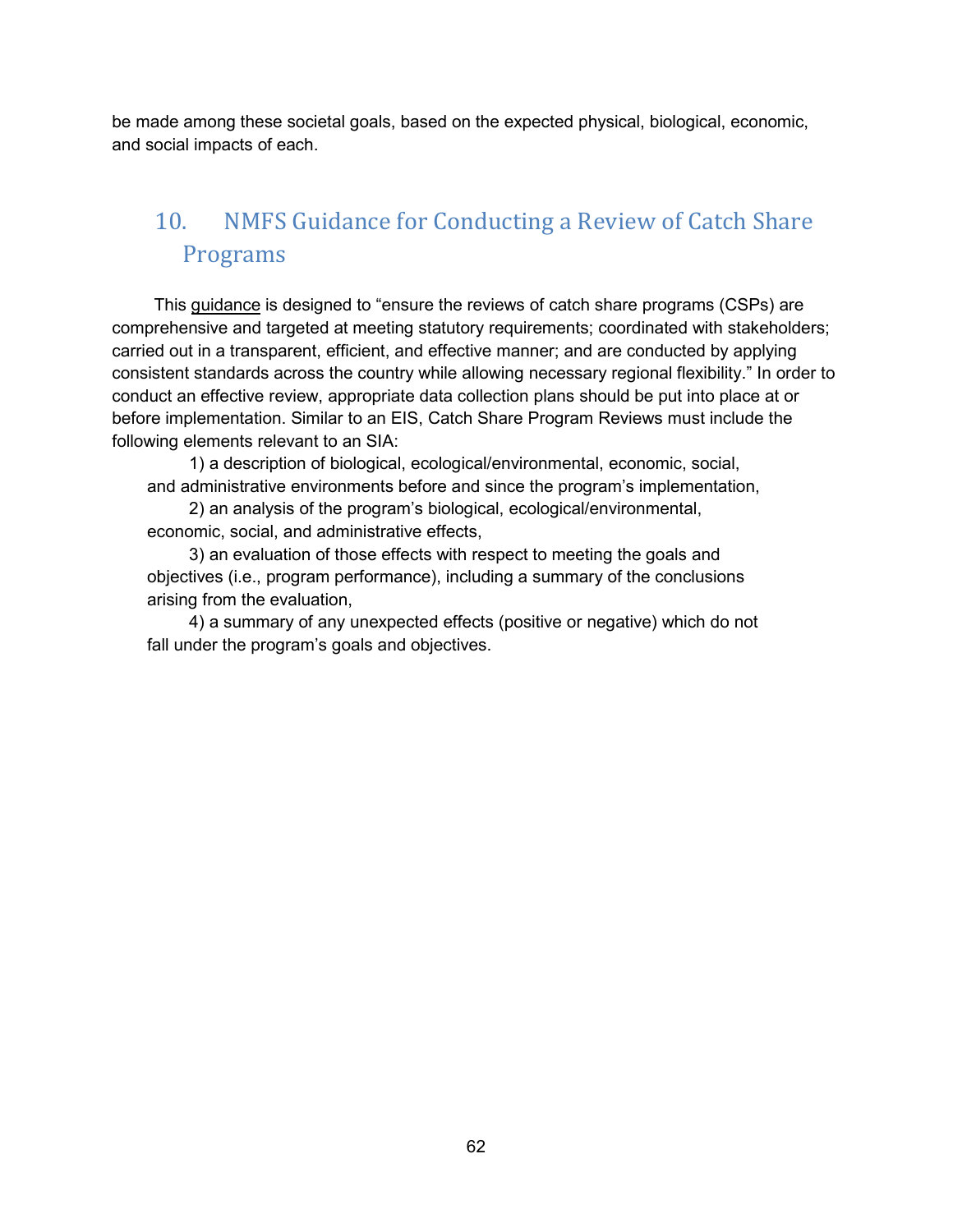# Appendix C: Tools and Methods

The tools and methods presented here should be carried out by trained social scientists or under their direct supervision. If you are not a social scientist, talk to the social scientist(s) in your region before implementing any of these tools and methods. Also, remember that you need to consider your available time and resources. In other words, what is the timeline for preparation of the SIA? What methods are feasible to use within that timeframe? How large is the change being implemented? How many people and communities will likely be affected? And will any of the methods you are considering require a filing under the Paperwork Reduction Act (described below)?

## 1. The Paperwork Reduction Act (PRA) process

Before beginning any primary data collection, familiarize yourself with the Paperwork Reduction Act, or PRA (U.S. OPM 2011, Executive Summary), a federal law designed to:

- Minimize the paperwork burden on the public and other entities.
- Ensure the greatest possible public benefit from and maximize the utility of information created, collected, maintained, used, shared, and disseminated by or for the federal government.
- Improve the quality and use of federal information to strengthen decisionmaking, accountability, and openness in government and society.
- Minimize the cost to the federal government of creating, collecting, maintaining, using, disseminating, and disposing of information.

The PRA applies when a federal agency seeks to collect information using identical questions posed to 10 or more persons (or fewer if applicable to the entirety of an industry sector). Large-scale surveys, thus, always require PRA compliance. Focus groups for the purpose of beta testing a survey will require PRA compliance, but be included in the PRA package for the survey rather than require a separate PRA package. External companies or institutions with NOAA-funded contracts to conduct surveys on NOAA's behalf must also comply with the PRA, as must Council members and staff, who are considered to be federal employees for purposes of collecting information from the public, per the Headquarters Office of NOAA General Counsel.

Oral histories and semi-structured interviews do not utilize an identical set of questions, but instead a general set of topics, not all of which may be covered with any particular interviewee. Focus groups that are essentially group interviews focusing on general topics, as described for oral histories and semi-structured interviews, will not be subject to the PRA.

It is important to keep in mind that preparing a PRA package generally requires time and, once submitted to OMB, the clearance process will generally take from four months to up to a year for processing. The package may then be sent back with questions and need to be revised and resubmitted. All this must be taken into account in survey planning to ensure that the survey can be developed, approved, implemented, and analyzed in time for use in the SIA. This is why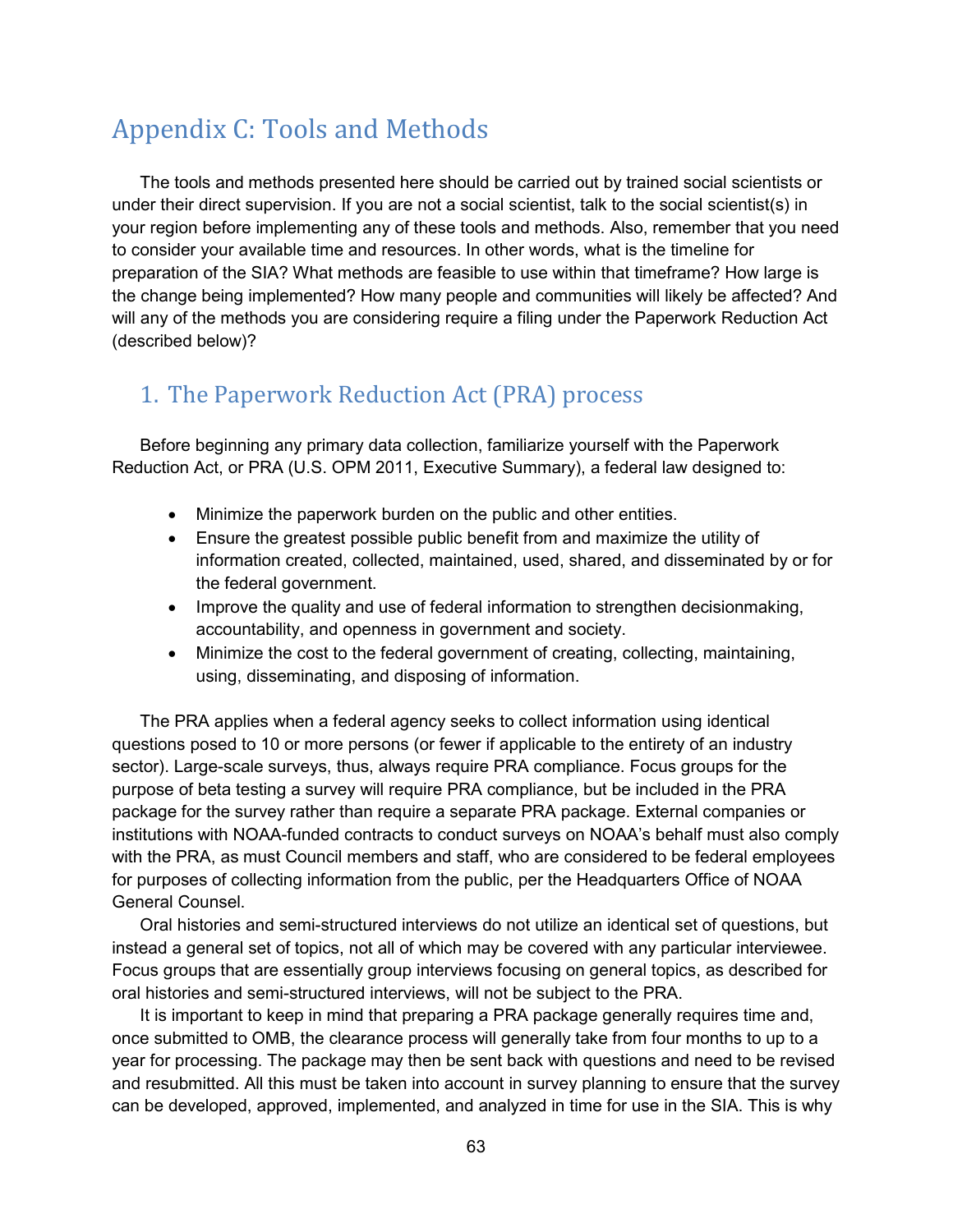surveys are recommended for implementation *outside* of the Fishery Management Council process. Find out who the PRA specialist for your region is -- they are invaluable sources of information and assistance when preparing a PRA request.

#### 2. Literature review

Literature reviews can be one of the most useful sources of information for an SIA. The purpose of a literature review is to identify existing research and information about the chosen topic. In the case of an SIA, this refers to the fishery of interest, the regional fishing communities, and the proposed management alternatives. The literature can include articles in academic journals, NOAA Technical Memoranda and other reports, reports from the U.S. Fish & Wildlife Service or states in your region, and other "gray literature" such as previous EIS documents for the fishery in question. These can then be summarized and used in the SIA to complement and explain findings based on current fishery-specific and community-specific data. There are free literature search sources, such as Google Scholar, Researchgate.net and Academia.edu. NOAA also has access to certain databases, such as Wiley, JSTOR, and ScienceDirect, through an agency-wide agreement. Council staff and contractors may have access when using their @noaa.gov email. Contact your local NOAA Fisheries librarian for details. Other databases, such as AnthroSource, are dependent on membership in a professional society (here, the American Anthropological Association). You may also have access to other specific journals through a professional society membership, such as *Fish and Fisheries* through the American Fisheries Society or *Human Organization* through the Society for Applied Anthropology. Also see Bernard (2006, chapter 4).

For historical perspective on fisheries participation, look at available Community Profiles in your region, as well as the original and some more recent FMP documents in your region. Other gray literature may also be available in libraries, including the NOAA Fisheries Science Center libraries, or on your region's NOAA Fisheries Science Center or Regional Office website. Reports will likely be available, for instance, on any social or economic surveys conducted in your region. Results may be published as journal articles, technical memoranda, and/or reference documents. Talk to your social scientist and economist colleagues.

## 3. General Secondary Data

Secondary data can include simple counts of landings and permits (including broken out by relevant permit categories) by community. Other potentially useful data includes census data, information on processors, and counts of bait and tackle shops (also see section V.b. of the main document). There are also various indicators and sets of indicators. These include the RQ and LQ, as well as the Fishing Engagement and Fishing Reliance, and Social Vulnerability and Gentrification Pressure Vulnerability indicators from the NOAA CSVIs (also see section V.c. of the main document and section 4 of this apppendix).

To use most secondary data (except for the pre-calculated CSVIs), you will need to understand your region's databases. For example, which variables are in landings, permit, dealer, or other quantitative databases? How do you find the look-up tables that list the possible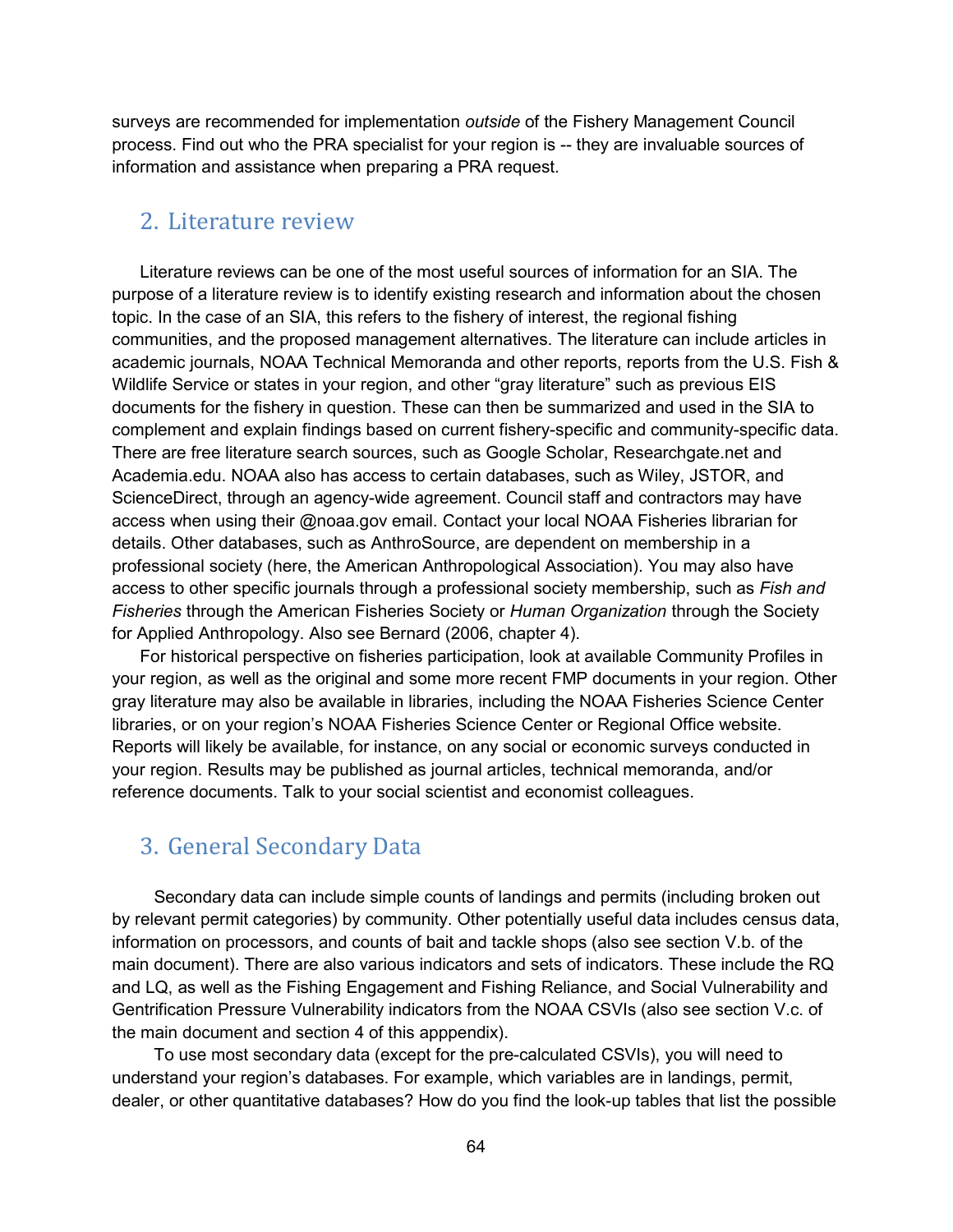variables, e.g., what are the possible species codes for the variable that pulls species caught, and what species name is associated with each code? What are proper methods for linking these databases correctly? Learn your available databases well and you will be well poised to conduct or request whatever analyses are necessary. Seek help from your fellow social scientists.

Getting data may be your responsibility or your data may be pulled by a central group that works for the lab/office as a whole. This varies by region. If it is your responsibility, it will be important to learn the programming language(s) most commonly used to access the data. Some of the most common are SQL, SAS or SAS Access (which embeds SQL code within SAS) and, increasingly, R. If you are not already familiar with the language(s) in common use in your region, ask for training. And do not hesitate to ask your colleagues specific questions about how to pull a certain subset of data; they will be happy to share code with you. If it is pulled by a central group, you should still learn the data structure as described in the previous paragraph, in order to know what data to ask for. Again, turn to your social and economic colleagues for assistance.

Depending on your region, you may also want to begin collecting the year-by-year permit application forms from your regional office. These will list all the federal fisheries governed by FMPs and define the various categories under each. Since these can change over time, it's a handy way to keep a record of long-term changes in categories or category definitions. But be aware that changes may occur within a fishing year that are not reflected until the following permit year. Only the most recent management action for a given fishery will have the most upto-date information. Each year the current year's application form will be available on the regional office website or from the appropriate regional office. Further, if you call that office, they may be able to supply you with at least a subset of previous years' forms. You will find that it is easy to sort by categories that existed within a given year, but more difficult to know what those categories meant. Having annual permit applications, with their concise descriptions of FMP-by-FMP categories, can be helpful. Contact the NMFS Regional Office and speak with the Permits office to learn how such data are handled in your region.

# 4. Community Social Vulnerability Indicators

NOAA Fisheries' social scientists developed the CSVIs in order to analyze objective wellbeing, including Social Vulnerability and Gentrification Pressure Vulnerability. They have been calculated for nearly 4,600 communities in coastal counties from 19 states in the U.S. East and Gulf Coast, and West Coast, as well as Alaska and Hawaii (Colburn and Jepson 2012, Himes-Cornell and Kasperski 2016, Jepson and Colburn 2013). They are also being adapted for U.S. Caribbean territories (pers. com. Michael Jepson) and draft FMPs including the CSVIs are available on the Caribbean Council website.<sup>[40](#page-74-0)</sup> These indices were developed based on the work of Jacob et al. (2010, 2013a), who operationalized the concepts of social vulnerability and resilience in fishing dependent communities, and Cutter et al. (2009) who did the same for natural hazards. The CSVIs are the first such measures developed and operationalized at the community level for application to U.S. fisheries policy on a national scale. Given the MSA

<span id="page-74-0"></span> <sup>40</sup> <https://www.fisheries.noaa.gov/action/caribbean-island-based-fishery-management-plans>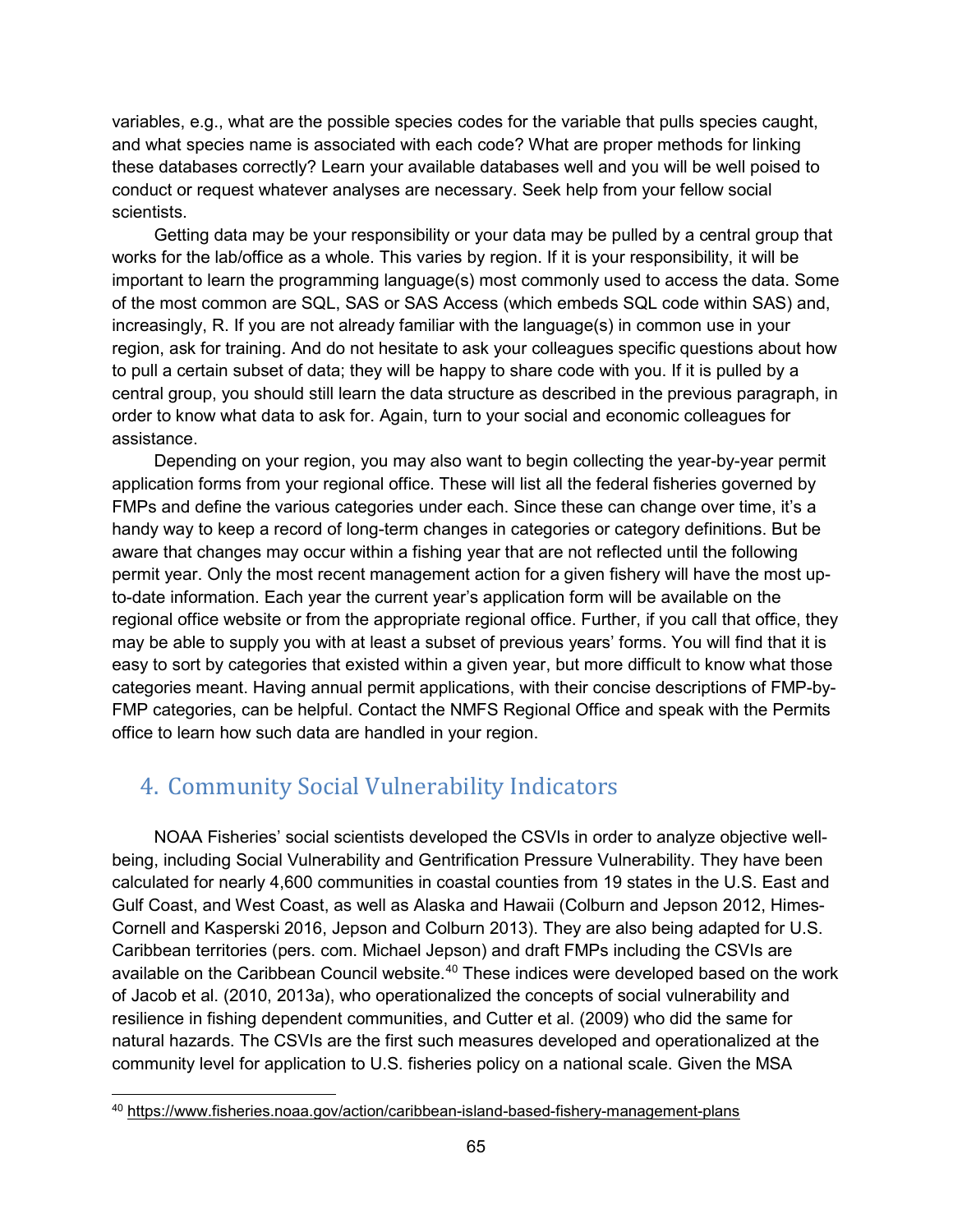requirement to take into account place-based fishing communities, 12 indices were developed at the place level (Census Designated Place (CDP) and Minor Civil Division (MCD)), using 77 variables from seven secondary data sources including NMFS landings data, NMFS recreational effort data, and the U.S. Census' American Community Survey 5-year estimates.

A complete description of the CSVIs, the methodology used to create them, supporting information, and an exploratory map can be reviewed here:

[https://www.fisheries.noaa.gov/national/socioeconomics/social-indicators-fishing-communities-0.](https://www.fisheries.noaa.gov/national/socioeconomics/social-indicators-fishing-communities-0) See also Jepson and Colburn (2013) and Colburn et al. (2017).

## a. Fishing Engagement and Reliance

Commercial Fishing Engagement and Reliance indices can be calculated at the regional level using a common national procedure, and may be created based on the total aggregate of fish landed in each community or broken out by species/species groups. They are available on the NOAA Fisheries [social indicators website.](https://www.fisheries.noaa.gov/national/socioeconomics/social-indicators-fishing-communities-0) Due to differences in the availability of data, recreational Fisheries Engagement and Reliance indices are calculated on a regional basis. To date, there are recreational fishing indices calculated for the Northeast, Southeast, and Gulf of Mexico communities, based on NOAA Fisheries' Marine Recreational Information Program (MRIP) site survey data (Jepson and Colburn 2013). The Alaska Region, the West Coast Region and the Pacific Islands Region rely upon data unique to each region to construct their recreational indices. Talk to your regional colleagues.

## *i. Fishing Engagement*

The Fishing Engagement indices demonstrate the importance of fisheries to a given community relative to other coastal communities in a region. They include both commercial Fishing Engagement and recreational Fishing Engagement. (See Table C1 for commercial Fishing Engagement variables; recreational Fishing Engagement variables will vary by region. Speak to your social science colleagues for details for your region.)

### *ii. Fishing reliance*

Fishing Reliance represents the per capita values of the variables included in the engagement indices. Including the per capita commercial and recreational Fishing Reliance indices allows smaller communities with small fishing fleets to still be represented as having a strong involvement in fishing if a large fraction of their population is involved in fishing. (See Table C1 for commercial Fishing Reliance variables; recreational Fishing Reliance variables will vary by region. Speak to your social science colleagues for details for your region.)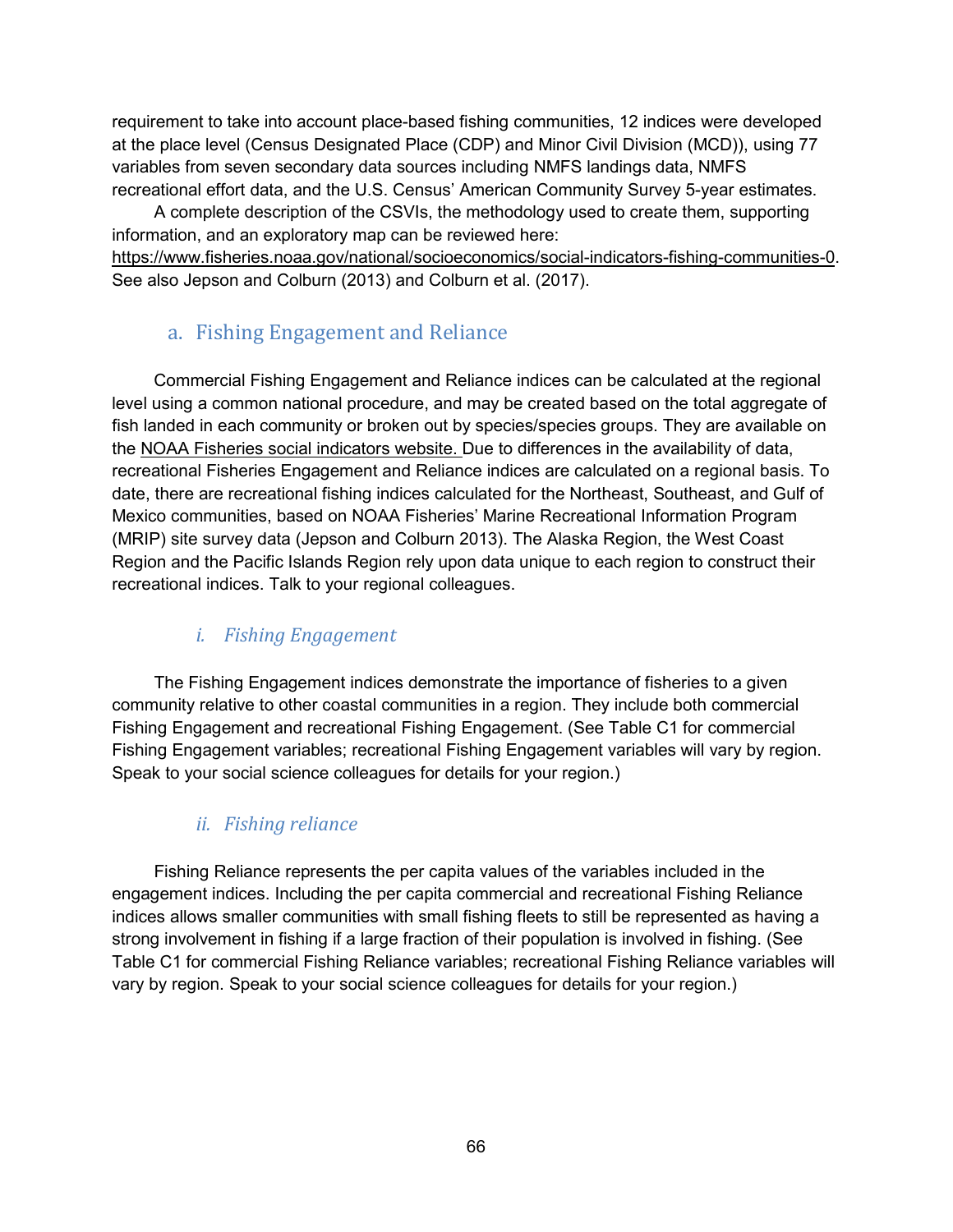| <b>Index</b>                         | Variable                                                                                                                            |
|--------------------------------------|-------------------------------------------------------------------------------------------------------------------------------------|
| <b>Commercial Fishing Engagement</b> | Landed pounds and value<br>Number of dealers with landings<br>Number of commercial fishing permits                                  |
| <b>Commercial Fishing Reliance</b>   | Landed pounds and value per capita<br>Number of dealers with landings per capita<br>Number of commercial fishing permits per capita |

Table C1. Variables selected to construct the Commercial Fisheries Indices

#### b. Social Vulnerability and Gentrification Pressure Vulnerability

The current CSVI social indicators target Social Vulnerability (Jepson and Colburn 2013), including Gentrification Pressure Vulnerability (Colburn and Jepson 2012, Jepson and Colburn 2013). Additional social indicators are planned. While not a full measure of community wellbeing, they are focused on community-level characteristics theorized to influence, though not predict, [41](#page-76-0) objective well-being and are considered social-community attributes. Social Vulnerability and Gentrification Pressure Vulnerability represent social factors (see Table C2) that can shape either an individual's or a community's ability to adapt to change (Jacob et al. 2010, 2013b).

Be aware, however, that these may not be appropriate in areas with large numbers of very small and/or subsistence-based communities, e.g., in the Alaska and Western Pacific Regions. For example, most theorists agree that poverty is an indicator of social vulnerability and can be associated with decreased well-being (e.g., Morrow 1999, Cutter et al. 2003, Lee 2014). Poverty is commonly measured based on whether household income is below a specific threshold (set in the U.S. by the Census Bureau). However, individuals engaged in a subsistence way of life may not require cash to meet their basic needs in the same way as individuals fully integrated into a market economy, and income statistics may not prove as reliable an indicator of their material well-being (Robards and Alessa 2004). Nonetheless, subsequent groundtruthing by Lavoie et al. (2018) found that qualitative rankings of vulnerability completely or moderately agreed with quantitative indicator rankings 73.8% of the time "and the results indicate that most of the indices are representative of community vulnerability."

In Alaska, a subsistence indicator is also calculated based on surveys conducted by the Alaska Department of Fish and Game (Himes-Cornell and Kasperski 2016, Lavoie et al. 2018). There are specific limitations to the Alaska subsistence indicator due to very infrequent collection

<span id="page-76-0"></span> <sup>41</sup> Indicators of objective well-being (OWB) are a promising tool to aid in planning processes as well as SIA and other forms of regulatory review. However, many studies have demonstrated that OWB measures do not necessarily accurately predict individual-level subjective well-being (Diener and Suh 2000, Inglehart and Klingemann 2000, Marshall and Marshall 2007). Because the CSVIs do not incorporate measures of individual-level subjective well-being, or the relational context in which notions of the "good life" are given meaning, we must emphasize that they do not stand alone as a comprehensive measure of well-being. See Smith and Clay (2010) for more on objective vs. subjective well-being.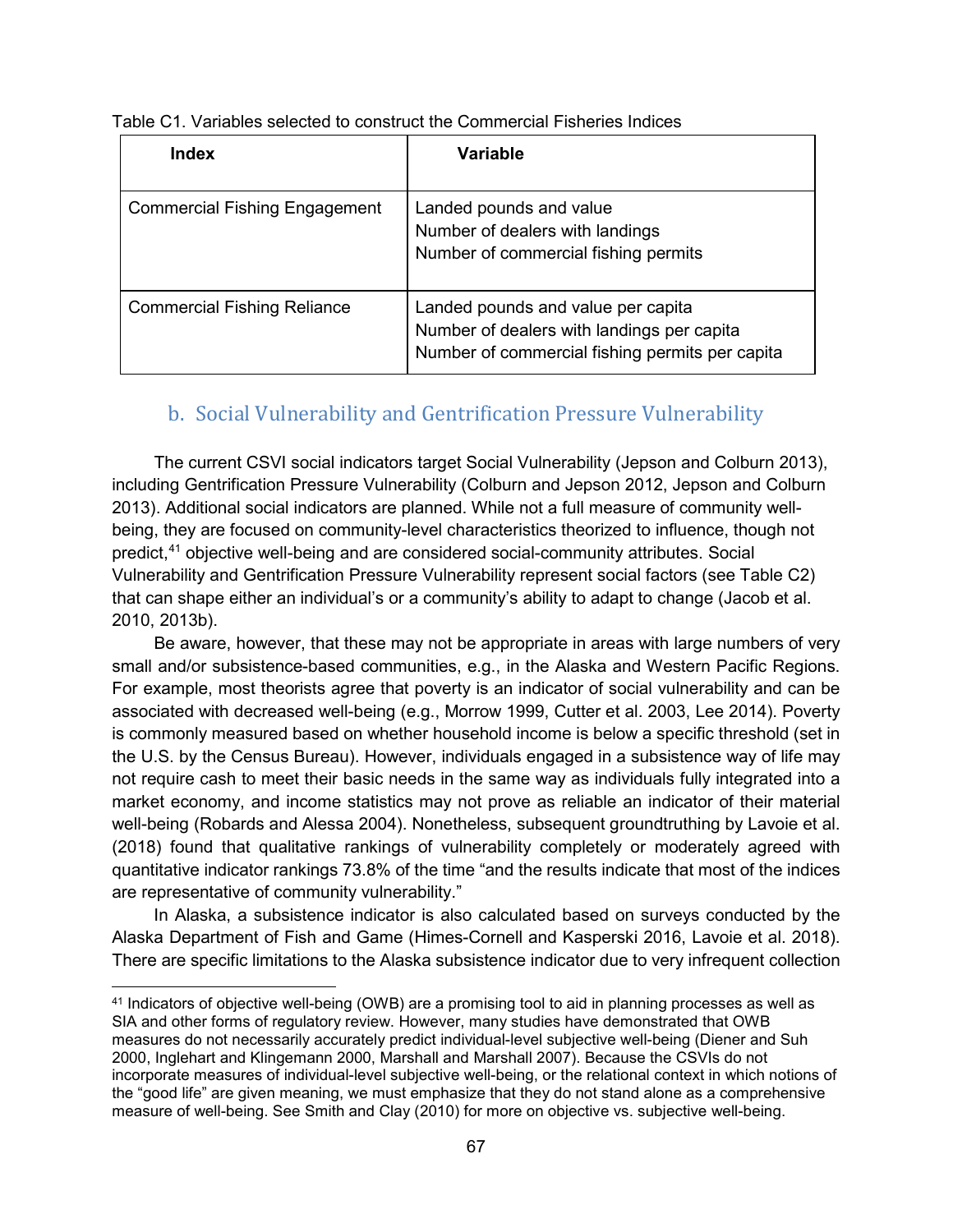of subsistence data by the state, along with not all communities being surveyed in any given year (see Donkersloot et al. (2020a) and endnote 1 of Himes-Cornell and Kasperski (2016) for details).

## *i. Social Vulnerability*

Social Vulnerability Indicators (Table C2) characterize factors that over time may indicate a threat to community resilience. It includes indices of Personal Disruption, Population Composition, Poverty, Labor Force, and Housing Characteristics.

## *ii. Gentrification pressure vulnerability*

The Gentrification Pressure Vulnerability Indicators (Table C2) characterize factors that over time may indicate a threat to the viability of a vibrant commercial working waterfront, as non-fishing related businesses compete with the fishing industry for waterfront locations and fishing community populations grow with the influx of new residents often from outside the area. It is comprised of indices of Retiree Migration, Urban Sprawl, and Housing Disruption. The Retiree Migration Index and Urban Sprawl Index were not calculated for Alaska communities due to the lack of regional relevance.

| Index                         | <b>Variable</b>                                                                                                                           |  |  |  |  |
|-------------------------------|-------------------------------------------------------------------------------------------------------------------------------------------|--|--|--|--|
| <b>Social Vulnerability</b>   |                                                                                                                                           |  |  |  |  |
| <b>Personal Disruption</b>    | Percent unemployed<br>Percent with no diploma<br>Percent in poverty<br>Percent females separated                                          |  |  |  |  |
| <b>Population Composition</b> | Percent white alone<br>Percent female single headed households<br>Percent population age 0-5<br>Percent that speak English less than well |  |  |  |  |
| Poverty                       | Percent receiving assistance<br>Percent of families below poverty level<br>Percent over 65 in poverty<br>Percent under 18 in poverty      |  |  |  |  |

|         | Table C2. Variables selected to construct the social vulnerability and gentrification pressure |  |  |
|---------|------------------------------------------------------------------------------------------------|--|--|
| indices |                                                                                                |  |  |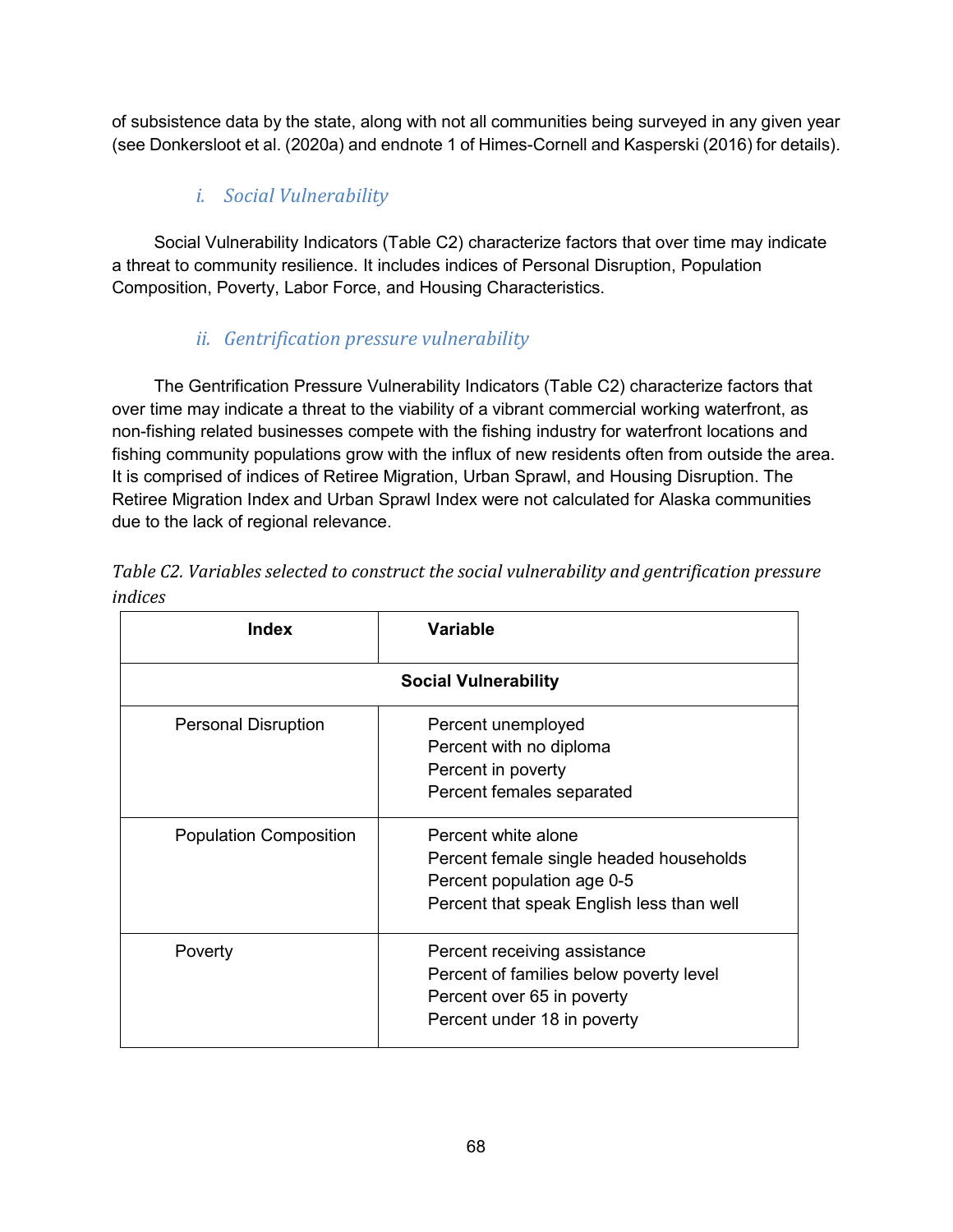| <b>Labor Force Structure</b>                 | Percent females employed<br>Percent population in the labor force<br>Percent of class of worker self employed<br>Percent population receiving social security |  |  |  |
|----------------------------------------------|---------------------------------------------------------------------------------------------------------------------------------------------------------------|--|--|--|
| <b>Housing Characteristics</b>               | Median rent in dollars<br>Median mortgage in dollars<br>Median number of rooms<br>Percent mobile homes                                                        |  |  |  |
| <b>Gentrification Pressure Vulnerability</b> |                                                                                                                                                               |  |  |  |
| <b>Housing Disruption</b>                    | Percent change in mortgage<br>Percent change in home values<br>Percent of owners monthly costs 35% of<br>income                                               |  |  |  |
| <b>Urban Sprawl</b>                          | <b>Population Density</b><br>Nearest city w/50k population in miles<br>Cost of living index<br>Median home value                                              |  |  |  |
| <b>Retiree Migration</b>                     | Households with one or more over 65<br>Percent population receiving social security<br>Percent receiving retirement income<br>Percent in labor force          |  |  |  |

## c. Climate vulnerability

The CSVI climate vulnerability indicators characterize environmental conditions that may affect the sustainability of essential commercial and recreational fishing businesses and infrastructure. The Sea Level Rise Risk Index is available for all states except Alaska and was computed using the NOAA Office of Coastal Management coastal land area data at elevations from one to six feet above the mean higher high water mark (Colburn et al. 2016). A Storm Surge Risk Index is available for the Eastern and Gulf Coasts and was calculated using the Sea Lake and Overland Surges from Hurricanes (SLOSH) display program data from the National Hurricane Center and digital elevation data from the United States Geological Survey. Both indicators were developed using the same methodology as Jepson and Colburn (2013) and Jacob et al. (2010, 2013b) and are available on the CSVI website<sup>[42](#page-78-0)</sup>. Additional climate vulnerability indicators may be available at the regional level. For example, there are Alaska-specific indicators for Sea Ice Coverage,

<span id="page-78-0"></span> <sup>42</sup> https://www.fisheries.noaa.gov/national/socioeconomics/social-indicators-fishing-communities-0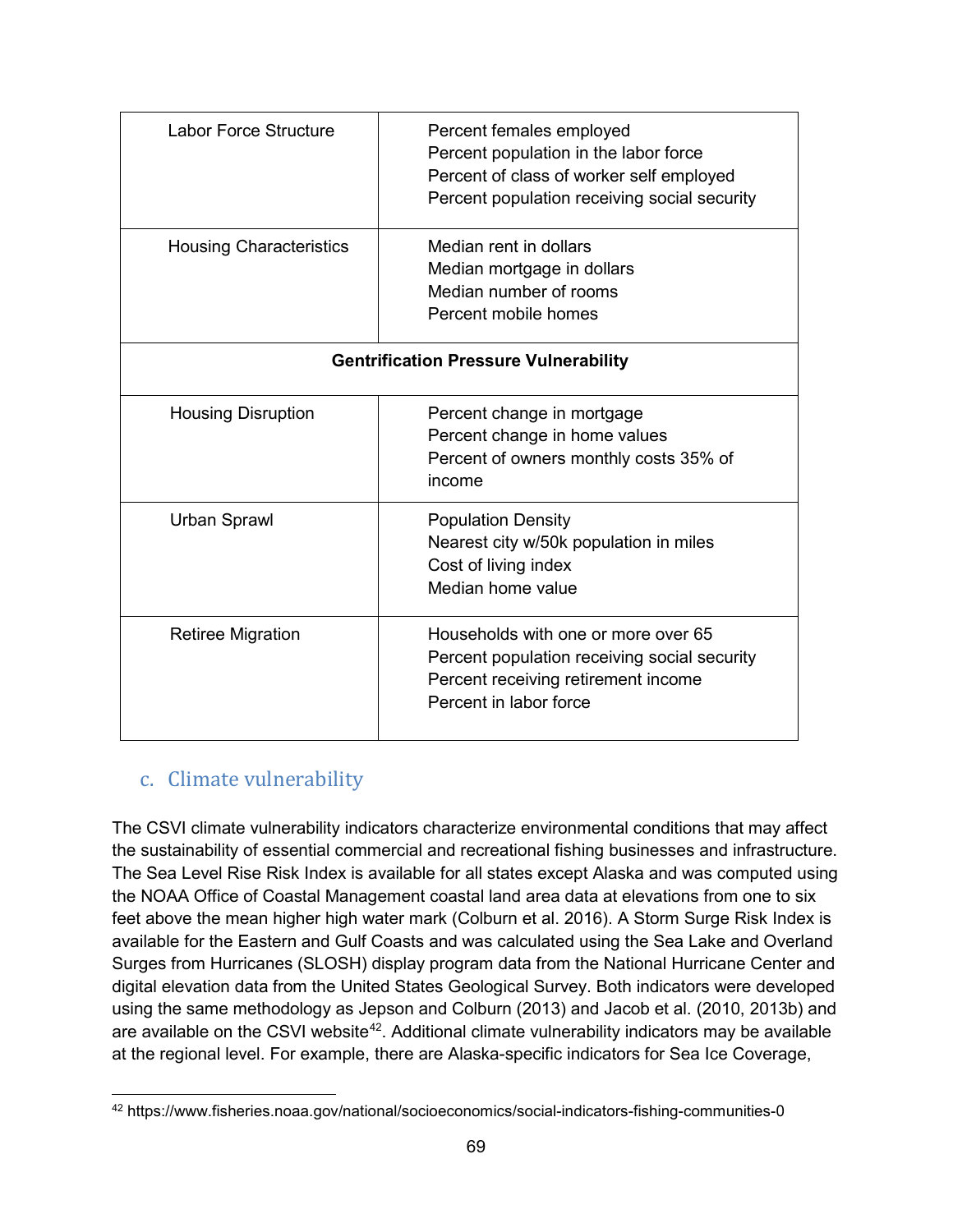Erosion Risk, Permafrost Coverage, and Proximity to Transition Zones (Himes-Cornell and Kasperski 2015).

## 5. Semi-structured interviews and Oral Histories

In conducting research for an SIA, the semi-structured interview<sup>[43](#page-79-0)</sup> is usually the most immediately useful for information on day-to-day fishing practices, views, and understanding of management measures, and likely responses to different management measures (see Colburn and Clay 2011[44](#page-79-1)). For an SIA, it is a meeting in which the interviewer can target issues around the fishery and management measure, but does not strictly follow a formalized list of questions. Instead, they will ask more open-ended questions, allowing for a discussion with the interviewee rather than a straightforward question and answer format. For an SIA, oral histories are especially helpful for information on cultural values, social structure, TEK, LEK,<sup>[45](#page-79-2)</sup> and changes over time. They similary use open-ended questions, but would be focused more broadly on the interviewee's long-term involvement with fishing, their experiences, the knowledge that was passed down to them from relatives or captains they worked with when they were young, and the knowledge they have acquired from experience. Oral histories can fill in gaps in the historical record, especially for marginalized groups.

In either case, you should prepare an interview guide in advance by choosing a set of general topics that you are looking for information on. Remember that if you will be speaking with 10 or more people you cannot ask the same set of identical questions of all of them (per PRA rules, in section 1 of this Appendix, above). This is why general themes or topics are usually best, e.g., addressed through open-ended questions that allow the interviewee to respond with what they consider to be important on the topic, e.g., "Tell me about fishing for x species", or "Talk to me about your history in fishing" or "thoughts on regulations" or "challenges in fishing today," rather than closed ended questions that provide the interviewee with a limited set of explicit options for answers (e.g., yes/no, multiple choice or drop down, checkboxes, and ranking questions).

For a semi-structured interview focused on a specfic regulation or set of regulations, the number of individuals you will want to interview depends on the complexity and importance of the regulation in question. This will relate to the scale of the potential impact and how many stakeholders might be impacted, though Creswell and Poth (2016) suggest a range of 20-30 people to be adequate. Patton (1990) suggests stopping when the interviewer and the note taker/person handling the recording equipment agree that thematic saturation, the point at which no new concepts emerge from subsequent interviews, has been reached. For Patton this occurred at 20 interviews. The approach for semi-structured interviews is to talk to people with different points of few on a specific topic. Depending on the regulatory action, you may want to talk to commercial fishermen/industry representatives, recreational fishermen, shore support

<span id="page-79-0"></span> <sup>43</sup> What we describe here as a semi-structured interview actually falls somewhere between Bernard's (2006:210-212) definitions of unstructured versus semi-structured interviews. However, conducted as we describe, these interviews are not subject to the PRA.

<span id="page-79-1"></span><sup>&</sup>lt;sup>44</sup> This uses the term oral histories for what were actually semi-structured interviews.

<span id="page-79-2"></span><sup>45</sup> Note that TEK is associated with indigenous peoples, as distinguished from LEK held by long-time residents in an area, or long-term participants in an activity or industry (NMFS/NOS 2019).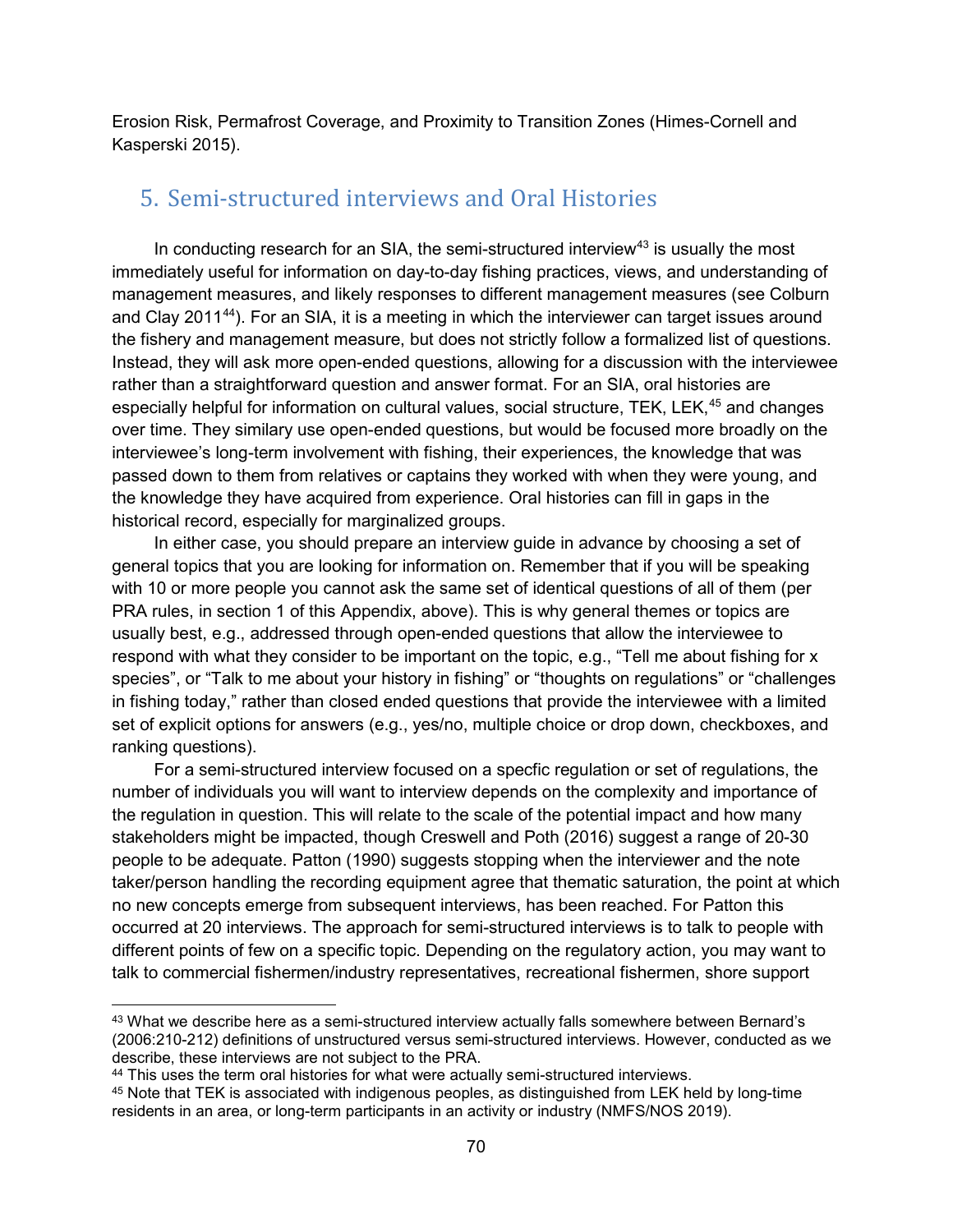businesses, etc. For each stakeholder type you want to talk to people within that sector who might have different points of view. This is a time to draw upon key informants and snowball sampling to help you identify people to interview.

A semi-structured interview, because you are simply probing for information on likely impacts of a regulation, may well be shorter than an oral history to conduct and analyze. For an oral history, you will be looking for more in-depth information and planning for the possibility of new and unexpected insights or LEK; this may take an hour or more. You will therefore want to allow the interview to flow more naturally, with you gently guiding but not constantly forcing back to the topics you want to cover. Interesting and useful information that you hadn't thought to look for may emerge in such a less directed conversation. If you are not experienced with interviewing, see Bernard (2006, Chapter 9) and ask your experienced colleagues for coaching. Or, they may be able to do the first few interviews with you to help you learn by example. [Voices](https://www.voices.nmfs.noaa.gov/) offers workshops, support and guidance. The site also has an excellent downloadable [guide](https://voices.nmfs.noaa.gov/sites/default/files/inline-files/Voices%20Oral%20History%20Guide_0.pdf) to doing oral history. Remember this for oral histories: "The rule is: Get people onto a topic of interest and get out of the way. Let the informant provide information that he or she thinks is important" (Bernard 2006:216).

For an oral history or a semi-structured interview, you should plan, if at all possible, for inperson interviews. In-person interviews are objectively preferable because you have the added information available through facial expressions and body language. In addition, you develop trust and rapport when you can make eye contact with the narrator and respond physically (but silently) to their statements - smiles, silent laughter, nodding your head, eye contact, etc. Also, the audio is a better-quality recording. When in-person is not feasible, try to arrange a video call. There are multiple platforms that can be used. There are tools for recording remote interviews if that is your only option (e.g., Zencaster™, Report I™).

But in-person is not always possible or the best use of your time. Short interviews to quickly gather specific factual information or a brief take on a specific topic may be better conducted by phone or video call, especially if the respondents you are looking to interview are located over a broad geographic area. These interviews may or may not be recorded. But if they are not recorded you need to take extensive and detailed notes, including flagging key phrases in the interviewee's own words. Your initial notes, taken during the interview, can then be fleshed out immediately afterward while the interview is fresh in your mind. As with all things, your ability to remember details from shorthand notes will improve over time. General themes will emerge simply from reading through these compiled interview notes. That is often enough for the SIA.

#### a. Choosing the interviewees

To find the appropriate interviewees, first list out the key types of people you need to interview based on likely impacted groups, given the regulation and any draft economic analyses available early in the process. The sample size should be based on both the range of stakeholder types, number of participants within each group, and similarities and differences within and across these groups. You want to capture convergent and divergent perspectives on a central theme. For example, you determine that the potentially impacted stakeholders are commercial and recreational fishermen, and shore support businesses (e.g., net makers, ice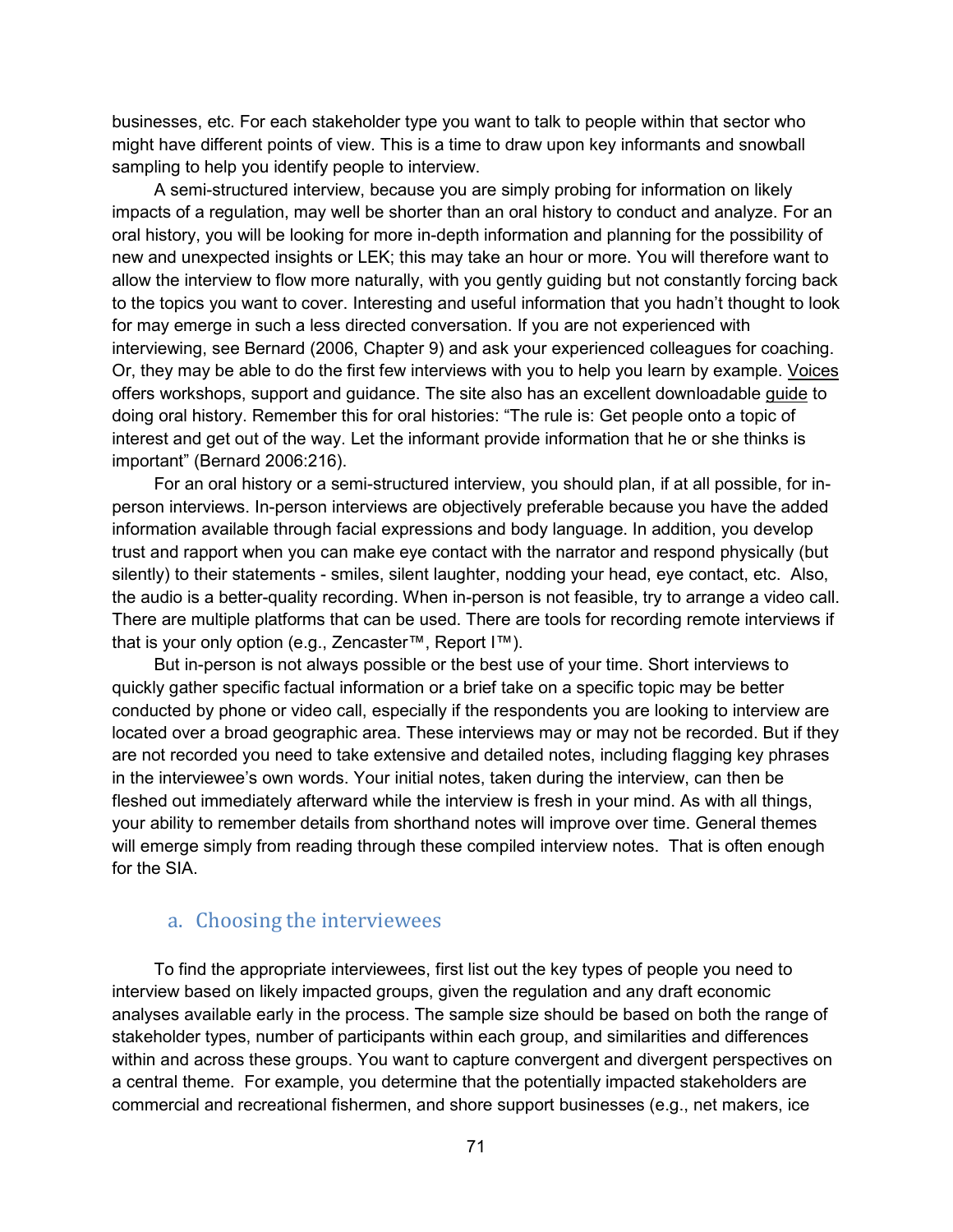houses, bait and tackle stores). For each stakeholder type you want to talk to people that represent a range of perspectives until you achieve thematic saturation, i.e, when no new concepts emerge from further interviews. See Vasileiou et al. (2018) and Hagaman and Wutich (2017) for examples of how to determine sample size.

Next, ask NMFS port agents (Regional Office staff), other social scientists and economists in your group, social scientists at your regional Fisheries Management Council, or at your regional Sea Grant office for suggestions – and contact information. You may also find initial contacts through Council members and by attending Council meetings. Another source may be fishing associations in your region whose members would be affected by the regulation in question. Then, when speaking with those contacts, ask at the end of the interview for suggestions of other groups and/or individuals that you should talk to; this is snowball (Bernard 2006:193) or purposive (Bernard 2006:194) sampling, and is useful for hard-to-find populations, including those for whom there is no good sample frame.

#### b. Conducting the interviews

Short semi-structured interviews for basic background information do not necessarily require recording. Simple handwritten or typed notes may be sufficient. This is true whether or not you include their name. Your initial notes, taken during the interview, can then be fleshed out immediately afterward. General themes will emerge simply from reading through these compiled interview notes. That is often enough for the SIA. If you (either during the conversation or later) decide you would like to use a quote from an interviewee, you must have their permission in writing. An email will suffice.

Oral history interviews (whether in-person or by phone) must be recorded. A standard release form should be handed out or emailed in advance. [46](#page-81-0) This will give the interviewee the option to approve: 1) recording the interview as audio and/or video and/or 2) uploading the interview to [Voices,](https://www.voices.nmfs.noaa.gov/) the NMFS oral history site as an audio/video file, and/or a written transcript. It will also specify that these formats can be downloaded and used by researchers. Before you sit down for an interview, the interviewee should understand the purpose, scope, and possible outlets for the recording. At the interview, before you record, you can introduce the release. Then sign it after the interview as a good-faith measure. It should offer multiple use options, such as that transcript and recording may be uploaded to Voices, only transcript may be uploaded, and/or NMFS researchers may keep a non-public file and use the data contained in it for summary statistics only. For assistance in choosing an appropriate release form that will grant permission for public uses of the interview, contact the person listed on the Voices "About Us" page. If permission to record is not given, let them know the interview will not be uploaded to Voices and then take as detailed notes as possible. It is also critical to quickly state, at the beginning of the interview: "This is an interview with [interviewee]. The interview is taking place on [date] in [location]. The interviewer is [interviewer name]." These metadata are essential for the interview to be of use to you and other researchers. You may want to add one or two additional top level questions, such as "what is your primary fishery?" or "how old are you, if I may ask?"

<span id="page-81-0"></span> <sup>46</sup> One option for a standard form can be found here: https://voices.nmfs.noaa.gov/how-to-contribute.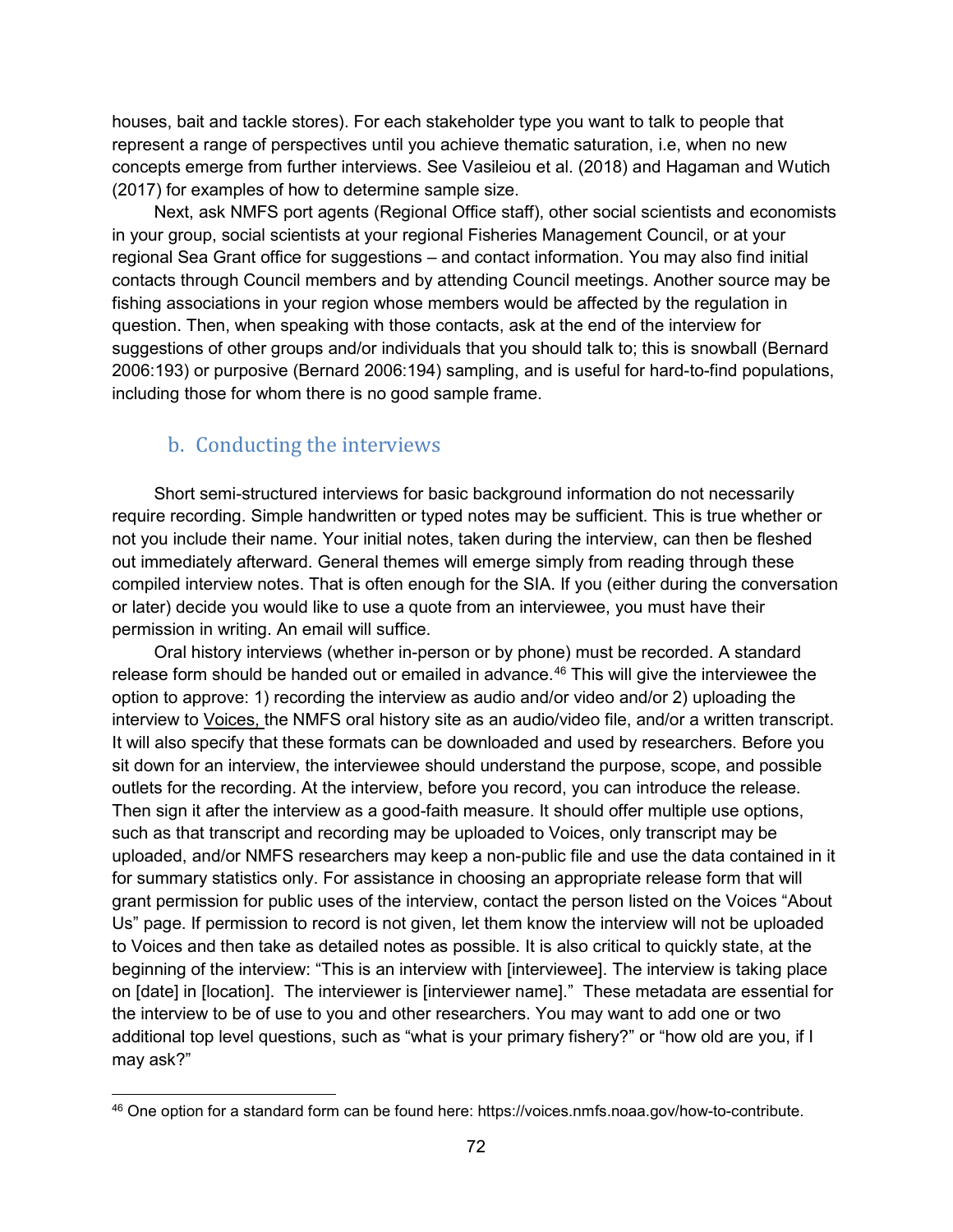In terms of the heart of the interview, you will likely be planning to ask thematic questions aimed at soliciting facts: who, where, what, when, and how. You can list the regulatory changes and ask what they expect would be the impact of these measures, and then ask a few key follow-up questions regarding specifics of the proposed regulatory changes, as needed. But also think about asking "why" as a follow-up question, as it may uncover social or cultural values that impact behavior in ways that might not seem obvious (see Rossiter and Stead 2003, Hall-Arber et al. 2009, Urquhart et al. 2013).

Finally, it can be useful to interview in pairs. This allows one person to concentrate on the interview, while the other is in charge of setting up and dealing with the recording machinery or taking backup notes.

#### c. Transcribing and analyzing the interviews

If you have recordings, you will need to transcribe your interviews – either yourself or by hiring someone with appropriate expertise (e.g., a professional transcription service). The transcription should not include verbal tic - ums, ers, mm-hmm, etc. It makes the transcript harder to read and understand for researchers and, in any case, interviewees often request they be removed. Non-standard pronunciations should also be corrected, e.g. "fishin" for "fishing," as these make searching the transcript more difficult. If these linguistic aspects are important for a researcher, they can listen to the recording; but, for the transcript to be easily read and searched, it should be standardized. Additionally, interviewees must be allowed to review their transcript before granting final approval. They may find they said something that, in retrospect, they do not wish to be made public.

You should also include periodic time codes ("minutes:seconds" elapsed since the start of the recording) at natural breaks to help readers/listeners. If you are transcribing yourself, you may want to use transcription software such as Trint, Temi, or others. Research the current available software packages, and also consult your colleagues to see if they are using something that your group already has a license for. You will also want to prepare a preliminary list of topics you want to code for. Once you have all the transcriptions, read through them to get a general feel for the common and important content or themes to see if there are additional codes you want to include. If your transcriptions were done by someone else, this step can also allow you to correct for things like spelling errors of fish names or other common misspellings that would have been introduced by the transcriber. If the transcriber is not familiar with common fisheries acronyms, fish names, etc., such errors can be minimized by providing them a reference list. If you are planning to upload these oral histories or semi-structured interviews to the Voices website, consult the website for materials related to formatting.

Depending on how many interviews you are dealing with, it may be enough to mark up these Word documents and create a matrix in Excel for tracking themes by characteristics such as age, sex or gender, town, and fishery. If you have more than 10-12 interviews, or a large number of codes per interview, you will probably want to analyze the transcripts using a text analysis software package. These programs have procedures for assigning characteristics such as those described above, and lists of these characteristics are generally downloadable. There are many different such software packages available, including MaxQDA™, NVivo™, and Atlasti™. Ask your colleagues what they are using, as it will be simpler to work with a package that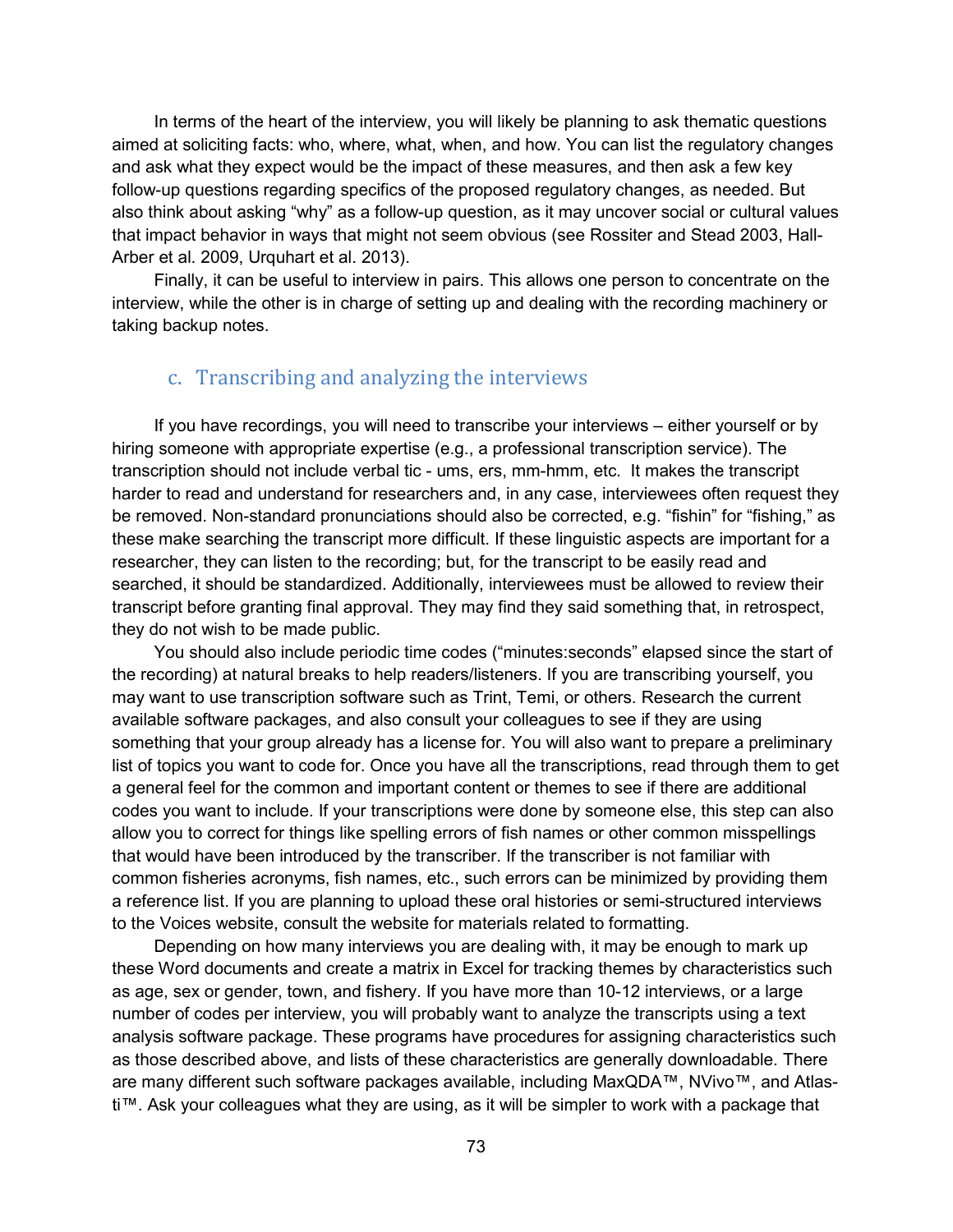others already know and can guide you on. If you already have a particular package you are familiar with and your office is amenable to buying a license for that, it may be simplest to continue working with what you already know. If neither of these is the case, do some research to find out what is currently the most recommended software package that fits your needs. Many software packages allow for various types of analysis to help understand connections between codes or categories of interviewees. Explore these to help you understand the interview data.

## 6. Focus Groups

As described above in section 1 of this appendix on the PRA, focus groups for the purposes of beta testing a survey fall under the PRA and will need to be part of the PRA package for the survey. Beta testing is a method used in the preliminary stages of survey development to refine answer categories for multiple-choice questions and to narrow questions to those most effective in soliciting the information you are looking for (Bernard 2006). Focus groups are one way to conduct beta-testing (more on beta testing in section 7, below).

Other focus groups that involve a facilitated discussion (facilitated by you, a colleague, or a professional) around a set of topics or themes do not fall under the PRA (See section 1 of this Appendix, above). These groups are typically between 6 and 12 people. Usually, a set of 3-5 focus groups is held on different dates and in different locations, to allow attendance by geographically dispersed members of the target interview group. Focus groups as a stand-alone method provide valuable insight into understanding the impacts of fisheries management measures through the collection of qualitative data from fishery stakeholders (Lew and Himes-Cornell 2011).

In terms of practicalities, you may take care of all focus group arrangements yourself or you may choose to hire a professional focus group business. There are companies that specialize in setting up focus groups and can handle many of the pre-focus group activities, as well as provide recordings and/or transcripts that facilitate your analysis. If you decide to use a focus group company, ask your colleagues for recommendations. The Division of Economic and Social Analysis within the NMFS Headquarters Office of Science and Technology may also have suggestions.

### a. Choosing focus group locations and dates

In order maximize attendance by the full range of the target population, you should choose a set of key ports based on your initial analysis of place-based communities, fleet-based groups, and social groups. You will also want to identify a range of dates that both fit your research schedule and are easiest for fishermen. Many elements play into both these factors. Your ability to travel during certain periods may be constrained by budget deadlines or other administrative issues; most commonly, lack of a clear agency budget may mean funds for travel – even local travel (within 50 miles of your home office), are not available until the end of the fiscal year, leaving your travel period heavily constrained. Work- and weather-related issues are the most common constraints for fishermen and other industry members. For instance, some fisheries in the Northeast are slow in the winter, so fishermen may have more time or flexibility of schedule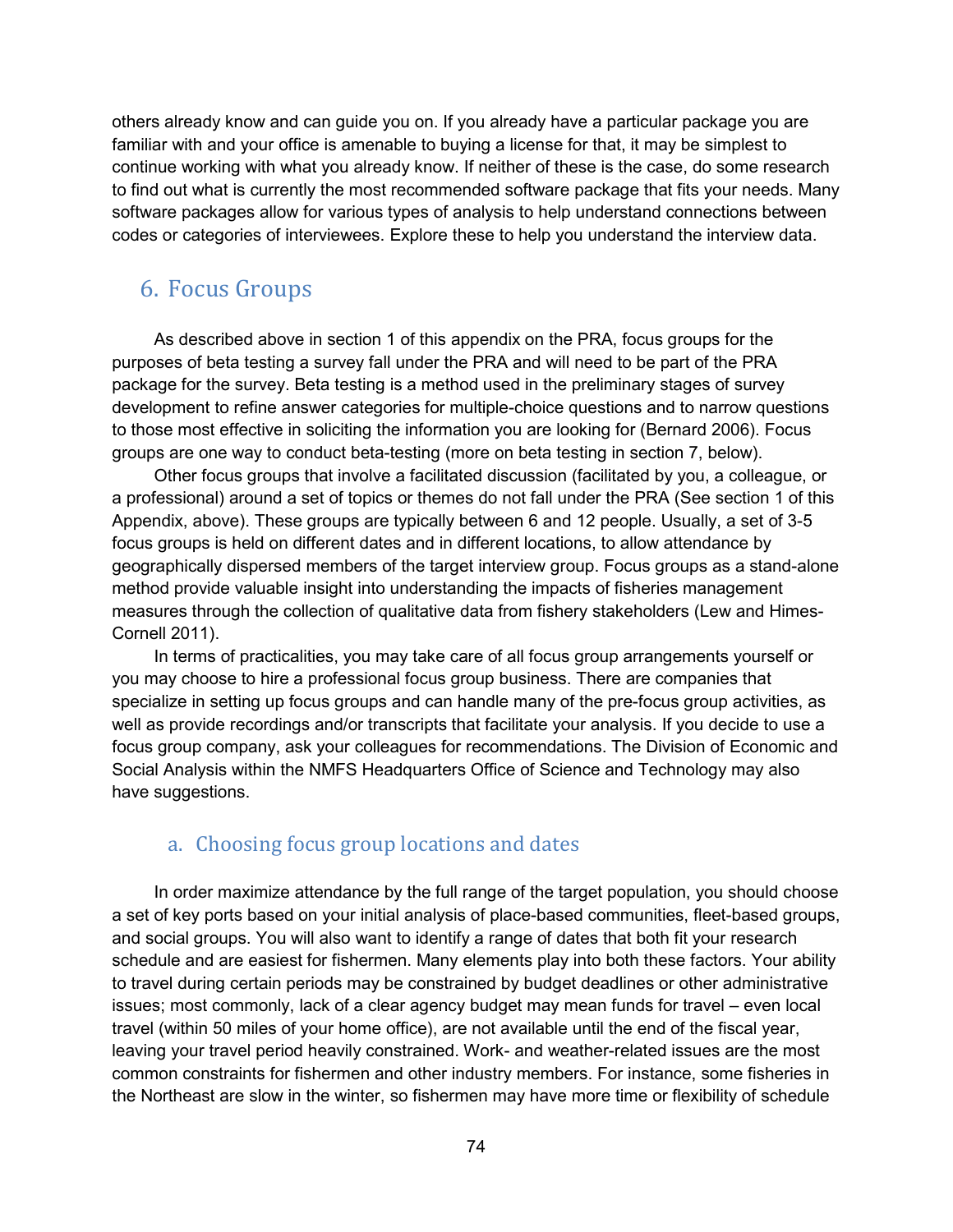to attend a meeting then. Yet on the West coast there is an active winter crab fishery that may make this a bad time for meetings. Further, if snowstorms or hurricanes are common in your region during certain periods, those may not be ideal for those who may have to travel an hour or more to reach the closest focus group. There will be judgement calls involved. Speak with colleagues or local fishermen about best times for meetings in your region. Council staff may be especially knowledgeable, as they need to schedule a lot of meetings. You, or your focus group company, will then need to secure locations for holding the focus groups and make all necessary arrangements. Some useful resources for planning, conducting, and analyzing focus groups can be found in Bernard (2006:232-239), Morgan and Scannell (1998), and Chapter 5 of Fowler (1995).

## b. Choosing your sample population

Begin with the communities you have chosen to focus on in the SIA. Then locate contact information for a matrix of individuals covering the key fleet-based groups and social groups. Home address of the permit holder is usually associated with permits, as is permit number (which should allow connection of permit data to landings data). You may or may not have phone numbers. You or your focus group company will then need to begin mailing invitations (which you need to create) that include the list of focus groups, their dates, and locations. Fishermen should be asked to identify first and second choices for which focus group to attend. That allows some flexibility in case of too few people choosing one location or too many another.

### c. Setting up the focus groups

For focus groups that do not fall under the PRA, remember that the most common size for a focus group (except for those using the Q-methodology described below) is 6-12 individuals. You will want to invite more than your preferred number, as there will inevitably be some fishermen who need to cancel at the last minute. There is a significant amount of planning that goes into inviting the participants and finding and setting up facilities and materials for the focus group. Be aware that per **Department of Commerce General Counsel guidance**: "As a general rule, an agency may not expend appropriated funds to provide food to Government employees or other individuals as it is considered an expense personal to the individual." If you wish to provide food or drink during the focus groups, talk with your colleagues about the best way to handle this. If using a focus group company: 1) you send them a list of ports where you want to conduct the focus groups and the matrix that constitutes the sample frame and 2) they arrange details of specific sites, including recording equipment, and send invitations and track RSVPs.

### d. Conducting the focus groups

A focus group is essentially a group discussion around a set of topics or themes, where you encourage the participants to discuss topics with each other, not just you, while you occasionally interject to keep the discussion flowing without stalling on one topic for too long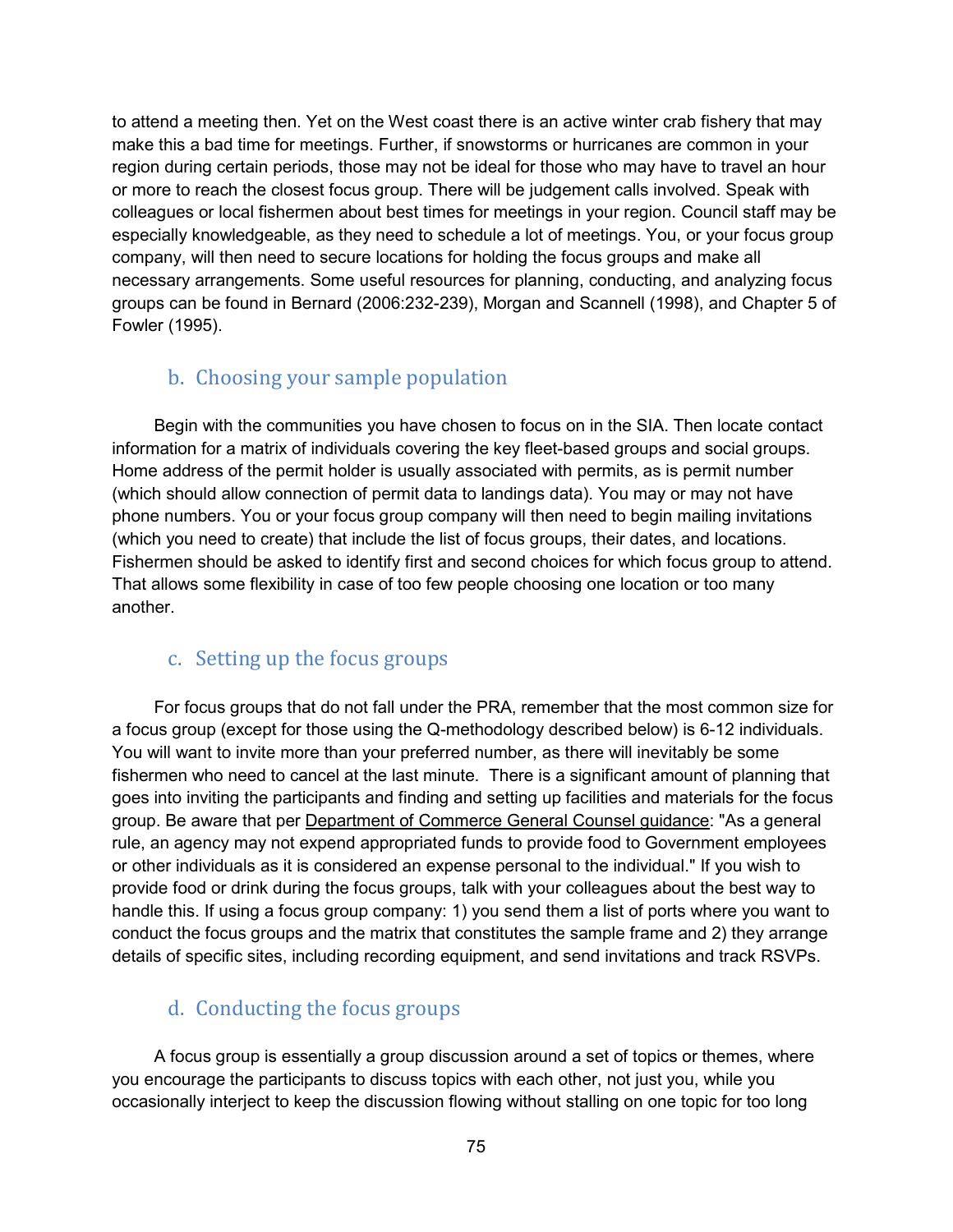(see Bernard 2006:232-239, Morgan and Scannell 1998, and Chapter 5 of Fowler 1995). You do not need professional facilitator training to run a focus group, but you should at least have experience in semi-structured interviews or oral histories. Ask leading questions, for example: How do you decide where to fish? What are current issues affecting your ability to earn a living in fishing, whether related to regulations or other areas? When do you think gear regulations/closures/etc. work well/don't work well?

Apart from the basic focus group described above, there are two specific research techniques that can be used in a focus group setting that may be useful in the exploration and comparison of the impacts of fisheries management measures (or other topics): the Delphi technique and Q-methodology. Both methods generally require specialized training in interview facilitation techniques. It is unlikely you will have time to use these for an SIA, but if your position allows for longer term data gathering, these could be used in addition to or instead of surveys.

The Delphi technique is used to systematically develop a consensus of expert opinion. The Delphi Method (when used in face-to-face settings technically called a mini-Delphi or Estimate-Talk-Estimate) involves experts on a topic either (1) conducting multiple rounds of pile sorts, (2) answering multiple rounds of short questionnaires<sup>47</sup>, or (3) participating in multiple rounds of semi-structured interviews. In all cases, the focus group leader summarizes the overall results for the group in-between rounds. This allows each expert to revise their responses based on the feedback about the group responses. In this way, the group usually moves toward a consensus that can be used by the researchers in making assessments about the topic (e.g., proposed regulations or LEK) that was the focus of the process. You need a representative set of experts; the size and complexity of the fishery will determine how many individuals this is. Examples of using the Delphi technique in fisheries can be found in Lin et al. (2014), Moutopoulos et al. (2017), Leite and Gasalla (2013), and de Groot et al. (2014). Training in the Delphi technique is desirable before implementing it.

Q-methodology combines the benefits of both qualitative and quantitative research for the trained researcher. Group interviews or focus groups can use this methodology to investigate the in-depth perspectives of stakeholders. Interview participants are requested to systematically rank amenity values to be explored (e.g., characteristics of management measures or of fish species) and indicate the outcomes or states that they most prefer. This method assesses patterns of attitudes and shared perceptions and produces 'typical' sets of views by averaging out different individuals' views. It begins with researchers searching out strong and differing views on the topic of interest. For a fisheries regulatory action, the hearings held for the scoping process are a rich source of data on perceptions and beliefs, or what in Q-methodology are called "subjectivities." The range of opinions is represented by a set of statements that cover the range of common views on the subject. Individual participants (selected for their strong and differing views on the topic of interest) are asked to pile sort these onto a basically parabolashaped grid, with statements they strongly agree with to one side, those they strongly disagree with to the other side, and those they are indifferent to or ambivalent about in the center. You need a representative set of the full range of opinions on the topic; the size of the fishery and complexity of views on your topic (here, likely a regulation) will determine how many individuals

<span id="page-85-0"></span><sup>&</sup>lt;sup>47</sup> To avoid PRA requirements, we recommend that you do not use the questionnaires option.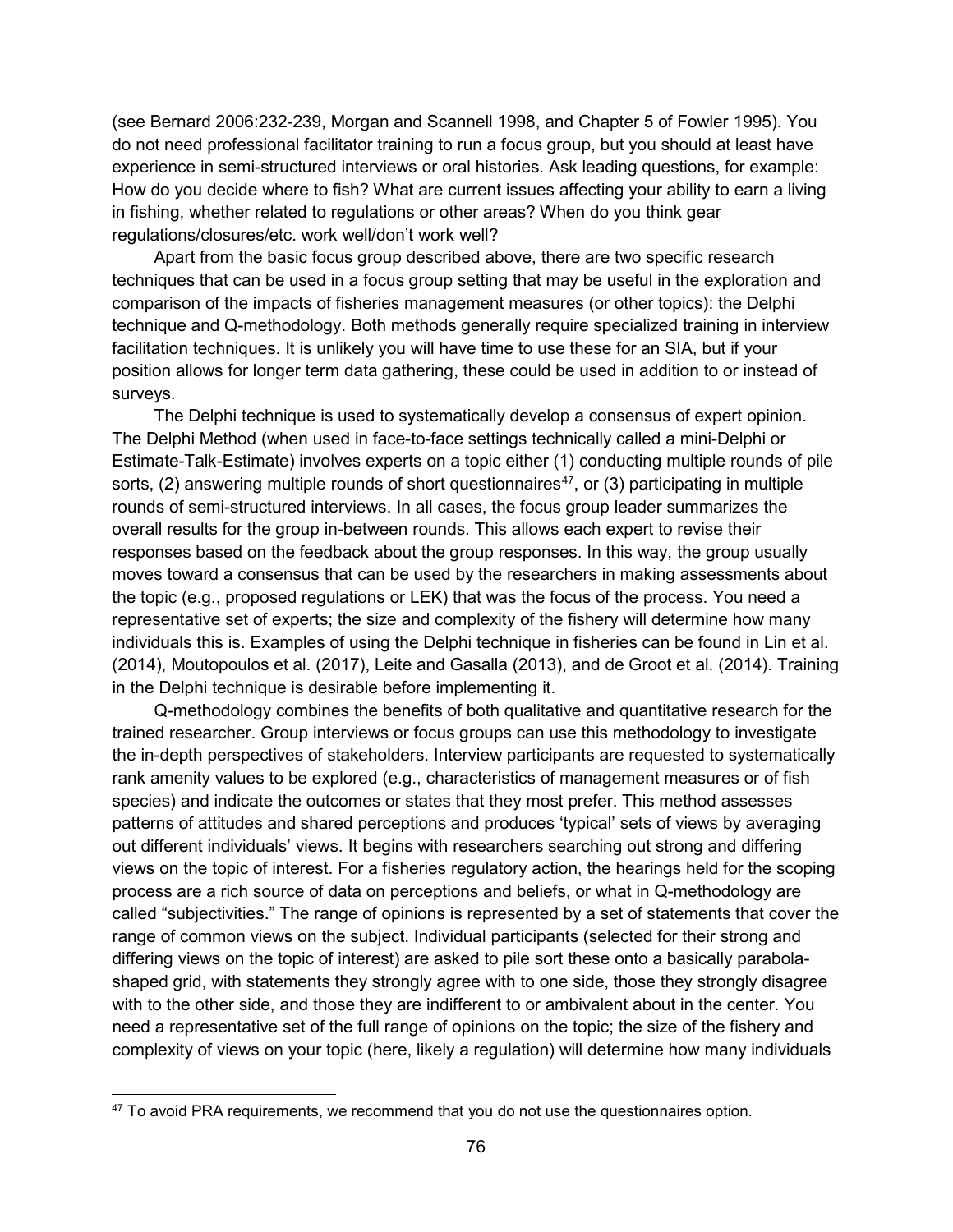this is. However, 30-40 participants is a common number. After the pile sorts, researchers conduct a semi-structured interview with each participant to better understand why they have sorted as they have. Then the results of the sorts (as clarified through the semi-structured interviews) are run through a factor analysis to find similarities and differences and allow researchers to group the various views into a smaller number of meaningful bins. For a short description of the Q-methodology and how to use it, see DEFRA (2007:61) and Ozdemiroglu et al. (2006:27-28). See also a short video at: [https://qmethod.org/resources/how2q/.](https://qmethod.org/resources/how2q/) Examples of the use of Q-methodology in fisheries include MacDonald et al. (2015), Albizua and Zografos (2014), and Wainger et al. (2017).

## e. Analyzing the focus group data

For general discussion, focus group transcripts can be analyzed in the same way as semistructured interview transcripts (described above), either simply as Word documents or with qualitative data analysis software. For Delphi and Q Methodology, see discussion and references above, under 4.d., Conducting the focus groups.

# 7. Surveys

In general, there are five main stages to a survey research project: (1) initial planning and project set-up, (2) survey development and testing, (3) testing survey protocols and making final approvals, (4) full survey implementation, and (5) post-implementation activities. With specific application to surveys conducted for U.S. fisheries, Lew and Himes-Cornell (2011) provide general protocols and best practices for each of these stages. This Handbook describes some of the key considerations.

We especially note the issue of final approvals (part of stage (3) in the previous paragraph). This refers to required actions under the PRA. A package of information specific to the PRA (the PRA package) must be submitted to the federal Office of Management and Budget (OMB) for approval prior to conducting the survey. Sometimes your PRA package may be sent back for revisions before approval is granted. See section 1 of this Appendix for more detail.

## a. Creating the survey

In order to develop a survey of fisheries stakeholders, there are a number of things to keep in mind. First of all, an important consideration in survey research is the length of time it takes to develop and test a survey instrument and obtain any necessary approvals. Further, a survey aimed at fisheries stakeholders should be developed with the buy-in of key members of the target population and fisheries management agencies (NMFS, the Council, tribes and other indigenous groups, perhaps state fisheries management agencies or regional Marine Fisheries Commissions) to minimize both duplication and implementation challenges (Lew and Himes-Cornell 2011). Depending on your relationship with the fishery participants and their views on the management measure of interest, it may be quick to get their buy in or it may take a lot of time to gain their trust and convince them that it is worthwhile to participate in the survey.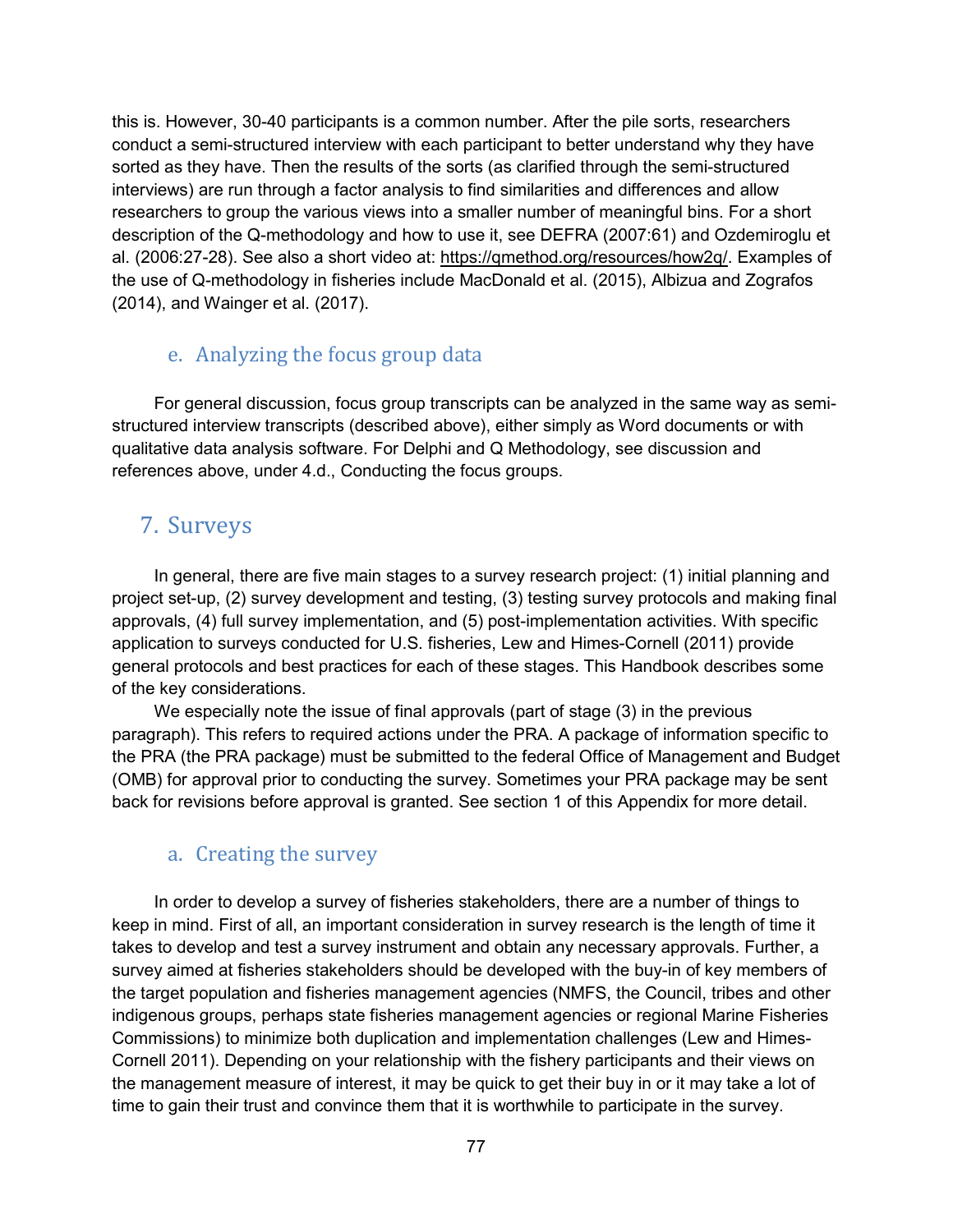Surveys should generally have modules that are cohesive and attempt to gather specific data to answer particular research questions. A key problem here to be aware of is that surveys often become too long when there are too many research questions being addressed and too many modules included as a result. It is best to keep the survey as focused as possible on a few key research questions and tailor the modules to those. Of course, include all the usual suspects (demographics, etc.). Finally, there are a number of different types of surveys one might consider depending upon what research question is being asked. Replicating a crosssectional or intercept survey over time is one way to gather data using new modules, while keeping a few core modules.

### b. Beta testing

Before finalizing the survey, it must be beta tested. This process can help to refine answer categories for multiple-choice questions and to narrow questions to those most effective in soliciting the information you are looking for. One way to do this is by surveying 9 or fewer people with one survey instrument or dividing the questions into more than one instrument and testing each of these with 9 or fewer people. Each version can include a small number of identifying or sorting questions, in addition to the actual survey questions themselves. Another is by holding a focus group of no more than 9 people or two focus groups of fewer than 9 people total (e.g., one of 4 people and one of 5).

#### c. Choosing a sampling strategy

Two basic sampling strategies are appropriate for large-scale surveys: random sampling, and intercept sampling. Random sampling is the gold standard, but requires a known sample frame: a list of permit holders, for example. However, for some populations such as fishing vessel crew in most U.S. regions, there is no sample frame. Even in Alaska, where there are state crew licenses to create a frame, NMFS does not have access to contact information for those crew. In addition, for some tribal and other indigenous groups, fishing permits are not required. In these cases, intercept sampling may be the only option. An intercept survey can be conducted at docks, marinas and other locations where fishermen tend to congregate. All available fishermen found in places where fishermen congregate can be approached, at random times and locations within ports systematically selected using multivariate criteria, e.g., taking the total number of vessel owners in a fishery that landed fish in each port in the previous year and multiplying that by an average number of crew per vessel (as estimated by NMFS or other experts). From this an estimated sample frame can be created and a target sample size assigned. Pollnac and Poggie (1978:365) found this an effective method for achieving a high respondent participation rate, and a sample obtained in this manner can be conceptualized as a sample from the universe of all hypothetically possible data sets collected under the same conditions (see also Chein 1976, Thomas 1976, Freund 1960). Vessel owners and permit holders can also be asked for lists of employees and/or permission to contact their employees. In general, when approaching crew at their vessel, it is customary to seek approval from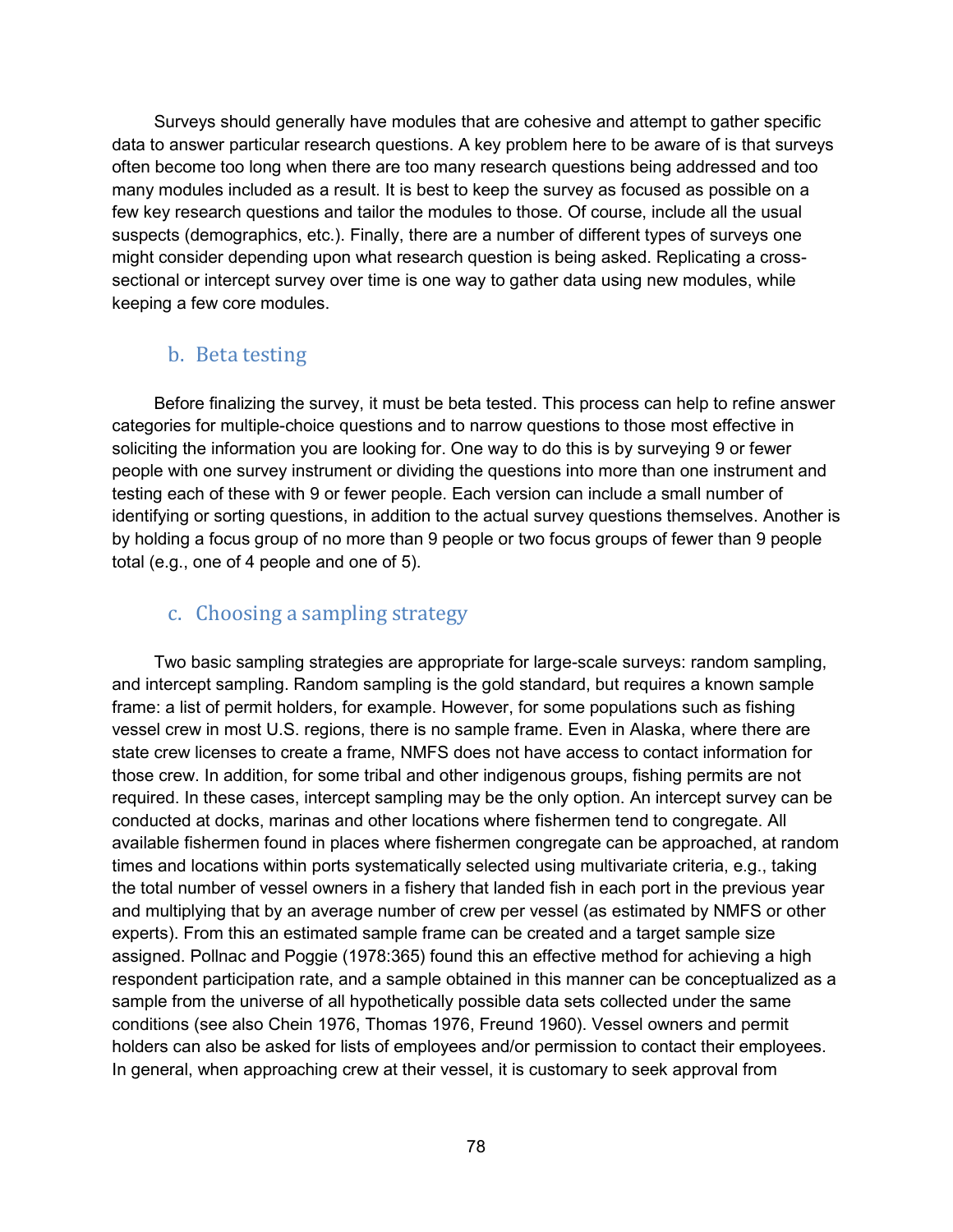captains, if they are available, to speak to their crew. When appropriate, appointments can be made at a time and location of the interviewee's choosing.

#### d. Choosing a survey method

There are many options when choosing a survey method. Some of the primary methods are: in-person, phone, mail, internet, or some combination of these. Bernard (2006, Chapter 10) provides an extensive description of various survey methods and the advantages and disadvantages of each. Dillman et al. (2009, 2011, 2014) provide excellent advice as well, especially on how to conduct multi-method surveys.

#### e. Analysis of survey data

Analysis of survey data will require familiarity with more than simple descriptive statistics. For those not familiar with statistical analysis, it will be important to connect with colleagues, including statisticians and/or economists, to make a plan for analysis. It is necessary to report the overall survey response rate and describe the potential for any bias in the results from nonresponse. And regardless of how the data are analyzed, it will be necessary to assess the accuracy and validity of the responses. To do this, one key procedure is to analyze the pool of respondents. Some things to consider are (1) the evenness of coverage of the target population; (2) the suitability of the sampling strategy in the light of field experience and findings, sophistication, and uniformity of response elicitation and accuracy of recording survey responses; (3) the efficacy of measures to prevent, compensate for, and understand nonresponse to the survey overall or individual questions; and (4) the quality of data entry, cleaning, and metadata recording. In some cases, it may be necessary to weight the survey responses in order to correct for potential biases in the sample population that filled out the survey as compared with the whole population. See Colburn et al. (2015:9-13) for an example of a Research Methods section for a survey report.

At the most basic level, survey question responses should be presented with summary statistics and variance (e.g., standard error and confidence intervals). Additional analysis will have to be tailored to the type of questions the survey asks. Three common types of questions are multiple choice, open-ended, and Likert scale. With multiple choice questions, data can be explored and reported in one-way tables (simple tables providing frequency counts of responses) and cross tabulations (one table per question with the first column as respondent categories and the column headers as the possible answers). For purely qualitative survey responses, such as those collected in open-ended questions, it is possible to convert the answers into quantitative data by grouping responses into nominal, mutually exclusive codes and then analyzing the frequency of use of those codes. The frequency of these codes in the responses can be reported in the same types of tables described above for multiple choice questions. For the more statistically inclined, the responses can be used to create more complex statistical models. For Likert scale data, responses can be reported in percentage terms of which responses were chosen most frequently.